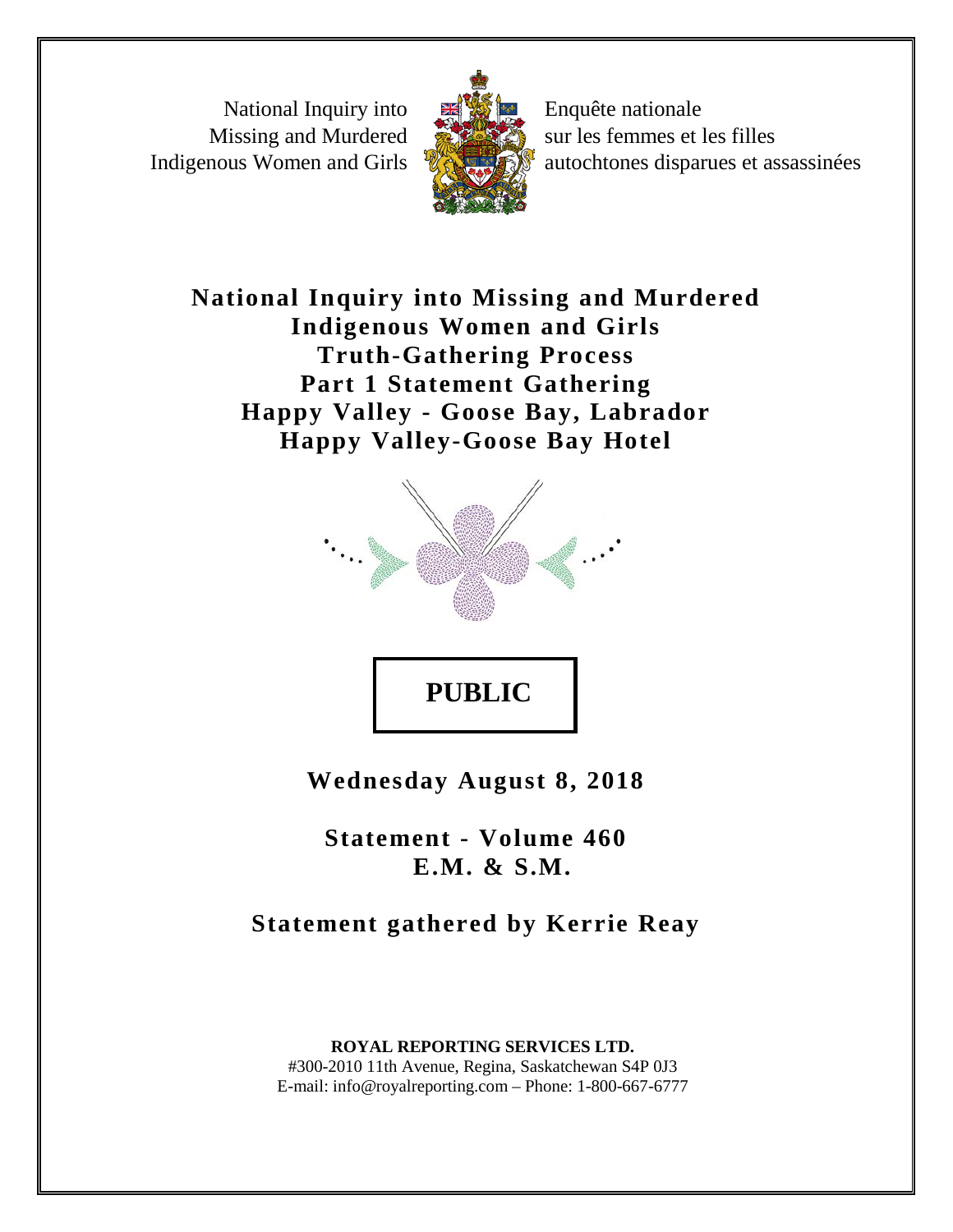**II ORDER**

Pursuant to Rule 7 of *Legal Path: Rules of Respectful Practice*, Chief Commissioner Marion Buller ordered that all names be made anonymous in this transcript and any related documents. The order for anonymity was made on June 17, 2019.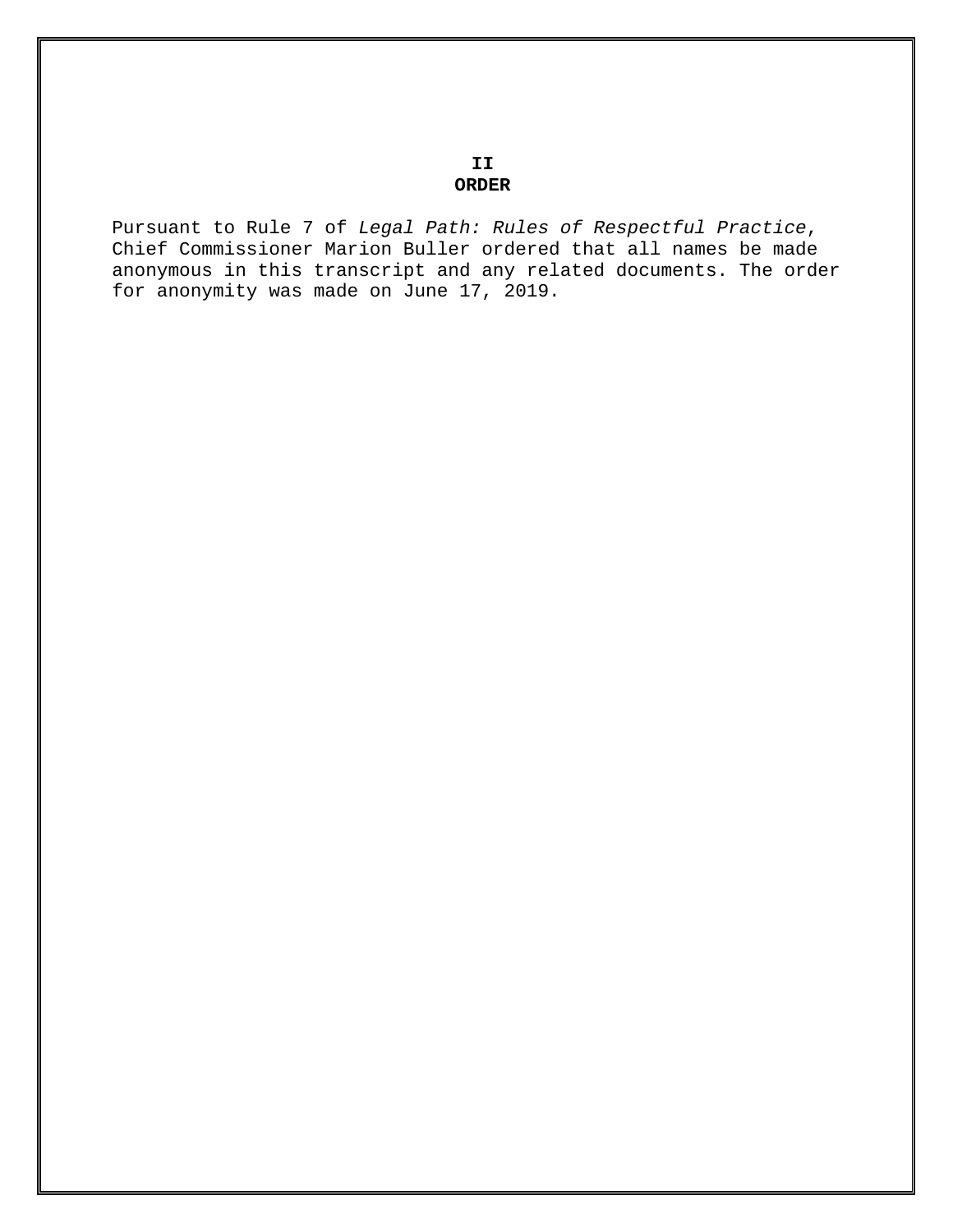## **III TABLE OF CONTENTS**

**Statement Volume 460 August 8, 2018 PAGE Witnesses: E.M. & S.M. Statement gatherer: Kerrie Reay**

Testimony of E.M. & S.M. . . . **.** . . . . . . . . . . . . . . 1 Reporter's certification . . . . . . . . . . . . . . . . . . 98

**Documents submitted with testimony: none.**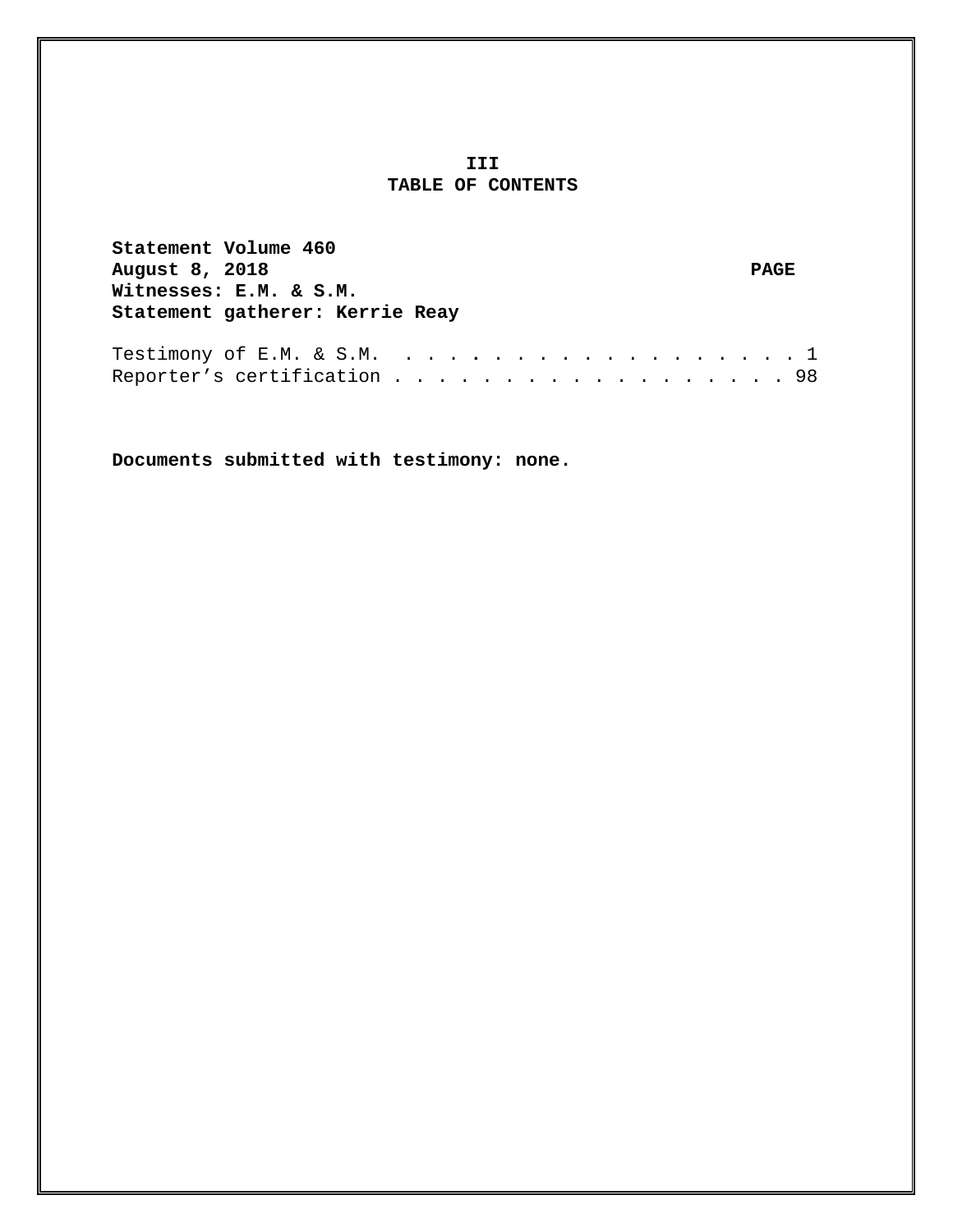**1** Happy Valley-Goose Bay, Labrador --- Upon commencing on Wednesday, August 8, 2018 at 5:20 p.m. **MS. KERRIE REAY:** All right. So we'll get started. This is Kerrie Reay. I'm a statement-taker with the National Inquiry into Missing and Murdered Indigenous Women and Girls, and today we are in Goose Bay, Labrador. It is August the 8th, 2018, and it is 5:20 p.m., and with me today is E.M., and E.M. is here to -- to speak, to tell her truth, and along with E.M. is her mother S.M., who is here to support E.M. For the record, E.M., you spell your name as [*spells first name*], and [*spells last name*]? **MS. E.M.:** M'hm. **MS. KERRIE REAY:** And, S.M., it's [*spells first name*], and [*spells last name*]. **MS. S.M.:** That's correct. **MS. KERRIE REAY:** And are you here voluntarily today? 20 MS. E.M.: (Indiscernible). **MS. KERRIE REAY:** Okay. So, E.M., this is your time and your space, and if you need at any time to stop, I'll also watch to see and may ask if you need a break, but as I said, it's -- it's your space and time, so I invite you to start with your truth wherever you feel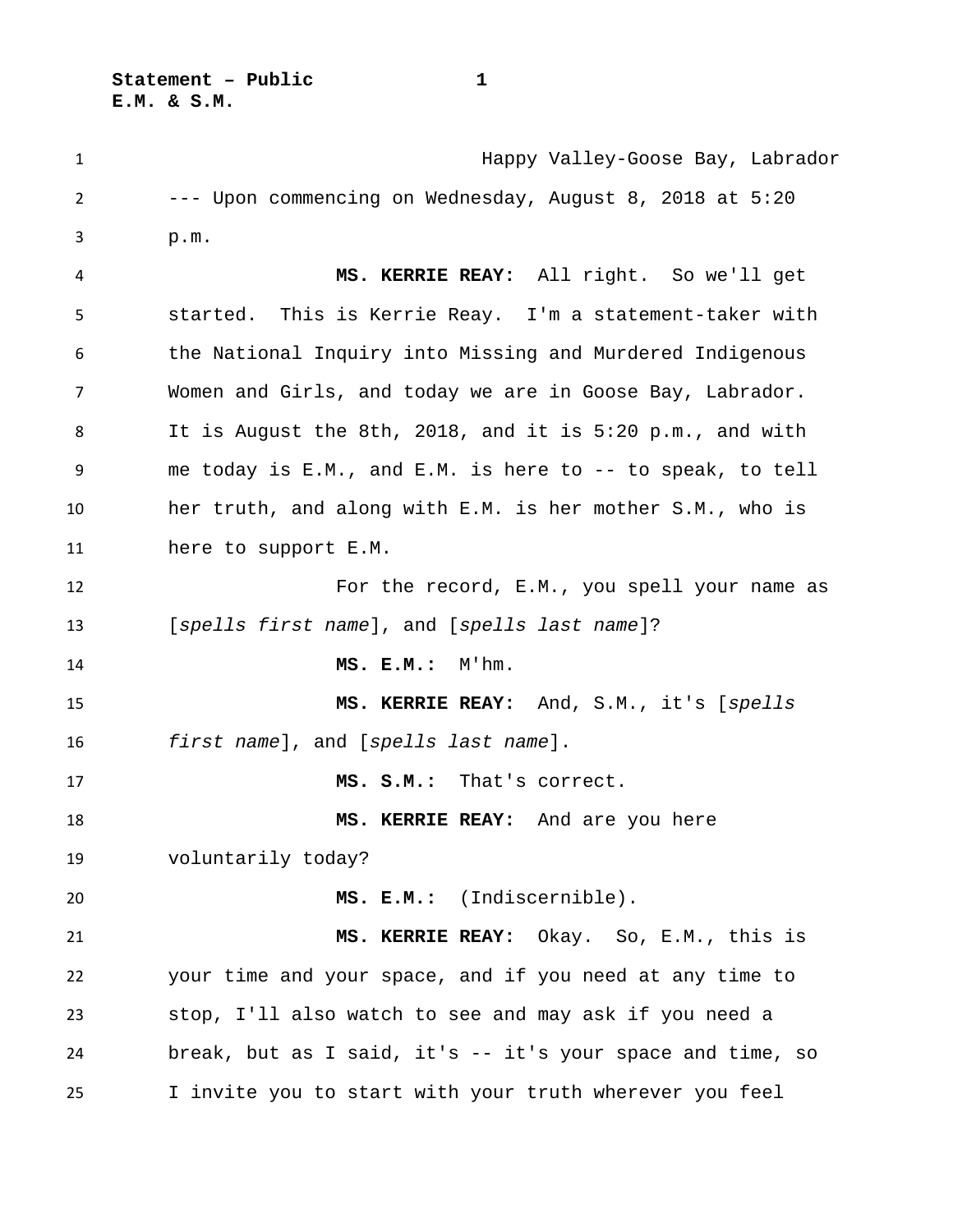**Statement – Public 2 E.M. & S.M.**

comfortable.

 **MS. E.M.:** Okay. Before we came here, I asked my mom when her statement had gone, and what I took from it was my mother lived a lot of abuse, and I'm pretty sure that her mother did, too, so I feel that -- looking back on it now, that's -- my grandmother, my mother, myself, and my children, that's four generations of abuse that has happened, and that's pretty sad considering that it's not like it hasn't been spoke of or, you know -- the help wasn't asked for, you know? Like, I feel like a lot of it had been from childhood on. **MS. KERRIE REAY:** M'hm. **MS. E.M.:** For all of us, really. Saying that, that comes back to how my grandmother grew up, how my mother grew up, how I grew up to how the first couple of years of my children's life started to where we are right now. I grew up with my mom and my dad, and my dad left, with leaving my mom with two girls to raise on her own with a whole lifetime of abuse and generation after generation of alcoholism that had never been treated, and that, really -- like, today, right here, right now, I truly believe that my mom did the best she could with what she had, and I'm grateful for that, you know, because that -- I was raised by a very strong woman, which helped me get to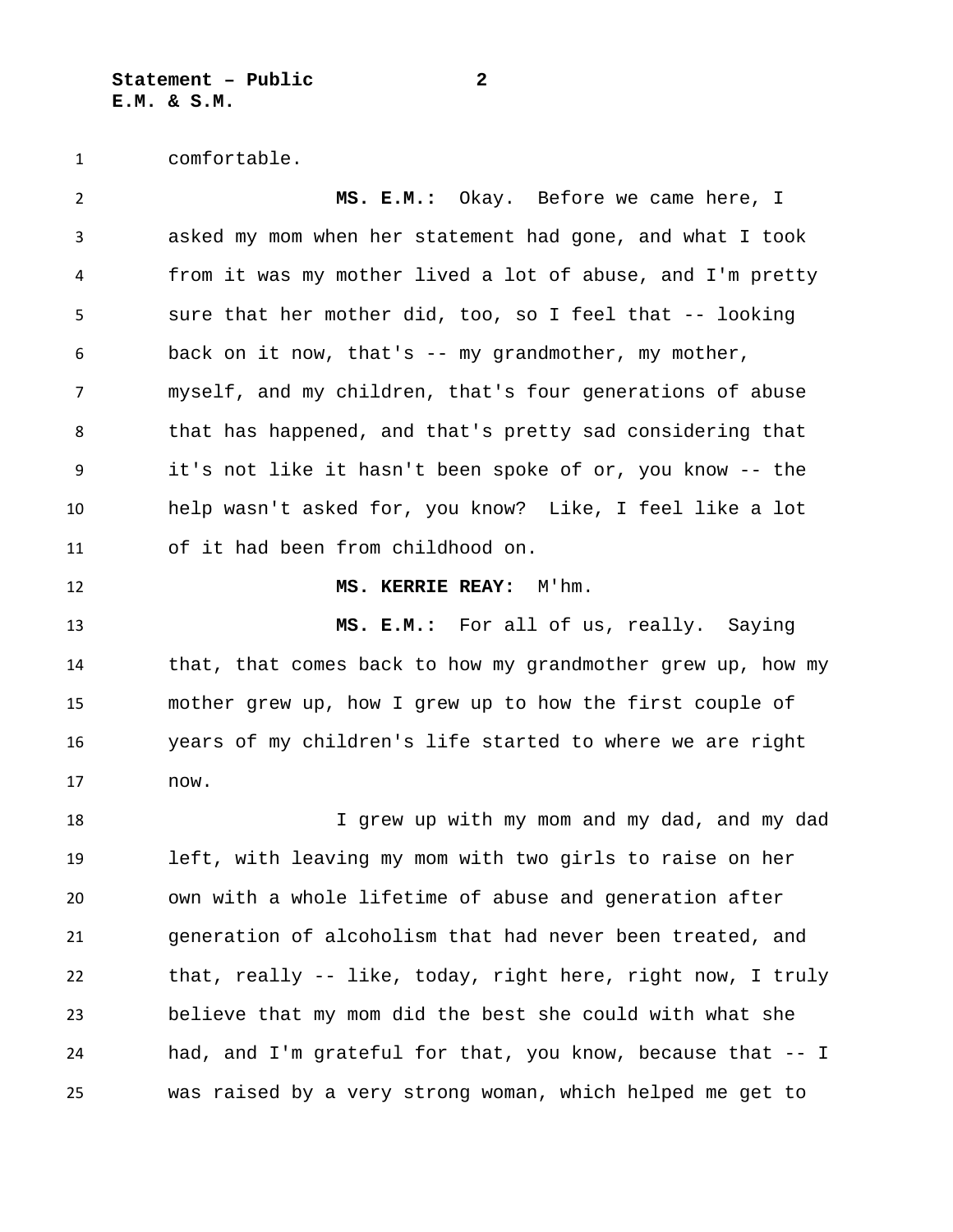where I am right now, and my mom knows, you know, everything that I'm about to talk about today. Yeah, so we grew -- that's how it started, you know? Right now, I struggle with, you know, having a voice in the past, like, year and a half of, you know, stopping what I look at as, like, a cycle of abuse and alcoholism. My mom has stopped 18 years ago and is, you know, like, getting help for her problems that she -- that I only learned about when I was 18 years old, so, you know, to me -- I grew up with alcohol, like, being socially acceptable. You know, like, I didn't -- I didn't really -- I recognized it was a problem throughout most of my childhood, not only in my home but everybody else's home growing up in the '80s, but I didn't realize until later on that that's a coping mechanism. You know, that's a huge coping mechanism that people use to -- to forget and to try to, like, drown -- it's a crutch. That's how -- that's how we grew up.

 My mom was a hard-working woman. My dad was no support at all to my mom and dealing with, like, abandonment issues and abuse your whole life, that's the last thing that you want when you get married and have two kids. I found that -- you know, my mom held down a good job. She -- like I said, she was a hard-working woman, but there was also, like -- there was something different about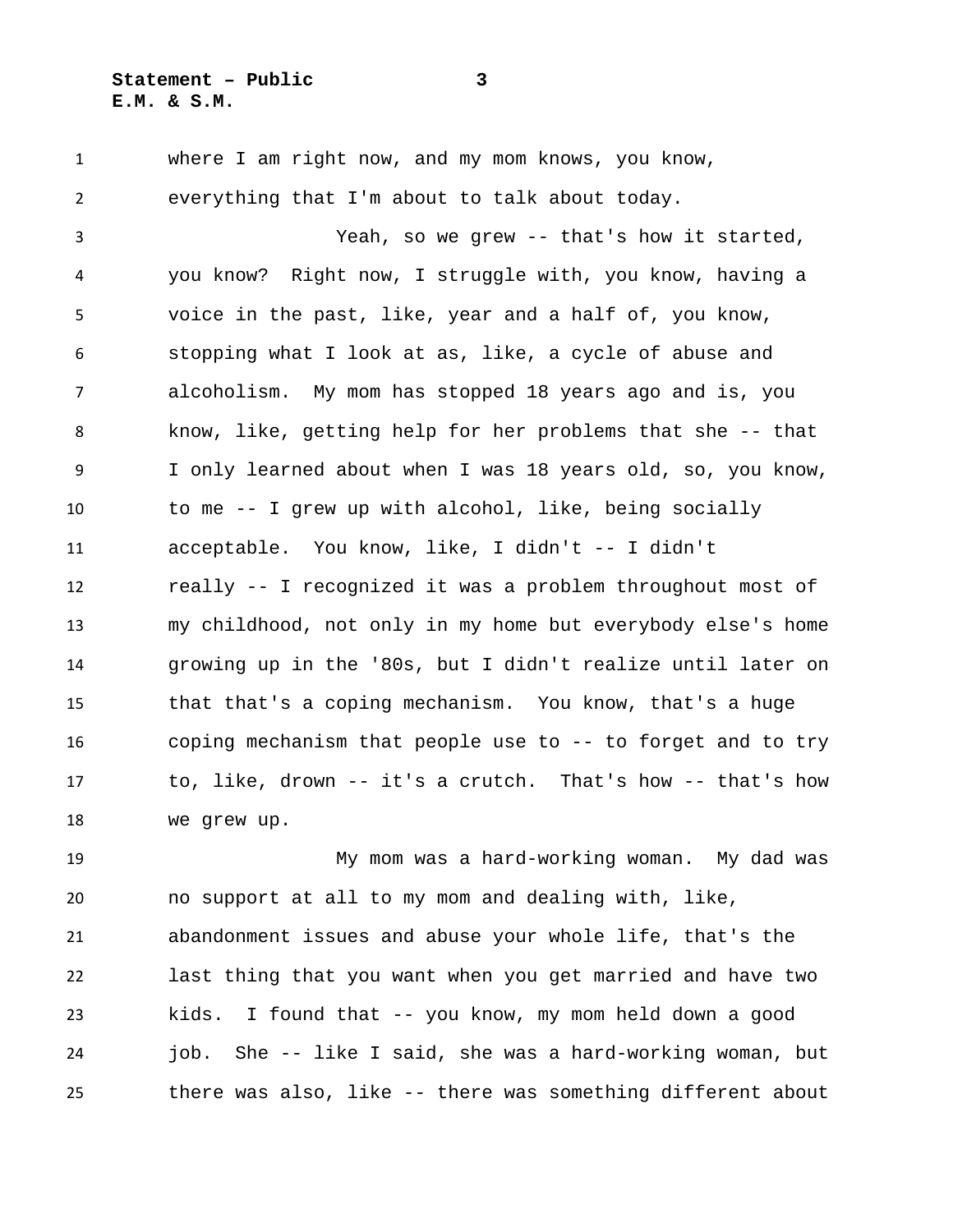**Statement – Public 4 E.M. & S.M.**

 it. Like, I knew that, like, my dad's family was completely different than my mom's family, coming to realize there was -- there was a lot of abuse and a lot of neglect that was going on, and it was never addressed, so I feel like what's normal to some people is not necessarily normal to everybody else, so -- I truly believe that, like, when it comes to how you feel about yourself, like, unless you work on that, that's going to continue throughout your whole life, so low self-esteem, low self-respect, you know, what you tolerate from other people is something that was just passed on through it.

 You know, my mom drank most of our -- most of my life, and I kind of, like, didn't understand that, so when it came to the time when -- you know, it was, like, 15 or 16, and it was that time to, you know, like, be around all of that, you know, like, that was the fear for me, but that's what makes you socially acceptable. Like, I dealt with a lot of what I would feel like -- and no judgment to my parents -- was a lot of -- I don't know, just a lot of self problems, you know? We had, like, social workers involved in our life, not for very long. I don't remember there was a huge -- there was no -- my mom never abused myself and my sister. There was a lot of love and, like, structure, but there was also, like, a lot of -- no self-care on her part, I guess. Like, she didn't deal with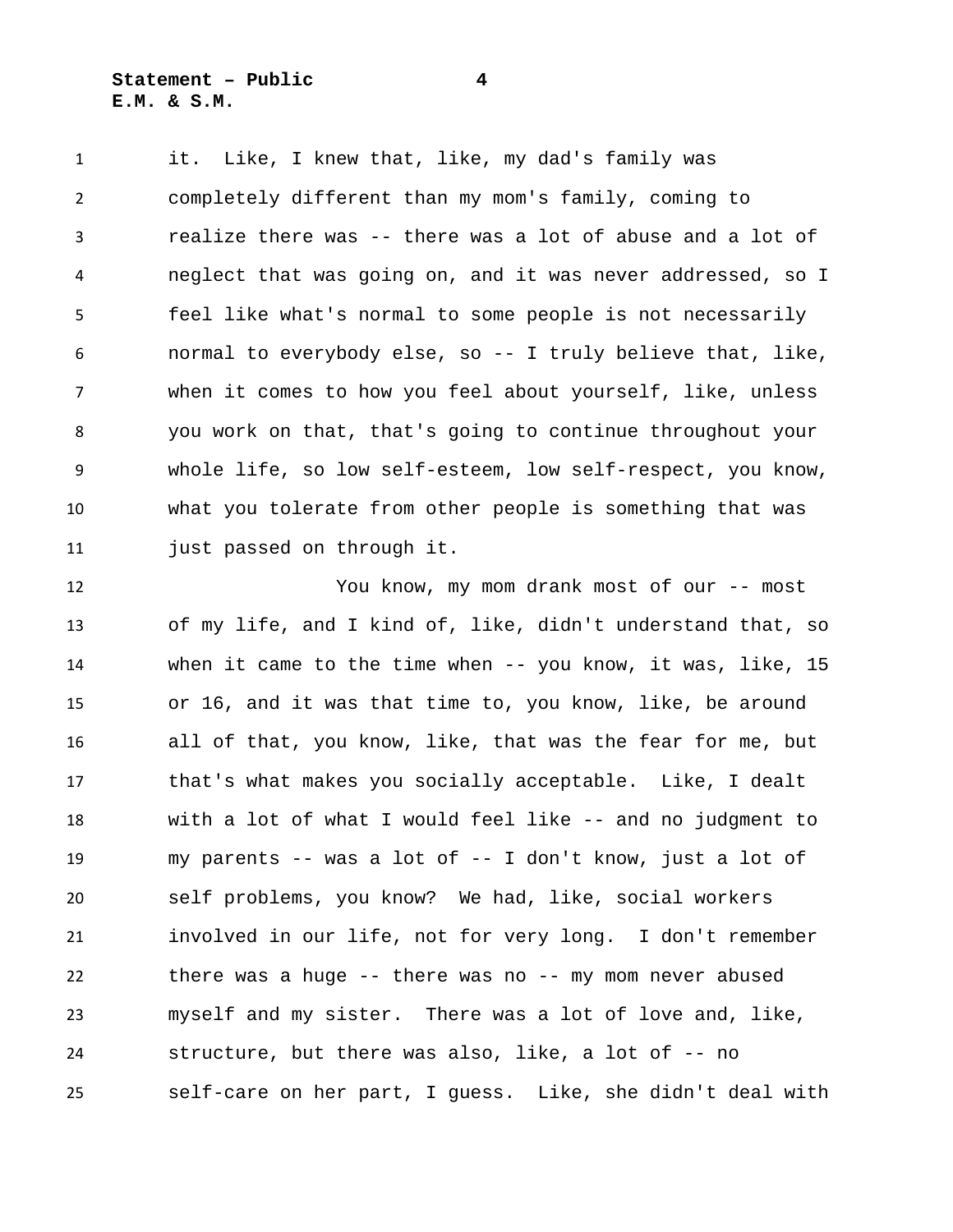any of her issues that she had going on, and -- but a lot of isolation, I would think. My mom isolated -- like, my sister and I were her world besides work, and -- yeah, I think that the abuse that she had -- had leading up to meeting my father and then the abuse she continued to take after -- during, with him, and then afterwards kind of, like, was the stepping-stone to myself and my sister and how we felt and what we saw. Like, we never saw love or anything like that, you know? All we saw was sadness, really, that I can remember. There are, you know, a lot of good times, but -- the only reason I could say that is because I relate to it leading up to -- you know, that's why I said my mom did the best she could with what she had at that point until -- you know, all of that stopped for her.

 The first real -- I knew it was different when -- growing up in the '80s. We had a babysitter, and she had an older son. We suffered a lot of -- I -- I've suffered a lot of sexual abuse, physical abuse, financial, emotional abuse to the fullest throughout my whole life, but I thought that was normal. Like, I really didn't -- like, because I didn't have a voice. I found that once -- I don't know -- I don't even know how to say that. I guess it, like, fit in. I never had, like, a father figure around, so I wasn't shown it, you know, and I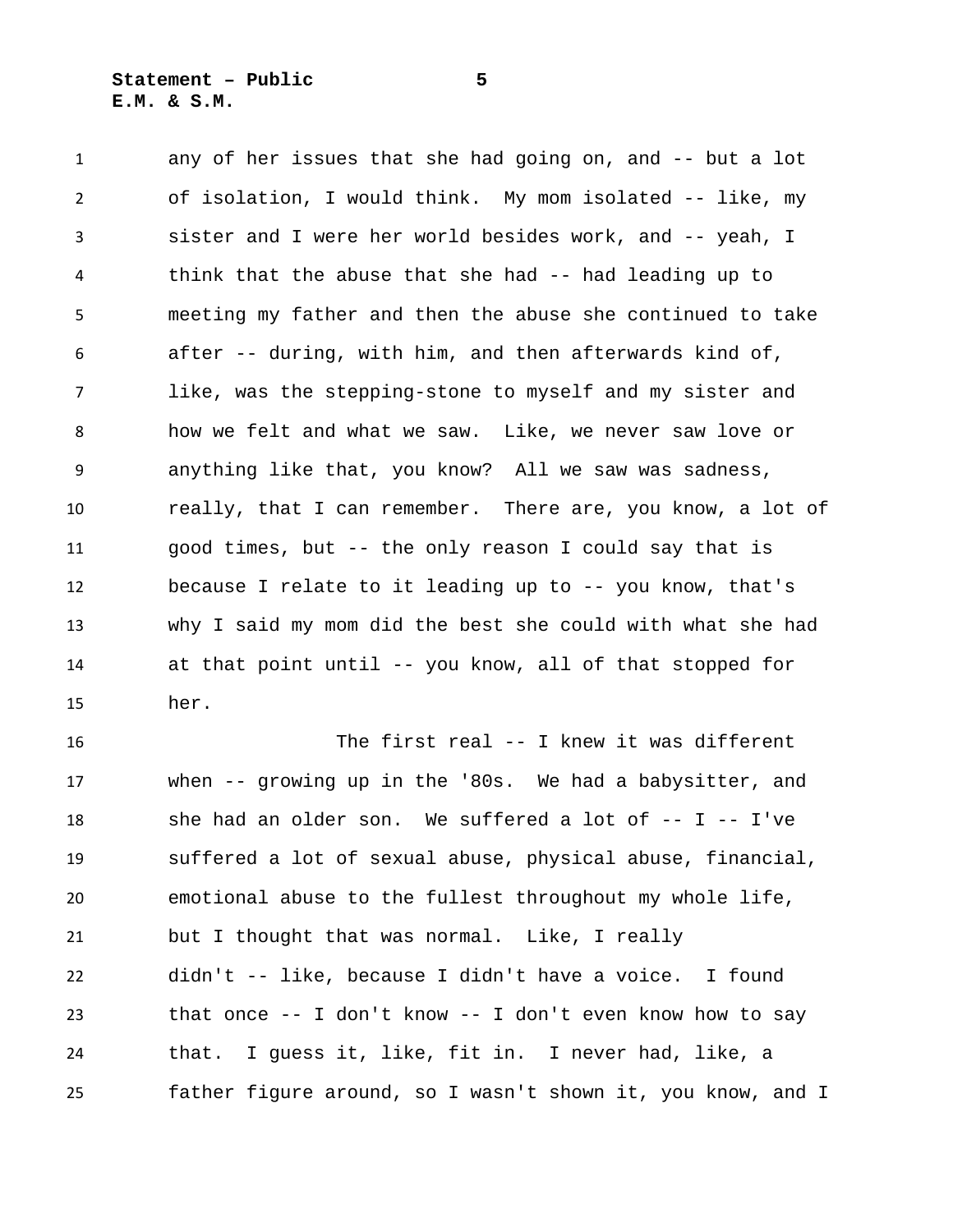## **Statement – Public 6 E.M. & S.M.**

 can honestly say that I don't think that my mom even was shown that, right? I think you're taught love and stuff like that and self-respect and everything like that, so if you don't see it, you don't know it, and if it's not talked about, then, you know, anything that you get is kind of what you get.

 So yeah, I suffered a lot of inappropriate stuff as a child that I didn't know. I remember developing my conscience really early. Like, I wrote an article for CBC on sex workers, because that's at the end of the journey -- the end of my journey. That's -- that's where I ended up, and it wasn't until then that I started remembering stuff that I'd stuffed down my whole life, like the sexual assault and when it started and, like, the abuse and -- and stuff like that, and that was really -- it was an eye-opener for me. It was huge. I can recognize, like, how -- once it all stopped, you know, you just stand back, and it's almost like a ghost that you see it all play through, and you're just like, wow; it's like, that actually happened.

 So I remember, like, this older boy, and I remember, like, the fear being put in me, like, do not say anything, right? And from then on, like -- like, that's -- that was a young girl. Then I was taught to, like, keep everything secret when it came to, like, men,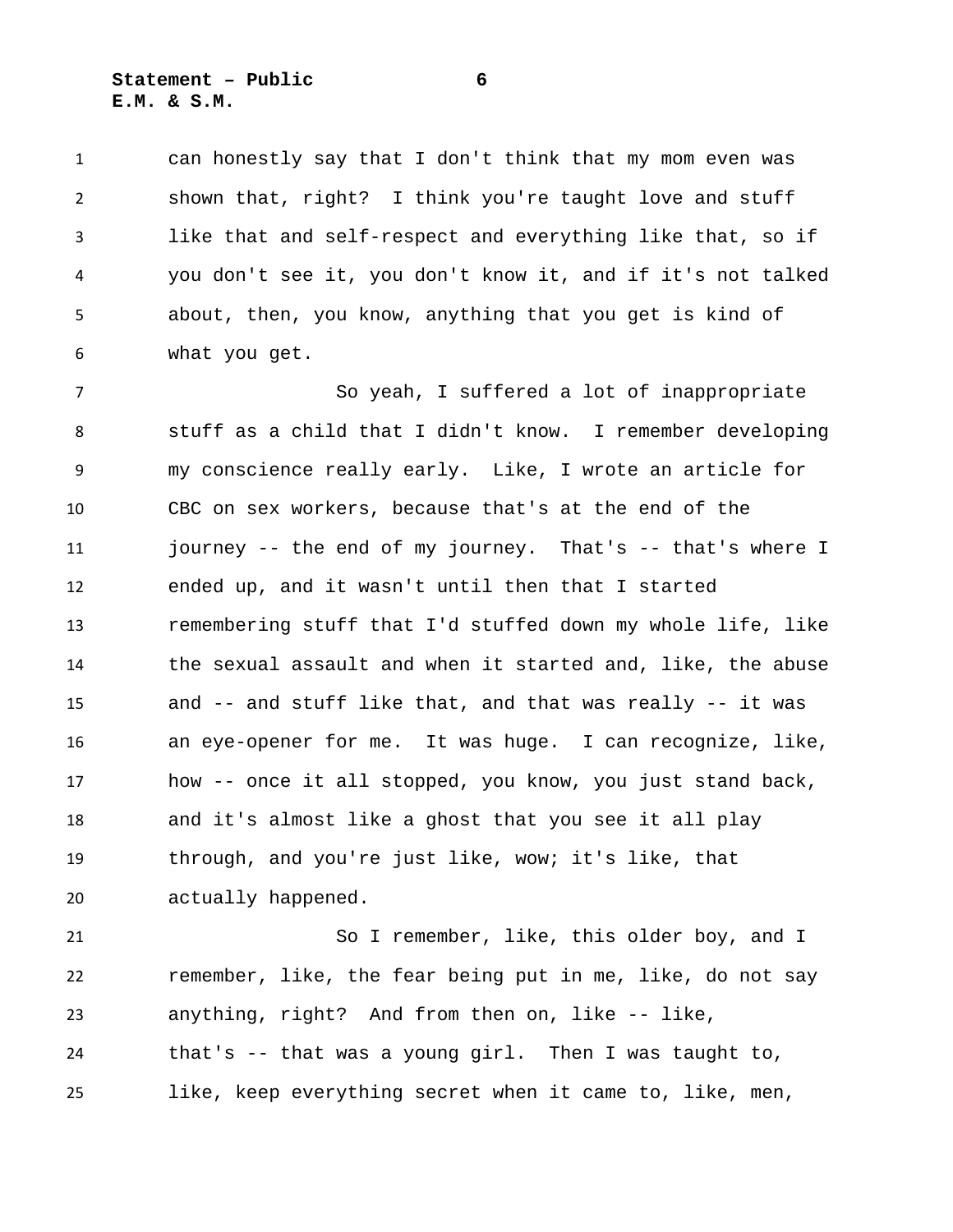especially, like, older men and stuff like that, and I always thought that that was -- that was okay. So after that experience, I had moved up with my dad, and my dad was very -- very abusive. Like, so, like -- I don't know. I had developed, like, an eating disorder at this point, and -- you know, it was just constant second-guessing, like, distorted body image, like, never having that confidence, never feeling like you fit in, even with your own family. **MS. KERRIE REAY:** How old do you think you would have been at that time? **MS. E.M.:** Then, I was, like, 12. I was 12 at that time. And it was just, like, a control thing with my dad, you know? Like, my dad had left, like, 5, and my mom had raised me from 5 up until this point, and then he just swooped right in, you know? It's like -- and you're so young and you're so impressionable. Like, if you have this one parent saying it's worse than what it actually is, you know, like, looking back on it, he was -- he came in and, you know, swooped me and my sister up away from my mom and said now I'm going to change your life, and as a young impressionable girl who had been neglected by your father their whole life, you're like, yeah, you know? But I mean, like, that was probably the worst decision that I've ever made that -- you know, ever,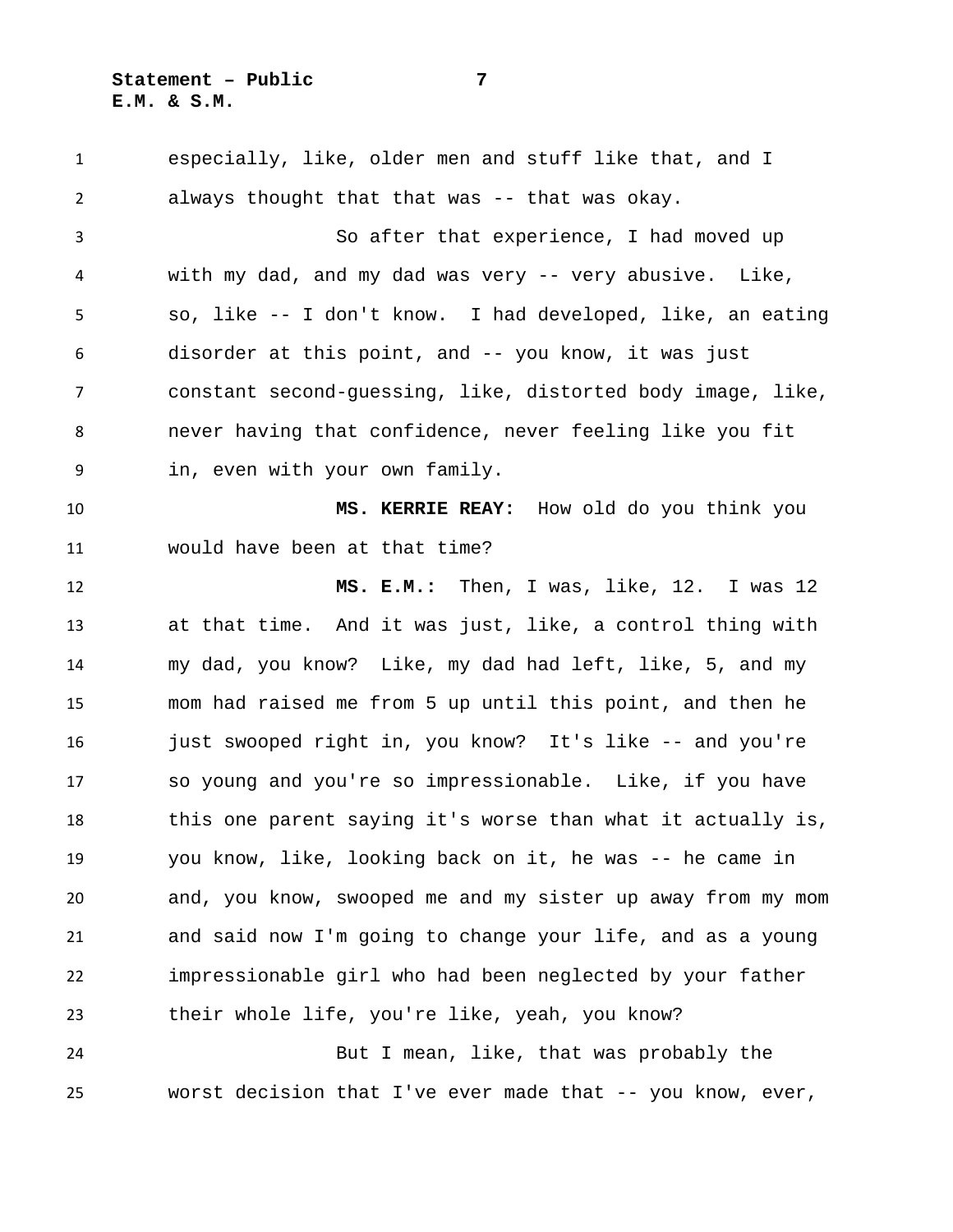## **Statement – Public 8 E.M. & S.M.**

 because I had left my mom and went to Alberta with him, and then it was just control and just so much mental -- like, mental abuse, you know? Like, already working with, like, a low self-esteem. Like, that was just -- (unreportable sound). Like, I still battle with a lot of that stuff now. Like -- yeah, so that was the beginning of it, and I always had, like, this fear in me about my dad, you know? Like, all I saw was in my life, men are going to use you for what they want, and that's okay. I watched my dad use my mom financially, you know? Like, he used her, and then once he was done with her, he was gone. Like, she educated them. She, you know, took care of the household, worked a full-time job while he sat at home and did nothing, but I -- I do remember my parents not sleeping in the same bed. I do remember him being gone all the time and her trying to hold it together, like, and taking care of my sister, and I did not see that, and that's horrible, like, looking back on it.

 So -- but when I lived with him, I saw a completely different man, but, like, a lot of alcohol. Like, a lot. Like, I was made to wake up every day and, you know, make -- take care of him, like, be his slave, but at the end of the day, he would beat me down. Like, I was never good enough, and I was too fat, and, you know, stay away from guys, and he was extremely racist, and -- you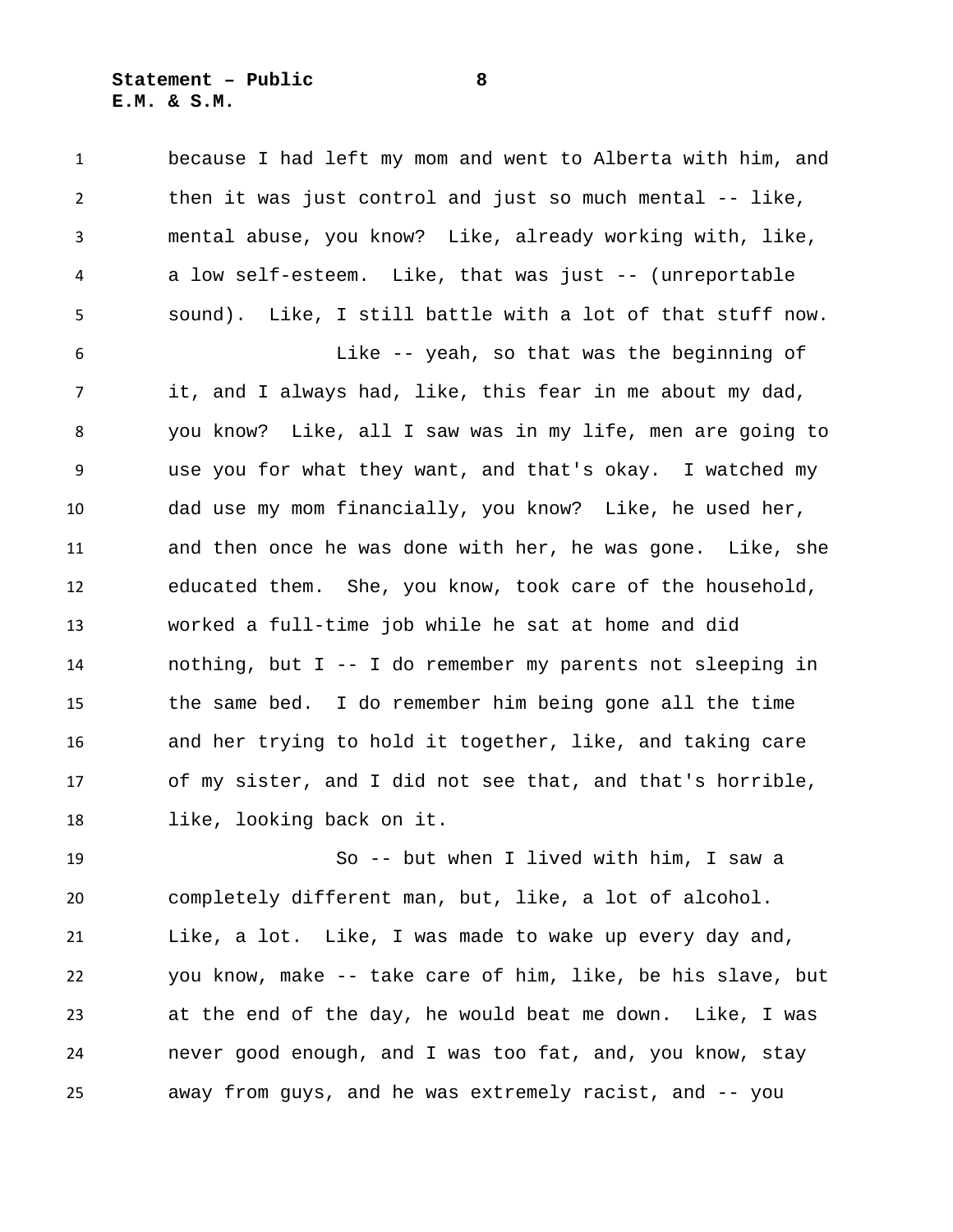know, it was just, like -- it's -- such an early age, it was so -- wow, it's -- it's crazy to, like -- to think that's what I was battling with, but -- then I went -- lived in Alberta, and it was just -- so -- so multi-cultural. Like, there was just all different cultures, all surrounded by me, and here I was, like -- it was like I was a ghost in my own body. So I left. The abandonment kicked in again, and he was in a relationship, and he had just up and gone -- **MS. KERRIE REAY:** When you say "up and gone" -- **MS. E.M.:** Up and -- **MS. KERRIE REAY:** -- did he leave you and your sister at home? **MS. E.M.:** My sister was with my mom at this point. **MS. KERRIE REAY:** Okay. **MS. E.M.:** I can't speak for my sister and her past -- **MS. KERRIE REAY:** No. No. **MS. E.M.:** -- but she had moved back -- she had experienced the same kind of thing with my father. She had indulged in alcohol and drugs at a really early age, and she decided to come back. **MS. KERRIE REAY:** Is she older than you?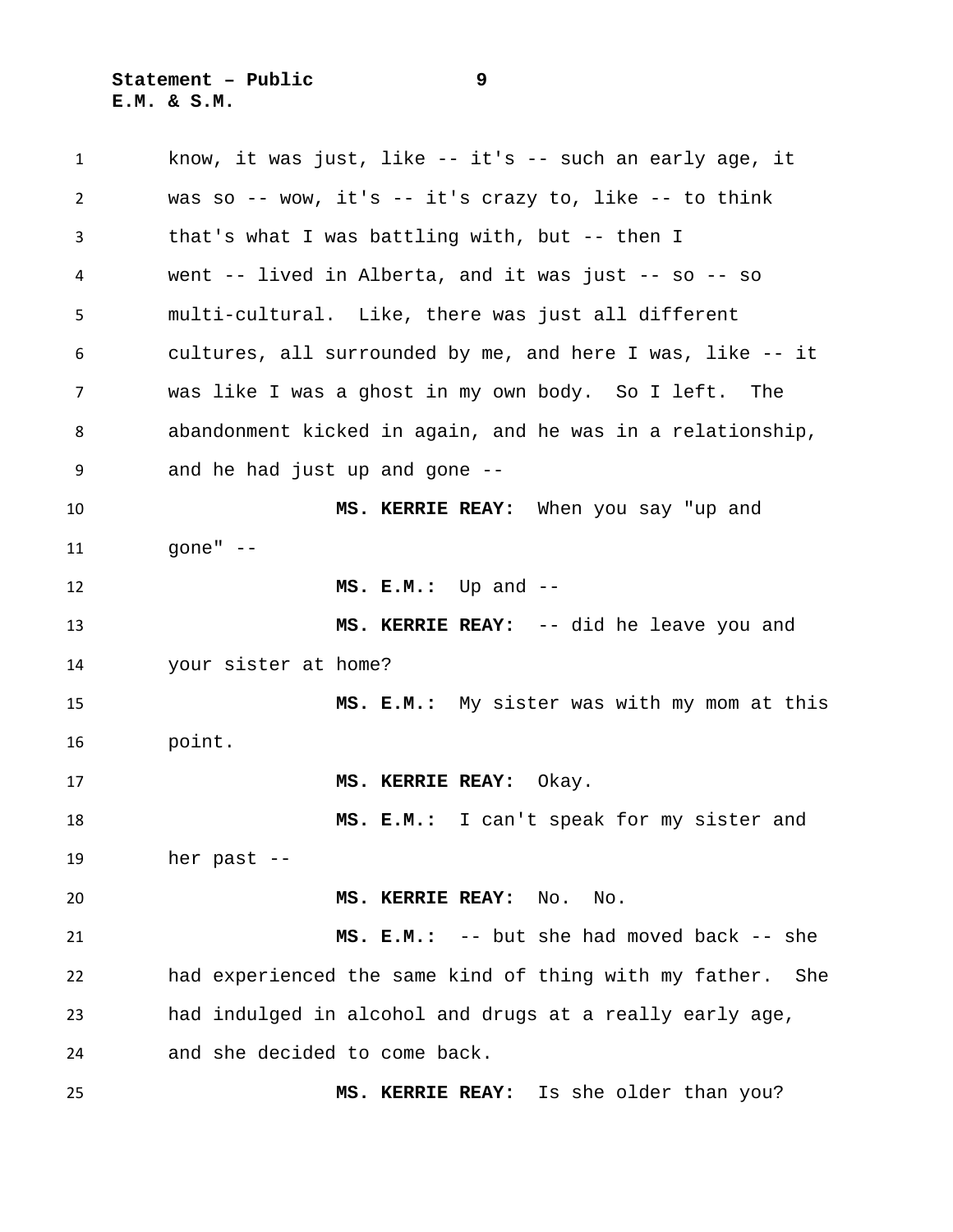**Statement – Public 10 E.M. & S.M.**

 **MS. E.M.:** Yeah. **MS. KERRIE REAY:** Okay. **MS. E.M.:** Yeah. So I remember coming home. I remember the abuse. Like, his girlfriend was really abusive. Like, she was a very sick woman. She also had an eating disorder, so all this stuff was being pushed on me, like -- you know, and with a lot of control, and she up and moved out one day, and then I was to blame for that, a 12-year-old child. Like, that was my fault, and -- you know, when I came home from school, I went to -- I was really good in school at this point, and I came home one day, and there was a puppy there, and then my dad was gone, like, the next day, and I lived in Alberta, and -- like, it was crazy, and I spoke to my father about this the other day, and he's -- he's an alcoholic, and he still drinks, and he has no recollection of this in any way, shape, or form. So at 12 years old, again, fear of talking because no one's listening. I can -- I moved in with one of my friends, and, like, this is the '90s. Like, I think back on it now, and, like, child services would be all over that, and -- you know, this generation, but -- yeah, I

 **MS. KERRIE REAY:** And how old would have you been?

moved in with my friend, and -- and then --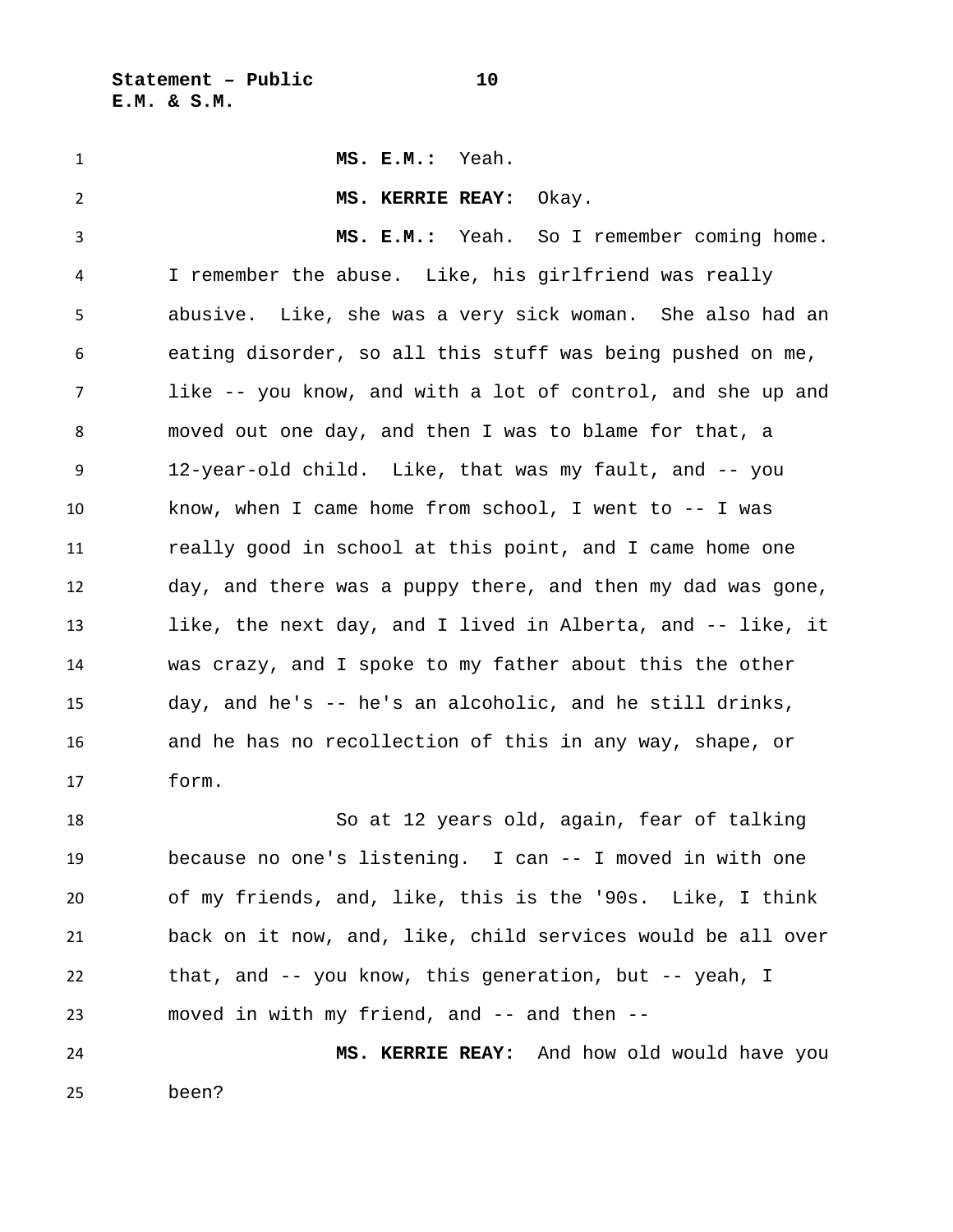**Statement – Public 11 E.M. & S.M.**

 **MS. E.M.:** 12. I still was 12. **MS. KERRIE REAY:** Oh, still 12. Okay. **MS. E.M.:** 12 -- 12 or 13 at this point. Yeah. **MS. KERRIE REAY:** Okay. Okay. Yeah. **MS. E.M.:** And I don't know what happened to the dog. All I know is that he -- he came -- I came back one day to get clothes, and he -- he was coming and going and coming and going, but I was never there because he'd come while I was in school, and I was like, I can't stay here, and it -- this didn't surprise me coming from him, so I stayed with my friends for the summer at this point. Like, for instance, like, my father lived in Alberta, minus 40. Both of them had vehicles. Neither one of them would walk me to school. Like -- **MS. KERRIE REAY:** And where were you living in Alberta? **MS. E.M.:** In [Community 1], this little community outside Edmonton. **MS. KERRIE REAY:** Okay. **MS. E.M.:** So minus 40, get up, walk to school, you know, at lunch time, walk home from school because you're not allowed in there to eat. We have to portion your meals. Like, I remember the whole time, like, that -- during that age, not being able to go to the fridge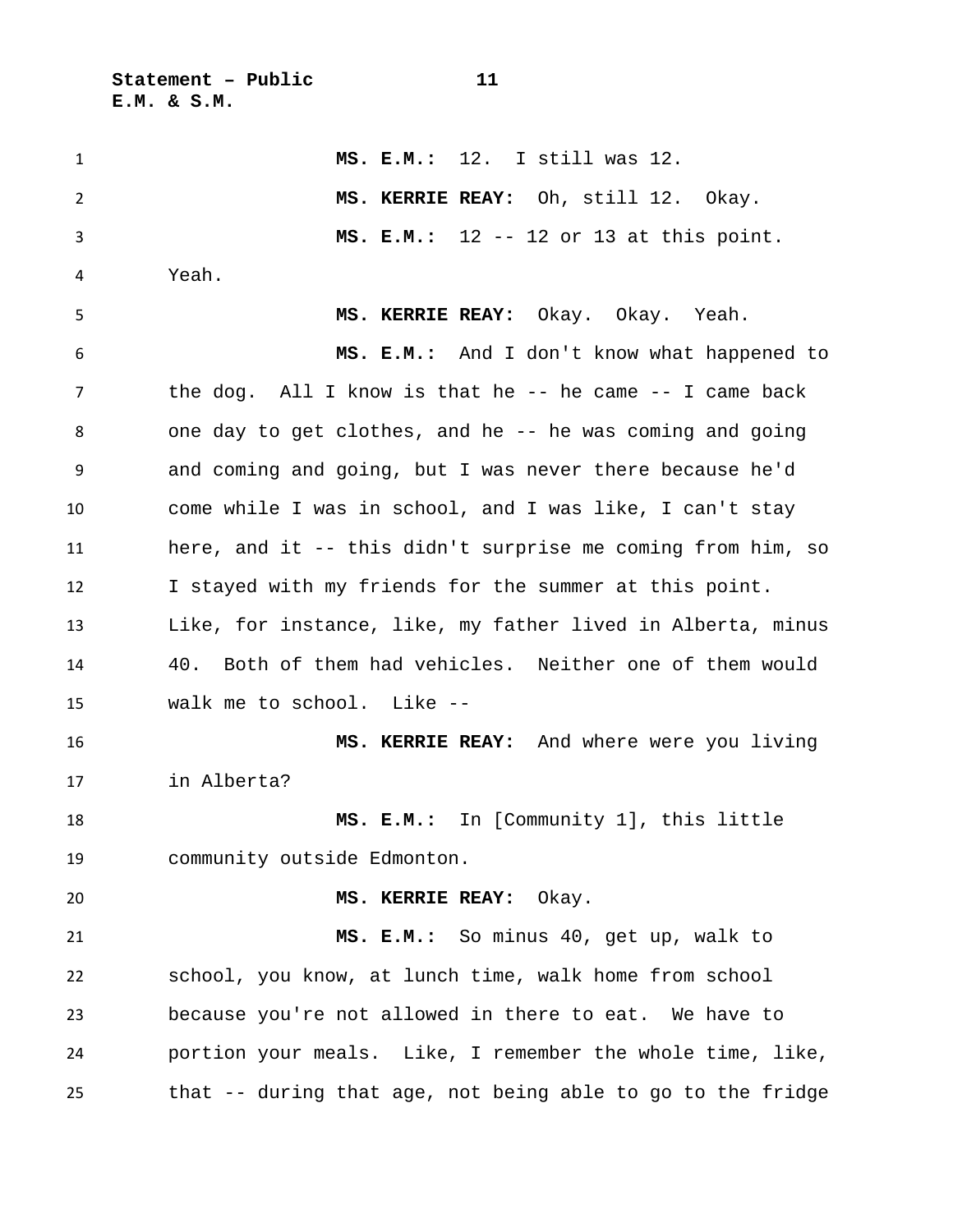**Statement – Public 12 E.M. & S.M.**

 and get food, so -- you know, that was -- that's a -- **MS. KERRIE REAY:** In your home? **MS. E.M.:** In my home. **MS. KERRIE REAY:** Okay. **MS. E.M.:** You know, I remember binge-eating. I remember, like, them being upstairs doing something and eating, like, a full package of crackers or -- you know, knowing that there was chips in the basement, and in between, like, doing their laundry and making their beds and washing both bathrooms and doing everything like that, going down and sneaking chips and eating them to the point where I would, like, throw up the next day, you know, getting in trouble for that. That's what, like, I -- I dealt with, being -- living with him. And I remember during that summer while he was gone, I got phone calls right before school had started, so it would have been August, and he called and he said, E.M., come home and pack your bags, you're going back to Newfoundland tomorrow. To me, I don't know if this is true, but from -- from me, it almost felt like it was a business exchange between my parents. I know -- I know that my dad came home and, like, fought for lawyers. I don't know if he had given my mom money for some reason, but as a child, that's -- that's what I remember. I don't know if there's truth behind it, but I do know he was a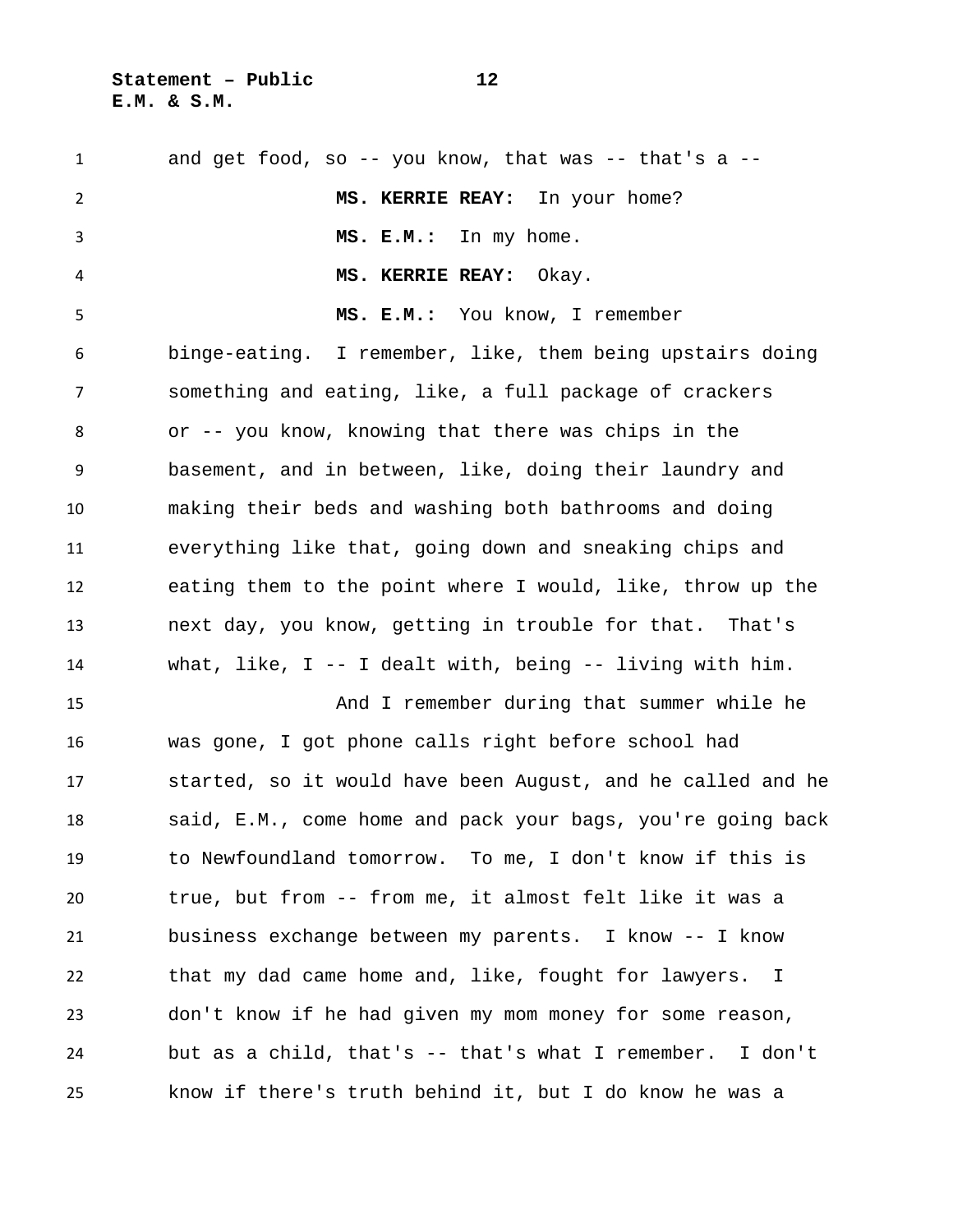**Statement – Public 13 E.M. & S.M.**

 very intimidating man, and he, like -- you know, tried to kid -- kidnap me at one point, and I was removed off a plane because he was trying to take me out of Newfoundland, and my mom had custody of me. **MS. KERRIE REAY:** And that was prior to being 12? **MS. E.M.:** This is -- yeah. 8 MS. KERRIE REAY: Okay. **MS. E.M.:** This is leading up to it, and he had won that, and -- you know, he went up there and that's -- that's the life that I lived. I was like, I would have much rather stayed with my mom, you know? Like -- that's something my mom didn't make me feel that way, you know? So I got -- that day, then, when he called and he said come home, you're leaving, I remember I sat down, and I remember him drinking the whole time and making me feel like I wasn't good enough. Conscientious is just a word that when I think about it or hear someone say it, like, I feel like I'm going to vomit because it's just a word that he, like -- he deflected how miserable his life was and I'm guessing the abuse that he must have, like, faced as a child and the inadequacy and stuff like that, that that's what he pushed on me, and it was horrible, and little does he know -- I'm not blaming my father, but,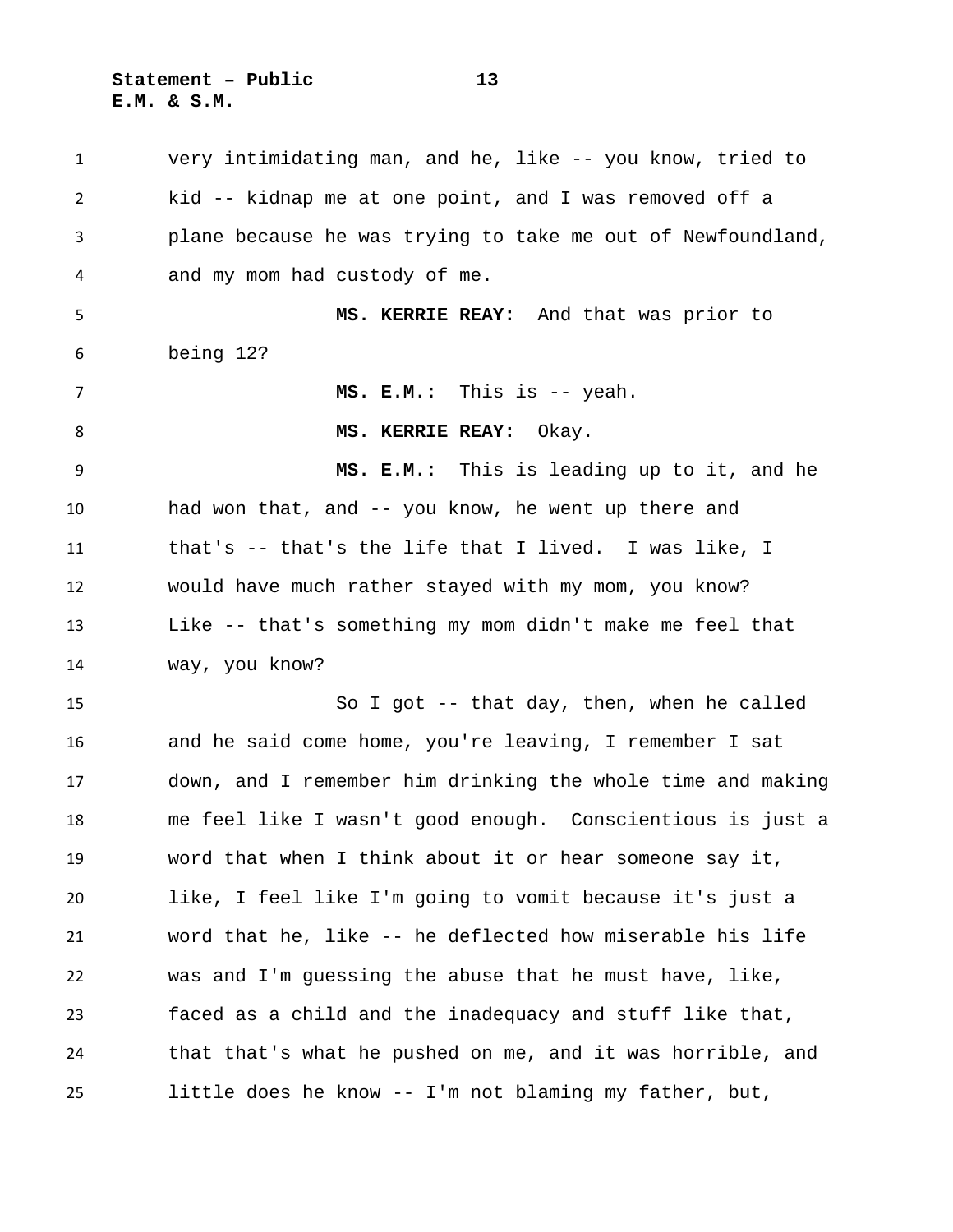1 like, as a child, you look -- that -- that was my first relationship with a man, and it just ruined it. Like, to this day, ruined it.

 Yeah, so I came home and then -- got on a flight and then came home. My mom and sister were -- were here, and it was just normal. Like, my mom, my sister, like, we were really close, but then I started going to school, and that's when drug use started for me. I took that really hard. I think that was, like, my first bout of, like, depression. Like I said, like, everyone in high school and stuff like that were -- you know, were out drinking, and I -- my mom was, like, a weekend drinker, so that was, like, not what I wanted, so I remember being around my mom and watching her drink but hanging out with her, you know what I mean, and, like, playing cards and stuff like that. Yeah, so I had quit school at this point. **MS. KERRIE REAY:** How old do you think you would have been? **MS. E.M.:** When I was -- quit school?

**MS. KERRIE REAY:** M-hm.

 **MS. E.M.:** Started quitting school, my attendance stopped, I was, like, a straight -- like, I would say As and Bs up until this point, until Grade 9 -- **MS. KERRIE REAY:** About 14? **MS. E.M.:** Yeah. 15, because I was held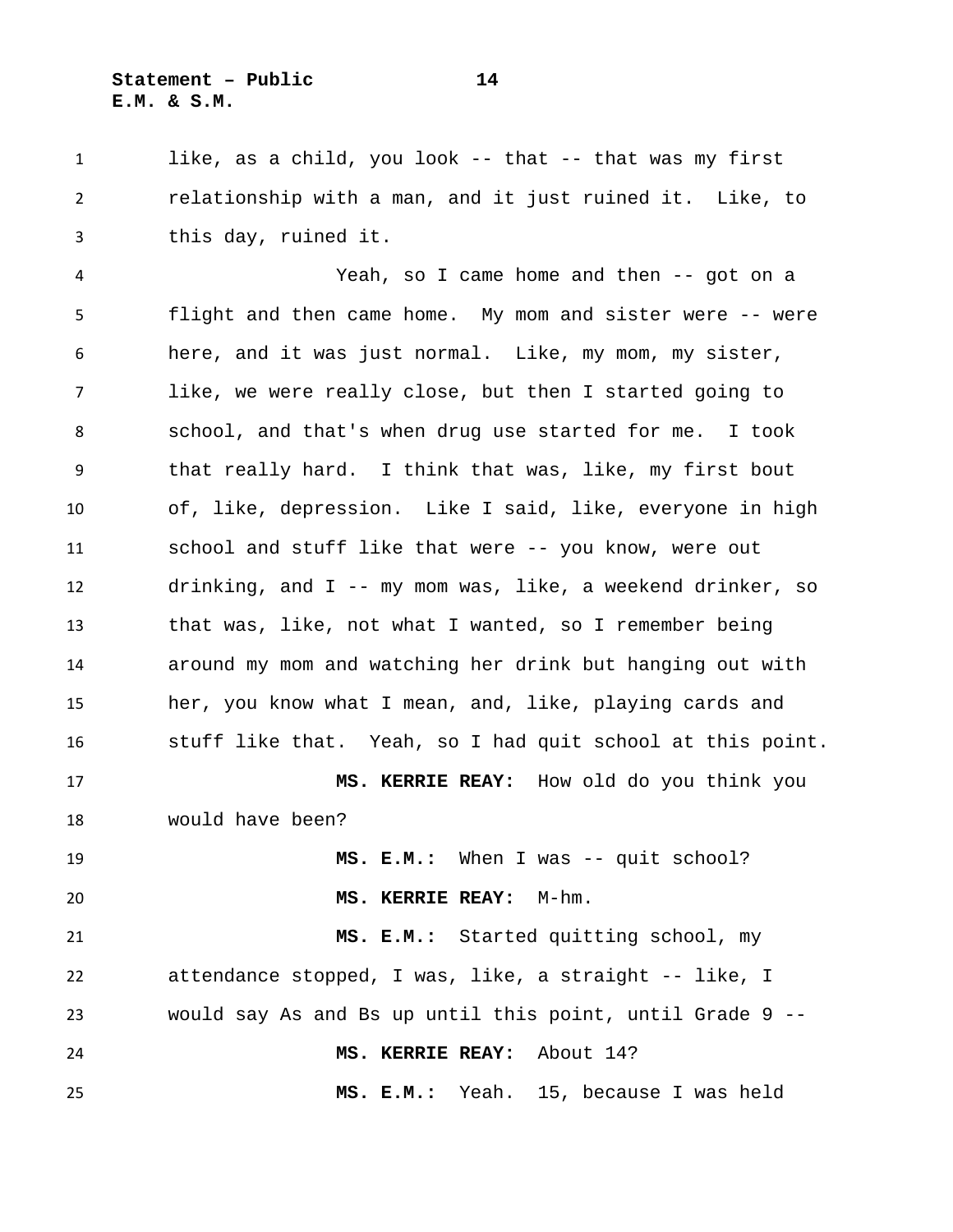back a year. Then I was held back a year in Grade 9 because I stopped going to school. I mean, as you can imagine, like, going through all of that -- like, your father, like, you're wanting that relationship so bad, and that's what you experience, and then he's like, I don't want you again and, like, came back, and then -- you know, my mom had recognized -- recognized that my mom was very, like -- I would say she -- she was supportive towards whatever me and my sister were. You know, like, there was consequences to what we were doing, but I don't know, I guess she just recognized the depression, I don't know, or the abandonment, and -- that was fine.

 So I did go. I never accumulated any credits during high school. I did go, but then when the depression would hit, and I would stop going. I spent a lot of, like, Grade 10 and 11 in my room reading books, and I started smoking pot at that point. I started smoking pot, and, you know, like, coming back from Alberta during this transition back in, I came back, and all of my friends were, like, smoking and smoking pot and drinking and having sex, and at that point, you know what I mean, all I knew was, like, I don't want any part in that because of what I had experienced, and the abuse and, like, you know, stuff, I didn't want any part in that, but I knew, so impressionable, that I had to do all this stuff in order to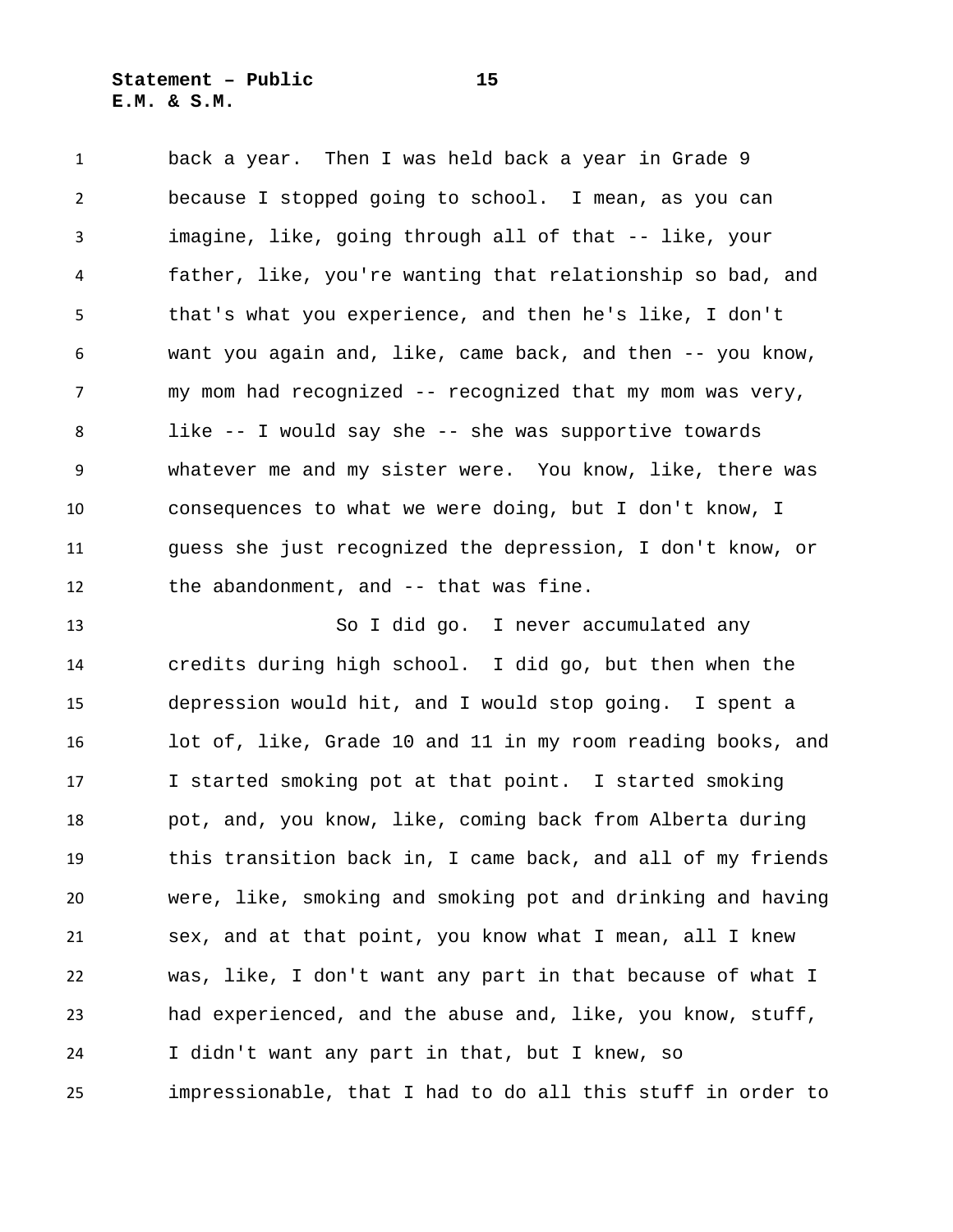have friends.

 So that was fine, and I picked the most abusive boyfriend that you could possibly imagine, the most controlling. Oh, it was -- it was the beginning of the downward spiral. It was almost like he was my father. I remember being with him, and he used me a lot for, like -- I would -- I felt like I was his drug mule, honestly. Like, you know, where his parents were so strict, and my mom wasn't, and she would never suspect what I was doing. I got away with it, and -- he was very abusive. I remember waking up one night. There was -- you know, like, he -- when we -- I'd lost my virginity to him, and it -- it wasn't nice in any way, shape, or form, and then he had broken up with me because he was, like, I didn't want you, I just wanted your friend, kind of thing, then me latching onto that. Like, a couple months went by, and then I got back with him, and then, you know, waking up in the middle of the night and him being on top of me, choking me, you know, and -- and stuff like that, and I remember going back to that depression stage after that happened, locking myself in a room for a couple of days but not being able to go and being, like, hey, this is what I'm experiencing.

 And then it wasn't until, like -- I don't know, like, little things. Like, I remember I had bought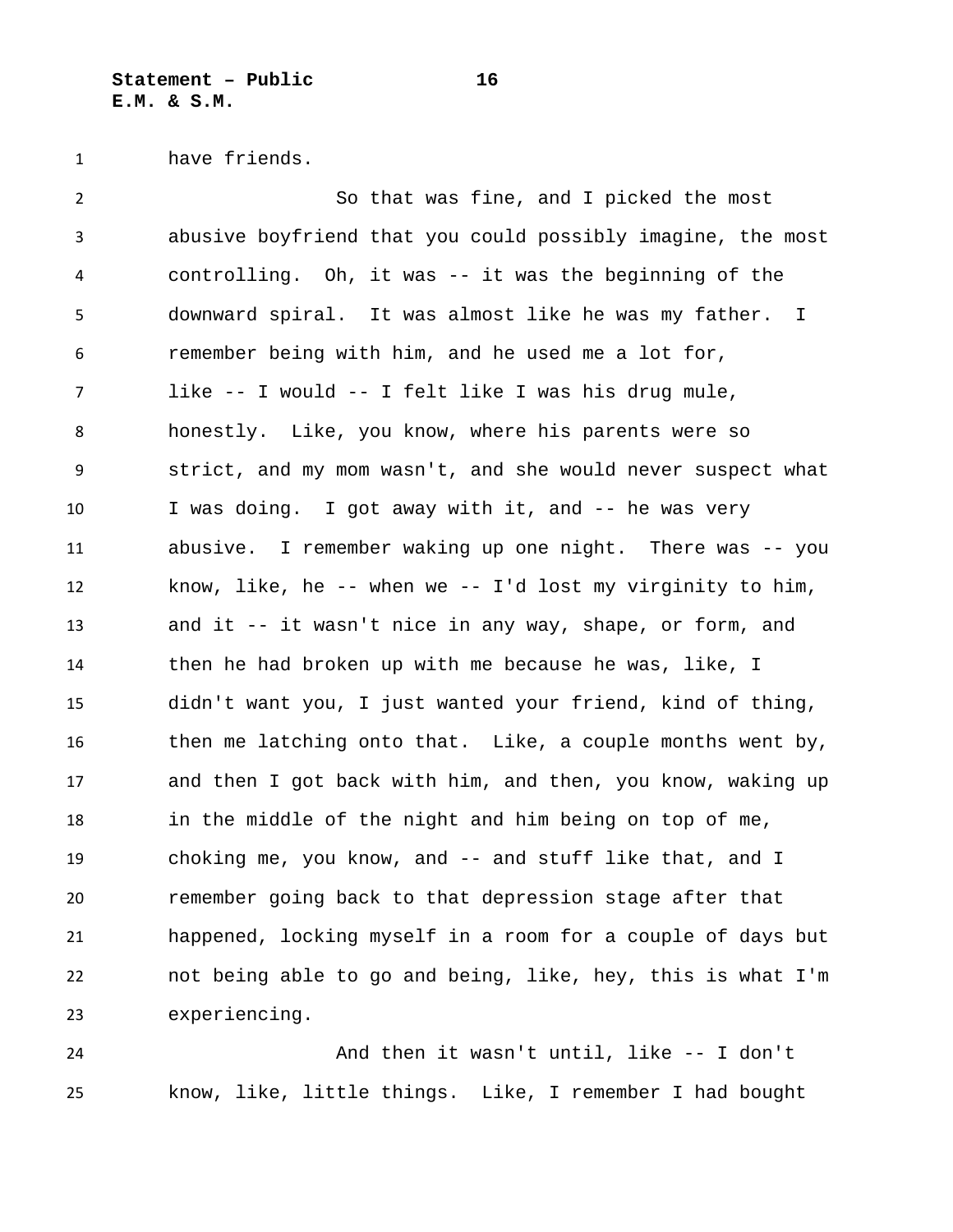him something, and he didn't appreciate it, and he made a spectacle of me in front of all of his friends, you know, and called me down to the dirt, but I took that because that's what I was -- I was used to, you know? Then until we broke up, and that was fine, and that's when I just became -- that's when I found alcohol, honestly, and that's when alcohol gave me that "I fit in" kind of thing, and that's when -- the eating disorder totally took over then. I started losing a lot of weight, and then I felt good, but I looked like death, but I knew that alcohol and drugs were going to keep that from me, so I was battling with the insecurity, the alcohol, the drugs, the boys, and then trying to keep it a secret.

 But alcohol and drugs just made me someone completely different. You know, then I recognized and I'd let anything happen to me at that point because I knew next day I would wake up, and, you know, it's either I fit in or I had guilt and shame, and then I could just use drugs and just get rid of that all together, and that's what I did. I did that for a long time.

 **MS. KERRIE REAY:** So what do you mean you would let anything happen to you?

 **MS. E.M.:** I put myself in really bad situations. Oh, there was -- oh, my God, at that stage -- I don't know. I just -- I felt like I would -- I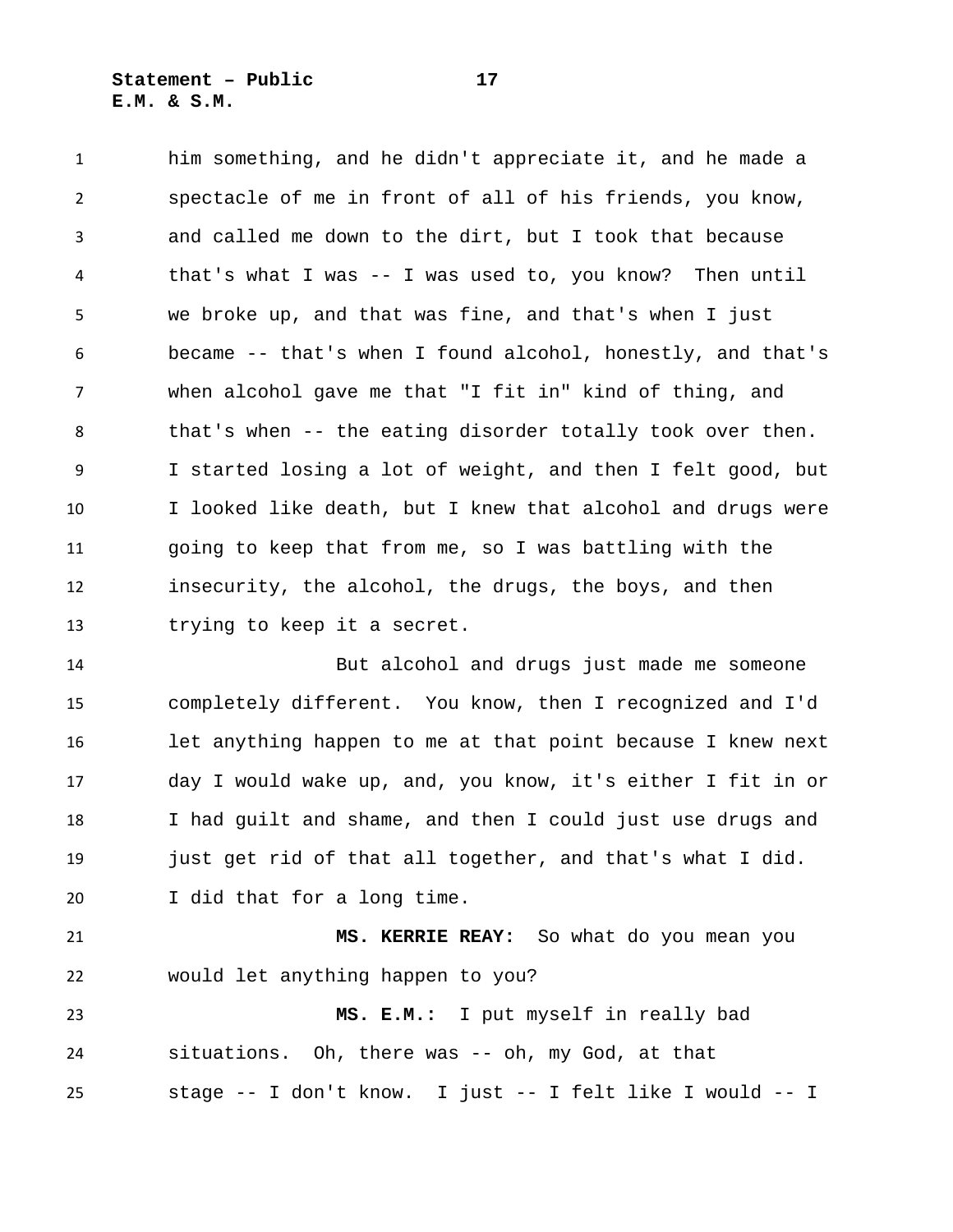**Statement – Public 18 E.M. & S.M.**

 needed that acceptance, so it was like, multiple partners, like, rough. **MS. KERRIE REAY:** So high risk? **MS. E.M.:** Yeah. I -- that's -- yeah. So that -- that was, like, bad. That was really bad. A lot -- like, a lot of, like, physical abuse. You know, I'm -- I'm not going to -- I'm not going to say, like, rape in any way, shape, or form, but -- you know, that's -- that's what men knew that they were going to get from me, so that's what they got. Propositions. You know, that was the beginning of -- I -- I know now, I'm educated on it now that in any way, shape, or form, if -- if you have, like, an agreement, like, that's sex trade, kind of thing, so, like, that was just something that was -- that was huge. Like, going out with guys, and then, you know, being like, well, if you do this, then we'll drive you home, or I'll take you out and we'll do this and -- you

 know, and that's -- that was it, but of a life of want -- looking for acceptance and negative male attention, that's just where I -- it was almost like it was a high I got off it. Some people call it daddy issues, but whatever. Yeah, so that started, and then I'd moved to Michigan.

 **MS. KERRIE REAY:** And how old would have you been?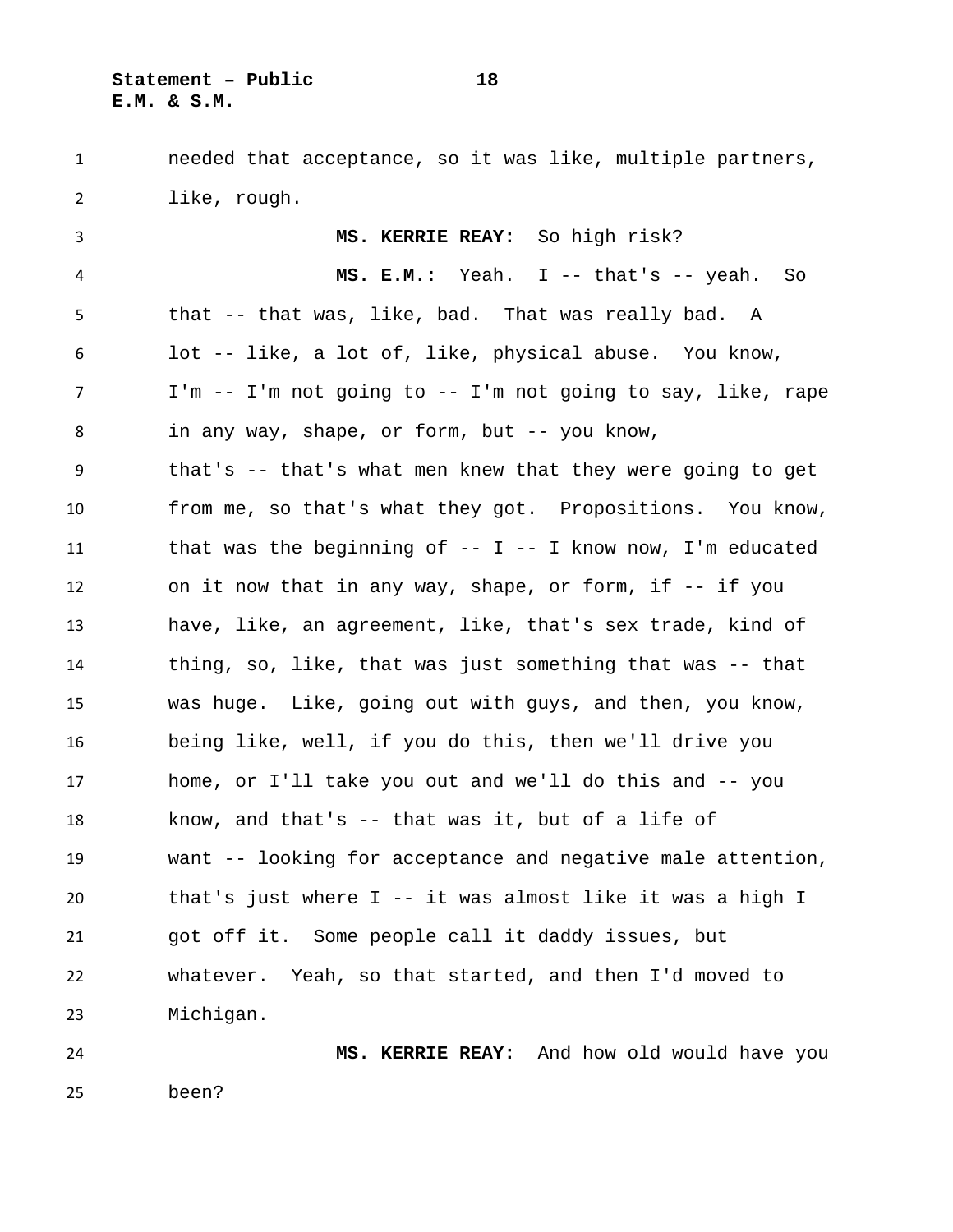**Statement – Public 19 E.M. & S.M.**

| $\mathbf{1}$   | MS. E.M.: I was, like, 19.                                   |
|----------------|--------------------------------------------------------------|
| 2              | MS. KERRIE REAY: Okay.                                       |
| 3              | MS. E.M.: 19, 20.                                            |
| 4              | MS. KERRIE REAY: As an adult?                                |
| 5              | MS. S.M.: That you moved to Michigan.                        |
| 6              | MS. E.M.: Yeah.                                              |
| $\overline{7}$ | MS. S.M.: [Child 1] was about two years                      |
| 8              | old.                                                         |
| 9              | MS. E.M.: I was about 20. I think I was                      |
| 10             | about $20$ --                                                |
| 11             | MS. S.M.: 18.                                                |
| 12             | MS. E.M.: -- because I got pregnant -- no,                   |
| 13             | I got pregnant with [Child 2] at -- I had [Child 2] at 21,   |
| 14             | so it might have been 19, 20. I don't -- yeah.               |
| 15             | There's $-$ I'm just going to say it. There's a lot          |
| 16             | of -- there's incest in our family. Like, there was a lot    |
| 17             | of sexual abuse and incest that went on in our family that   |
| 18             | came out later on, but I didn't know that until, like, a     |
| 19             | while later, and that's $-$ you know, that's not my story to |
| 20             | tell, but I became extremely close with, like, my uncle      |
| 21             | when they came. That's who $I$ -- that's who I went to       |
| 22             | Michigan with, and that's when I recognized -- like, that    |
| 23             | was when I started knowing that I was an alcoholic and       |
| 24             | everything like that, and he had battled with the same kind  |
| 25             | of thing, so he was, like, giving me, like, hope and         |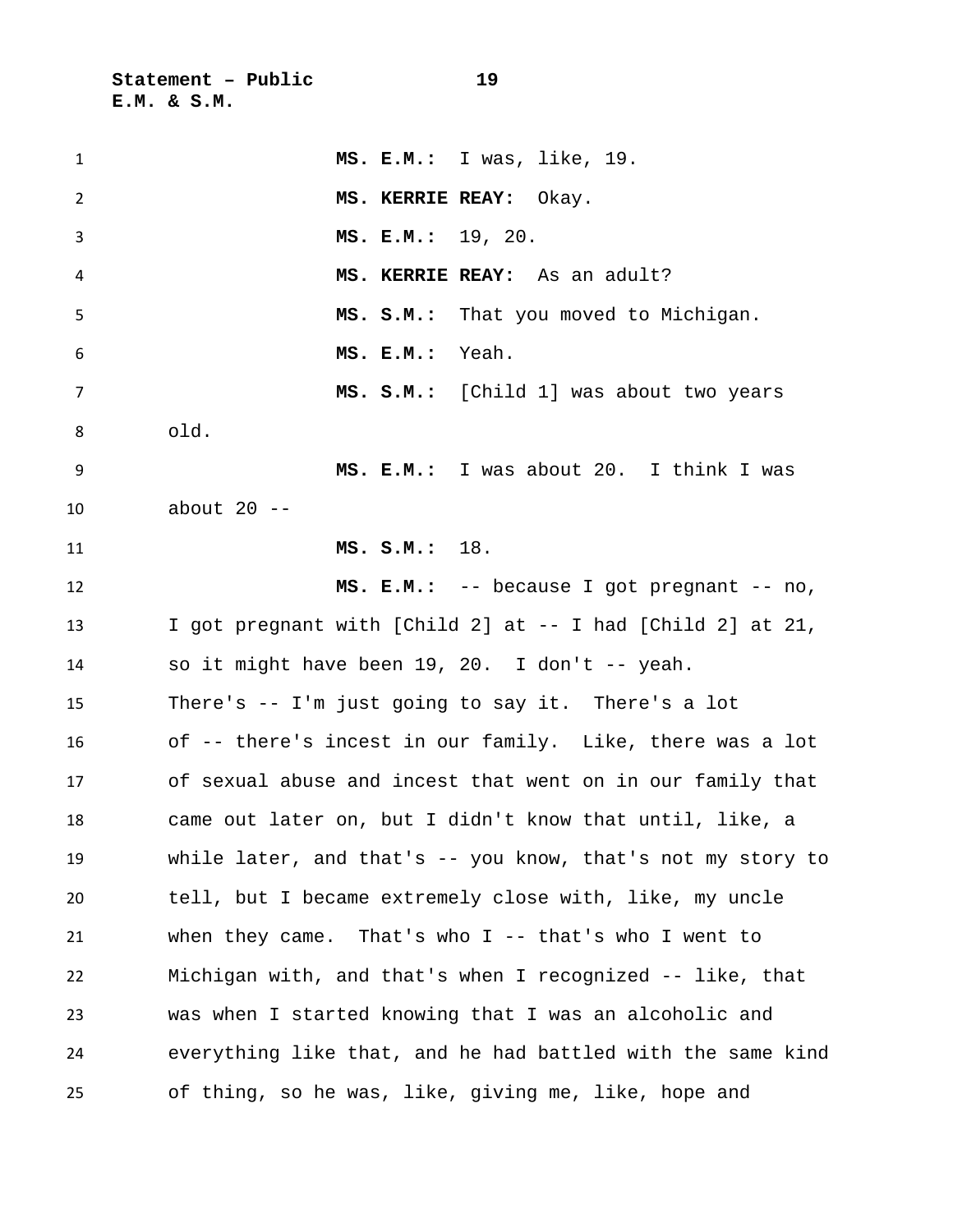**Statement – Public 20 E.M. & S.M.**

 everything like that, but then it was just, like, I had recognized then that everything that I was experiencing, like, the abuse and being promiscuous and the alcohol and drug use was something that I had in common with a lot of my family. I never experienced any incest or anything, sexual assault from any of my family, but I knew it was 7 there, you know what I mean? **MS. KERRIE REAY:** Okay. M'hm. **MS. E.M.:** Like, I knew I -- I was being (indiscernible), so I -- for some reason, during that stage of my life, I was able to, like, cut that line. That was a line, but you know what I mean? It was almost, like, going through my whole life and being like -- I don't know. I -- I have a sponsor through AA -- **MS. KERRIE REAY:** Okay. **MS. E.M.:** -- because I'm an alcoholic, and we talked about this a couple of weeks ago. Like, the feeling of, like, being able to have a conscience then and then drawing that line, it -- it was something that I was surprised that I was actually able to do back then. Like, through the -- the father figure. My uncle was like a father figure. **MS. KERRIE REAY:** When you refer to your uncle, is that your mother's brother or -- **MS. E.M.:** Yeah.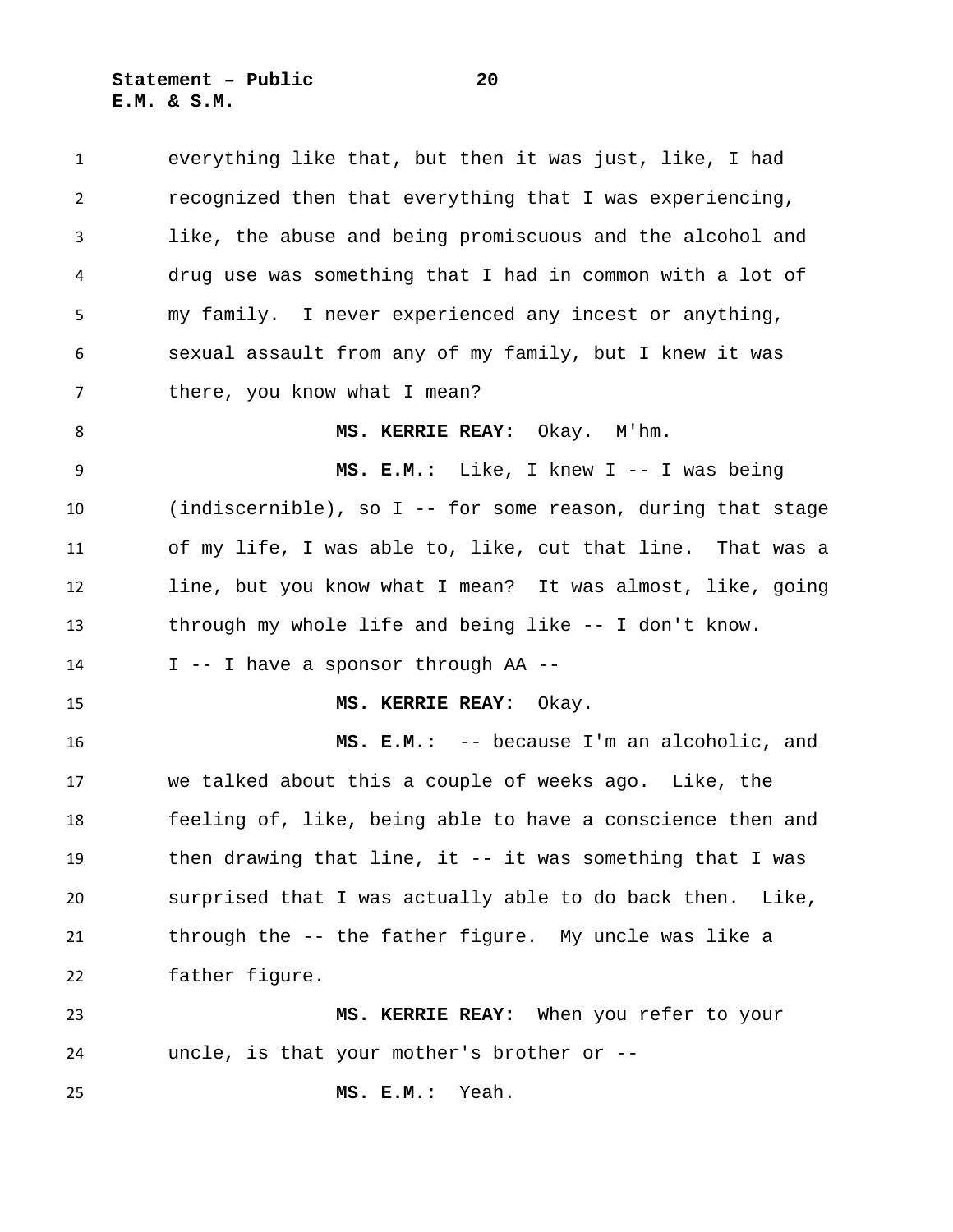**Statement – Public 21 E.M. & S.M.**

 **MS. KERRIE REAY:** Okay. **MS. E.M.:** Like, your step -- half-brother. Yeah. **MS. KERRIE REAY:** Okay. **MS. E.M.:** But the curiosity being there, because any man that was in my life, that's just what I was used to, you know what I mean? Men want me for one thing and one thing only, but yeah. **MS. KERRIE REAY:** But he didn't? **MS. E.M.:** No. Like, couple of weird little incidents, but, like, no. There was never anything -- anything like that. **MS. KERRIE REAY:** So you -- so what I hear you saying was that your uncle was very supportive, recognized boundaries with you. **MS. E.M.:** M'hm. We used a lot of drugs together. 18 MS. KERRIE REAY: Okay. **MS. E.M.:** So there was times where it was, like -- lines were crossed, but then the inadequacy. Like, I remember flying back and forth with friends and, like, getting jealous over that, you know what I mean? Just distorted thinking. Like, that's just what I grew up with, like, feeling inadequate and being, like, what's wrong with me, kind of thing, but then also battling with, like,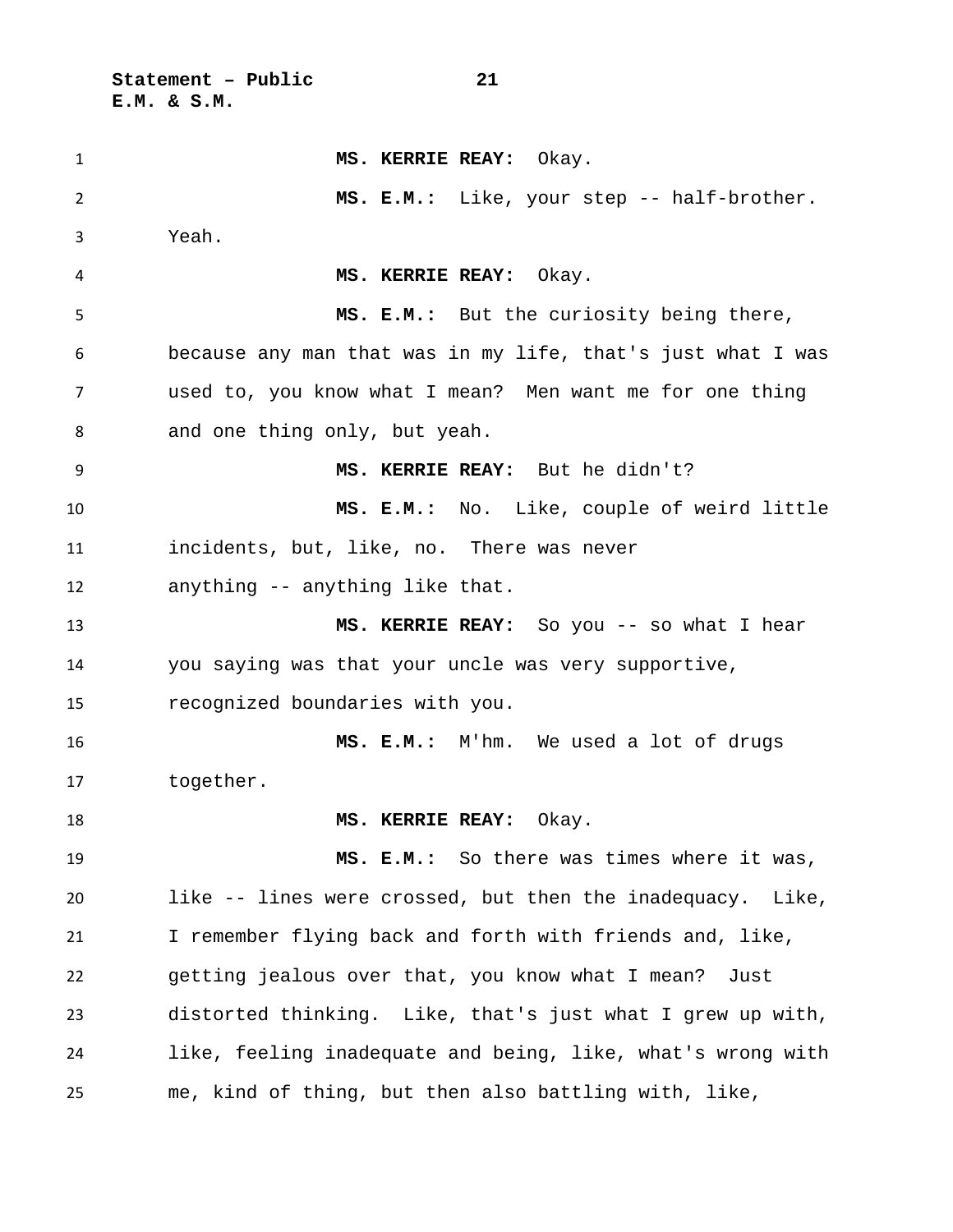**Statement – Public 22 E.M. & S.M.**

 that's your uncle, kind of thing. Just crazy. **MS. KERRIE REAY:** M'hm. **MS. E.M.:** But, you know, I'm -- I'm okay with talking about that because from growing up from where I was to understanding it, how would I have known any different, kind of thing? Yeah, so a lot of drug use, a lot of, well, you should date this person because if you date this person, then we'll be able to fit in with this group. So I knew that right then and there, like, offering myself was something that was normal at this point, but I was beating down my self-esteem, and -- **MS. KERRIE REAY:** Was that your uncle's suggestion to you? **MS. E.M.:** Yeah. **MS. KERRIE REAY:** Okay. **MS. E.M.:** Yeah. **MS. KERRIE REAY:** Okay. **MS. E.M.:** Because we were using, like, a lot of drugs at this point, and -- **MS. KERRIE REAY:** So there weren't really any boundaries, then? **MS. E.M.:** No. Sexually. **MS. KERRIE REAY:** Yeah. **MS. E.M.:** That's probably the only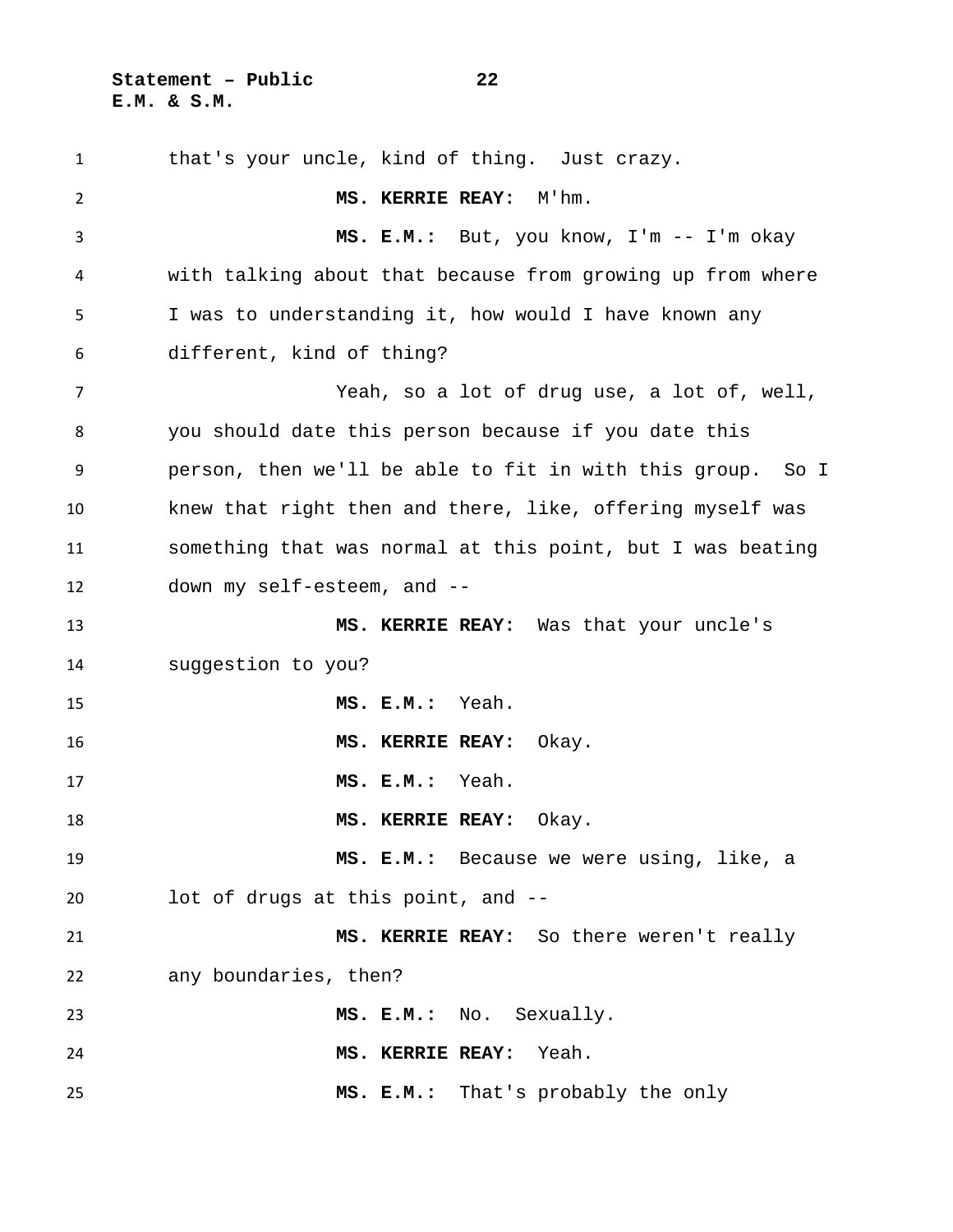**Statement – Public 23 E.M. & S.M.**

 boundary. Yeah. So that's, like, sex trade as -- as it is, and, like, going to, like, clubs and stuff like that and being, like, the pretty girl and getting whatever everybody needed because -- at my expense, you know? **MS. KERRIE REAY:** Right. **MS. E.M.:** So -- but to me, that was normal, and I'd, like -- like, coming from no self-esteem to that, I was -- I was okay with that at that point. But being in the States and having to come back, I had to come -- come back for a couple of weeks, and that's when I met my kids' dad. There was a lot of men in between that, and then, like I say, when I pick them, I pick them. So I picked, like, the sickest, most in -- like, insecure human, someone just like myself at that point, and I had gotten pregnant. I would -- the relationship with him went from a lot of neglect, a lot of beating down. You know, at the end of it, he was, like, you know, just calling me down all the time, pouring drinks on me, financial abuse. Like, I had two kids, you know, had no control over anything like that, and I knew that that's not what I wanted for my life, and I had two small children at this point, and I remember my child being 5 and going to Kindergarten and going to school with headaches all the time, and then being, like, I heard my mom and dad fighting, and I was like, all right, enough is enough, and I left.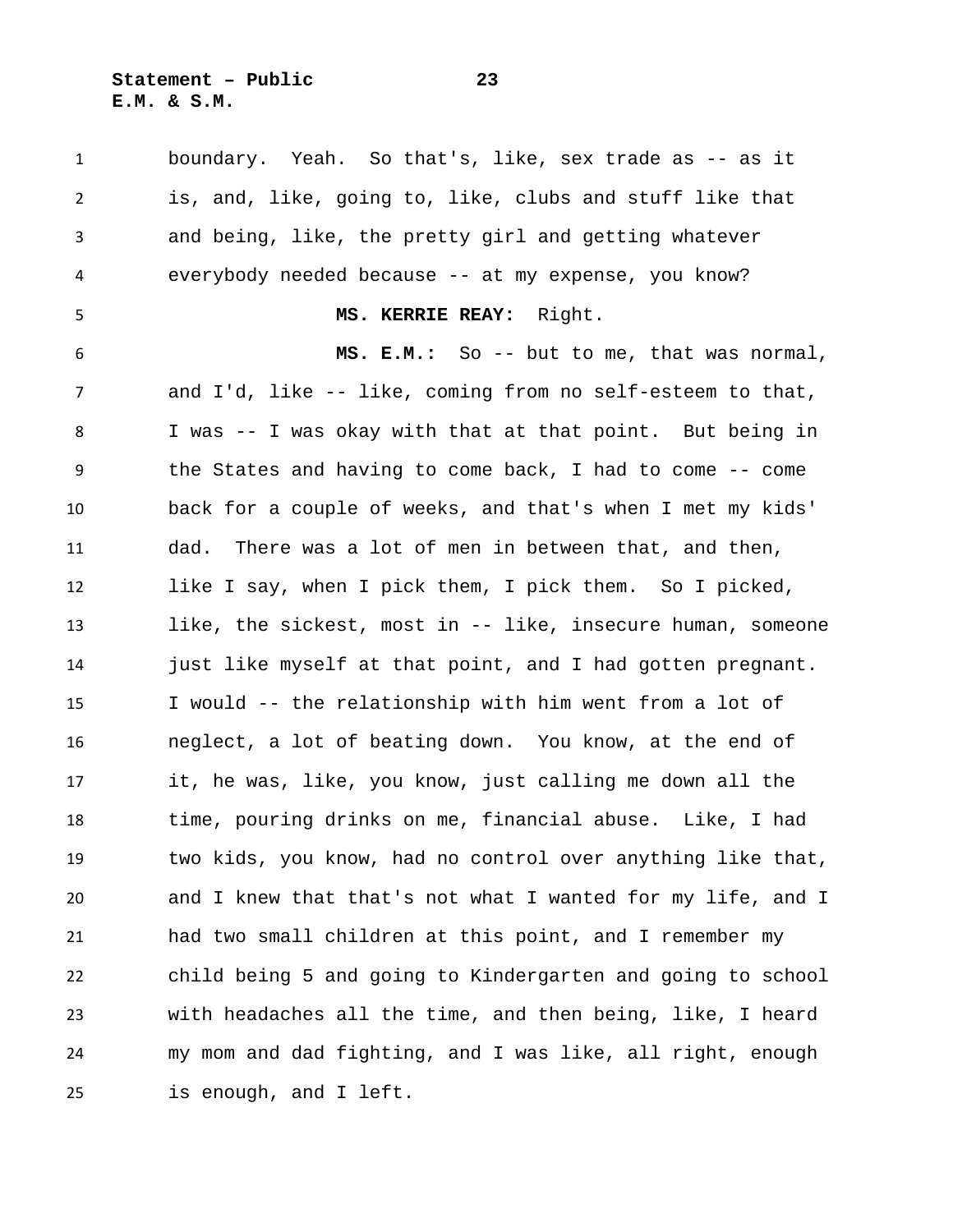**Statement – Public 24 E.M. & S.M.**

 Before leaving, I had been in women's shelters with my two kids, you know, like, going and asking for help; you know, how do I get out of this relationship, the fear of not being able to do it on my own and the financial abuse, and after having, you know, like, it beaten in my head that I had quit school, so I was uneducated and, you know, good for nothing and everything like that. It was -- it was hard to find that -- that confidence to actually get out of it, so I had gone to the shelter a couple of times, and -- until finally, I was, like, I don't even care what I have to do, I'm going to get away from this for the sake of my children. But in between -- before the breakup, I had started drinking a bit then. It was -- I had started a new job because he would not pay for child care for -- you know, like, just financial abuse, you know? **MS. KERRIE REAY:** He controlled the money? **MS. E.M.:** Controlled all of the money. He was using drugs. He was never home. [*One line redacted – personal information*] when I started saying that I was going to leave him and -- that it was just -- like, that -- like, that stuff I never even think about, like, that he did that, but, yeah, when I told him that I was going to leave him, that's what he did. [*One line redacted – personal information*], and -- and he was the breadwinner,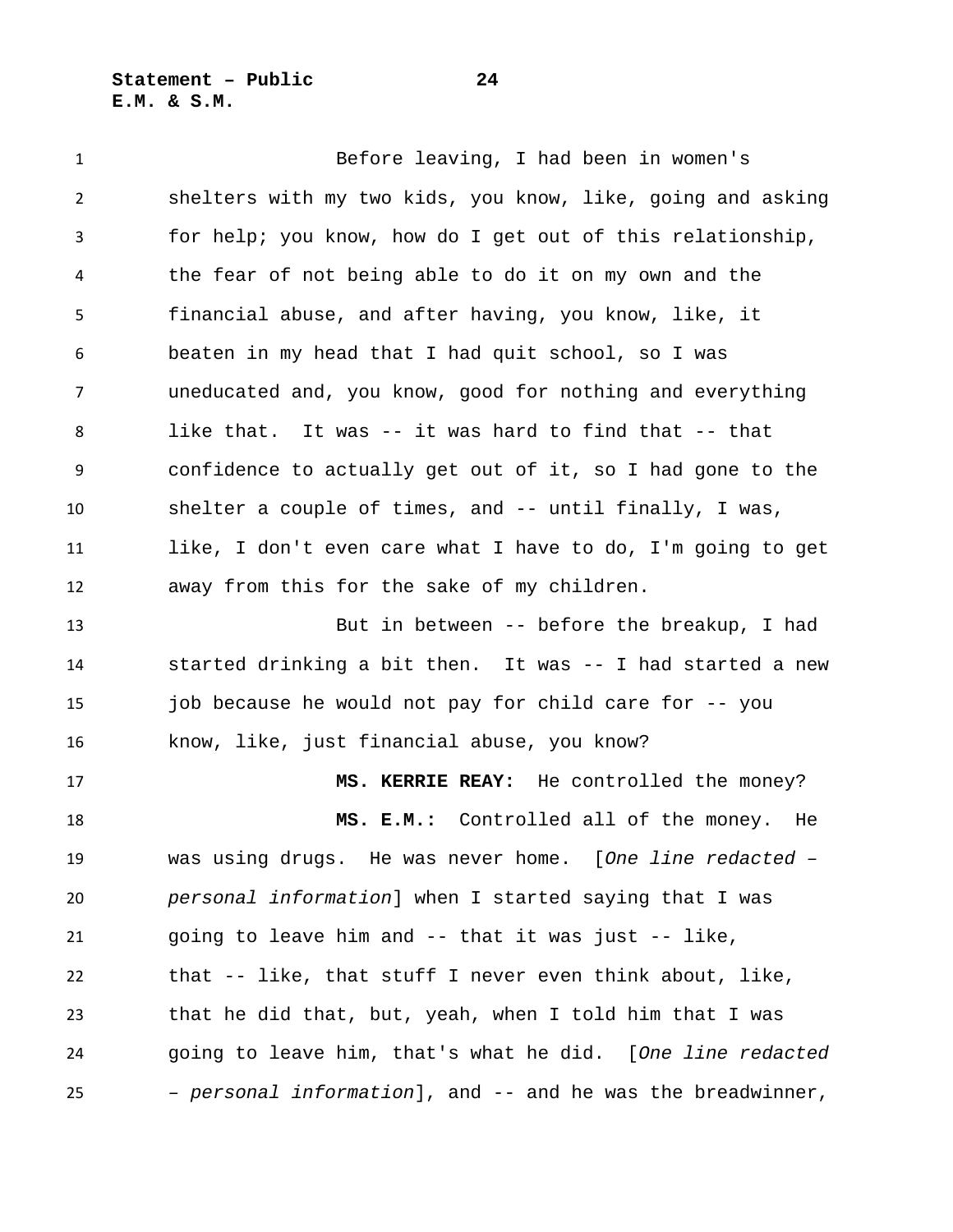so he was just, like -- and taking care of -- like, paid the bills, and he made it well known that he paid the bills and, like, abuse like this. Two children, snowstorm, I need milk for the child: Walk. I'm not coming home. So okay, you get up, you walk in a snowstorm to go get the child milk or, you know, like, I need -- you know, any -- anything. Like, I -- if I were to think about -- I need tampons or something like that, it goes back to, like, my father and be like, well, you know, what do you -- what do you want for that? Like, you know what I mean? Just, like, neglect of basic needs, I guess, but I took that for, like, I don't even know -- I think I was with him for, like, seven years, so when I finally left him, I left him with our house. We had a house that we own and a car, and I left with nothing, and I remember going and -- I can't remember if I went to my mom's first or I went to my friend's house, but either way, I -- I remember ending up with nothing, you know, barely having enough to feed the children, but [*one line redacted – personal information*]. Like, if it was his turn with the kids, him calling me and manipulating me into feeling -- oh, my anxiety's so bad, and then me hearing that he was out using drugs and stuff like that.

 That lead me to, like, a bad place, battling with alcohol and drugs earlier on, and I was able to stay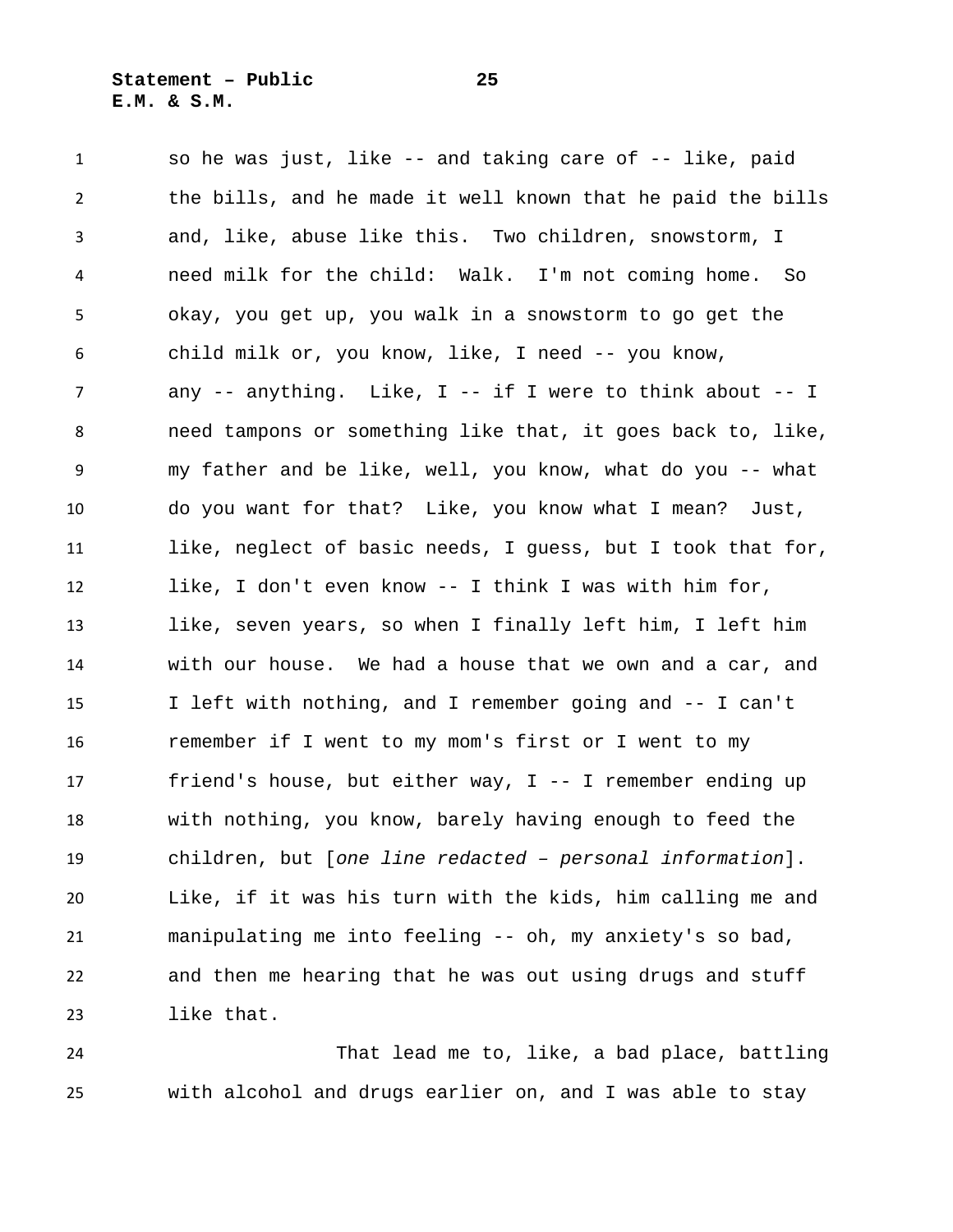sober the whole time being pregnant with my kid. That's when I fell back into. Then I found that crutch again. I had gotten my own place with the kids, and I was on social assistance at this point, and I was finally getting on my feet, and I remember having a little bit of freedom because we had gone through a divorce, and the judge ordered him that he had to take care of his kids, and I enforced that. I -- as much as I possibly could because I didn't want my kids to grow up the way that I grew up without their dad. And then when they would start -- when they would go, that's when I would drink, honestly. Started, like -- you know, Mondays and Tuesdays for a couple of hours, and I would drink a little tiny bit, and then I would get up, and that was fine, and then on the weekends, the weekends was -- that's when I would let loose.

 Anyway, long story short, after that divorce, I had given up on all hope of being accepted by anybody else, and then I let the abuse from years before just happen again. Like -- you know, just, like, married men and low self-worth and -- you know, not even caring about it because if I was under the influence of alcohol, it didn't even matter. I wouldn't even remember. That happened. I had gotten into a relationship, and as I'd been controlled, I started developing that attitude that I was going to be the controller. I started taking control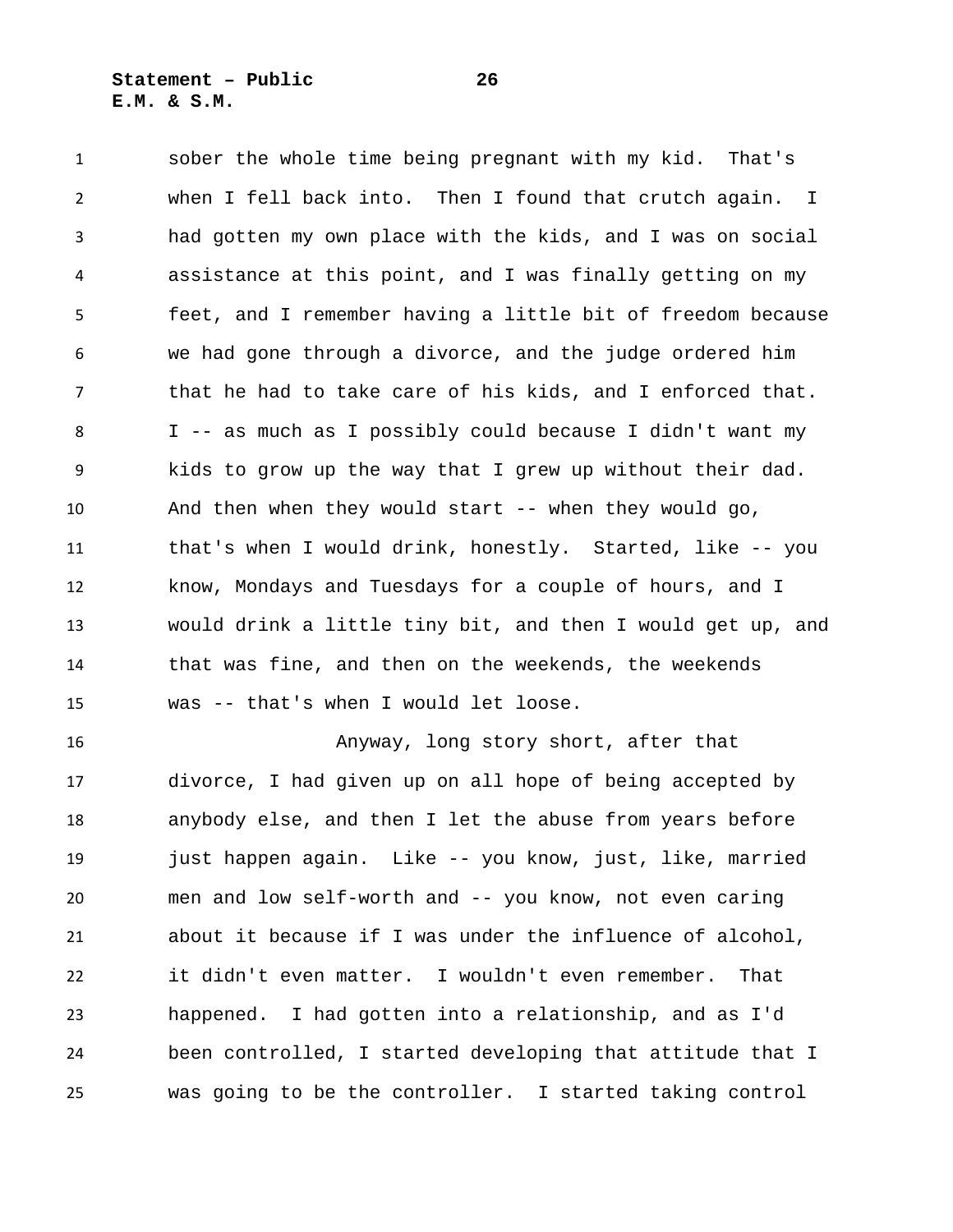## **Statement – Public 27 E.M. & S.M.**

 of what I was doing and what I -- I was manipulating the other person into getting what I wanted because so low self-esteem at this point.

 I had been in a relationship that I -- shortly after -- there was two main relationships that brought me to my breaking point, I guess. I dated a guy after -- after my divorce, and I fell madly in love with him, and he didn't want me, so again, I was facing "I don't want you," kind of thing. I started drinking more and more. Then I got in a relationship with another guy who was a great guy, but I didn't know how to handle that, so I was always trying to sabotage that, so I started cheating on him with the guy that didn't want me before, started using drugs, started lying, started -- everything like that, and just inflicting pain on other people that I had inflicted -- that I endured, like, my whole life.

 I remember the last bit of abuse that I had experienced was unwanted. We were highly intoxicated one New Year's Eve, and I remember -- my father was in the house, actually, at the time, and my dad -- like I said, my dad's a heavy drinker, and I -- I went to go to sleep, and when I went to sleep, I woke -- well, I would pass out, I guess. I woke up to someone, like, touching me, and I thought it was -- at this point, I thought it was -- I thought it was my boyfriend at the time, and then I'd kind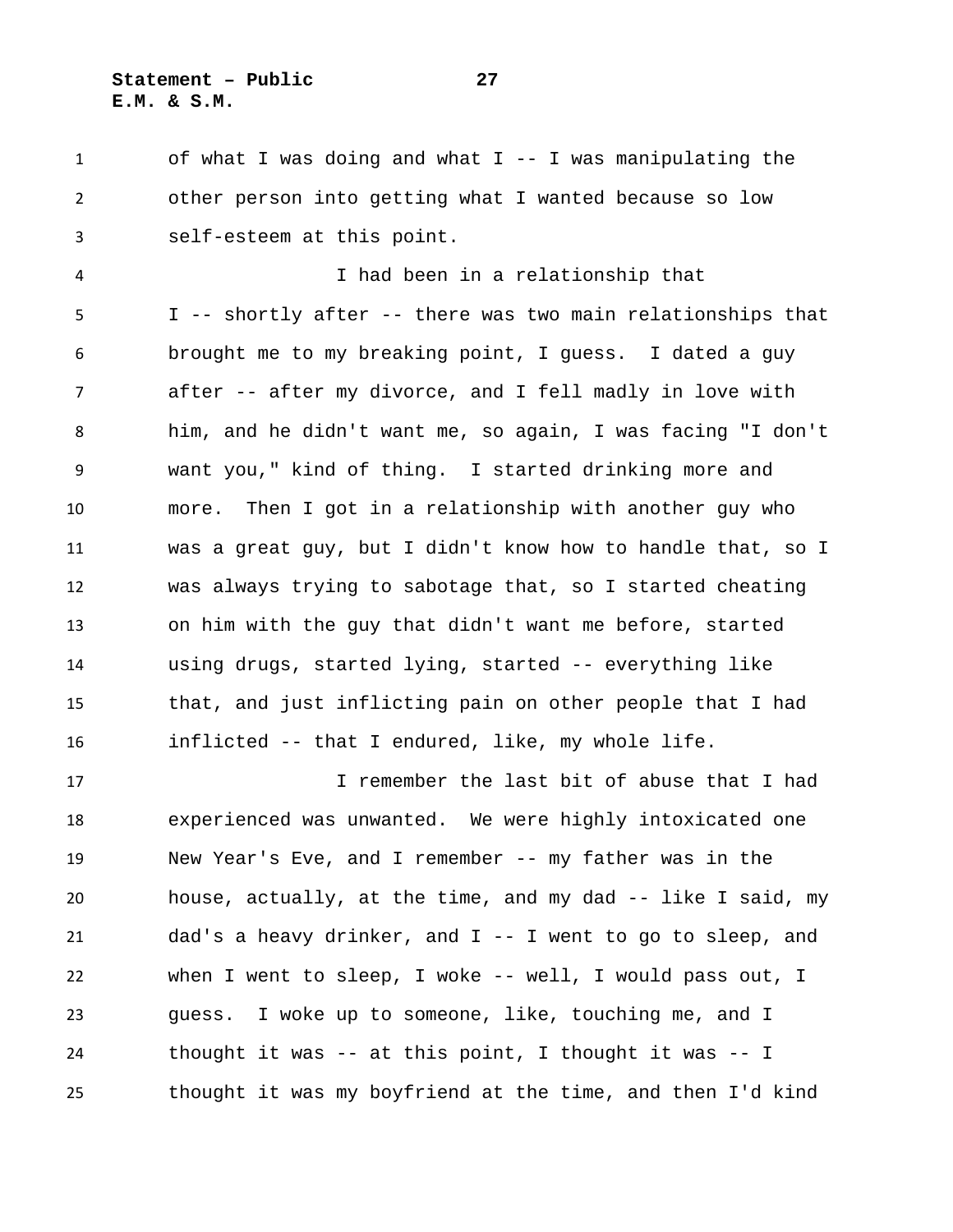**Statement – Public 28 E.M. & S.M.**

 of roll over, and I was like, no, leave me alone, and it stopped for a minute, and then I felt it again, but it wasn't -- this wasn't gentle. Like, this wasn't -- this was like, kind of, like, extremely, like, rough, and then the second time I had woke up, and I was like -- my boyfriend had had his arm around me, and I was like, that's -- that's not him. So I woke up in a panic, and -- I didn't have control over this abuse, so I woke up in a panic, and I said, you know, I think there's someone in the room, and (indiscernible) was, like, no. He's like, there's no one in the room. He's like, go back to sleep. And then I felt it again. So I got up, crawled over him, went over and turned on the light -- turned on the light, and in the corner, there was someone standing legit in the corner, like, back on, and it was my friend's husband, and I was, like, what is going on right now? And I knew there was a lot of drugs and a lot of alcohol involved in this. I remember in between one of the times that

 he was touching me, and my boyfriend at the time was trying to get my dad out of the house because we were trying to hide the drugs and stuff from him, and -- so while my dad was in the house, I was being molested by my friend's husband while my boyfriend was trying to get my dad out of the house, and I remember leaving -- getting him out of the house, not saying anything -- anything to this man,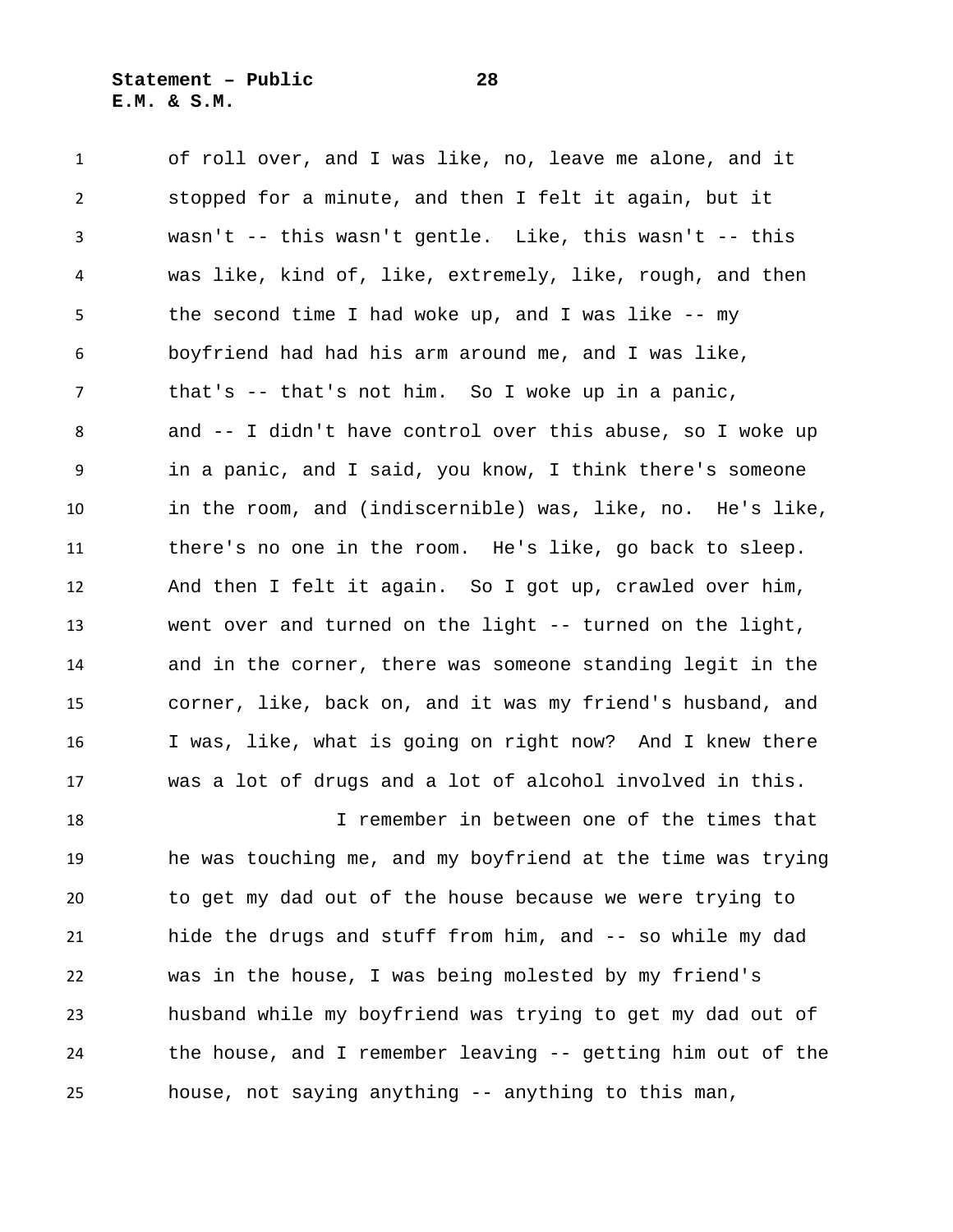**Statement – Public 29 E.M. & S.M.**

 and -- because I got back in bed and, like, laid there for a couple of minutes. I was like, am I going to say anything? And then I was like, I -- I have to, she was my childhood best friend.

 So I rolled over, went to my mom's house, and it was the first time I ever opened my mouth about anything, and it was, like, the first and the last time that I opened my mouth about anything because of the reaction that I had gotten. It was just, like, well, that's you, E.M., you kind of deserved it, and you know, my girlfriend was -- my friend was, like, we have a marriage and everything like that, so -- you know, it was like, almost like they didn't believe me that it had happened, and that -- that was bad.

 **MS. KERRIE REAY:** When you say they didn't believe you, is --

 **MS. E.M.:** It was his word -- his word against mine.

 **MS. KERRIE REAY:** So was this his -- your best friend saying that?

 **MS. E.M.:** Yeah. And then she kind of resented me because she was -- you know, I was -- you know, I was the bad one, you know? Like, there was -- our families, they judged -- we talked about this on the way here. Like, our -- we were judged by the sickest family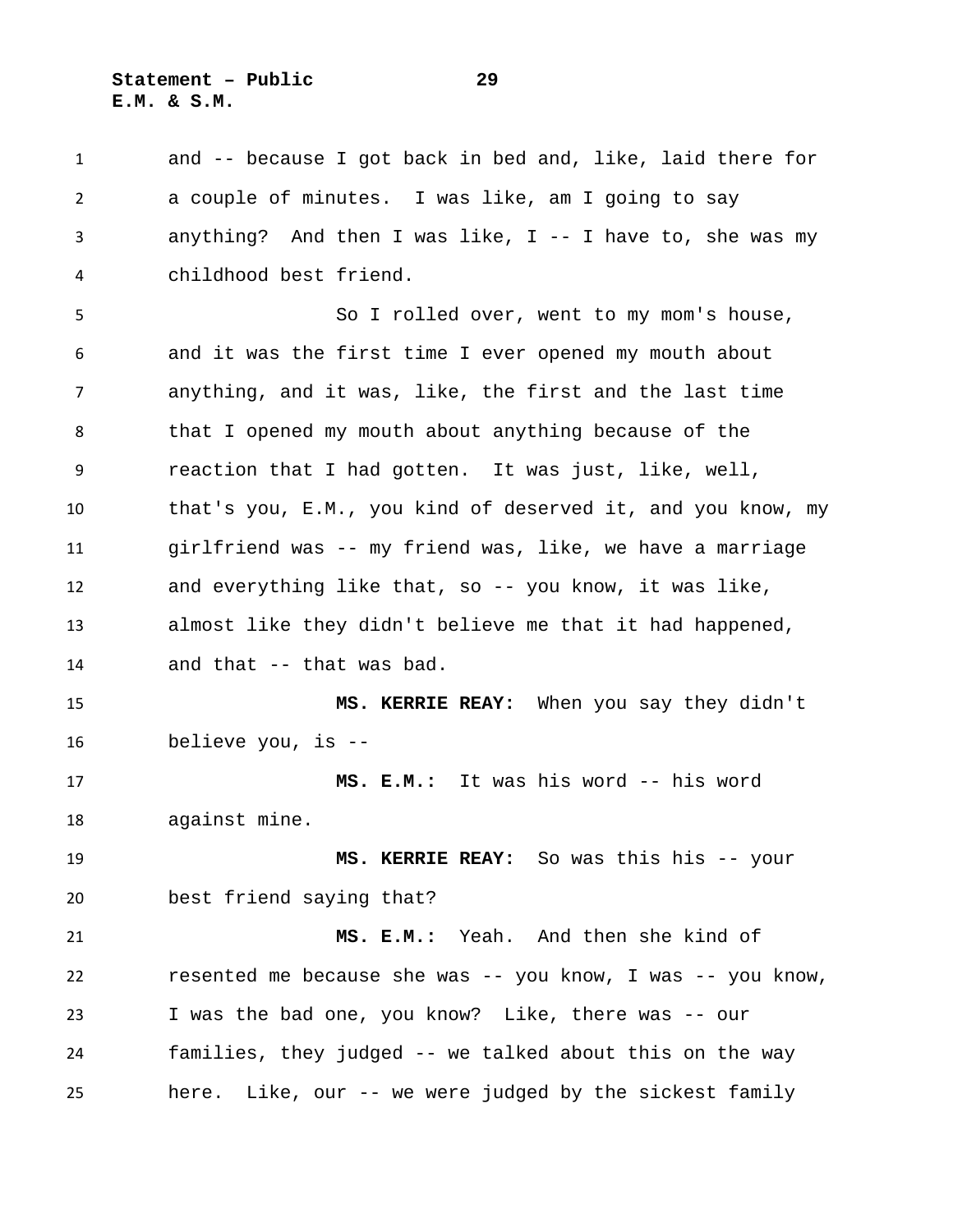**Statement – Public 30 E.M. & S.M.**

 ever, and that was, like, four generations of families, too, and -- **MS. KERRIE REAY:** But can I just clarify, who -- who said you deserved it? **MS. E.M.:** My best friend and her husband. **MS. KERRIE REAY:** Oh, okay. **MS. E.M.:** You know, it was like, that's E.M., so it was okay, you know? Like, coming from a dysfunctional family of alcoholics and a dysfunctional marriage, and look at you, you're on welfare, raising two kids, and -- you know, like, that's -- that's -- that's all you're going to be, that's -- that's who you are, so you 13 just, you know, take that. That was hard. That was a hard one. I remember going down shortly after and going out with my girlfriends one night, and I -- I was -- I was drugged, I remember that, and I remember waking up in, like, a -- up in a cab, I remember that, and I remember being scared but doing nothing about that too. Don't even remember what had happened, my friends just letting me go on and not caring. So that was, like, the start of it, of being like -- on top of everything, but when, like, it comes to being an adult and taking care of myself, that was -- that was bad.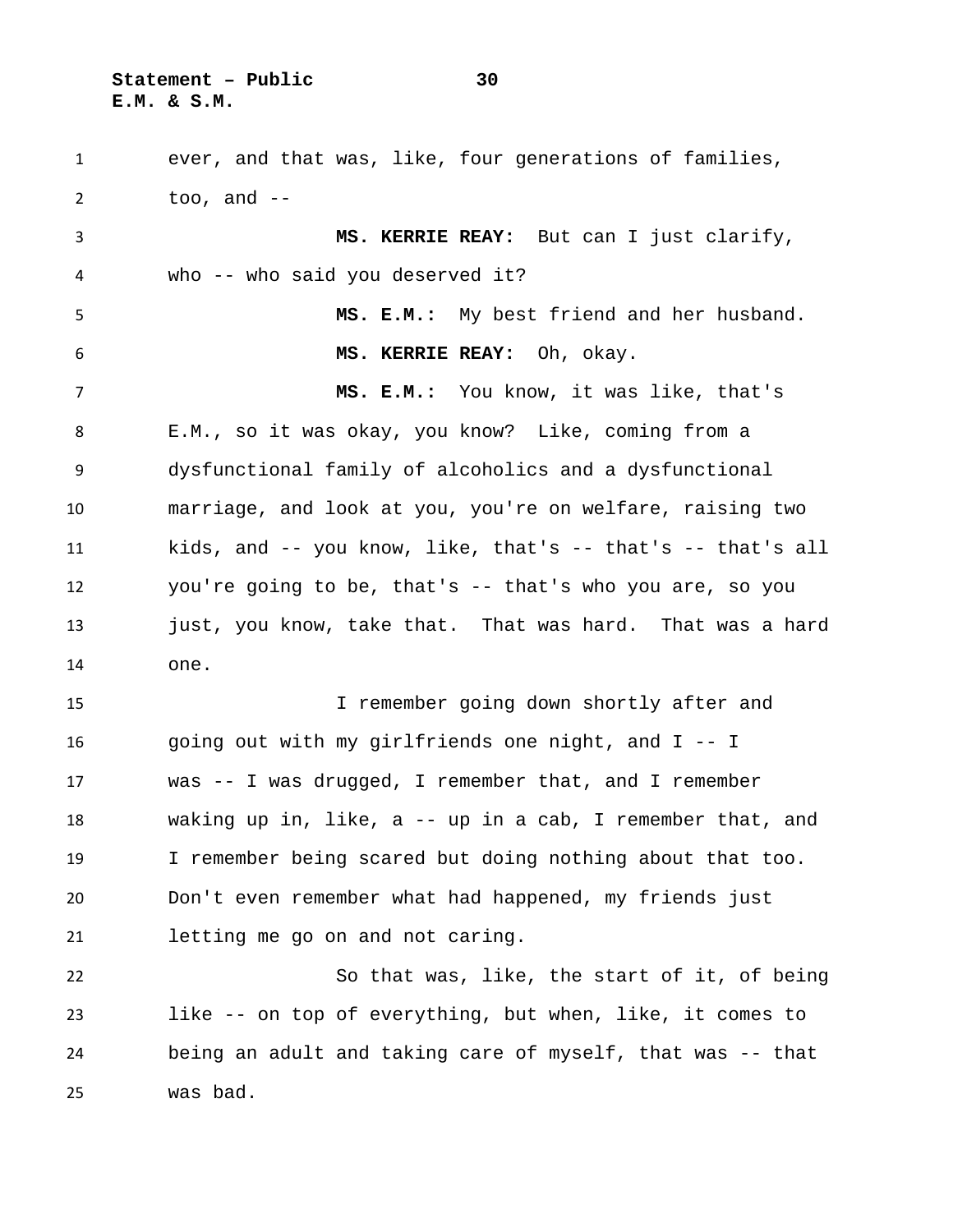**Statement – Public 31 E.M. & S.M.**

 **MS. KERRIE REAY:** Can I just ask you -- **MS. E.M.:** Yeah. **MS. KERRIE REAY:** -- you mentioned that your father was in your home. Had he come out for a visit? **MS. E.M.:** Oh, he had moved back at this point. **MS. KERRIE REAY:** Oh, okay. Okay. **MS. E.M.:** In this -- in -- I had two children in between this time, and -- after the marriage, I had two kids. I left him, and my father came home to be close to the grand -- to his grandkids. **MS. KERRIE REAY:** Oh, okay. **MS. E.M.:** Because he had three. **MS. KERRIE REAY:** M'hm. **MS. E.M.:** That's not what he wanted. So yeah. So, like I said, the man -- the girl who had said, you know, that's your own fault, it was our grandparents to our parents to us to our kids, four generations of families being friends, you know, and -- yeah. My dad was in the house. I -- I don't even know if I've ever told him about that because I don't know if he would believe it. To this day, like, they denied all of that. They were, like, why aren't you guys friends anymore? You know, and it was just, like, oh, that's just Sue. Like, blind eye -- turn a blind eye to it.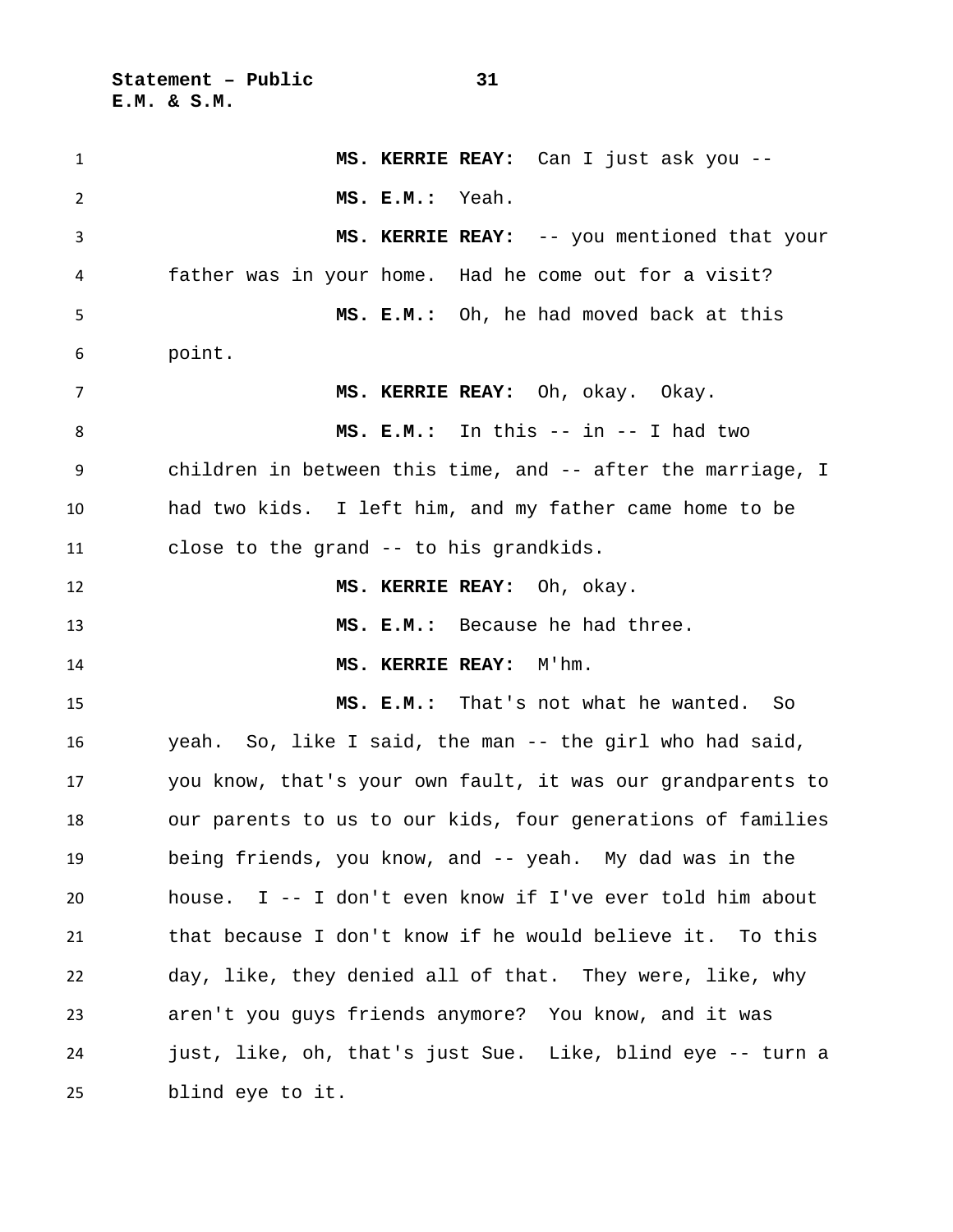**Statement – Public 32 E.M. & S.M.**

 So after that, that was fine. I had messed up that engagement that I was with that guy, and, you know, was extremely, like, inconsiderate and dishonest, and alcohol was rule -- like, ruling my life when I didn't have kids at this point, and I had cheated on him multiple times, you know, because I was always looking for that acceptance, that love and everything like that, and -- **MS. KERRIE REAY:** Sorry, you said you didn't have your kids at this time? **MS. E.M.:** Yeah. When they're -- they would go with their grandparents. **MS. KERRIE REAY:** With their grandparents? **MS. E.M.:** Yeah. Because their dad never took care of them, I co-parent with their grandparents now. **MS. KERRIE REAY:** Oh, oh, okay. **MS. E.M.:** [*One line redacted – personal information*]. **MS. KERRIE REAY:** Okay. **MS. E.M.:** [*Two lines redacted – personal information*]-- **MS. KERRIE REAY:** Okay. Okay. **MS. E.M.:** -- because he's sick. **MS. KERRIE REAY:** The children are having contact with their grandparents, his parents? **MS. E.M.:** Yeah.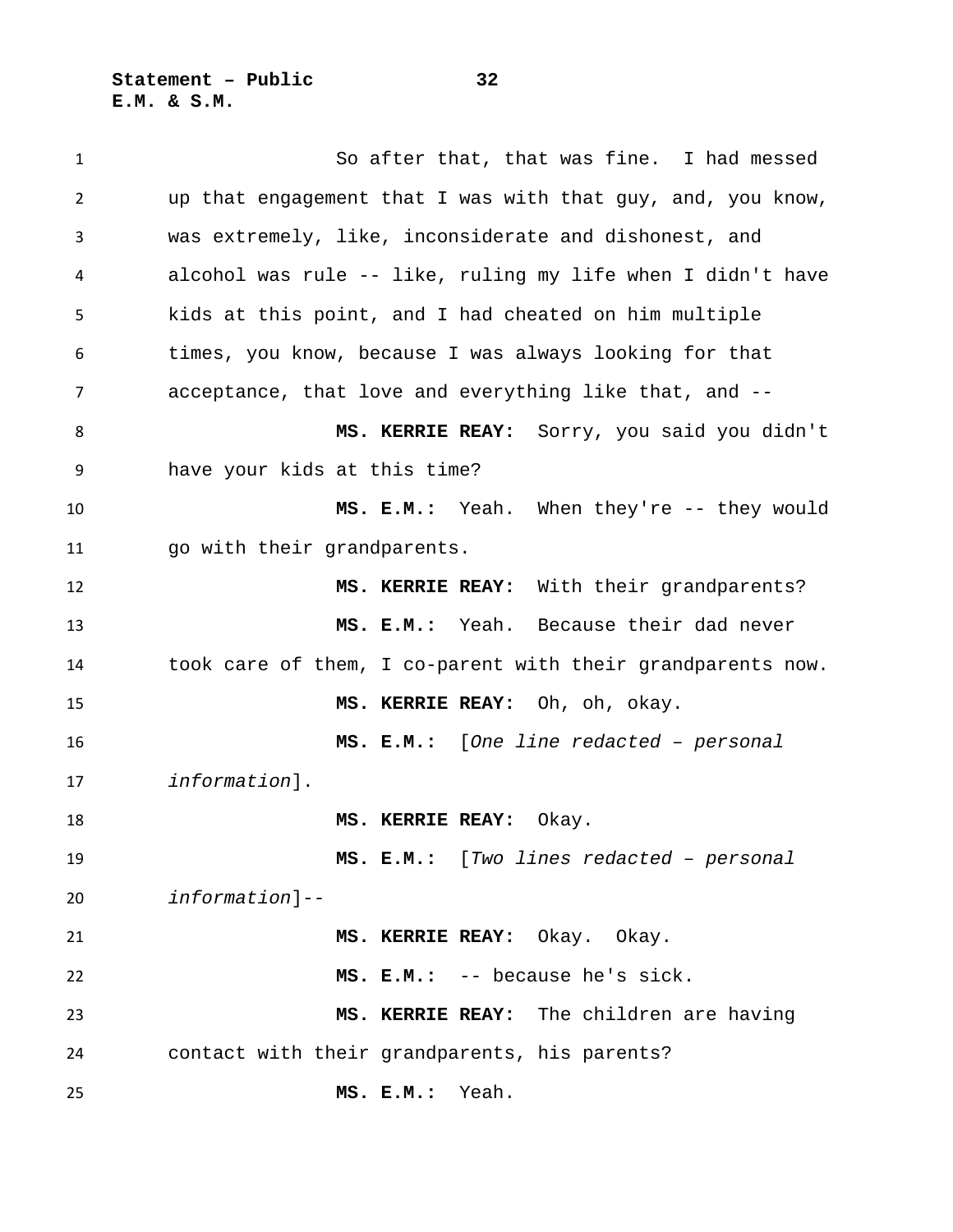**Statement – Public 33 E.M. & S.M.**

 **MS. KERRIE REAY:** Okay. Okay. **MS. E.M.:** So let's fast-forward a little tiny bit. After that relationship that I had ruined with that, every relationship -- I never committed -- I stopped committing myself to people at this point because I knew I was -- I couldn't commit. There was no way. Like, I was fine, E.M. was fine, but once I started using drugs or alcohol, I was not fine. I just became that abused little girl, pretty much, is what it was. So I had gone through another relationship, and this person had been in active addiction, so he was a drug addict, and, you know, lied and cheated and manipulated and, you know, stole everything from me, so when that end -- crashed and burned, I had given out my -- I had moved in with him, and when that crashed and burned, I ended up moving back in with my mom, and I had said prior that I had fell in love with this guy who didn't want me, but in every -- every relationship in between then, I always went back to him. It was always drunk E.M. showing up at his -- at his door, like, spilling my heart out and him, you know, getting what he wanted from me but rejecting me, so he manipulated the shit out of that, which is fine.

 So during this time, he and I reconnected. I was living with my mom at this point, and this is when I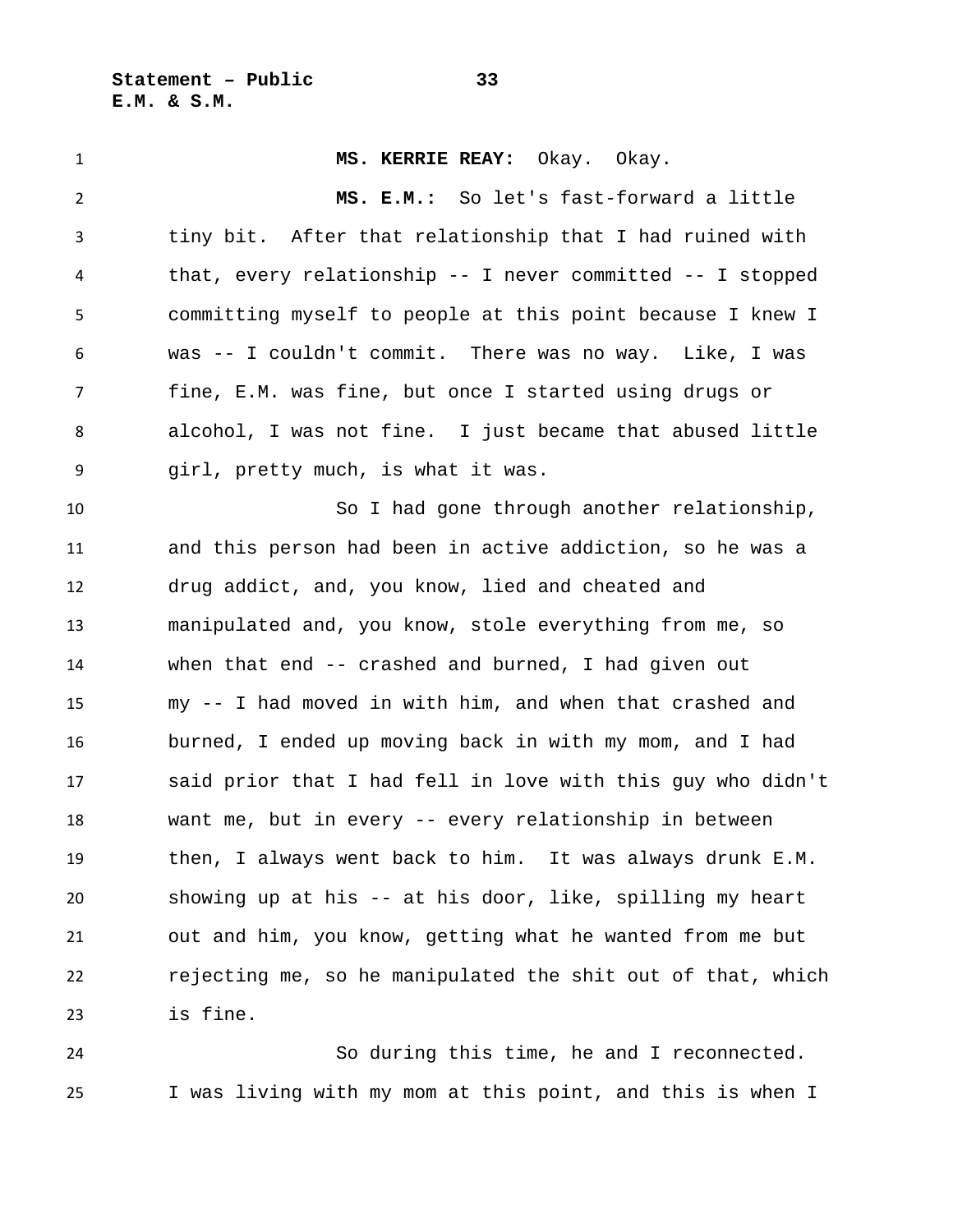**Statement – Public 34 E.M. & S.M.**

 started getting really sick. I started putting this man before my kids. I stopped going to work at this point. I started staying up all night and using drugs and then trying to hide it from my mom, so living with two kids in your mom's house, it doesn't take long before your mom starts figuring out what's going on. So she asked me to leave, and I had -- I had left, playing the victim the whole way, don't get me wrong. Like, you know? Like, why -- what is wrong with you? Really, it -- it was all me. **MS. KERRIE REAY:** And did you take the children when you left? **MS. E.M.:** Yeah, I took the children. I had moved out. I -- I had this job at this point. I was running a restaurant, and I worked really hard to get that, so I was able to be a functioning alcoholic, and -- yeah, not until I started throwing drugs into the mix, and this is when I was at my mom's and reconnecting with this person, like, that didn't want me all of a sudden. I figured out that, okay, well, this is what's going to connect us. Like, all of a sudden, drugs and alcohol keeps -- whatever I've ever wanted from a man, this is what I've got to keep going with him because that's the feeling that I like. You know, I'm accepted by him. So that was fine. Like I said, my mom had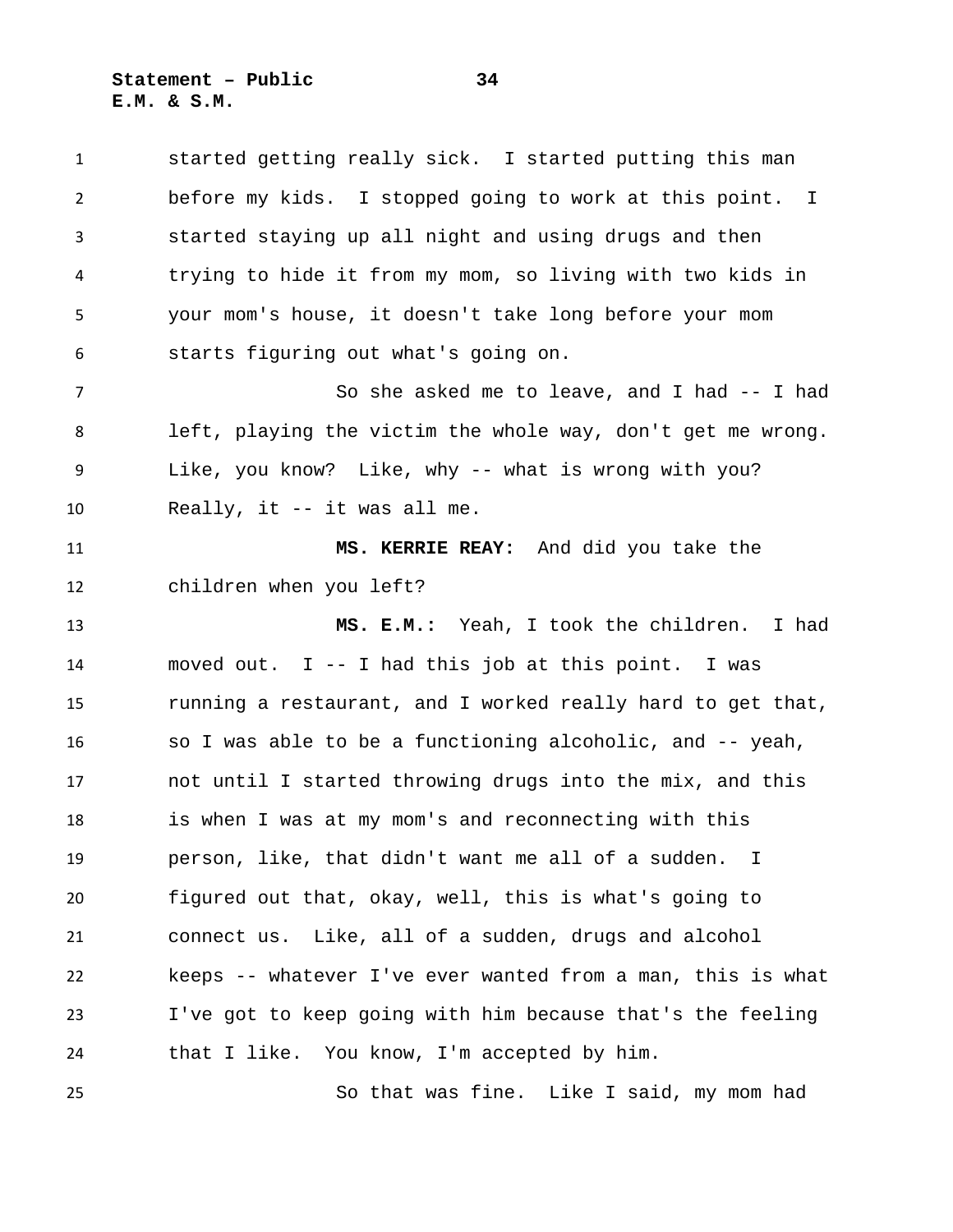started -- I was being extremely inconsiderate, coming home 6 and 7 o'clock in the morning, you know, like, under the influence, disrupting her household. So she asked me to leave, so that was fine, and I was able to, you know, manipulate and fantasize about how I was going to keep this new house going that I had just gone out and got, and really, deep down inside, I can honestly say the only reason I went and got that house and didn't get something in my own means was to impress this guy, and I was so sick at that point. Like, there wasn't even -- I don't even -- I think it was, like, probably four or five days before the kids even stayed in the house, so the first night, it was just all drugs and all alcohol, and that was -- **MS. KERRIE REAY:** How old would the children have been at this time? **MS. E.M.:** This would have been, like -- **MS. S.M.:** Two years ago. **MS. E.M.:** -- three years ago. **MS. S.M.:** Two years ago. **MS. E.M.:** Two years ago. So I was -- at this point, I was able to -- like, the children weren't around, but I was able to find out any excuse as to why the children weren't -- couldn't come home, and -- so I was extremely inconsiderate. Like, it's horrible. I know.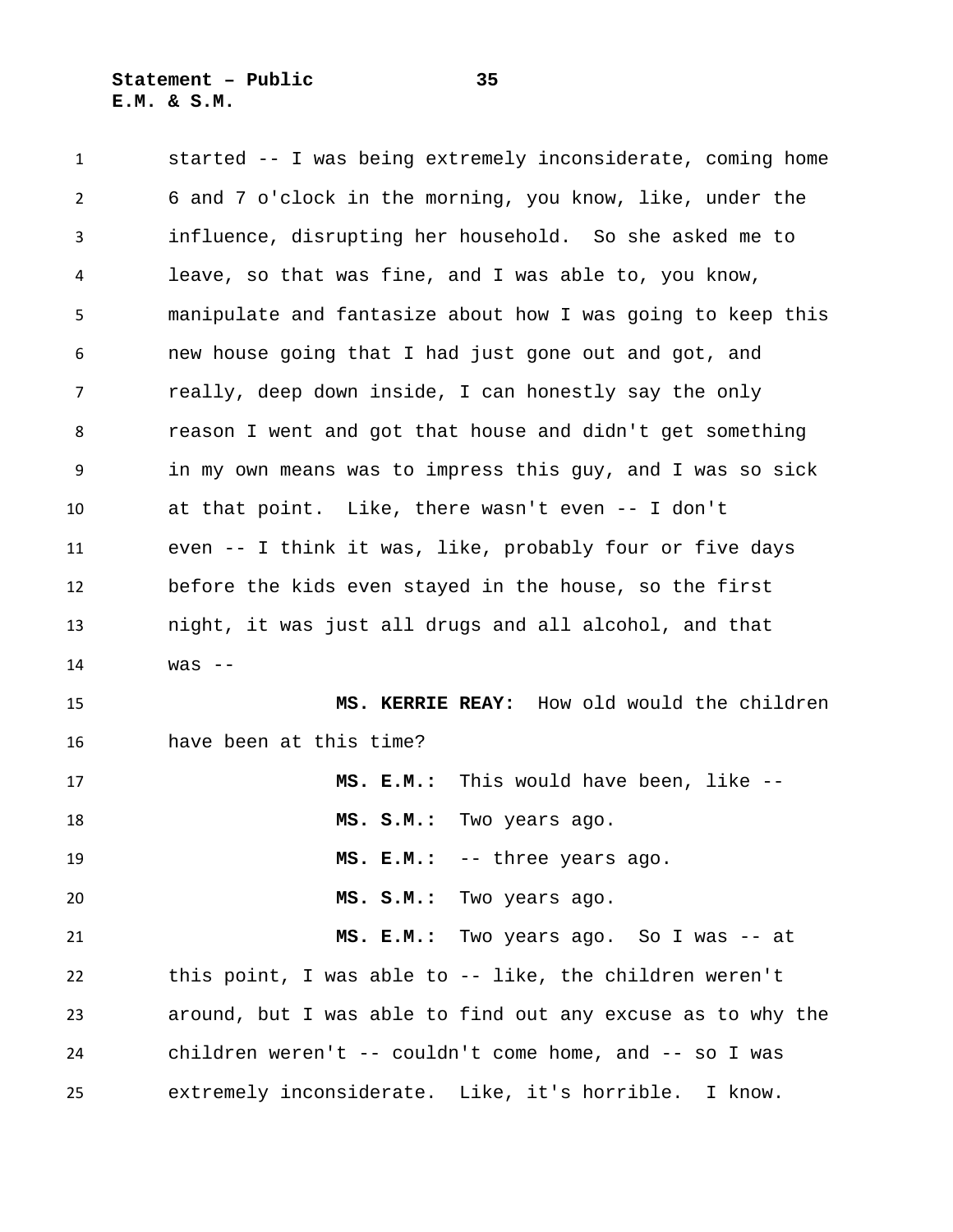**Statement – Public 36 E.M. & S.M.**

 But I -- I didn't -- I -- well, I wasn't able to take care of them at that point.

 So this went on. I got that house in October, and from May, I guess, May, June, July, August, September, October, so we had, like, six months in between. I had received something for my child tax that -- and there was drug use all -- like, I was functioning at my job.

8 MS. KERRIE REAY: M'hm.

 **MS. E.M.:** But when I didn't have my kids, that's what I was doing. Child tax had sent me this letter that I was supposed to send or they were going to cut me off, and that was the last thing that I was thinking about, so in October, they actually did cut me off, and that was something that I had budgeted into how I was going to pay for my house, and I didn't get it, and -- so I was in panic mode, and at this point, I had already burned bridges with my mom and my dad and my sister because I was -- I used them. I lied to them. I manipulated them, and, you know, like, my pride would never go to my family again and be like, hey, guess what, you were right.

**MS. KERRIE REAY:** M'hm.

 **MS. E.M.:** Because at this point, my family had recognized, like, you've got a problem, you know, but total denial. I didn't want anybody pointing fingers at me. I just wanted to get rid of everything, and I just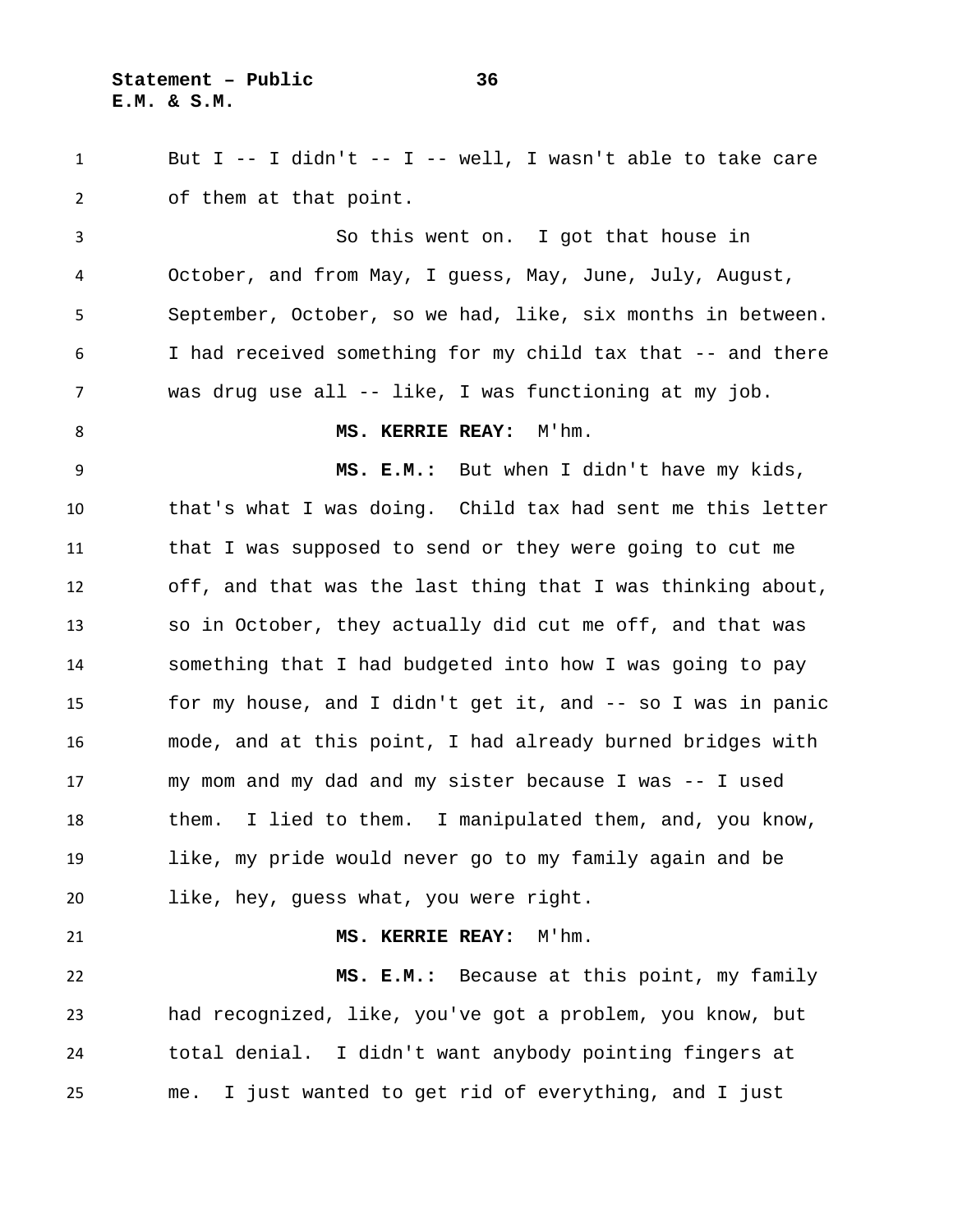## **Statement – Public 37 E.M. & S.M.**

 wanted to do my own thing. I had freedom and thought I was doing this great job at -- at life. Meanwhile, I was destroying it.

 So my first instinct when I didn't get the child tax is I went into panic mode, and the second thing that went through my mind was, like, how are you going to get money? Then the third thing that went through my mind is, you're going to get it from men, because that's where I usually got everything from, so that's what I did. I started leading two separate lives. I was able to manipulate my family into taking the kids more often. I had a daytime job, but then I started escorting, but I was able to tell them that I was working at a promotion company, which I don't -- in my mind, I thought that was great because I didn't know what else to -- I was too sick and not even smart enough at this point to even come up with anything better at this -- at that time.

 But meanwhile, it was, how am I going to fake it to everybody that my life is good right now, keep the kids going, keep my drug habit going, and keep my sanity? So that -- that was a huge downward spiral for me. Little did I know that making that phone call was probably the worst phone call and worst situation I've ever put myself in.

**MS. KERRIE REAY:** And what was that phone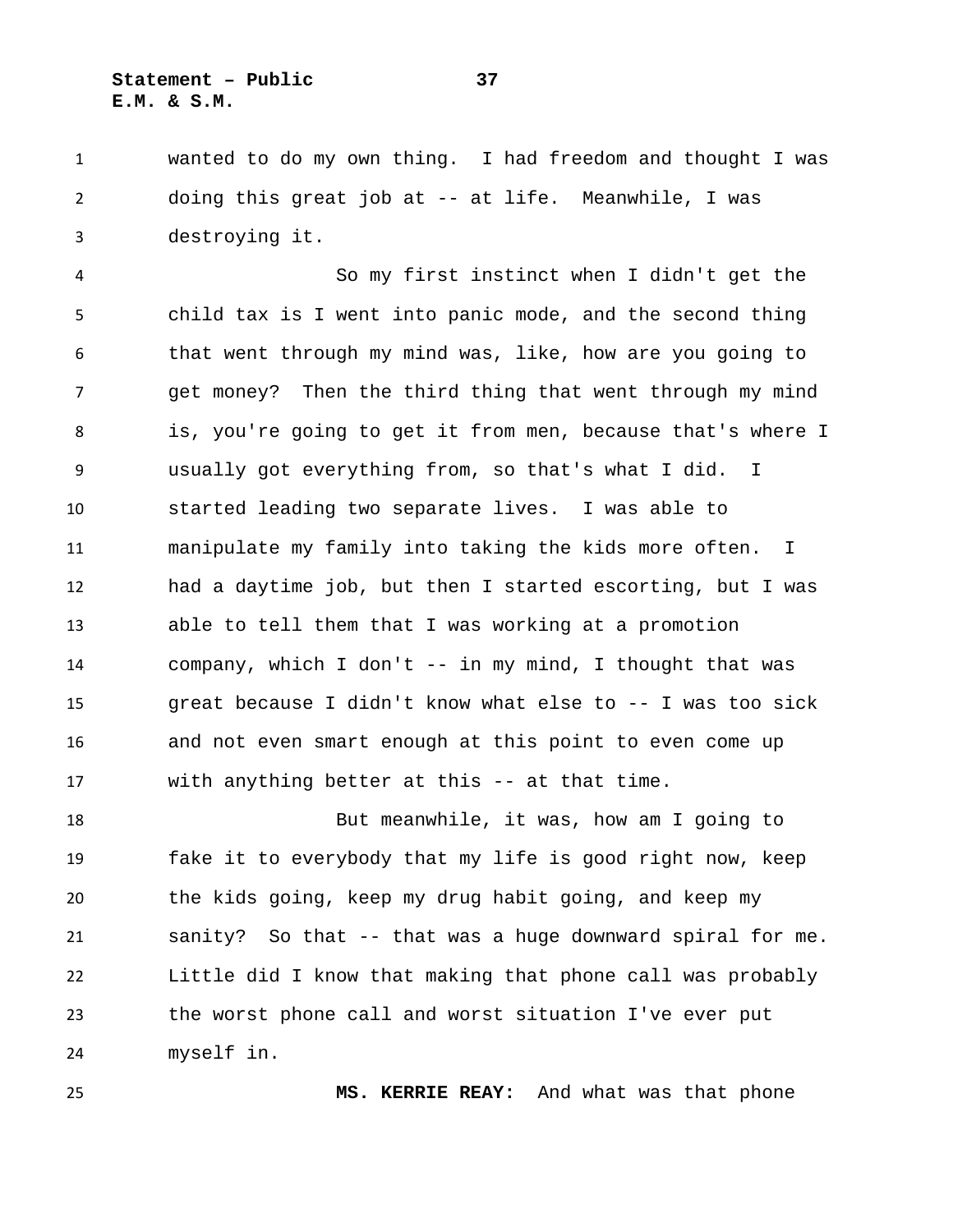**Statement – Public 38 E.M. & S.M.**

call?

 **MS. E.M.:** To start escorting. **MS. KERRIE REAY:** Oh, okay. **MS. E.M.:** So that was fine. So within six months, I was able -- I was working both jobs, having my kids two, six months later, walking into the Waterford, completely destroyed, social workers in my life, and completely abused and broken and shattered, wanting to, like, kill myself. I put myself in a situation that was the end result for any person to go from, you know, I'm a hard working woman and a great mom to I'm going to sell myself on a daily basis to provide for another man, not to provide for my kids, because I was able -- I knew that they were taken care of because they had a good home from their grandparents, and my self-worth had gone. I had become everything that I hated about my family. I had -- everything that I was like, I'm not going to become, I had become, and, like, I keep saying self-worth. It's because I felt like I deserved that. I was empowered by it because I was -- like, I had that control, and I was being abused anyway, so why not have that control over it and make money at doing it? **MS. KERRIE REAY:** And it was your decision. **MS. E.M.:** It was my decision. **MS. KERRIE REAY:** Which gives you that sense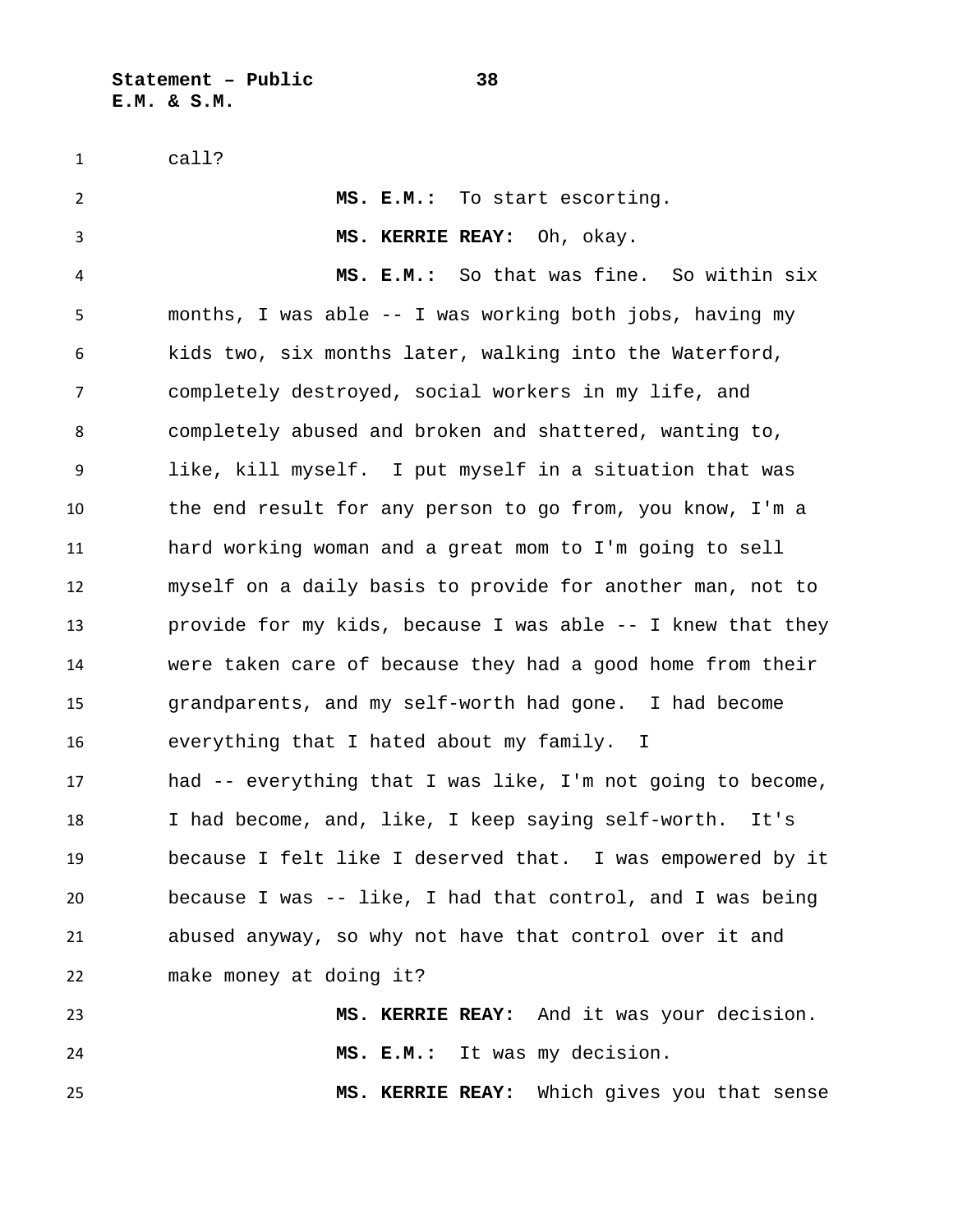**Statement – Public 39 E.M. & S.M.**

of control.

 **MS. E.M.:** Yeah. I was fed by, like, the man that I had worked for. You know, like, oh, you know, like, you're making all of this money, but it's, like, you have no idea the amount of drugs that I have to use in order to get through this day and, you know, the situations, the abuse, and, like, the times of being, like, I can't even do this and, like, the obsessive-compulsive, like, showers and the flashbacks and, you know, the depression and, like, the self-harm on top of all of that, and it was just the worst, horrible ending to something so beautiful to me. You know, I -- I kept all that a secret. Like, everything was a secret my whole life, so I was living a lie -- **MS. KERRIE REAY:** But that's how you coped. **MS. E.M.:** That -- yeah. **MS. KERRIE REAY:** From what I'm hearing that those secrets are how you moved on, how you kept in your -- **MS. E.M.:** I never let -- **MS. KERRIE REAY:** You feeling you were moving on. **MS. E.M.:** I never let anyone see how I truly felt. **MS. KERRIE REAY:** M'hm. **MS. E.M.:** Before I had gone and checked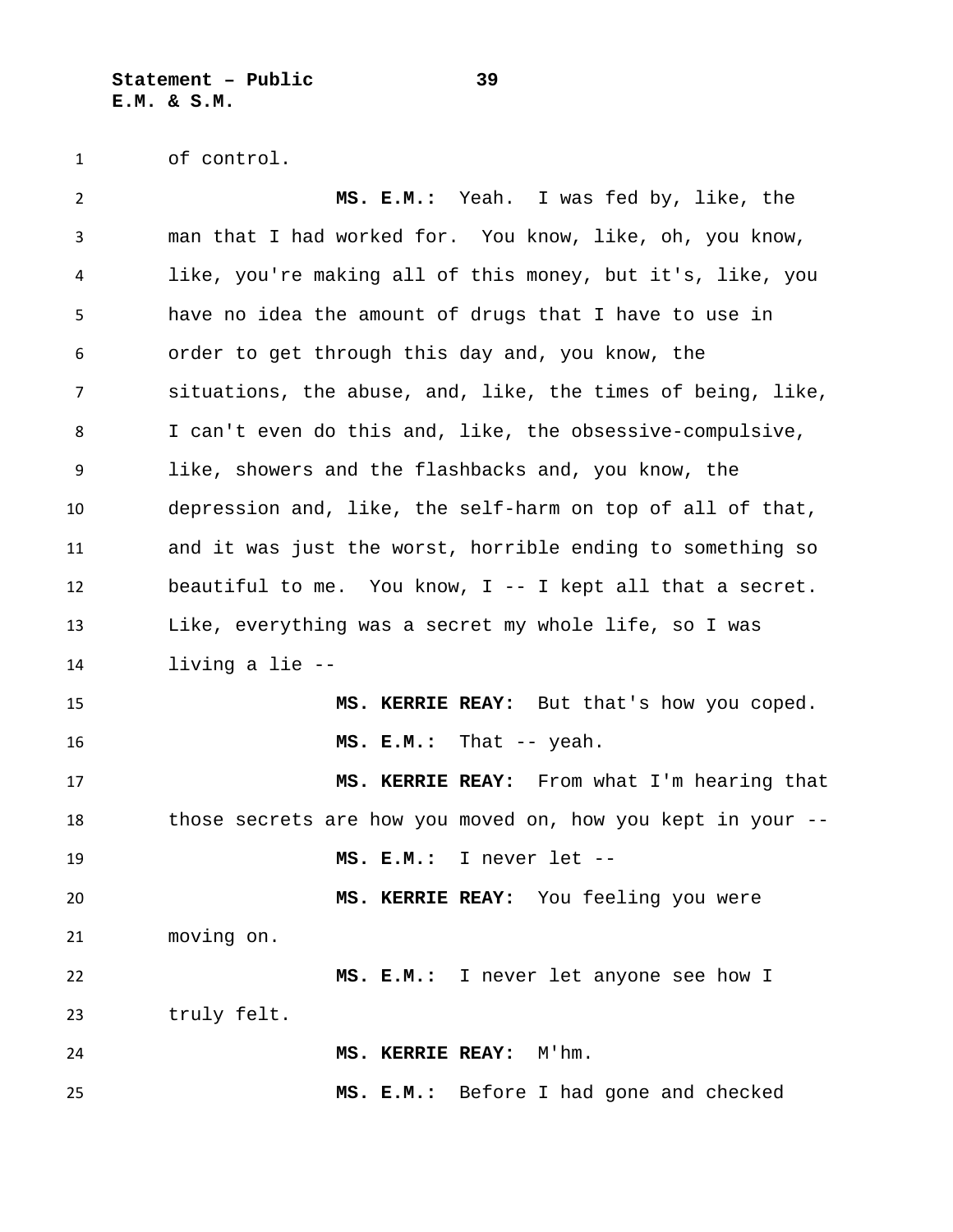**Statement – Public 40 E.M. & S.M.**

 myself into a detox centre, I was seeing, like, three different -- three different men in my own personal life on top of these three people -- well, two of them. The other guy, I was funding. Like, I was providing everything for him. Like, I was working to feed our drug addiction to, like, pay for him, you know what I mean? Just to keep him in my life. So I was working in the sex industry, and men were getting something from me, but I was paying to have someone in my life, if that makes any bit of sense. **MS. KERRIE REAY:** Yeah, it does.  $I -I -I -I$  understand. **MS. E.M.:** It -- it makes -- **MS. KERRIE REAY:** I do understand. **MS. E.M.:** Looking -- it's insanity to me, but that's what I did, and it -- **MS. KERRIE REAY:** It worked for what you needed. **MS. E.M.:** Absolutely. **MS. KERRIE REAY:** Yeah. **MS. E.M.:** You know, and then I had that job, and I had this man that I was paying for, but then I also had two other men, one that I could sit down with and cry and be open and honest and be, like, hey, I'm a sex worker, and he was a civil engineer, you know, and we could relate because of the -- you can relate to anyone with the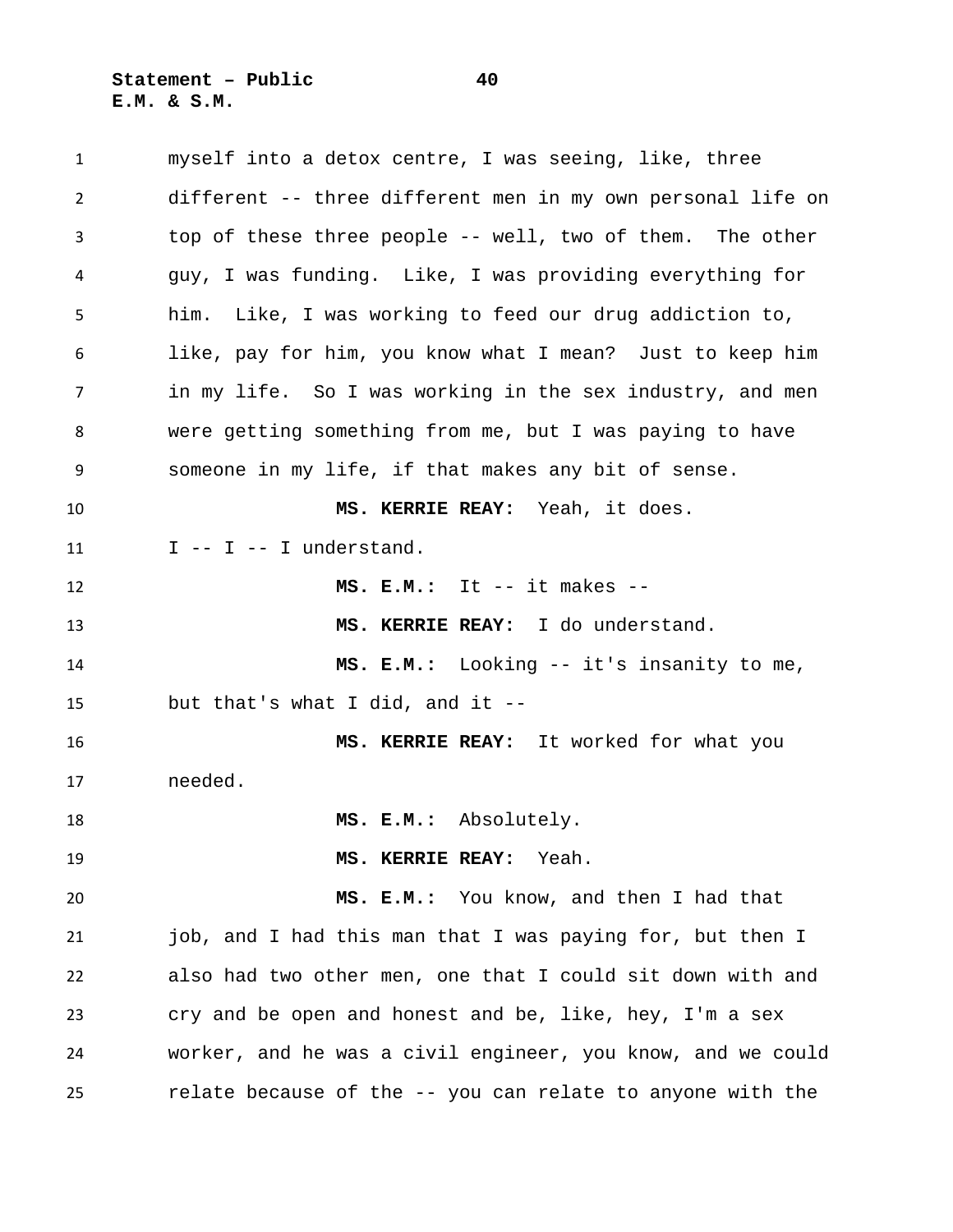| $\mathbf{1}$   | amount of -- the right amount of drugs and alcohol. He       |
|----------------|--------------------------------------------------------------|
| $\overline{2}$ | made me feel comfortable. He made me feel like the real      |
| 3              | Like, I could go to him and felt comfortable. I felt<br>E.M. |
| 4              | alive. Honestly, as depressed as I was, I still felt         |
| 5              | alive, and then I had another man. I don't even know why I   |
| 6              | had him in my life. I think that was just my ego, and then   |
| 7              | I had this other guy who I was supporting who never wanted   |
| 8              | me.                                                          |
| 9              | MS. KERRIE REAY: It's the same guy from                      |
| 10             | years --                                                     |
| 11             | MS. E.M.: Yeah. Four years --                                |
| 12             | MS. KERRIE REAY: It's still -- he's                          |
| 13             | still -- still there?                                        |
| 14             | MS. E.M.: Four years that went on. And                       |
| 15             | during all of that, you know, I -- the drugs got really,     |
| 16             | really bad, and I -- I went and asked for sick leave from    |
| 17             | my job, and I was going through a lot of sexual harassment   |
| 18             | in my job, and -- but that was it. I was just used to        |
| 19             | You know, I didn't know how to say no to any of<br>that.     |
| 20             | I just played along with it until, like -- until I<br>this.  |
| 21             | had gotten pregnant, and I needed to go have an abortion     |
| 22             | because I had gotten pregnant by this guy that I was pretty  |
| 23             | much paying to have in my life, and he wanted no part in     |
| 24             | it, and I had to -- went to my boss, and, you know, I said   |
| 25             | I'm pregnant, and I need this work -- time off work because  |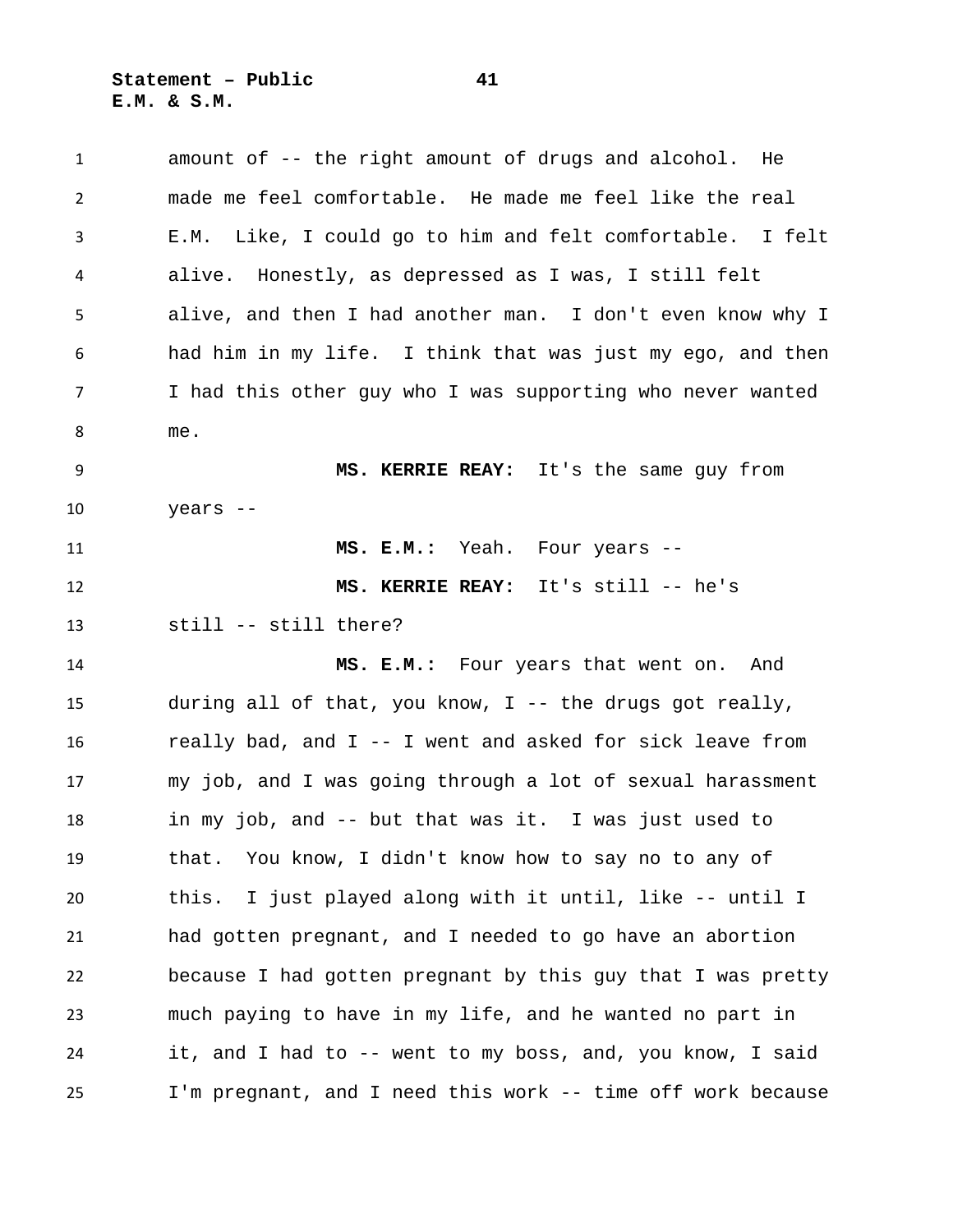**Statement – Public 42 E.M. & S.M.**

 I need to have an abortion, and I went in to my work that time, and he was, like, I can't give you that time off. He was like, it's not my fault that you're pregnant and you have to have an abortion, and I went to my doctor right away, and I was like -- she was like, your sick leave -- she was like -- you know? **MS. KERRIE REAY:** M'hm. **MS. E.M.:** And that was probably -- that was probably the best thing, but it was probably the worst thing that could have happened, too, because then I had no purpose, you know what I mean? That job was -- I was failing at the job, but, like, working the other job and then balancing all of this at that point, and I think it was probably -- that was in February. By the end of February, I woke up -- I didn't wake up one morning. I'll be honest. I had showed up at my mom's door, and after this man that I was paying for, he was kicking me out of his house, and at the -- the depression was so bad at this point. Like, I was just crying all the time. Actually, I'm going to re-track because the week before that, I was still up for -- I was on, like, a 2- or 3-day binge, and I was working, and for some reason,

 the truth. And I called my dad, and I told him, I was, like, hey, Dad. And I don't know if subconsciously, like,

something inside me said, call your dad and tell your dad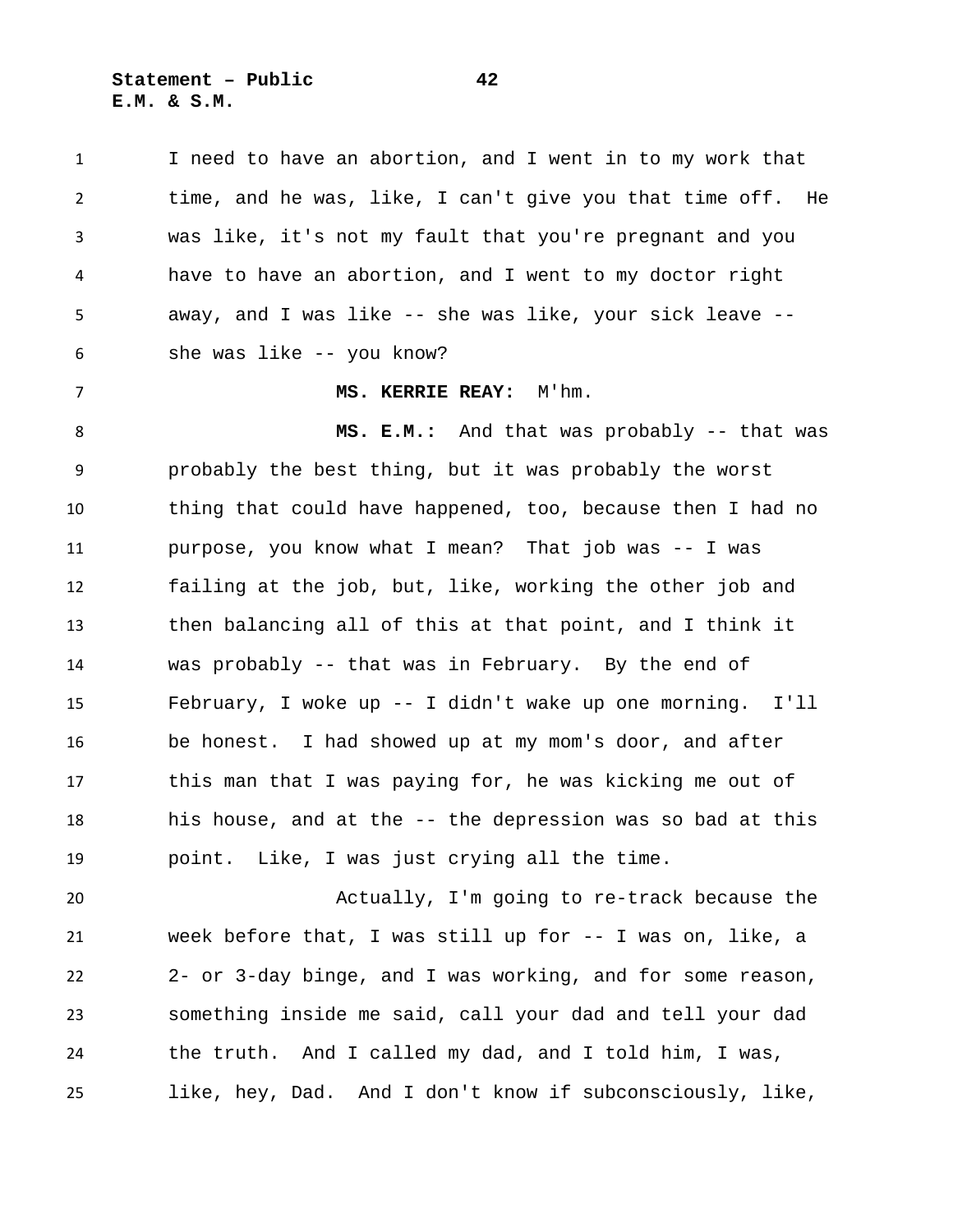**Statement – Public 43 E.M. & S.M.**

 I went back to the person who -- where it all started, but I called him, and I was like, I know I have to be honest with someone about what I'm doing in my life because I can't -- at this point, I had already -- this is my first trip into detox, and I told him what I was doing, and I said, Dad, I'm selling myself for money, I don't want to do this anymore, and I need help.

 And that was fine, and I went home, and I remember using for a couple more days, and then he -- I don't think he told my mom. This is a blur because I was in a really bad state, but I remember using a couple more, and this is when my conscience of like, hey, where are your kids, E.M.? Like, you don't have a job now, and you're taking all this abuse, and men are pretending that you're, like, 8-year-olds, and, like, they're hitting you and they're degrading you, and you're degrading yourself, and -- you know, you're like -- you can't keep -- continue doing this.

 So I remember going -- this -- the guy that I was paying, he -- he was kicking me out of his bed one morning, and my first instinct was to get up and to go find someone else to use drugs with, but at 8 o'clock in the morning, no one -- unless you're still up -- everyone was still asleep, so I ended up at my mom's door, and I went, in, and I said, Mom -- I went in and I called the recovery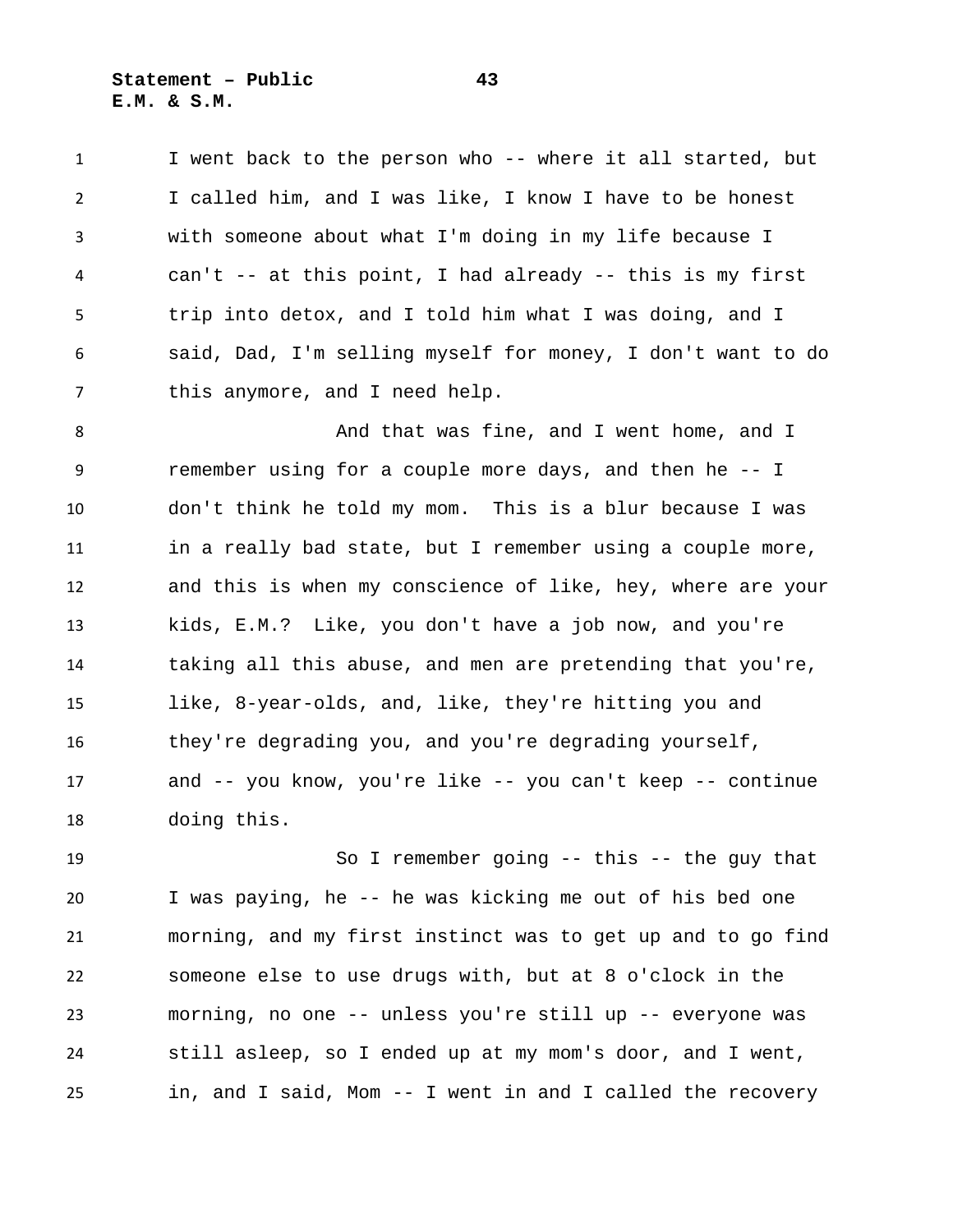**Statement – Public 44 E.M. & S.M.**

 centre in St. John's. They said the only way we can get you in is if you go to the Waterford, so I did that, and -- **MS. KERRIE REAY:** And the Waterford is -- sorry? **MS. E.M.:** The Waterford hospital. **MS. KERRIE REAY:** Okay. **MS. E.M.:** So it's, like, a -- 8 MS. S.M.: It's for mentally ill people. **MS. E.M.:** Yeah. You have to get, like, a psychiatric -- **MS. KERRIE REAY:** So it's a psychiatric (indiscernible). **MS. E.M.:** Yeah. **MS. KERRIE REAY:** Okay. **MS. E.M.:** So I went in and I told my mom, and, you know, she was -- she was upset clearly, but that was the first time that I was like, all right, so I'm waving a white flag as a parent right now. Like, you're going to have to -- please, can you call their other grandparents, and I can't -- I can't do this anymore because -- I just can't, and I -- **MS. KERRIE REAY:** So can I ask you, when you told your dad, what was his response? **MS. E.M.:** Get out of where you're to. No more supportive than that. And I was like -- I repeated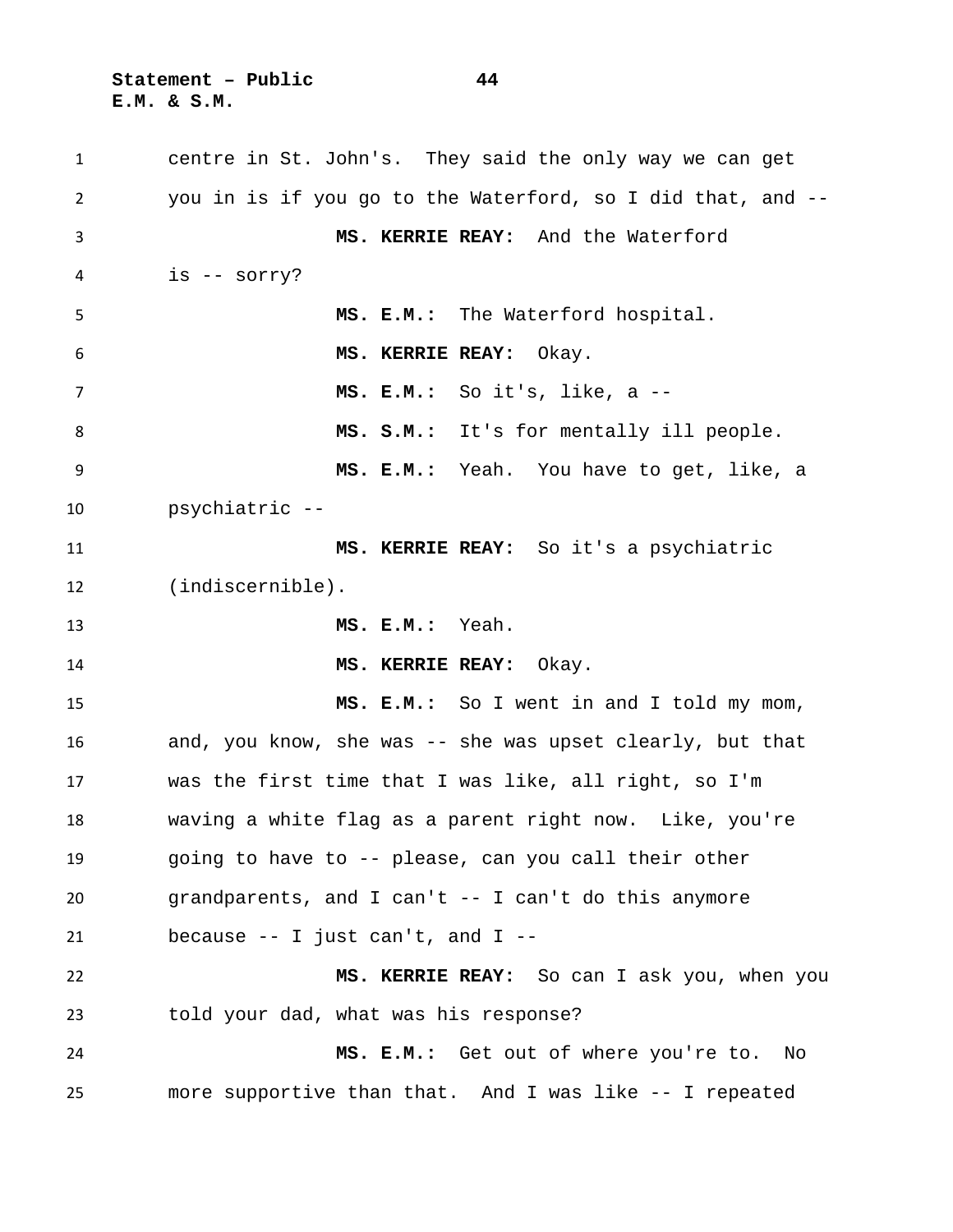**Statement – Public 45 E.M. & S.M.**

 it. I'll never forget that, and he's like, all right, leave where you are and go home, and I was like, Dad, do you -- do you need me to repeat what I just told you? And he was like, yeah, I heard what you said; but to this day, almost two years later, it's not something that he talks about. Like, he won't talk about it. He kept -- and I understand why. Like, I'm his daughter, but -- yeah, that was -- that was my first phone call. **MS. S.M.:** But after your first stint, then, at detox, when you came out -- **MS. E.M.:** Yeah, yeah. Yeah. **MS. S.M.:** -- you went to your father's and took 60 Valium. **MS. E.M.:** Yeah. So he -- he doesn't -- he didn't recognize it. So when I went in the psychiatric hospital, they got me into the recovery centre, and I spent four, five days there detoxing, and -- and I was still feeling bad about myself then. Like, I still -- I was still in contact with this other guy that I was paying, and -- you know, still trying to feel accepted, and I was like, my life was -- you know, at this point, I had social workers, and my family had just found out what I was doing, but I felt free because I was like, this is the first step of me getting away from this life altogether. I was like, I don't even care who judges me anymore because it's like,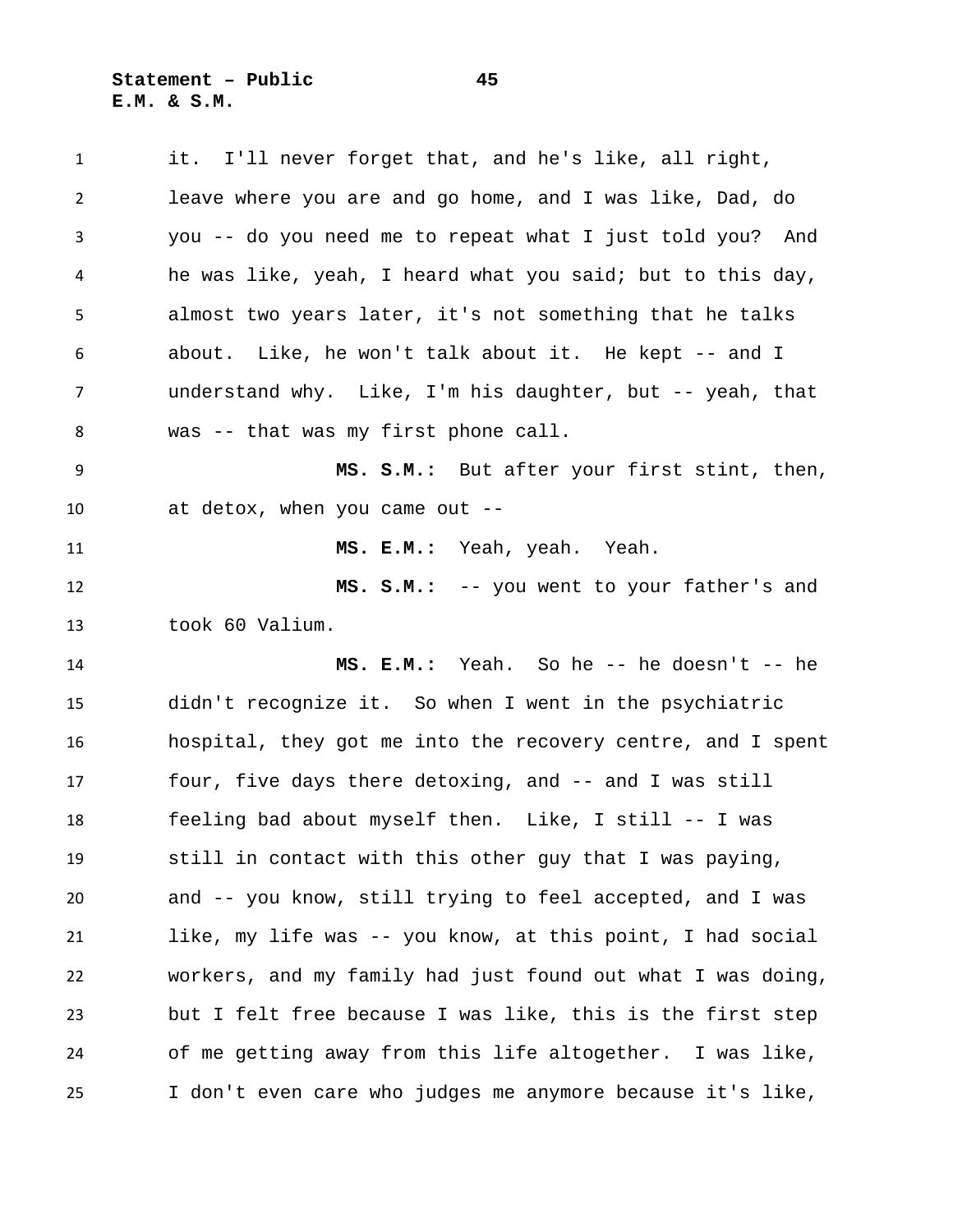**Statement – Public 46 E.M. & S.M.**

I'm going to die if I keep doing this.

 So I stayed there for a couple of days, and when I got out, that man that I was paying, he didn't want nothing to do with me because I wasn't -- I didn't have any money, so I went back to an abuser, my ex-husband, and they let me out, and I was able to manipulate my family into thinking that I was going to an AA meeting, and I ended up using that whole weekend, and it didn't take long for me to be right back to the recovery centre, but I think now that I look back on it, now that I'm educated, I think psychosis started kicking in at this point because -- **MS. KERRIE REAY:** The withdrawal part? **MS. E.M.:** Yeah. Like, I was just -- (unreportable sound). **MS. KERRIE REAY:** They say that that -- that can happen. **MS. E.M.:** Like, hysterical. Like, I wasn't -- like, the stuff that I -- like, I -- I -- I've done, like, it's just -- that's not who I am. So the second time that I went into detox, the withdrawal wasn't that bad, and they'd already offered me all the services and stuff like that, so it -- it was on me to take it, so, you know, my life was disgusting at this point, and I was isolating, and -- you know, I was still able to manipulate men to get what I wanted, and all I was doing was covering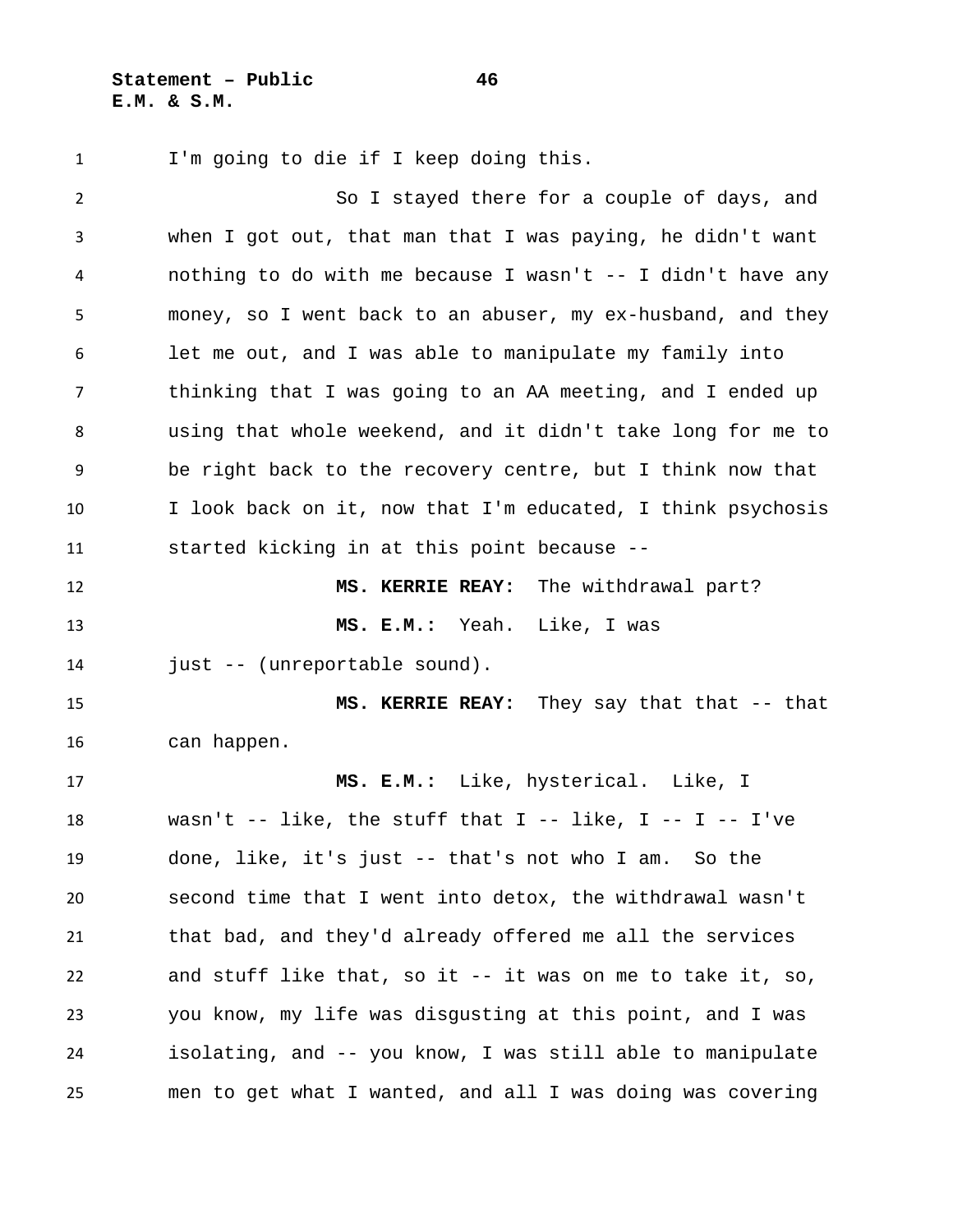## **Statement – Public 47 E.M. & S.M.**

 up, like, all this pain, and so when I got out of the recovery centre for the second time, I felt like, I'm asking for all of this help and nobody is helping me.

 So child services was in my life, and I was able to get nine days clean at this point, and then I had relapsed, and I was open and honest with my social worker because they were just great, and -- but I felt -- I was so disappointed when I had relapsed. That night when I had relapsed, it was, like, 4 o'clock in the morning; I don't remember if I drove, or I don't remember if I got a cab, but I remember showing up to the one house where I knew I could get alcohol, and that was my dad's. I showed up at his house at 4 o'clock in the morning. He had opened the door like it was -- like it was nothing. He just opened the door and then went back to bed, never questioned me on why I was there, and that was so out of the normal. Like, I would never show up and -- I looked, and there was no alcohol there, and at this point, I was so tired of my life, I was just, like, I just want to go to sleep. I'm just tired. Like, I don't want to have to go to these men anymore. I don't want to think about how I failed my family and my children, and I went over -- like, it was like an out-of-body experience. I watched -- it's like I watched myself walk over to a table full of pills and just ate a bottle of Valium and just -- just laid down on the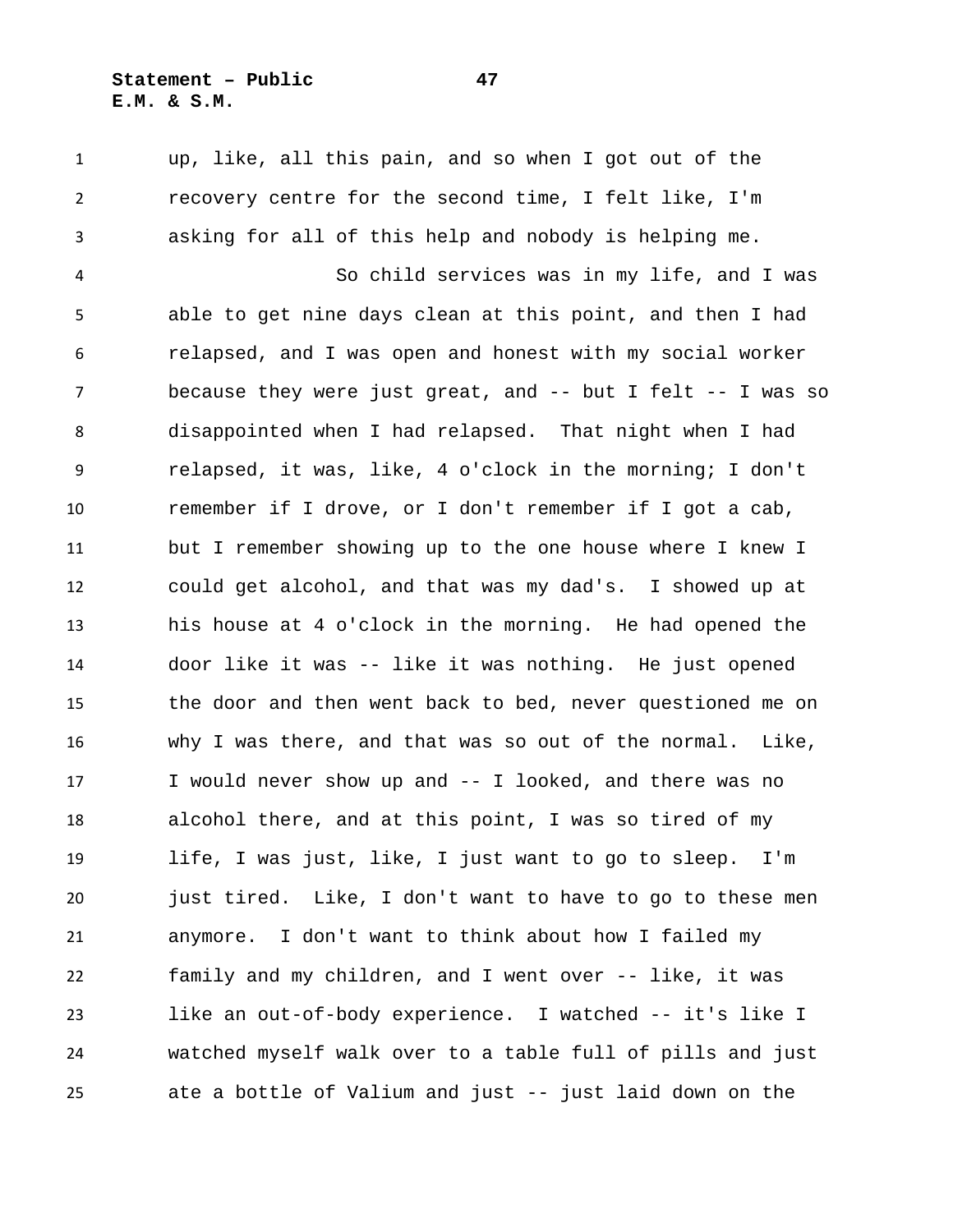**Statement – Public 48 E.M. & S.M.**

couch and put ear phones in my ears and laid down.

 And then, like, the next day, the next evening, I woke up, so my dad had just saw me there with my coat and my shoes on and a bottle of pills and a bottle of water and never bothered to try to wake me up, and it was almost like a higher power, a thousand percent, because I opened my two eyes, and when I opened my two eyes, my two kids were looking at me, and I've been sober since that day. I went and told my mom that -- what I had done, and I was in rehab two days later, and that's what brings me here, that all of this -- well, it's almost 17 months later. What I've done for myself was completed rehab. I've reached out to every community organization that's offered in St. John's for the addictions, alcohol, the drugs. I'm part of the Blue Door Program for the sex industry, for sex trade workers. **MS. KERRIE REAY:** And -- and what's that about? **MS. E.M.:** The sex -- what -- Blue Door? **MS. KERRIE REAY:** M'hm. **MS. E.M.:** The Blue Door Program is to help

 women stop working in the sex industry, offer basic necessities and support and counseling, and it's just -- it's a great program. They help you with -- and it's just the basic --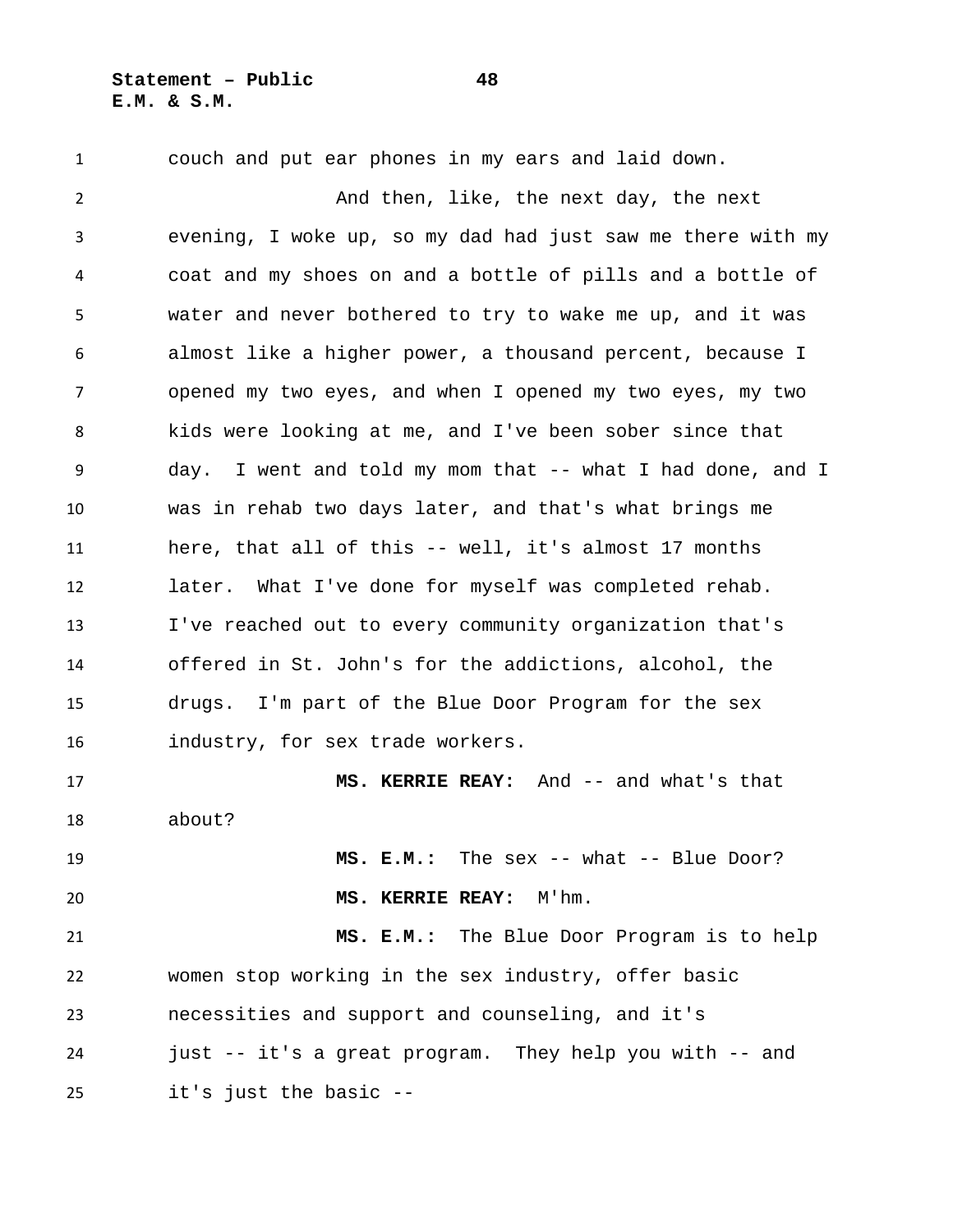**Statement – Public 49 E.M. & S.M.**

 **MS. KERRIE REAY:** Giving back. **MS. E.M.:** Yeah. So I'm a part of that. That has been a huge help to me to get the therapy that I need for the abuse and stuff like that. That's been helpful. Doing DBT and CBT, so cognitive behavior therapy, and -- just to retrain my brain to not think that that's all that I'm worth. In my sobriety, I had -- like, I had multiple sponsors, and I've gone into schools. I have wrote articles for people in the sex industry to see that there is a way out. Within three months of getting sober, I had gotten my kids back (indiscernible) and everything like that. **MS. KERRIE REAY:** So when you mentioned earlier that child services were involved, was that because it -- taking your children into care, or were they watching your children being with the grandparents? **MS. E.M.:** I went and told them -- I told them the truth. I was like, I'm not a fit parent right now. **MS. KERRIE REAY:** Okay. Because the  $-$  I  $-$  I didn't want to interrupt when you were talking -- **MS. E.M.:** No, that's okay. Yeah. **MS. KERRIE REAY:** -- when you were talking there. So you yourself went and -- and --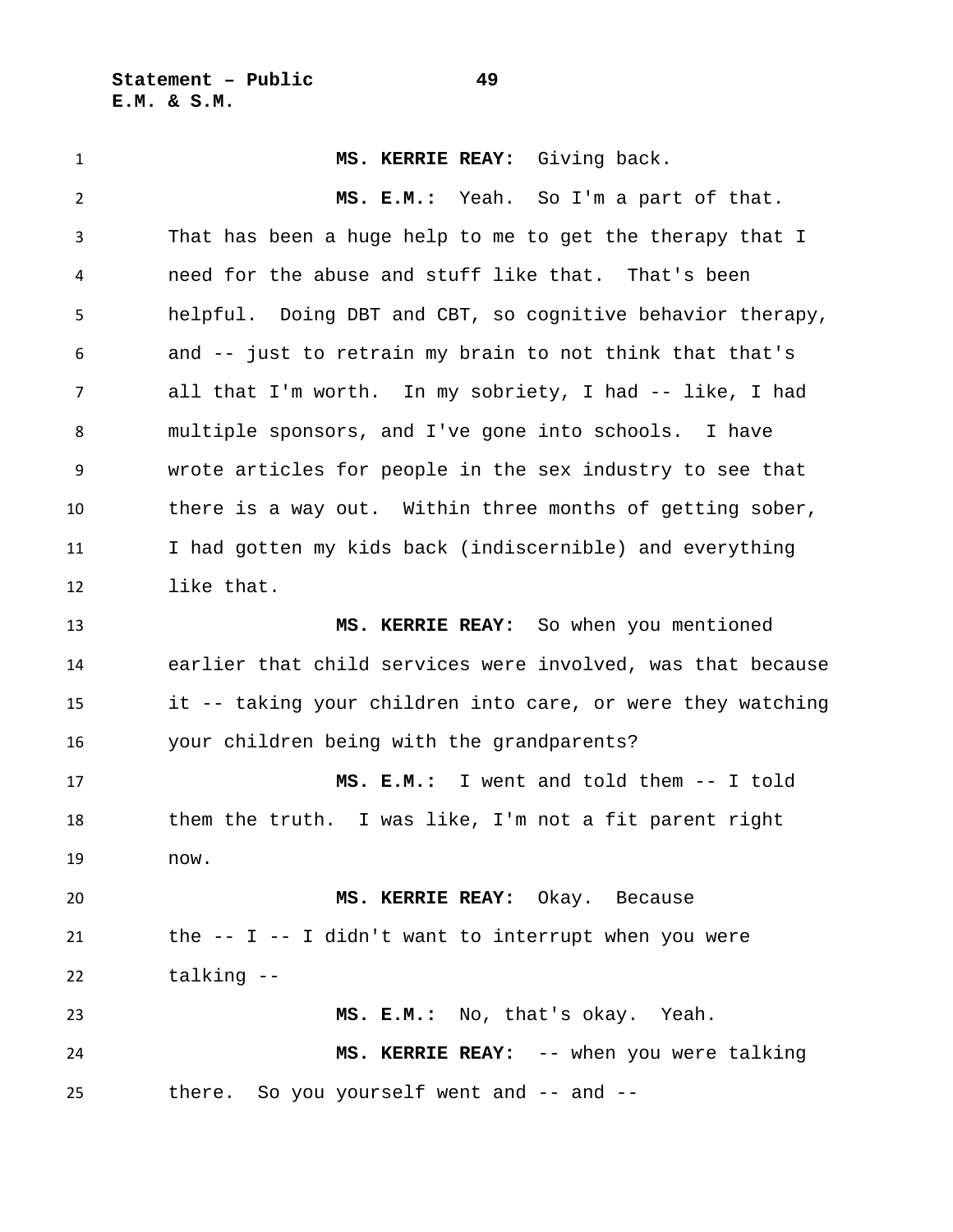**Statement – Public 50 E.M. & S.M.**

 **MS. E.M.:** When I checked myself into rehab, I told them all -- not to rehab. To the detox -- **MS. KERRIE REAY:** To -- yeah, to the social worker. **MS. E.M.:** Yeah. **MS. KERRIE REAY:** And so what did -- where did your children go? **MS. E.M.:** They went with their grandparents. **MS. KERRIE REAY:** Okay. So that -- there was still -- the children were still with family? **MS. E.M.:** Yes, absolutely. **MS. KERRIE REAY:** Okay. And how old were your children then? **MS. E.M.:** 11 -- this is only 17 months ago. **MS. S.M.:** A year and a half ago. **MS. KERRIE REAY:** Yeah. And so they would be how old? **MS. E.M.:** My son just turned 13, and my daughter is 9, almost 10. **MS. KERRIE REAY:** Okay. Okay. **MS. E.M.:** Yeah. **MS. S.M.:** But the -- social services didn't 24 take them. **MS. E.M.:** No.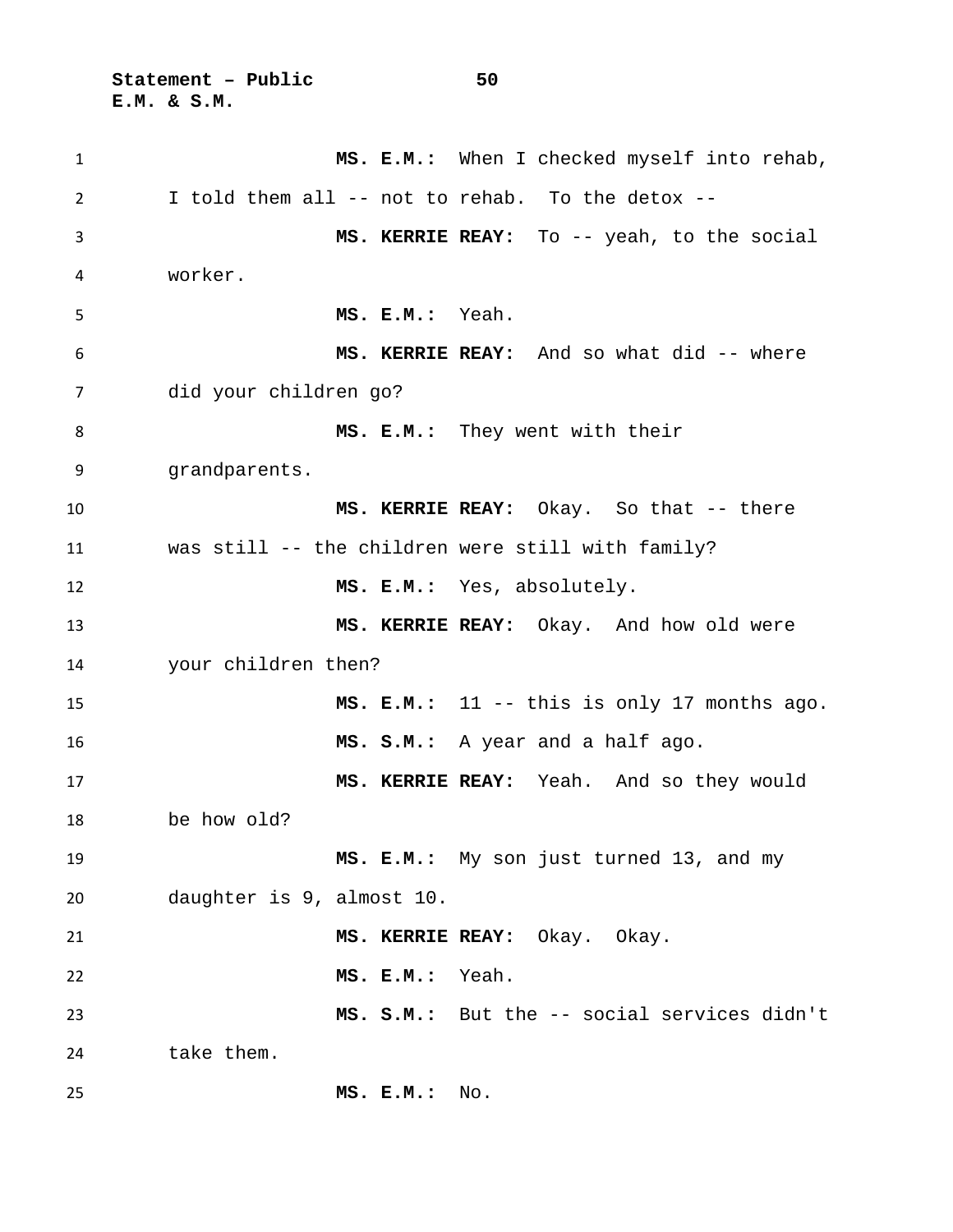**Statement – Public 51 E.M. & S.M.**

 **MS. KERRIE REAY:** No. No. **MS. E.M.:** No, no, no. **MS. KERRIE REAY:** Okay. Okay. **MS. E.M.:** They -- they worked with us really close. **MS. KERRIE REAY:** They -- they have them with the grandparents -- **MS. E.M.:** Yeah. **MS. KERRIE REAY:** -- rather than take them into care. Okay. **MS. E.M.:** Yeah. But that was my own doing. Like, I went to them. I -- I was honest, and I knew -- like, I have a really supportive family between their other grandparents and my family. That wasn't an issue. The children were going to be taken care of. **MS. KERRIE REAY:** But that's -- but that -- that's really a -- a testament to the courage that you had in terms of making sure that your children were looked after. **MS. E.M.:** M'hm. **MS. KERRIE REAY:** You know, right? That's -- that's (indiscernible). **MS. E.M.:** I'm no good to them if I was living the way that I was, and I didn't go in there and sugar-coat it. Like, I told them about the sex industry.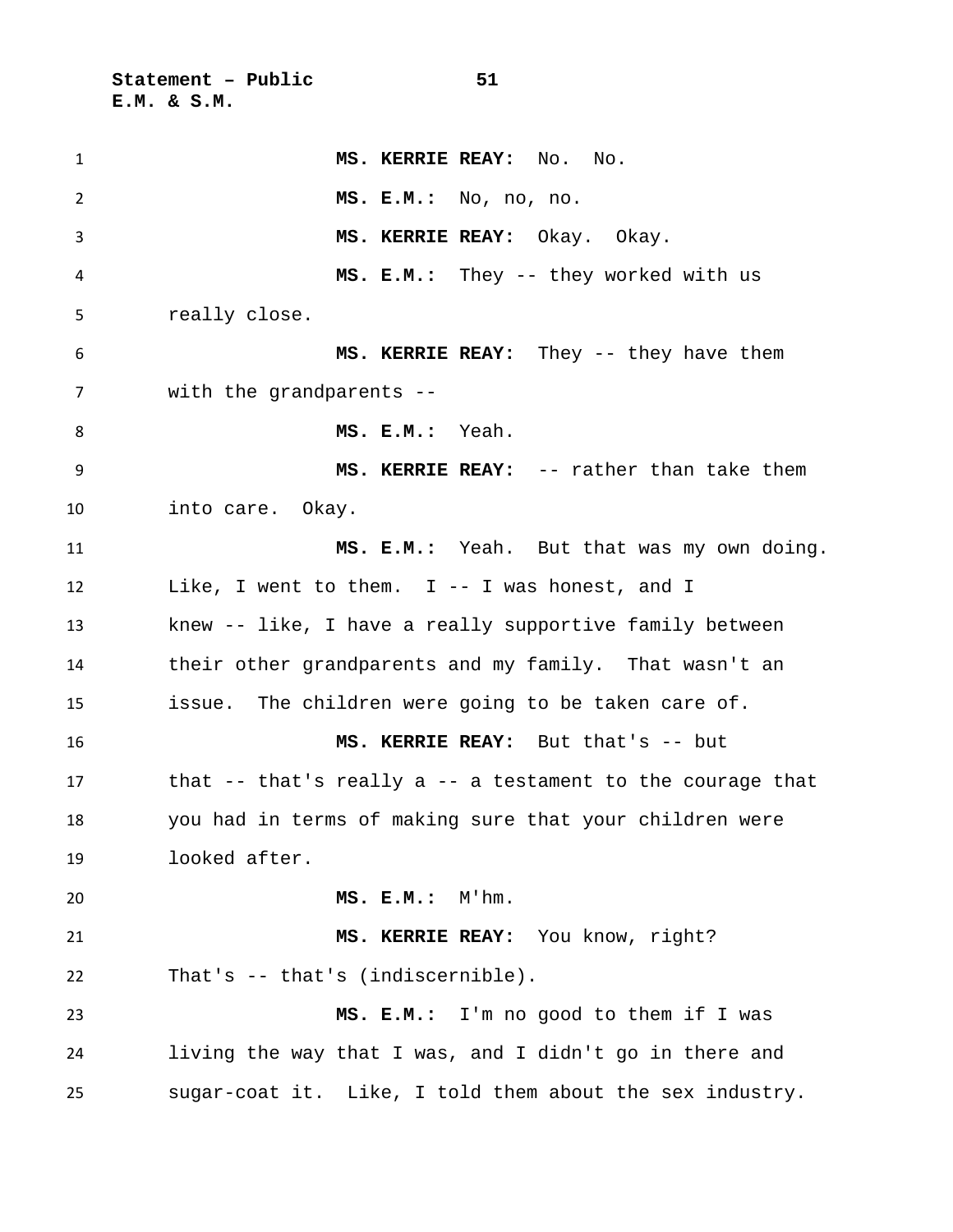**Statement – Public 52 E.M. & S.M.**

 I told them about the abuse. I told them about the drugs. I just wanted to be heard, and I wanted to be pointed in the right direction onto how I have to stop this and what I have to do. **MS. KERRIE REAY:** Did you ever sense what the -- the trigger was? What was that moment, that defining moment? Was it waking up one morning -- because, again, I didn't want to interrupt -- **MS. E.M.:** That's okay. **MS. KERRIE REAY:** -- and you were talking -- you were talking about waking up, and it was like -- it was like something came over you that you -- was there anything particular that -- **MS. E.M.:** I've -- **MS. KERRIE REAY:** -- triggered this? **MS. E.M.:** What I've recognized is that I have a fear of criticism, so I'm a huge people-pleaser. **MS. KERRIE REAY:** M'hm. **MS. E.M.:** Like I said, I had no self-confidence. I quit school. Like, never fit in, but it was just, like, I found this -- this strength one day. Like, I'd always told myself, E.M., you're going to do this. You're going to do this, and it's going to be fine, but it was just, like -- I actually say it in the meetings that I go to that my sobriety is probably the only -- and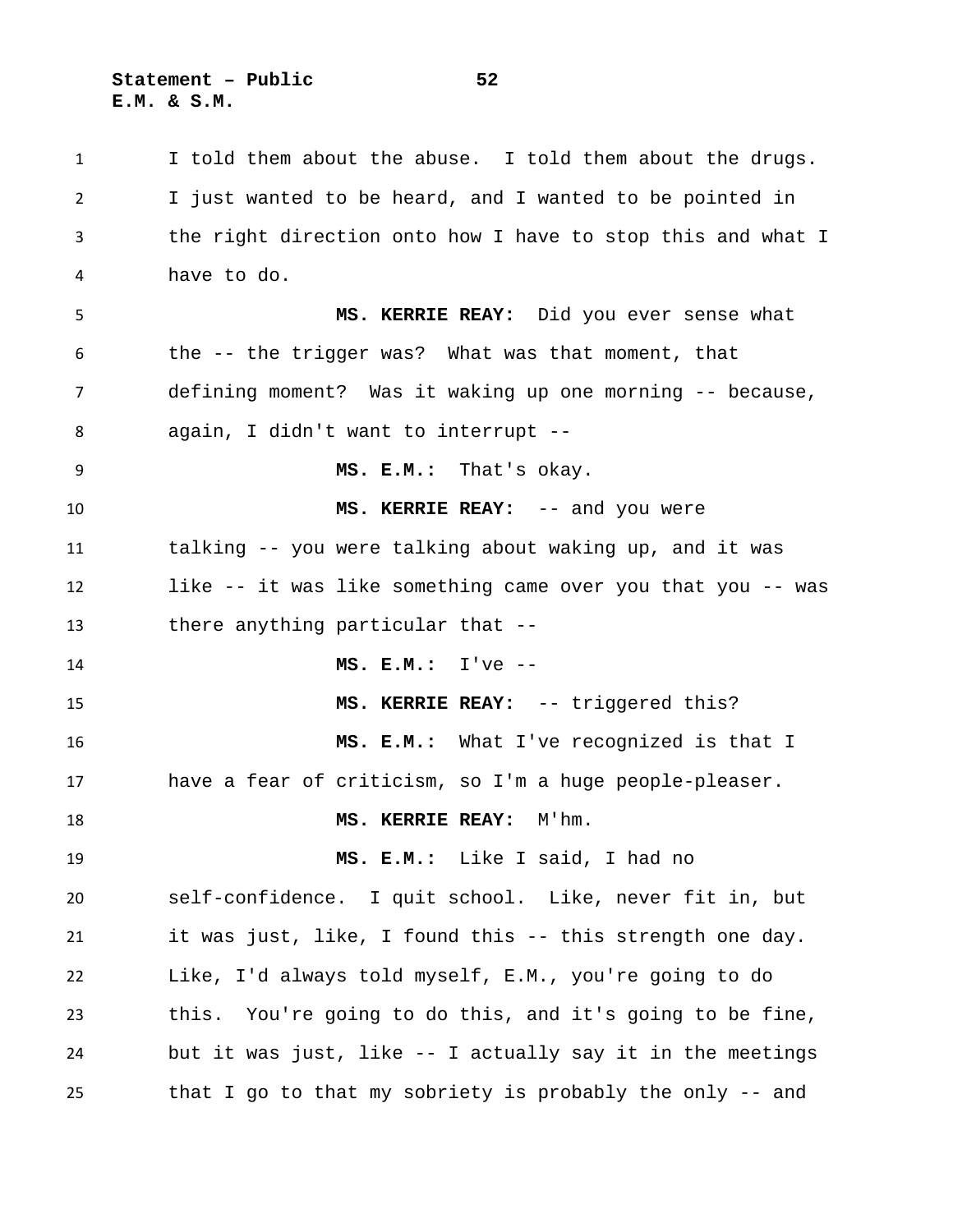**Statement – Public 53 E.M. & S.M.**

 parent -- well, I went through a rough patch parenting. My sobriety is the only thing that I've ever done for myself and committed to that I've taken serious, I've never been dishonest to. I've never, like, taken a break from it. I've never manipulated it. I've -- you know, like, that's being sober --

**MS. KERRIE REAY:** (Indiscernible).

 **MS. E.M.:** Yeah. The being sober and not putting drugs and alcohol in my body rips -- takes everything away from me. Like, everything. Like, if I don't touch that, then I truly am who I am. I started -- I went back to school last December. I'm doing fine with that. I love that. You know, that recovery centre that I went into, [*one line redacted – identifying information*], and I go in there a couple times a month to speak to the people who are just starting to where I was. It's -- I guess it's just dedication to myself. You know, before anything else, you know, like, I have to wake up and think about that, like, where I can be, where I was to where I am right now because I know how fast my life can -- **MS. KERRIE REAY:** Change. **MS. E.M.:** -- spiral down if I just -- **MS. KERRIE REAY:** And what about your children? How -- have you -- how's the interaction with

them (indiscernible) change?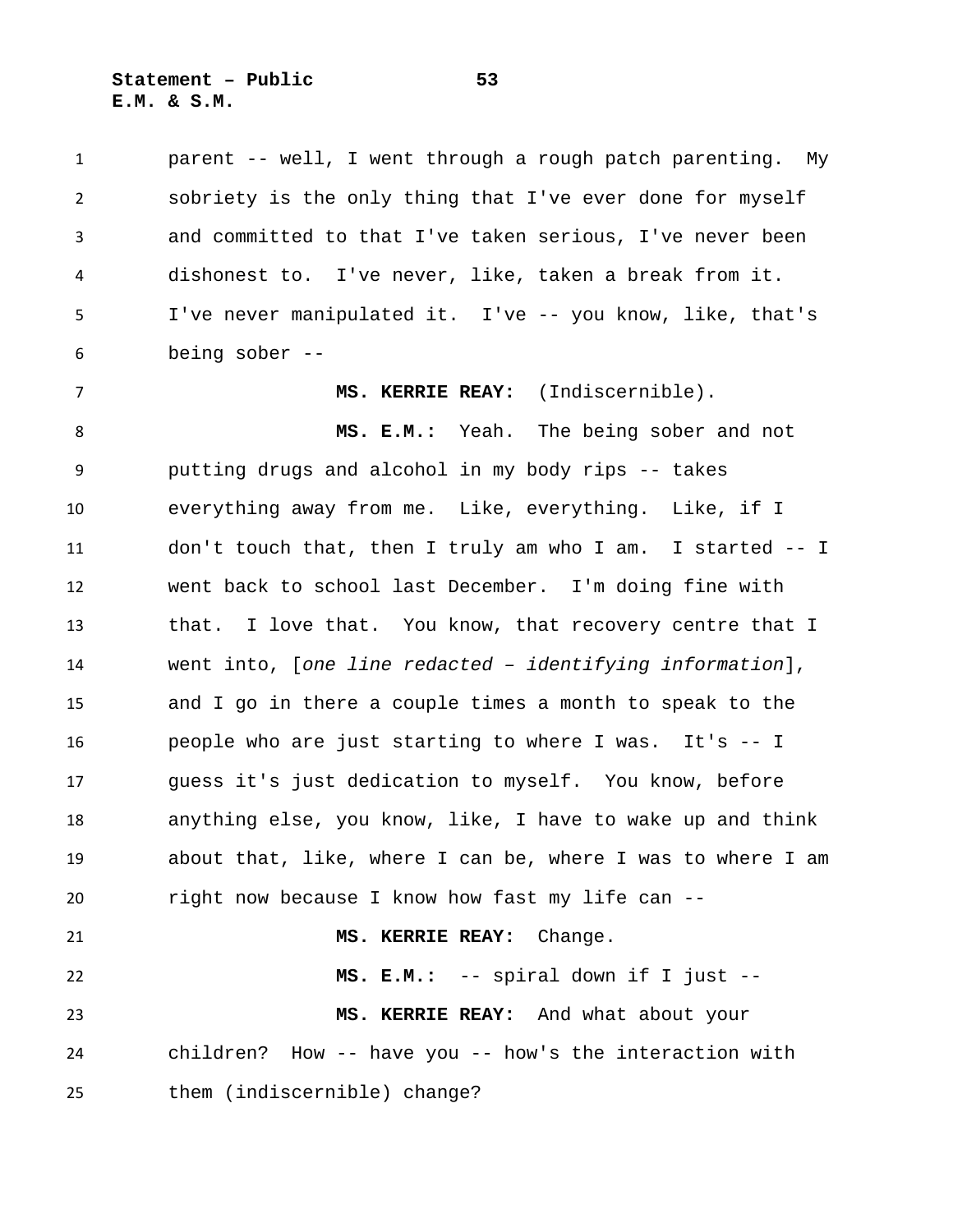**Statement – Public 54 E.M. & S.M.**

 **MS. E.M.:** I have been very open with them. We told them that it was depression at first, but coming from generation after generation, their dad is an addict. We were going to (indiscernible). We were on our way to a pow-wow, actually, last summer, and it was my first weekend -- it was in July -- that I had full rights to my kids since that February, and I was like, you know what, I don't want to lie to them. I was like, I'm not lying to them because I know that they're going to face this themselves, like, this disease, because I think it's a disease, so I was like, I'm going to start educating my kids right away. I -- **MS. KERRIE REAY:** Hm. Break the cycle. **MS. E.M.:** Yeah. I'm -- and I educate -- and we talk about it. We're very open and honest. They know I went to rehab. They know that I go to meetings all the time. I just tell them the truth; like, open communication. Like, they know nothing about the sex industry. **MS. KERRIE REAY:** No. M'hm. **MS. E.M.:** They know that I'm -- I'm single. Like, there's no, like -- like, I'm seeing somebody now, but it's not the obsession part of -- that I need someone in my life is not there because I'm so grounded with, like, my kids and my recovery and my school and, you know, just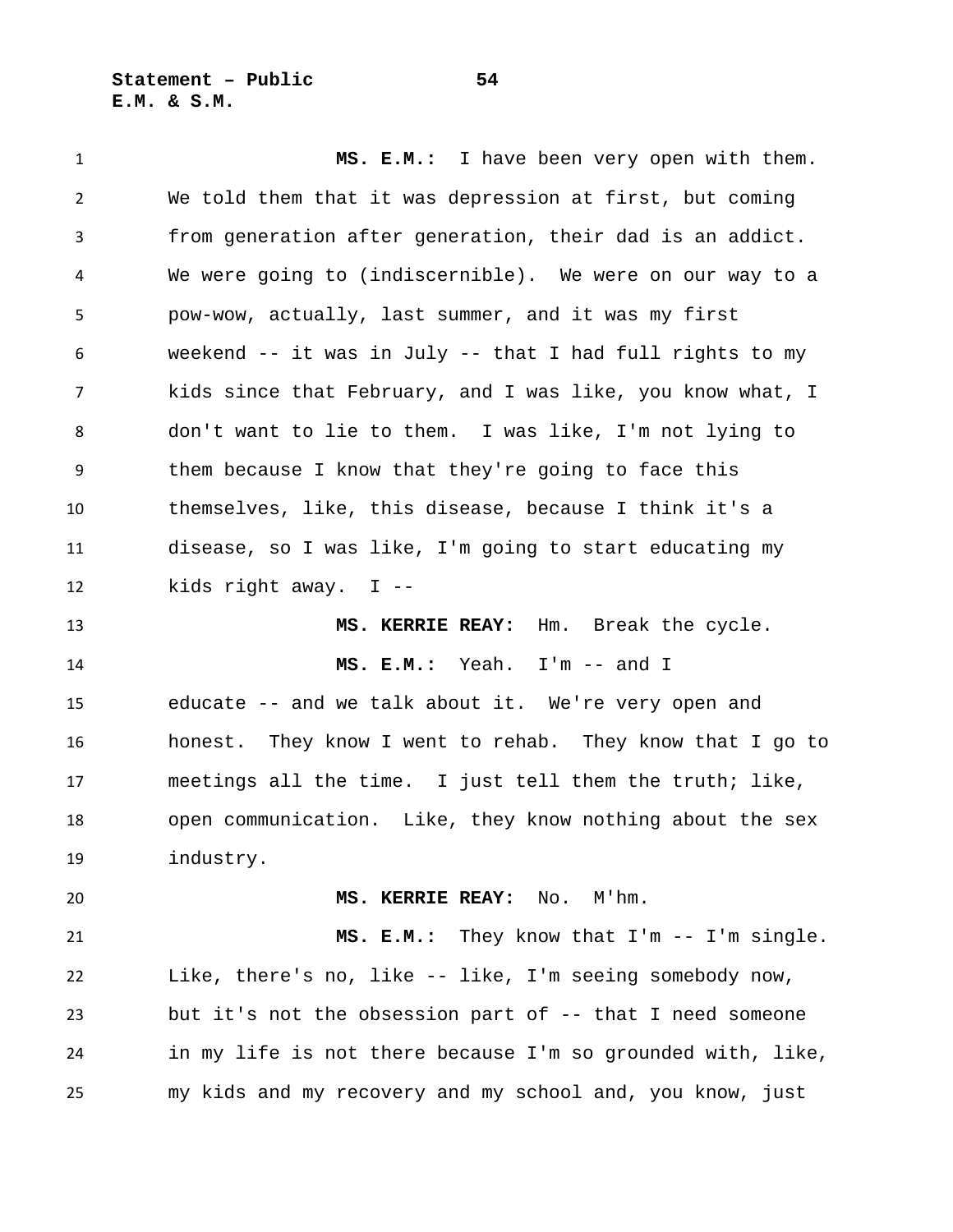**Statement – Public 55 E.M. & S.M.**

| 1  | doing stuff for myself. Like, you know, like, we have a    |
|----|------------------------------------------------------------|
| 2  | great relationship, you know? Like, it was rough at first  |
| 3  | with my -- with my daughter because I was installing that  |
| 4  | fear of abandonment into them, so I had to give them that  |
| 5  | reassurance that, hey, guess what, I'm here, and I'm going |
| 6  | to protect them, and that's -- that's where we're to right |
| 7  | now. Yeah. Like, they take notice to drugs and -- they     |
| 8  | take no -- I look at alcohol as a drug because of the      |
| 9  | program that I work in.                                    |
| 10 | MS. KERRIE REAY: M'hm. M'hm.                               |
| 11 | MS. E.M.: But they notice that. They don't                 |
| 12 | like being around it. If they're around it, they'll tell   |
| 13 | me.                                                        |
| 14 | MS. KERRIE REAY: And is there a sense from                 |
| 15 | your children that they had -- some -- because you spoke   |
| 16 | about when you were young --                               |
| 17 | MS. E.M.: Yeah.                                            |
| 18 | MS. KERRIE REAY: -- and you realized what                  |
| 19 | was happening in the family home.                          |
| 20 | MS. E.M.: I put my -- the way I look at it,                |
| 21 | the way I talk to my kids is how I would -- would have     |
| 22 | wanted someone to talk to me --                            |
| 23 | MS. KERRIE REAY: Okay.                                     |
| 24 | MS. E.M.: -- when I was that age. Like, my                 |
| 25 | son, if he's -- like, if I can't -- if he won't listen to  |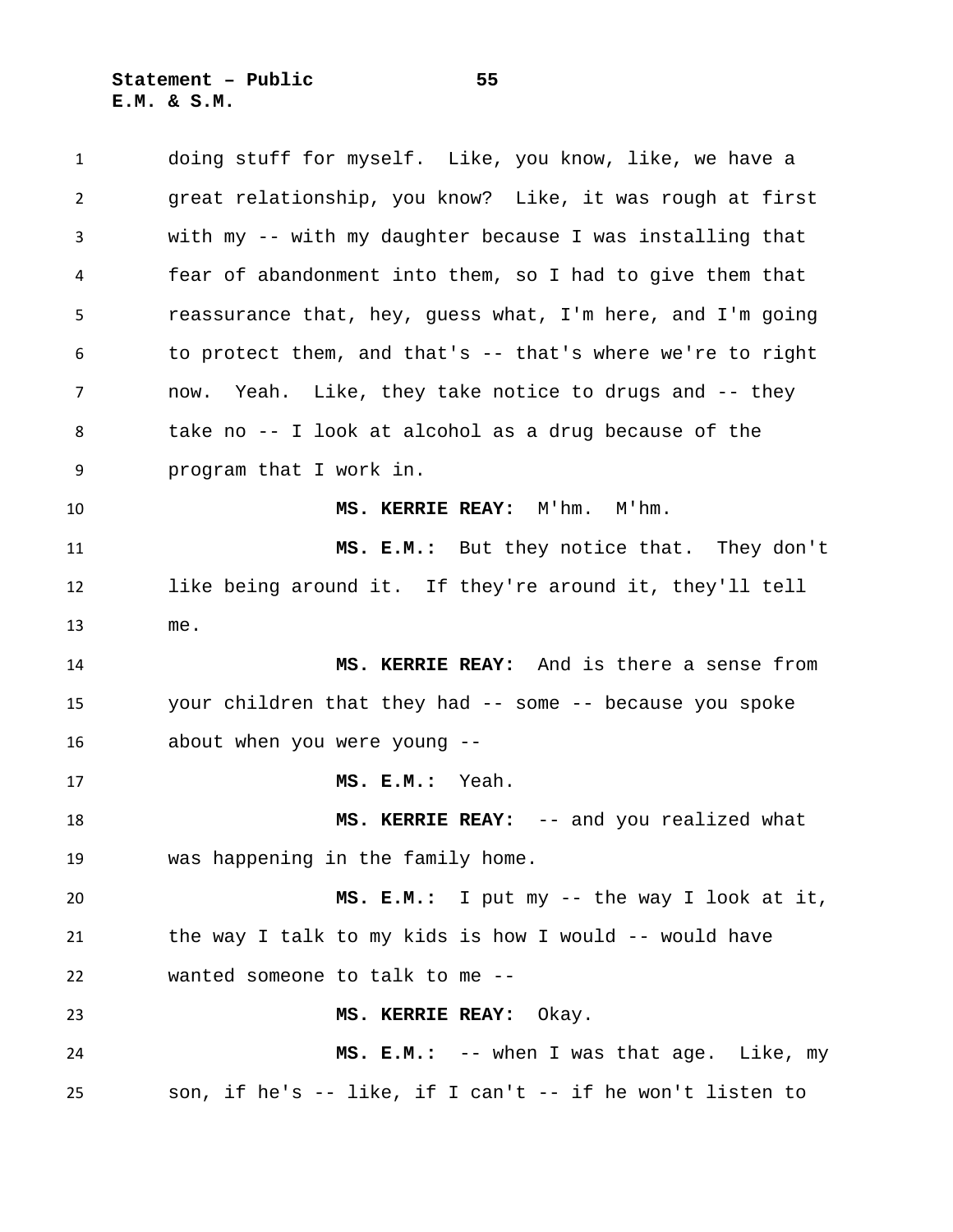**Statement – Public 56 E.M. & S.M.**

 me, I'll write down on a piece of paper and leave it in his room, write it in his journal, give him some inspiration, give him some motivation, confidence, you know what I mean? Like... **MS. KERRIE REAY:** And that you care. **MS. E.M.:** Absolutely. A thousand percent. **MS. KERRIE REAY:** Because I -- that's what I've heard through your truth is about looking for acceptance and looking for love -- **MS. E.M.:** Yeah. **MS. KERRIE REAY:** -- and looking for -- for caring -- **MS. E.M.:** Yeah. **MS. KERRIE REAY:** -- and not being able to find that, you sought it out, and that included finding ways to do that that involved alcohol, involved drugs, but you've come so far. **MS. E.M.:** Yeah, and you know, like, my mom and I are sitting here right now. It was because of my own doing my mom and I didn't really have a relationship for the first -- I think I was about nine months sober before we start -- before we started speaking again, and then I just had to be honest with her, and, like, there's some stuff that when the time comes we will talk about, but I take full responsibility for anything -- like, for anything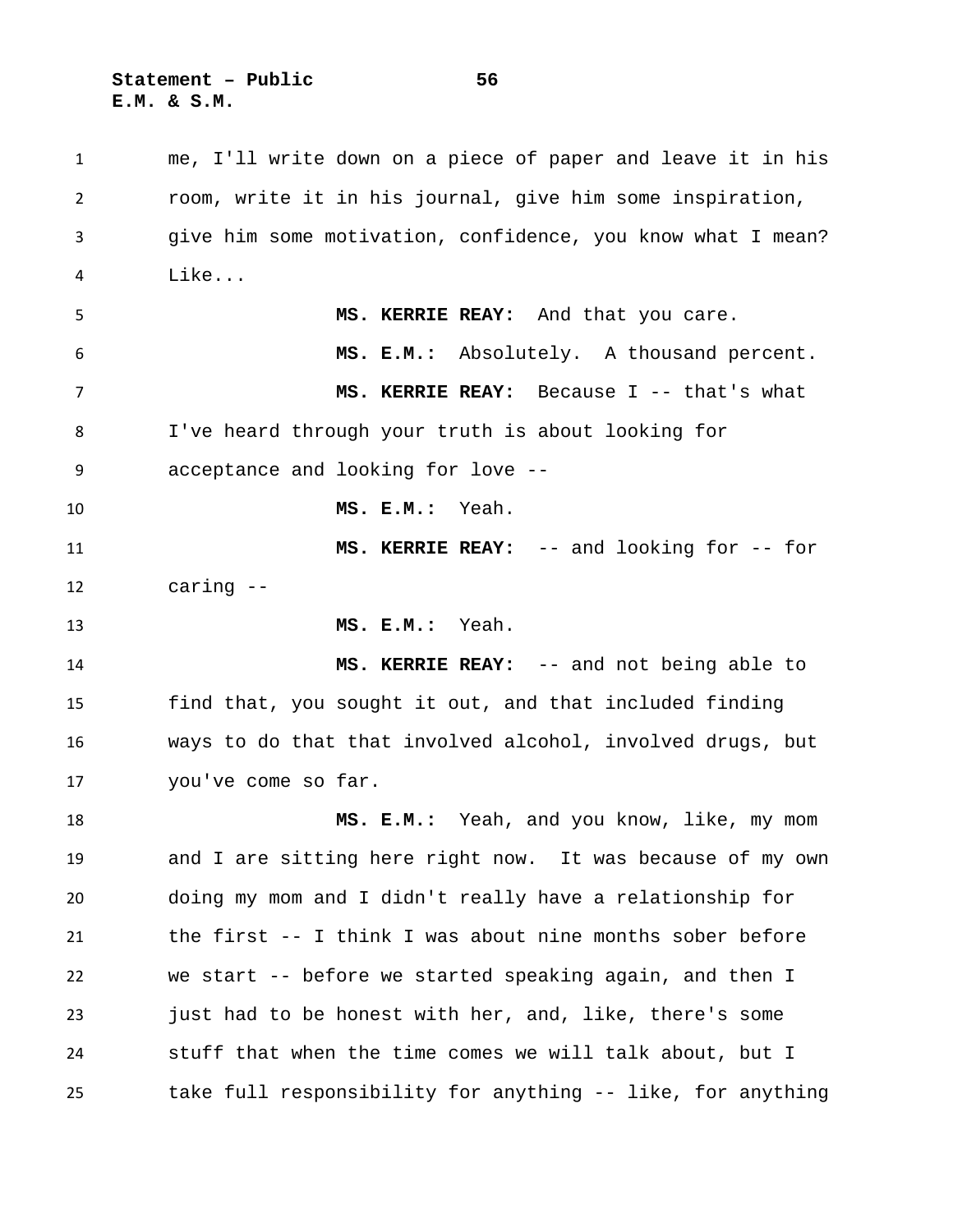**Statement – Public 57 E.M. & S.M.**

1 that I've done or put them in -- you know, like, I -- my -- I went into rehab and didn't really realize the effect that I was causing on everybody around me until two weeks into rehab, and my -- you know, here I had people taking care of my kids, and my mom was packing up my house, and I can only imagine what she saw going in there, and I'm grateful for what I have and the people that I have, but I feel like going through a life full of dishonest being -- just abusing other people because I've been abused. You know, you've got to prove who are you and how hard you work to stay healthy, and then once you do that, then the relationships can be built again. **MS. KERRIE REAY:** M'hm. **MS. E.M.:** So that's what I'm doing. I'm learning. I'm building healthy relationships right now. **MS. KERRIE REAY:** And I would -- would think from what you're saying, you're also choosing those relationships carefully. **MS. E.M.:** Yeah. I don't see my dad. You know, my dad [*one line redacted – personal information*]. My dad was like, come over for a beer. I'm like, no, I'm good. You know, he -- he doesn't get it, and I don't expect him to get it. **MS. KERRIE REAY:** You made a comment earlier about your -- your dad's own issues.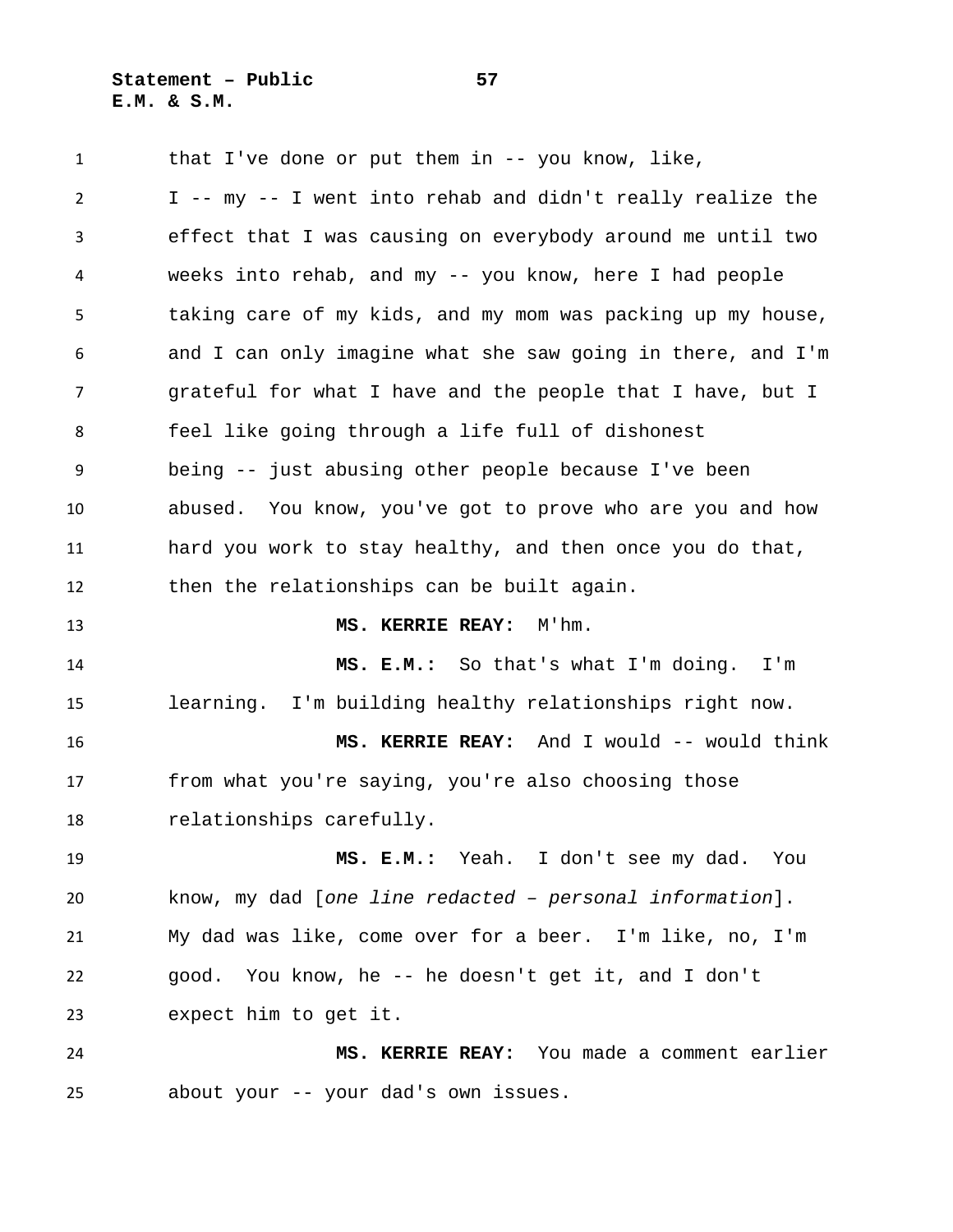**Statement – Public 58 E.M. & S.M.**

| $\mathbf{1}$   | $MS. E.M.$ : $M'hm.$                                        |
|----------------|-------------------------------------------------------------|
| $\overline{2}$ | MS. KERRIE REAY: So are you aware of issues                 |
| 3              | that face him and -- that may be part of the reason that    |
| 4              | he's turned to alcohol?                                     |
| 5              | MS. E.M.: Bits and pieces, but, like --                     |
| 6              | MS. KERRIE REAY: M'hm. Because you're                       |
| 7              | talking about all -- the generational stuff, and $-$ -      |
| 8              | MS. E.M.: Yeah.                                             |
| 9              | MS. KERRIE REAY: -- and I'm just wondering                  |
| 10             | if it's on both sides and whether you have an understanding |
| 11             | at all of $-$                                               |
| 12             | MS. E.M.: It's father issues with my dad                    |
| 13             | too.                                                        |
| 14             | MS. KERRIE REAY: Yeah. Okay. M'hm.                          |
| 15             | MS. E.M.: Definitely. Definitely father                     |
| 16             | issues. He will not talk about it. Like I say, he stuffs    |
| 17             | all that -- he's what, 62? And he's still drinking on a     |
| 18             | daily basis; you know, [one line redacted - personal        |
| 19             | information]. And I -- you know, I made -- my sister and    |
| 20             | I, she was home a couple of months ago because she was      |
| 21             | Halifax, and we all went out for supper -- like, for        |
| 22             | dinner, and $I$ -- that's a big no-no for me because my dad |
| 23             | is so close-minded, and -- you know, he's just a very sick  |
| 24             | man, and I'm careful about who I put myself around, family  |
| 25             | or no family.                                               |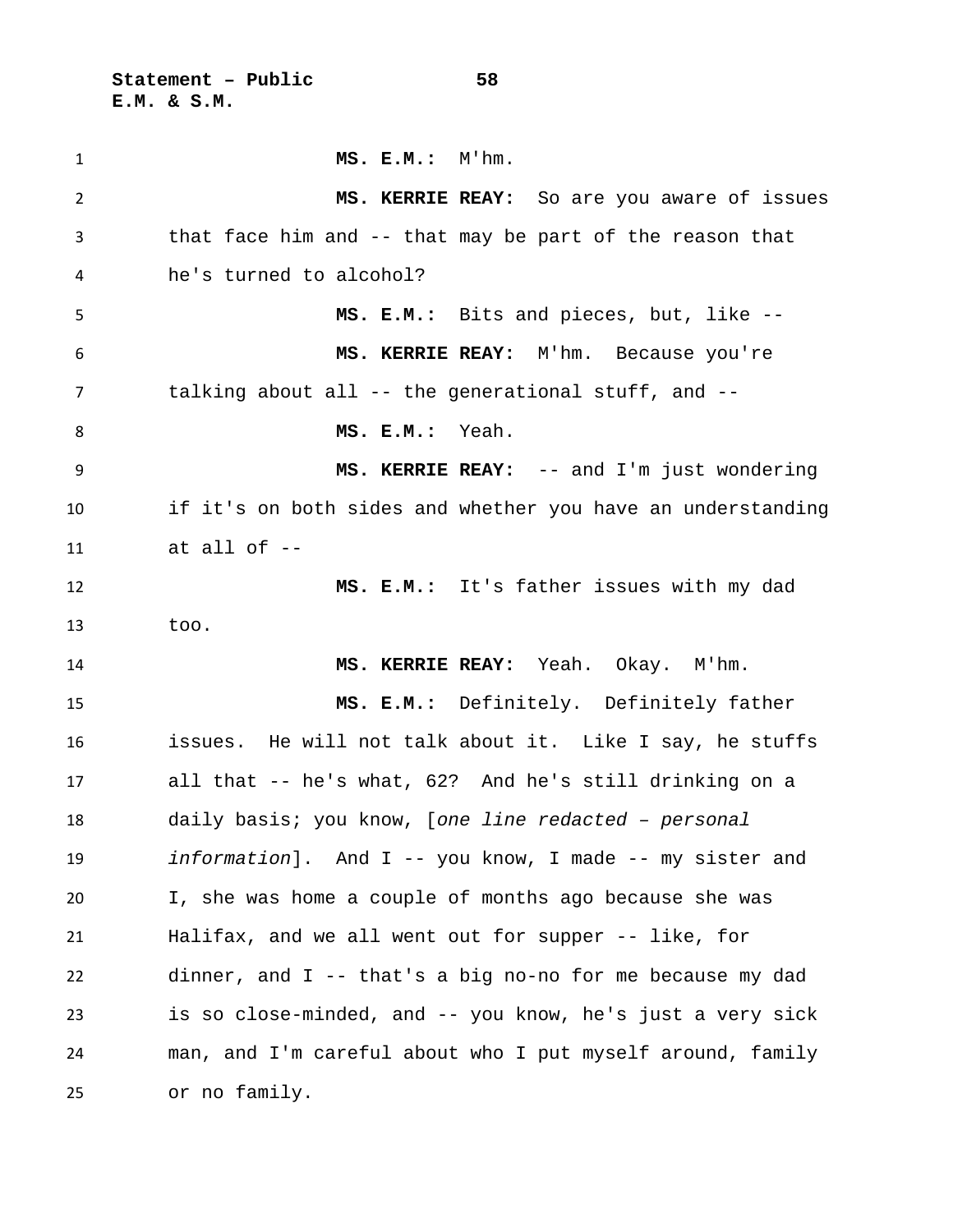**Statement – Public 59 E.M. & S.M.**

 **MS. KERRIE REAY:** M'hm. **MS. E.M.:** And just the stuff that he started getting on with, and I was just, like, Dad. He was like, do I look like an addict? And I was like -- my sister and I looked at him, and we were like, do we look like we're addicts? And I'm like -- but the difference is my sister and I are moving forward with our life. We're changing it. Like you said, we're stopping the cycle. Like, he just... **MS. KERRIE REAY:** [*One line redacted – personal information*] **MS. E.M.:** [*one line redacted – personal information*]. Absolutely. It's kind of funny. She was not here in the province when I went through my rock bottom, but she was supportive. **MS. KERRIE REAY:** M'hm. **MS. E.M.:** Until -- like, you know, she was super supportive, and it wasn't until a couple of months ago that we reconnected, and it was like my sister had met me for the first time sober. We'd gone out for supper, and, you know, she had, like, a glass of wine, and I had green tea, and that's fine, but it was, like -- I guess the -- what I was opening up to her about and being honest and why -- the experience, that gave her that strength to open up to me about it, so that felt good. Like...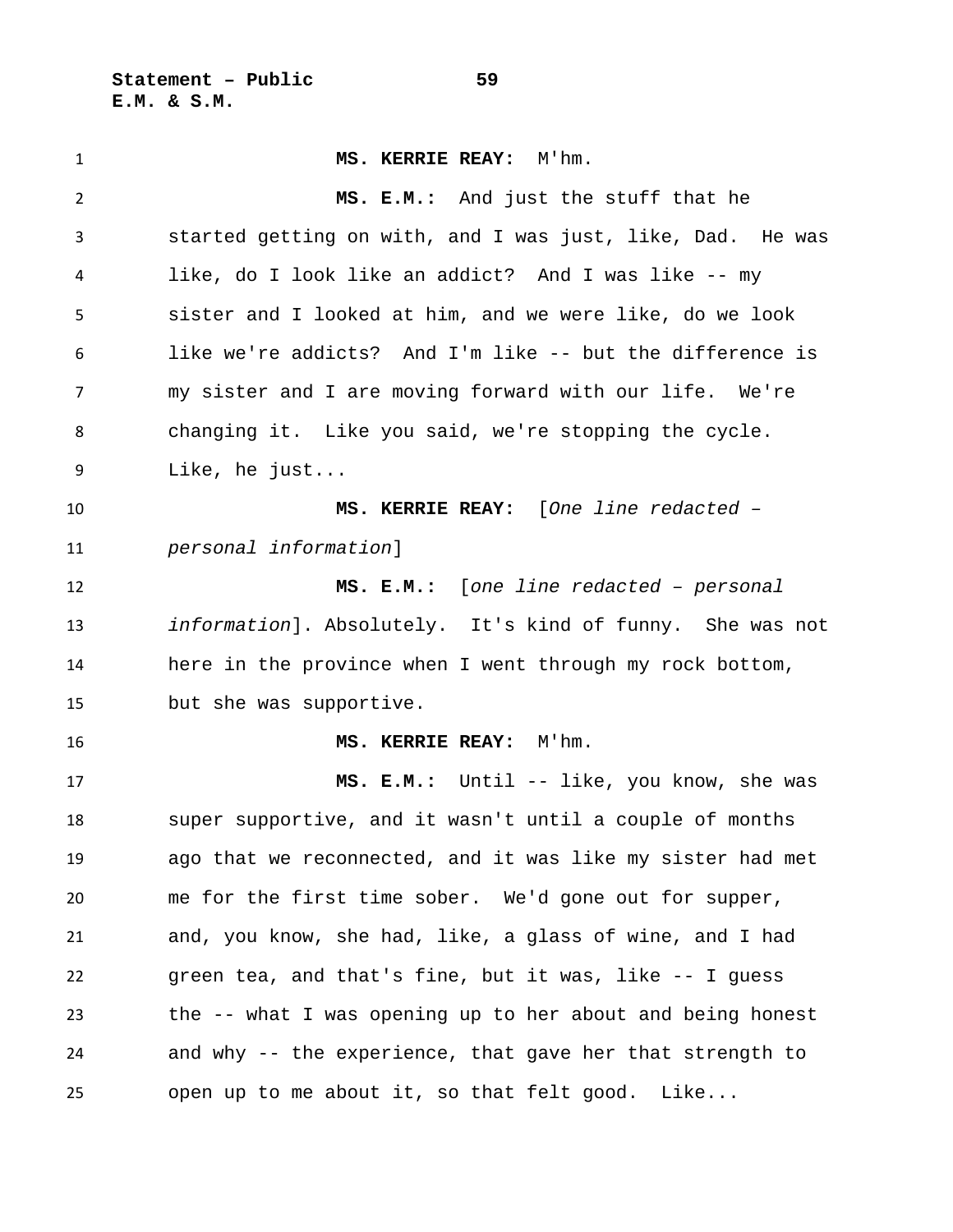**Statement – Public 60 E.M. & S.M.**

 **MS. KERRIE REAY:** Do you find when you're talking about it that there's some empowerment back to yourself? **MS. E.M.:** Like I said, it's the only thing that I've ever committed myself to. Like, I find it -- well, in the program that I work, I find the more that you talk about it, the less hold it has over you. **MS. KERRIE REAY:** M'hm. M'hm. **MS. E.M.:** So it's -- it's not -- I don't mind talking to people about it because there's so many women that deal with it on a day-to-day basis that don't have that voice to talk about it. **MS. KERRIE REAY:** And you know what it's like. **MS. E.M.:** I know what that's like, yeah, and I find the more that I talk about it, the more that I'm that much further away from walking back into it, and I recognize, like, the signs. Like, there's people that, like -- that man that I was paying, like, I haven't spoke to him since the day before that I had gone into rehab. I've ran into his family, and they just pretended like I didn't exist, but -- **MS. KERRIE REAY:** He's not healthy for you. **MS. E.M.:** That's -- he's not -- I would guarantee if I were -- he would be able to manipulate me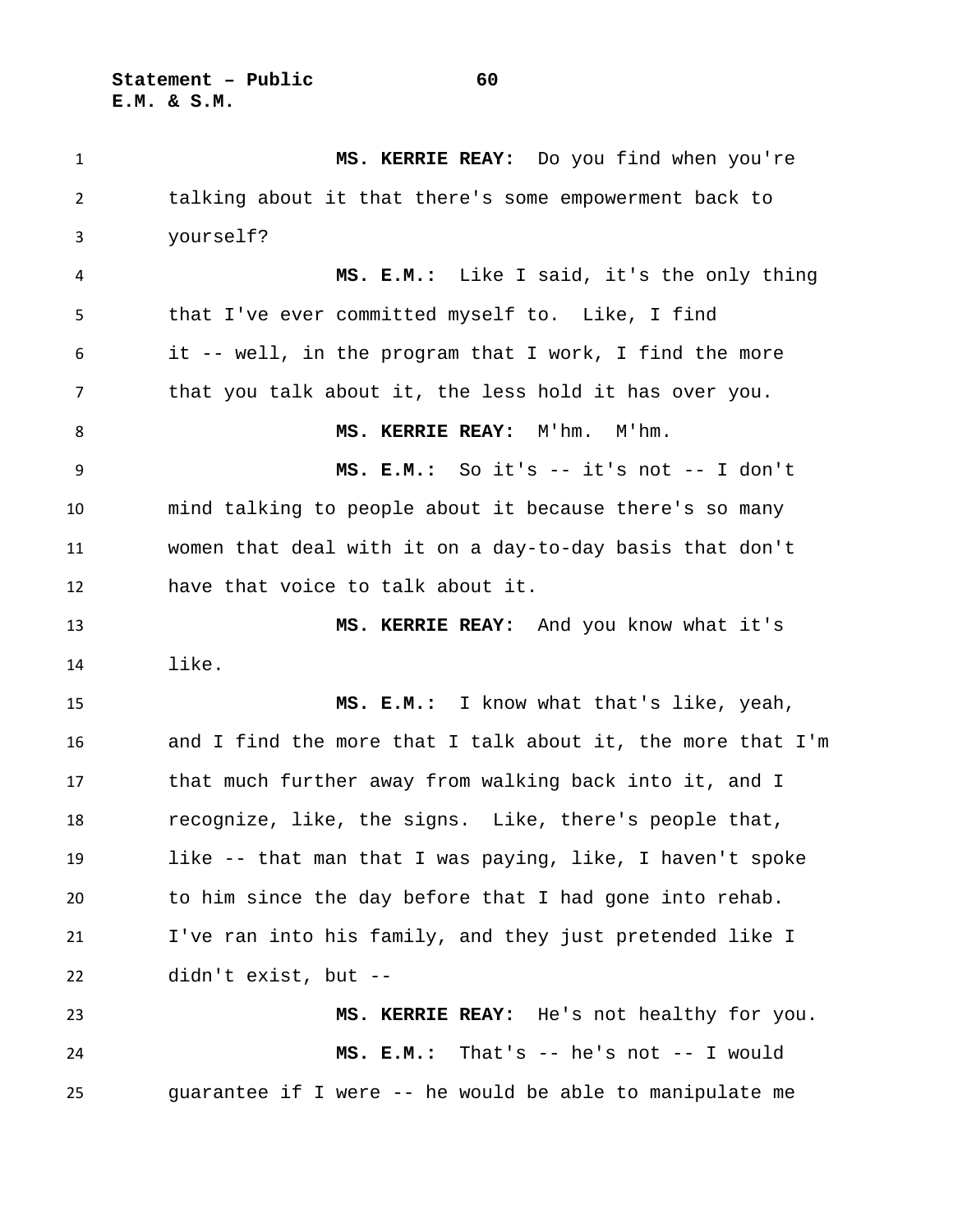within an hour. Doesn't matter how long I'm sober, he's one of those people that for some reason, my disease just latches onto. **MS. KERRIE REAY:** M'hm. **MS. E.M.:** I had to do a recovery plan in rehab, and he was the first person. If I'm hanging out with this person, I'm guaranteed to relapse, so I stay away from him, absolutely, every way. I haven't spoke to him. **MS. KERRIE REAY:** And it sounds like you've surrounded yourself with people who will help you stay on the road to recovery, because it's -- it's like you said, you've had a long lifetime -- **MS. E.M.:** Yeah. **MS. KERRIE REAY:** -- of not taking care of yourself. **MS. E.M.:** The only people that I have in my life right now are either recovering addicts or alcoholics, all in recovery, and the people from the Blue Door Program. Those are the only people, and, like, I was selfish when I was using and drinking all the time that it was, like, what are you going to give me, but I'm selfish like that in my recovery too. It's, like, how are we going to help each other? Like, what -- you know what I mean? What am I going to do for myself on a day-to-day basis? This is part of recovery for me. Like, when we leave here, I'm going to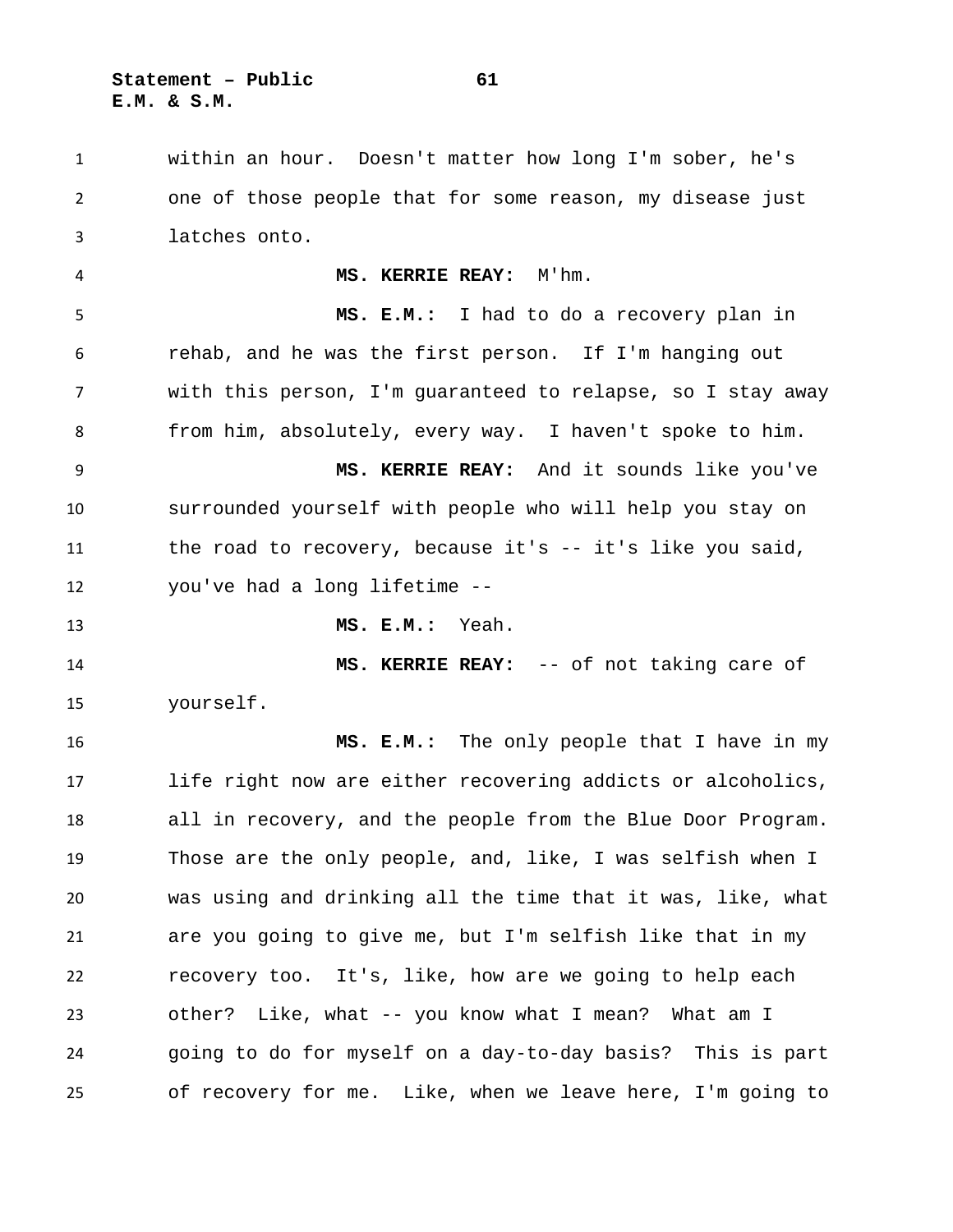**Statement – Public 62 E.M. & S.M.**

 an AA meeting, you know? So it's just... **MS. KERRIE REAY:** And understanding. You know, that's one of the things I've also heard. You seem to really have great insight into yourself, what's happened, what your needs are, and what you need to do for yourself. **MS. E.M.:** Yeah. **MS. KERRIE REAY:** And -- and coming here took -- takes a lot of courage to -- to share what you've shared today. **MS. E.M.:** Yeah. **MS. KERRIE REAY:** And -- yeah. Wow. **MS. S.M.:** I've never had a drink with either one of my children. **MS. KERRIE REAY:** And -- and you've been -- you've been sober 18 years? **MS. E.M.:** Yeah. (Indiscernible) -- **MS. S.M.:** 18 years -- **MS. E.M.:** Almost 19. **MS. S.M.:** -- 1st of August. **MS. E.M.:** Yeah. **MS. KERRIE REAY:** Wow. Congratulations. **MS. E.M.:** That's huge. **MS. KERRIE REAY:** Very much so. **MS. E.M.:** And you know what's huge is,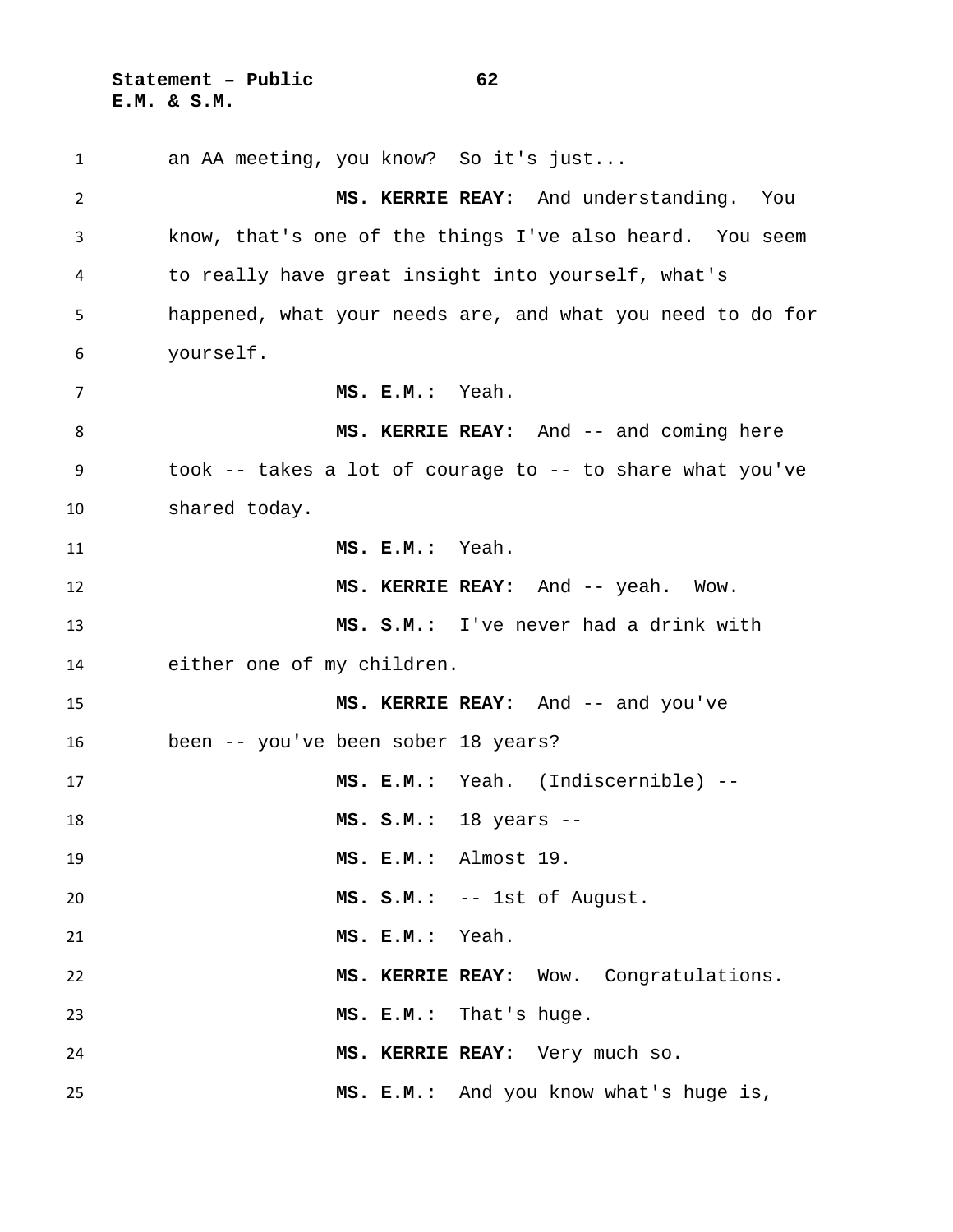**Statement – Public 63 E.M. & S.M.**

 like, my mom went with me to my first AA meeting, and she sat there, and she was like, oh, I don't have a drinking problem, like -- you know, even though she's -- and then we went to an AA -- she joined me for an AA convention, which is, you know what, most people are like, oh, I want to do this with my family, I want to go on a trip. I'm like -- it was, like, mind-blowing having my mom go to AA stuff with me because it's so important, and she introduced herself as an alcoholic, and that was, like, yay, my mom. Like, that's huge, and I wrote my sister right away. It's, like, little things. **MS. KERRIE REAY:** M'hm. **MS. E.M.:** Like, a lot of people -- like, I could say right now, like, oh, I'm just waiting for the day for my dad to recognize that he's sick and that he's done some wrong and own his part. It was, like -- how do I say this? It's something I've always waited to hear coming from my mom's mouth because then I know that once she says that she's on the road to getting to where she deserves to be, and, like, she's got lots of help for herself, you know? **MS. KERRIE REAY:** M-hm. **MS. E.M.:** Like, just talking about it, and -- and stuff like that, it's -- it's huge. Like, being survivors of all this stuff.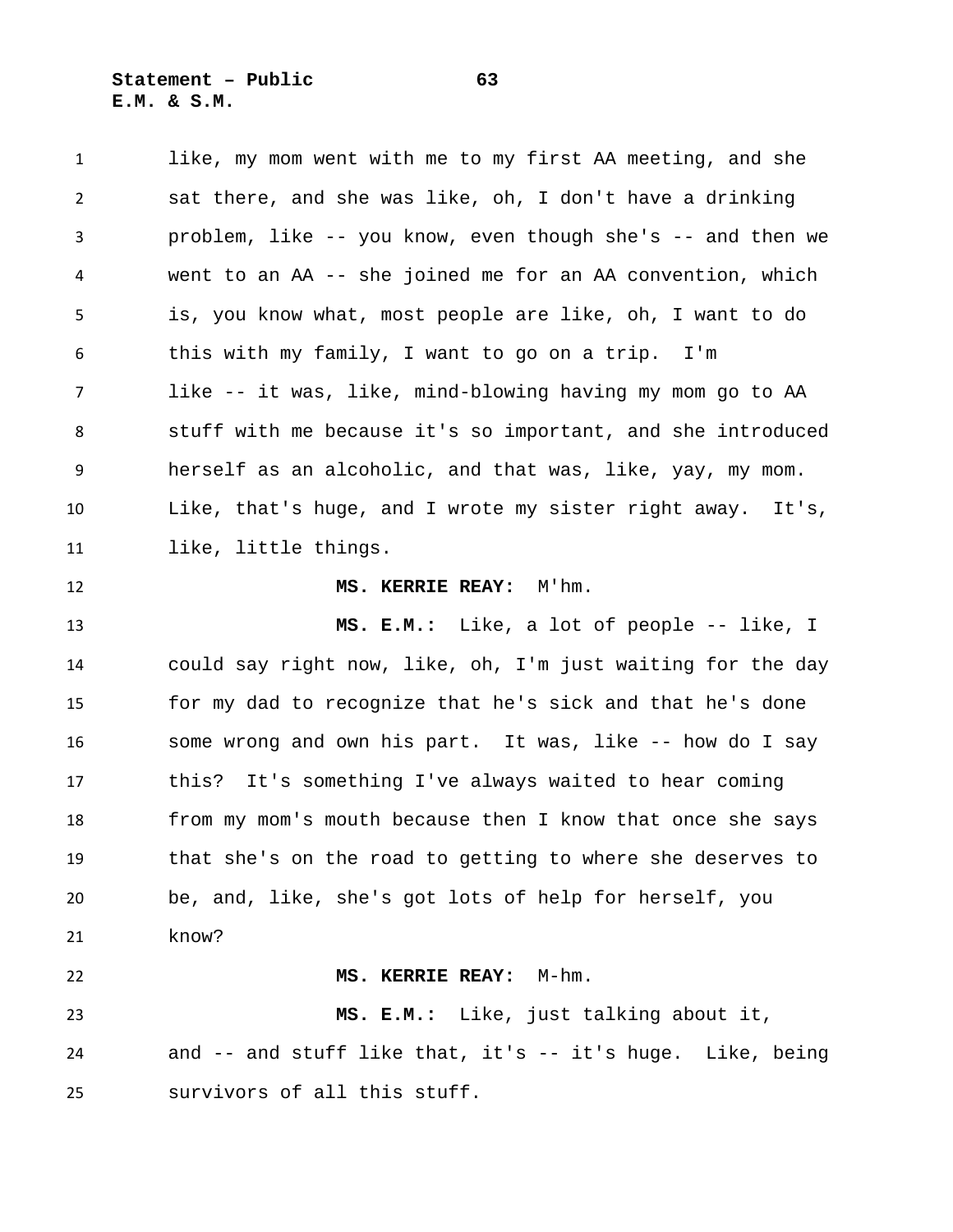**Statement – Public 64 E.M. & S.M.**

1 MS. KERRIE REAY: And -- and that's where you actually started your truth was talking about the generations. **MS. E.M.:** Yeah. **MS. KERRIE REAY:** And you now as a fourth generation have the insight about the need to stop that cycle -- **MS. E.M.:** Yeah. **MS. KERRIE REAY:** -- and have found that within yourself, that -- that commitment, that passion that you need to -- to keep you motivated and to be successful like your mom -- **MS. E.M.:** Yeah. **MS. KERRIE REAY:** -- some 18 years. **MS. E.M.:** Yeah. **MS. KERRIE REAY:** And -- and I think, you know, you've -- you've talked so much about the need of getting something for your father, some acknowledgment of -- of you and as being his daughter, but I also hear you saying I understand now that, really, all I can control is me. **MS. E.M.:** Yeah. I have no control over -- **MS. KERRIE REAY:** What he does. **MS. E.M.:** I -- I accept everything about him. I accept that it took me 33 years to be, like, all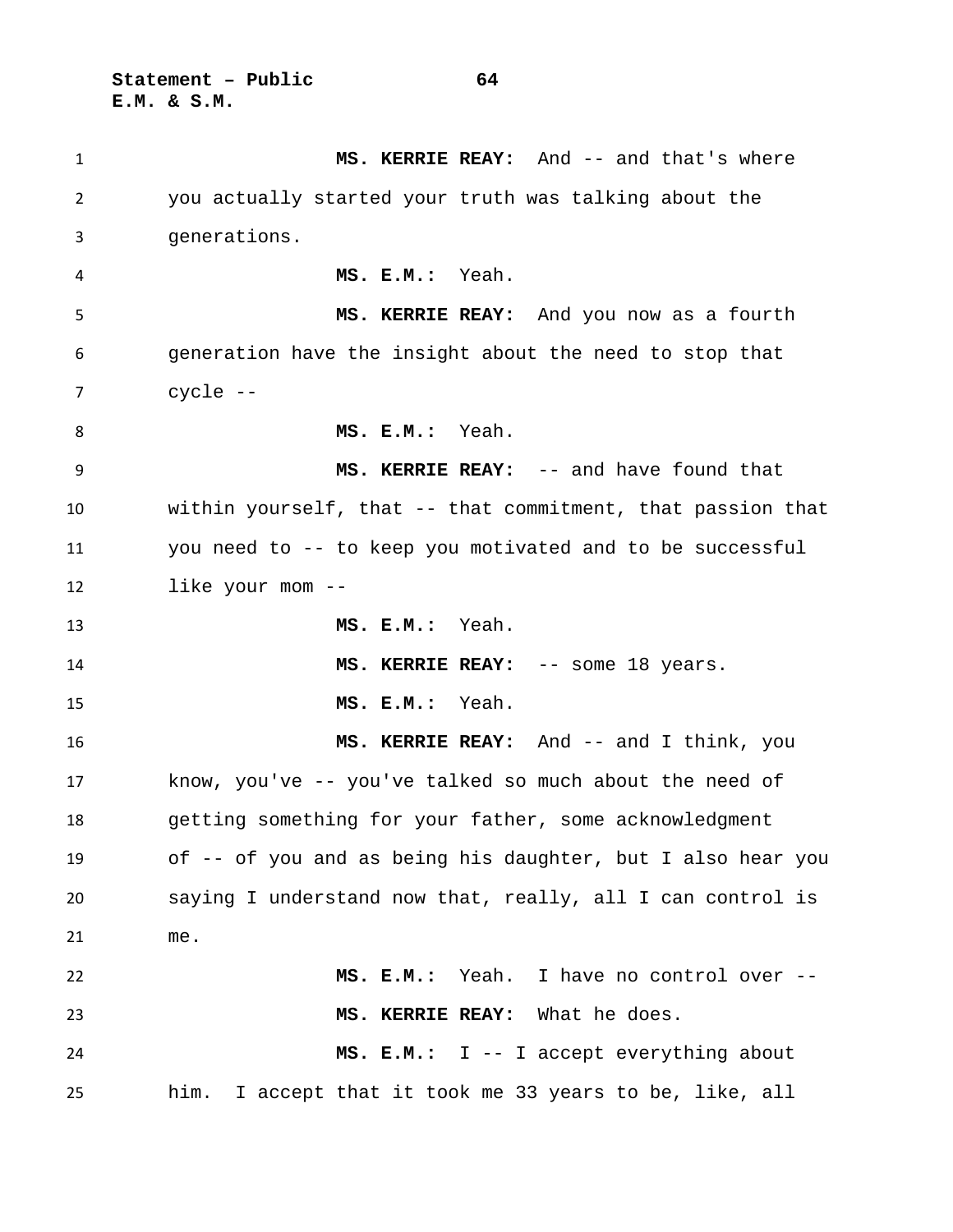**Statement – Public 65 E.M. & S.M.**

 right, this has got to change, and he might never get to that point. He might be okay spending his whole life drinking -- **MS. KERRIE REAY:** M'hm. **MS. E.M.:** -- to relive the same day over and over and over again, the same self-pity. I don't want to live like that. **MS. KERRIE REAY:** You don't want that for -- **MS. E.M.:** I didn't see that for my mom. Like, you know, sometimes, like, even -- you know, when my mom got sober, I would have nightmares and call her and be like, Mom, were you drinking last night? She'd be like, no. It's the same thing, and I can only imagine that my kids probably had the same dreams of me being drunk, you know, kind of thing, but it's just -- I came from a strong woman. **MS. KERRIE REAY:** And your children see hope, too. **MS. E.M.:** Yeah. **MS. KERRIE REAY:** Right? Because they have 21 their mom back. **MS. E.M.:** And it's kind of funny because before, my kids were, like, always about their other grandparents. God love them. They're great. **MS. KERRIE REAY:** M'hm.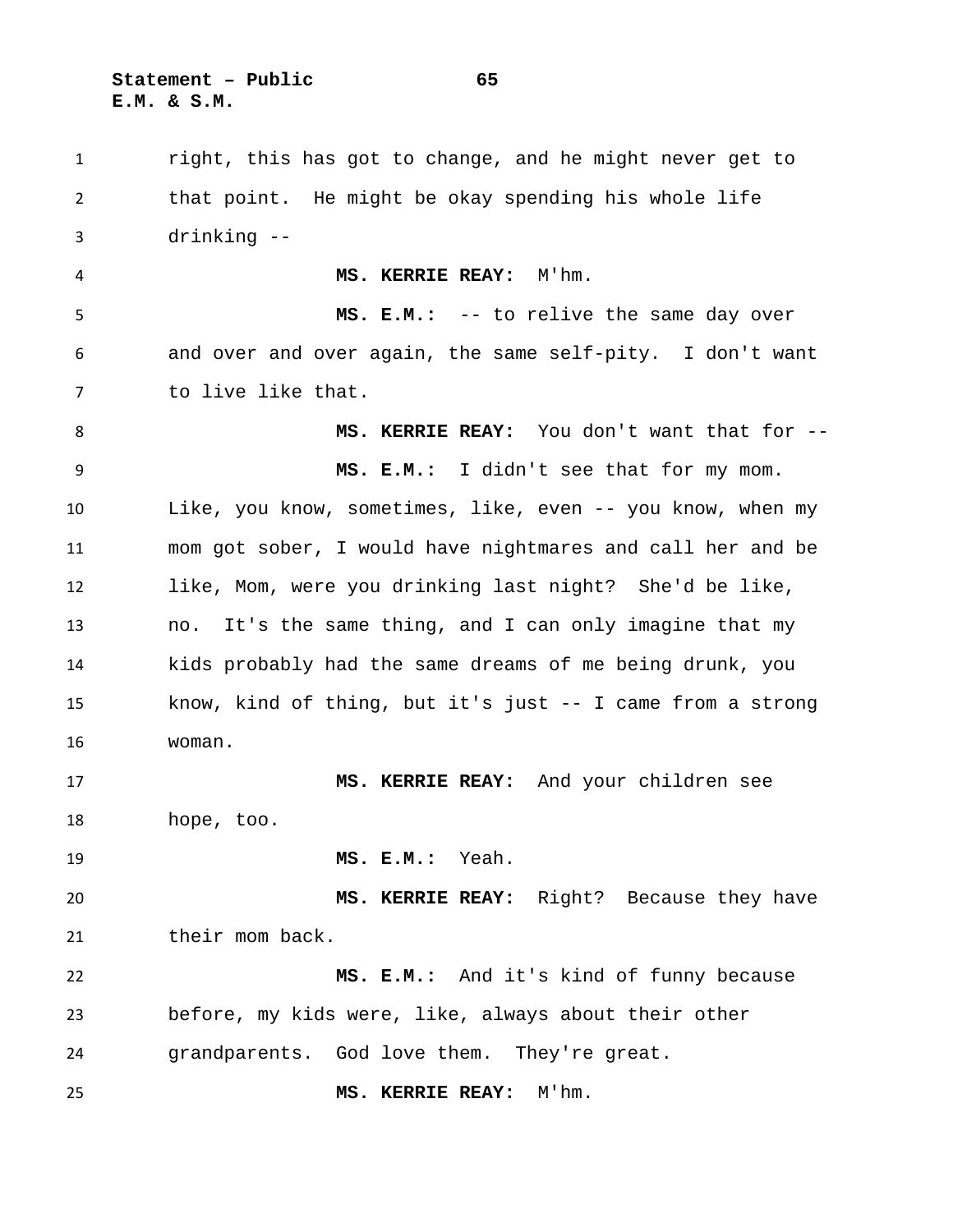**Statement – Public 66 E.M. & S.M.**

 **MS. E.M.:** But now me and my mom are totally sober. There's no -- nothing. Like, we went out for my son's birthday, and when we all sat together, both families, when there was alcohol served, my kids wanted to get up and go. They were like, mm-mm. **MS. KERRIE REAY:** No. 7 MS. E.M.: We don't -- we don't want that. My kids don't need the socialization of, like, sitting around and having a drink with supper or any -- we talk about feelings. You know, they -- our kids see emotion and love, like, hugs. You know what I mean? Like, I was never really shown hugs when I was younger. That's changed now, like, as we've gotten older, you know, and my kids are mauled, you know what I mean? Like, kisses and hugs, and that -- little things like that is so important. **MS. KERRIE REAY:** Yeah. Absolutely. **MS. E.M.:** Yeah. **MS. KERRIE REAY:** And I think that -- you know, that is certainly something we hear, is, one, the sense of abandonment, and -- and the -- the talk of I know my mom loves me. **MS. E.M.:** Yeah. **MS. KERRIE REAY:** I know my mom loves me, but then they speak of the -- of the same thing that you speak of --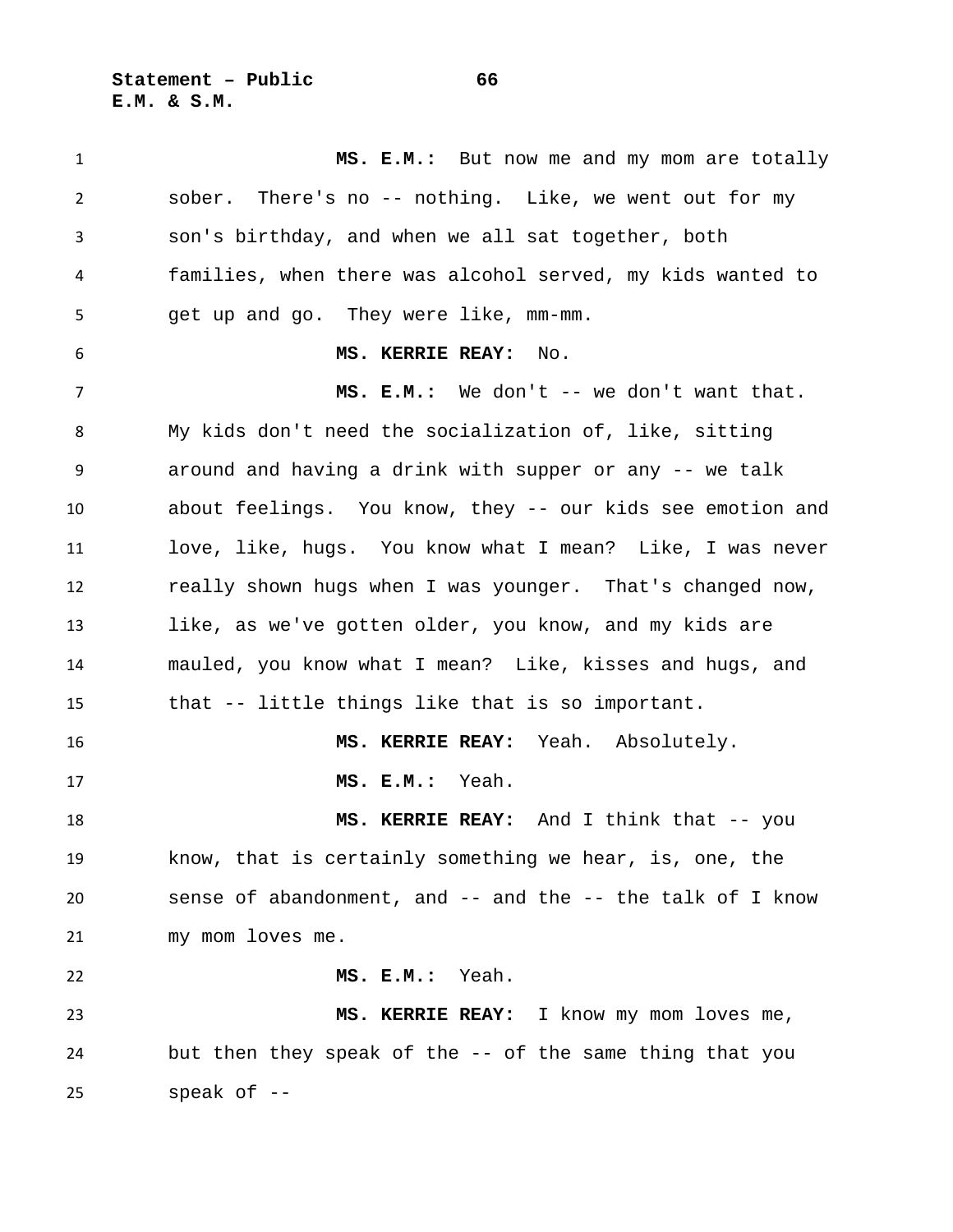**Statement – Public 67 E.M. & S.M.**

 **MS. E.M.:** Yeah. **MS. KERRIE REAY:** -- is that the -- those themes that -- that continue from generation to generation. (Indiscernible) -- **MS. E.M.:** I don't believe that people can love anybody unless they love themselves. It doesn't matter if you're a parent or not, and I -- I expect -- like, I -- like we talked about my dad, like -- like I said in the beginning, my parents did the best they could with what they had. **MS. KERRIE REAY:** And when you talk about the -- the generations, and you identify as Mi'gmaq, were any of your family in residential school? Was there a residential school experience? **MS. S.M.:** I was in an orphanage. **MS. KERRIE REAY:** You were in an orphanage? You lost your parents? **MS. S.M.:** My dad, and then our mother gave us up. **MS. KERRIE REAY:** And were you ever aware of your parents being at a residential school? **MS. S.M.:** No. My mother and father (indiscernible). **MS. KERRIE REAY:** No. Okay. **MS. S.M.:** But they were born in the '30s.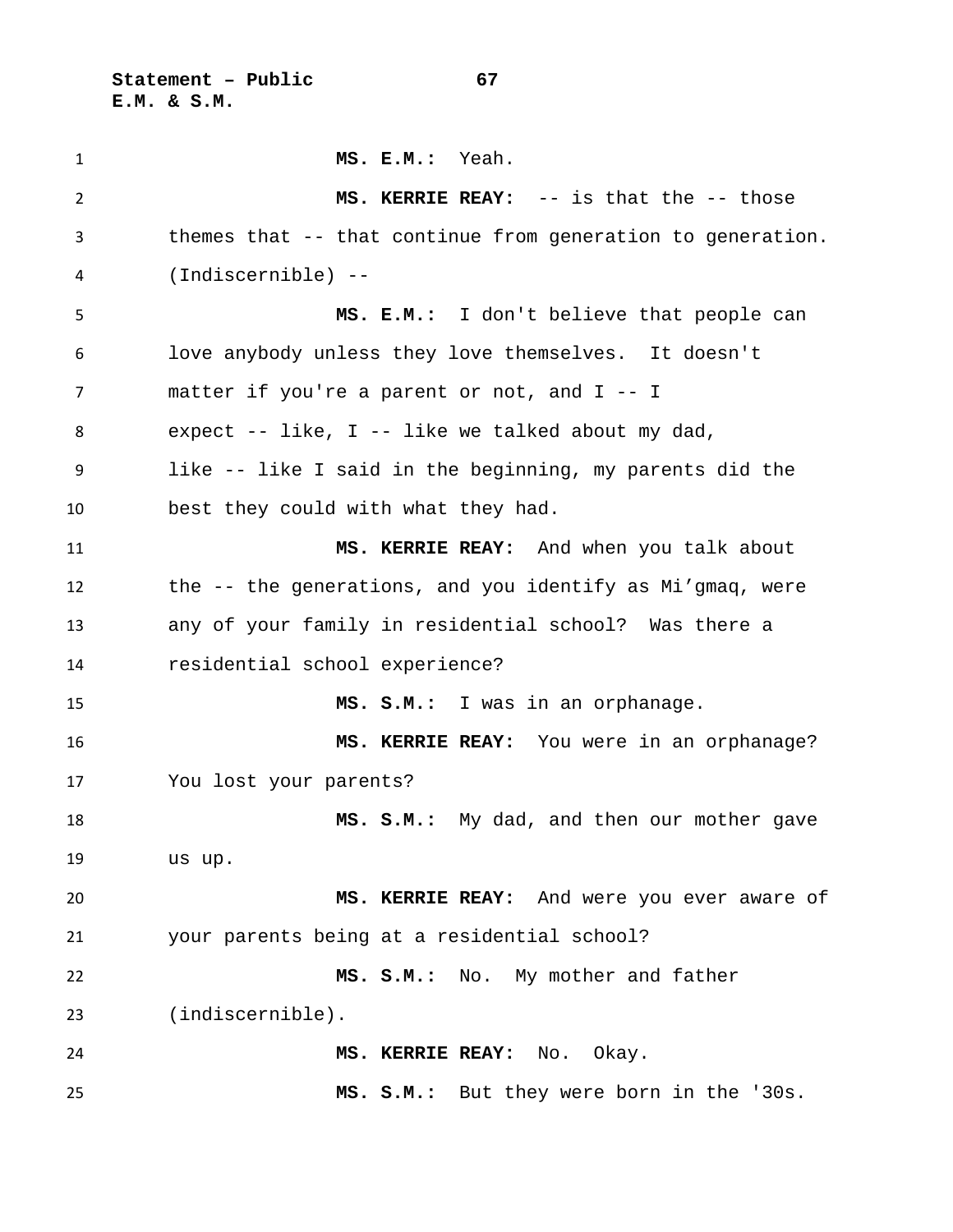**Statement – Public 68 E.M. & S.M.**

 **MS. KERRIE REAY:** M'hm. **MS. S.M.:** So... **MS. E.M.:** I have to use the washroom. I'm sorry. **MS. S.M.:** They were married when they were 50 -- in 1951. **MS. KERRIE REAY:** Okay. Yes, because the residential school goes back a long time. **MS. S.M.:** Long time. **MS. KERRIE REAY:** We'll just stop this for -- it's 6:46. We'll just stop this to -- **MS. E.M.:** How much longer do -- would you like? **MS. KERRIE REAY:** This is your space and your time. **MS. E.M.:** Okay. **MS. S.M.:** It's all your time, honey. I'll go have a smoke with you. **MS. E.M.:** Yeah, and then I -- --- Upon recessing --- Upon reconvening at 6:55 p.m. **MS. KERRIE REAY:** I'll start the video. Sorry, I need -- I've reached that point, put my glasses on. **MS. S.M.:** I have to take mine off.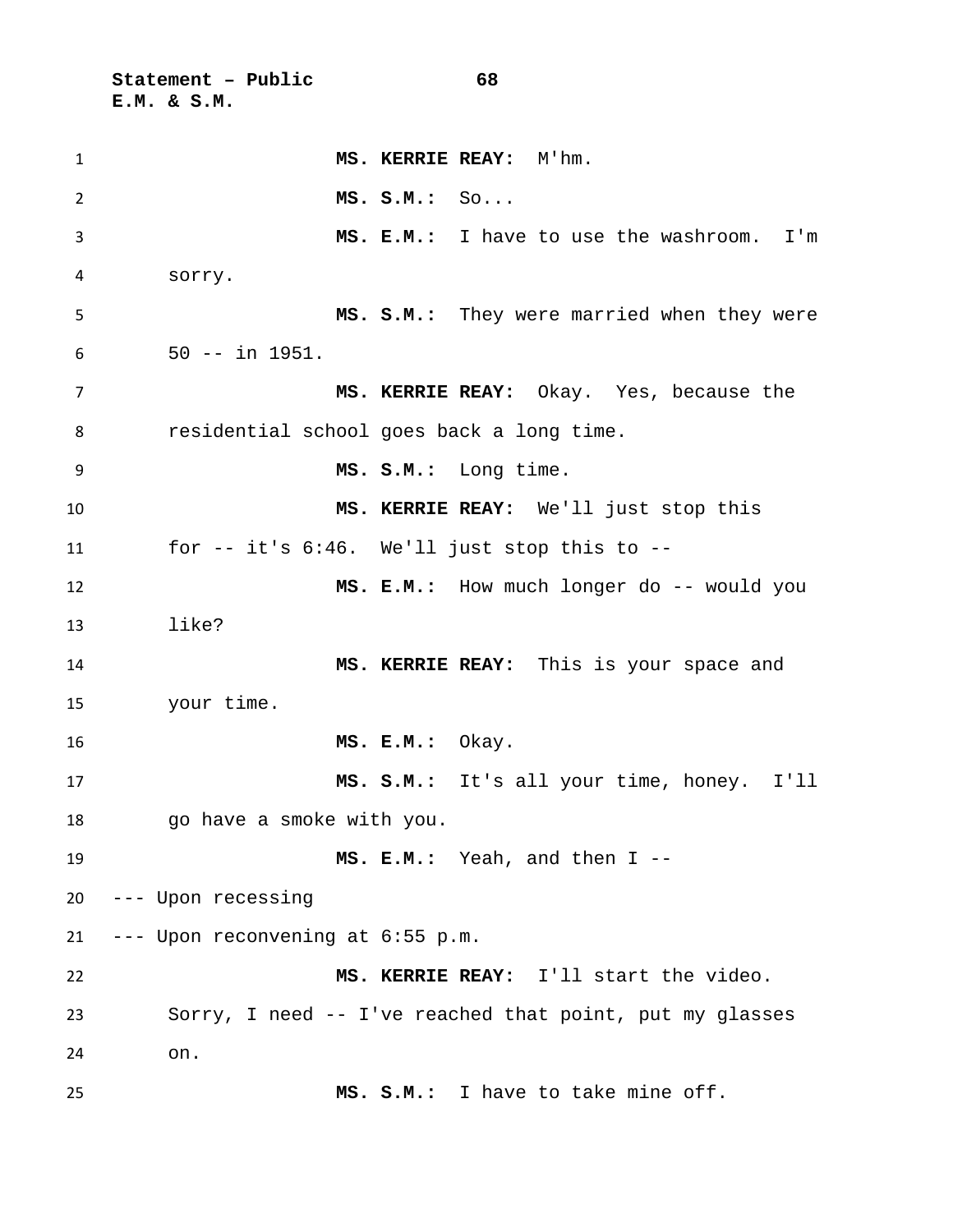**Statement – Public 69 E.M. & S.M.**

 **MS. KERRIE REAY:** Oh, do you? Yeah. Okay. So we are back on the record. It is now 6:55, and this is with E.M., and her mom S.M. is here. 6:55. So, E.M., you -- we were just starting to talk, and we were off the record, and you were making a comment about the loss of people that have been in your life that you've been speaking about. **MS. E.M.:** Yeah. **MS. KERRIE REAY:** So... **MS. E.M.:** I just -- one of the men that I'd spoken to -- spoke of during this, we just buried him a couple of months ago. Probably -- he died -- what was it? **MS. S.M.:** [Date]. **MS. E.M.:** {Date], yeah, and it was heart-breaking. Absolutely heart-breaking. But then again, looking at it like -- he was a really sick man, and when we put him in the ground, like, I had no hard feelings towards -- I claimed my part in a lot of -- in that particular relationship, but, you know, like, if we -- I thought about it when I was outside. Like, murdered and missing Indigenous women. I read a book for school. It's called "April Raintree," and it's about Native women and the stereotypical -- promiscuous, alcoholic, you know what I mean? It's so sad. But when I -- I read that book, the first thing I thought of was, like, pain, generation after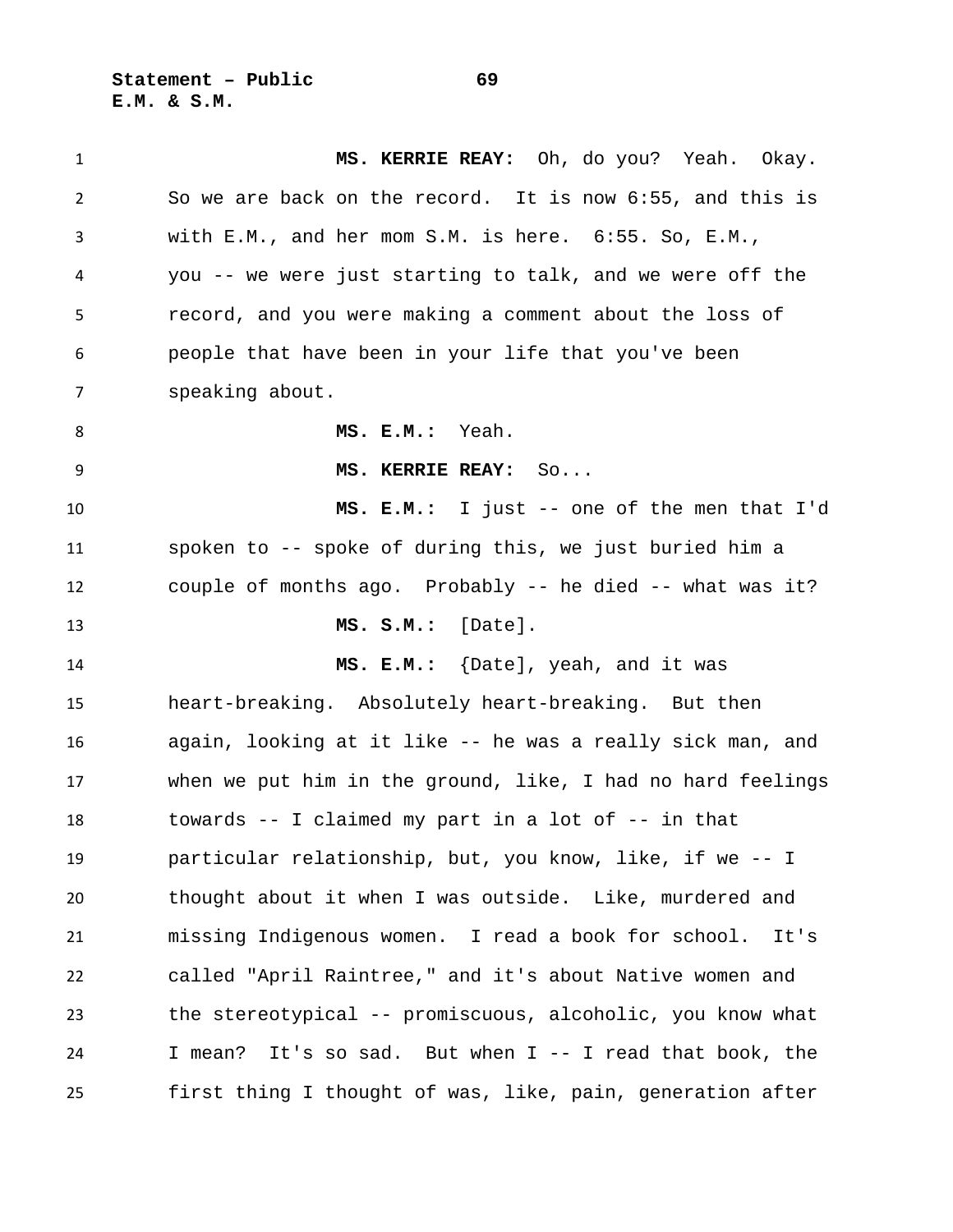**Statement – Public 70 E.M. & S.M.**

 generation of not being taught any different, because I can relate to how many times -- what got me into the Blue Door Program was -- in St. John's, probably last September, there was a sex worker who had gone missing, and they -- she was found dead. That impacted me. Even though I was sober at this point. It -- the severity of, like, what I have done in my life experience -- 8 MS. KERRIE REAY: M'hm. M'hm. **MS. E.M.:** -- made me be, like, first of all, grateful, but how am I going to get the help for that so I don't go back to that? I mean, I put myself in numerous situations in, like, hotel rooms and stuff like that -- **MS. KERRIE REAY:** M'hm. M'hm. **MS. E.M.:** -- you know? Just being with, like, people I have no idea who they are or what they could do to me. You know, I'm lucky to have escaped situations that I've been in and just be, like, no, I'm sorry. Yeah, so I just -- did you notice how I said I'm sorry? That's -- I'm working on that. Criticism. Fear of criticism. That's where that came from. I don't like to let people down. I'm afraid of judgment. I'm afraid of -- you know, I work on that a lot, all the time. **MS. KERRIE REAY:** But really, tied to all the comments you talked about, wanting to be loved and to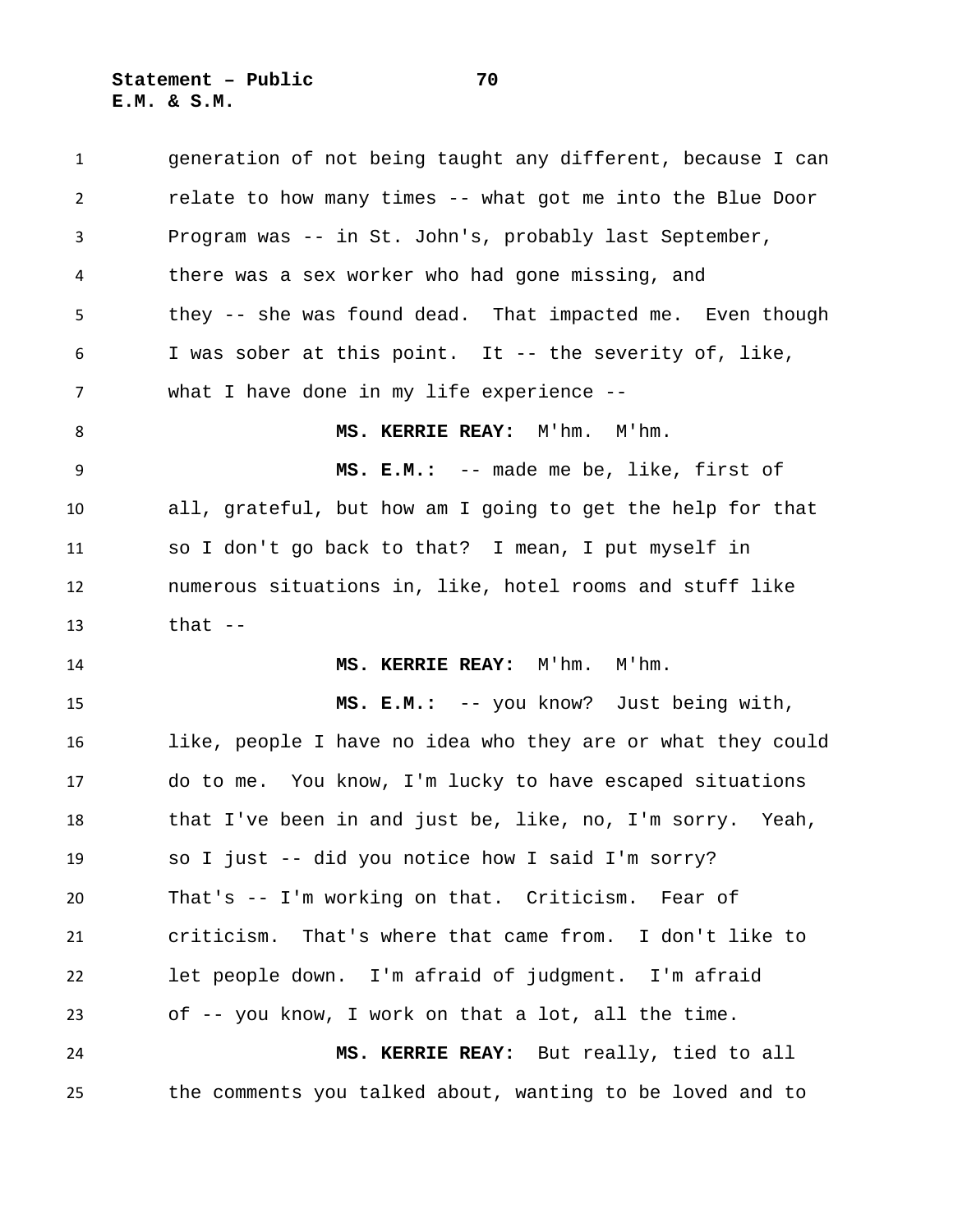**Statement – Public 71 E.M. & S.M.**

 be accepted, criticism is the form of pushing somebody away. **MS. E.M.:** Yeah. **MS. KERRIE REAY:** So it goes hand in hand that if you're looking for love, you don't want to be criticized, either. **MS. E.M.:** No. I want to be totally accepted. **MS. KERRIE REAY:** Right. **MS. E.M.:** You know, the people that I have -- well, the person I'm seeing right now, I probably offer way too much information. Like -- **MS. KERRIE REAY:** M'hm. **MS. E.M.:** But I just want someone to know who I am. This is where I've been, this is what I've gone through, and that fear of being criticized, but I was like, you know what? I'm not going to grow or change, anything, unless I tell you who I am and where I've been. **MS. KERRIE REAY:** It's been a long journey for you, and you're at a place, I can hear, where it's -- this is who I am, love me as I am, accept me as I am. **MS. E.M.:** But I don't need -- **MS. KERRIE REAY:** Because you're okay with who you are.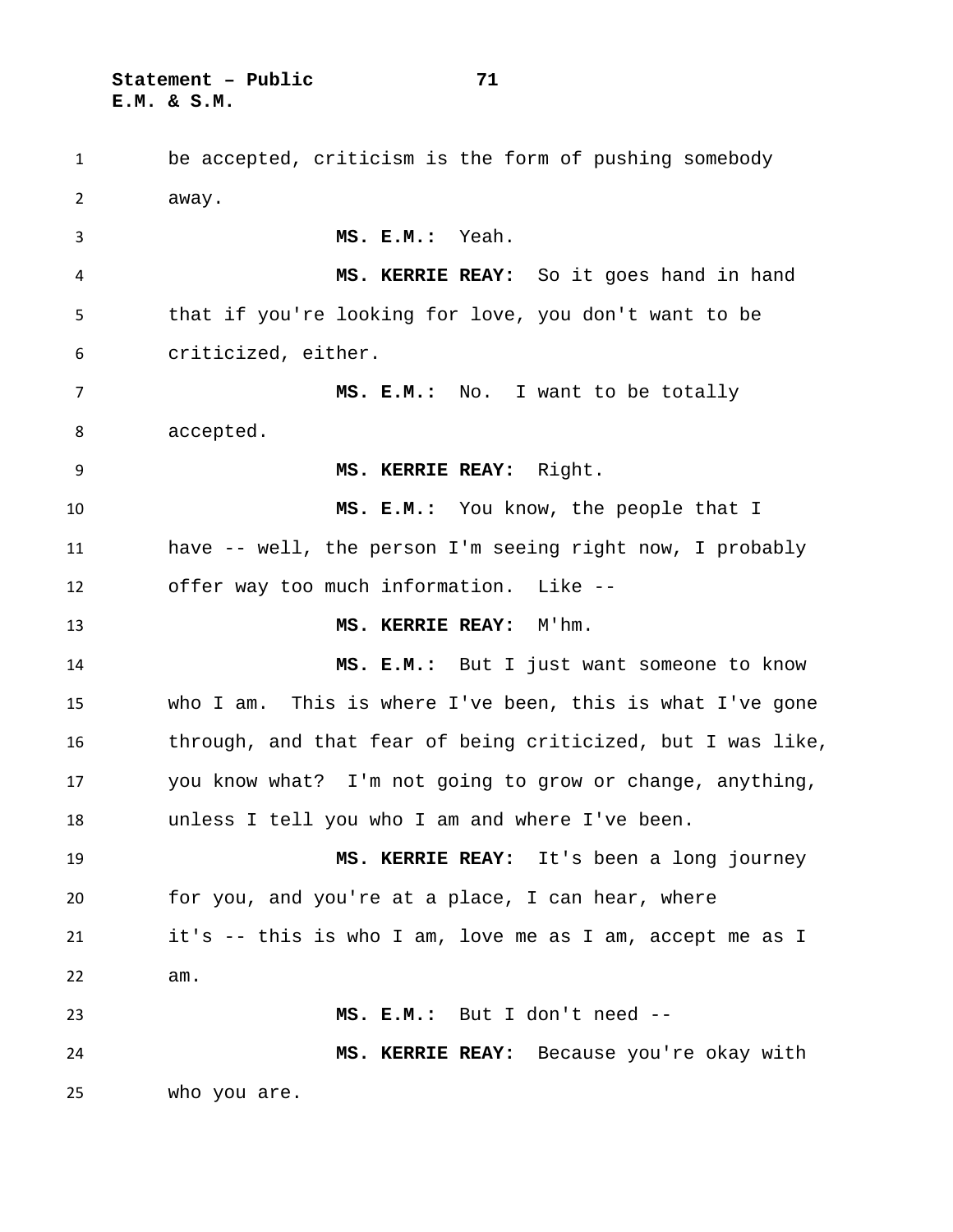**Statement – Public 72 E.M. & S.M.**

| $\mathbf{1}$   | MS. E.M.: Yeah, I don't need -- I'm not                    |
|----------------|------------------------------------------------------------|
| $\overline{2}$ | looking for anybody to love me at this point.              |
| 3              | MS. KERRIE REAY: But the acceptance of who                 |
| 4              | you are.                                                   |
| 5              | MS. E.M.: Yeah.                                            |
| 6              | MS. KERRIE REAY: It's, like, this is me.                   |
| $\overline{7}$ | MS. E.M.: Yeah.                                            |
| 8              | MS. KERRIE REAY: And I'm happy with me.                    |
| 9              | Yeah.<br>MS. E.M.:                                         |
| 10             | MS. KERRIE REAY: I'm good for me.                          |
| 11             | MS. E.M.: I set a lot of boundaries, people                |
| 12             | from my past -- yeah, it's just -- people from your past,  |
| 13             | once you've done damage and they only know that side of    |
| 14             | you, some people are close-minded and don't want to know   |
| 15             | who you actually really are, and I'm okay with that. I'm   |
| 16             | like, if that's who you want to remember me by, that's     |
| 17             | okay, but I was also extremely sick, and -- telling people |
| 18             | the truth. A lot of people can't handle that.              |
| 19             | MS. KERRIE REAY:<br>No.                                    |
| 20             | MS. E.M.: They're just like, whoa, you're                  |
| 21             | owning up to this? And I'm like, yeah, absolutely. And I   |
| 22             | recognize all that.                                        |
| 23             | MS. S.M.: But they don't own up to what                    |
| 24             | they've done.                                              |
| 25             | MS. E.M.:<br>No.                                           |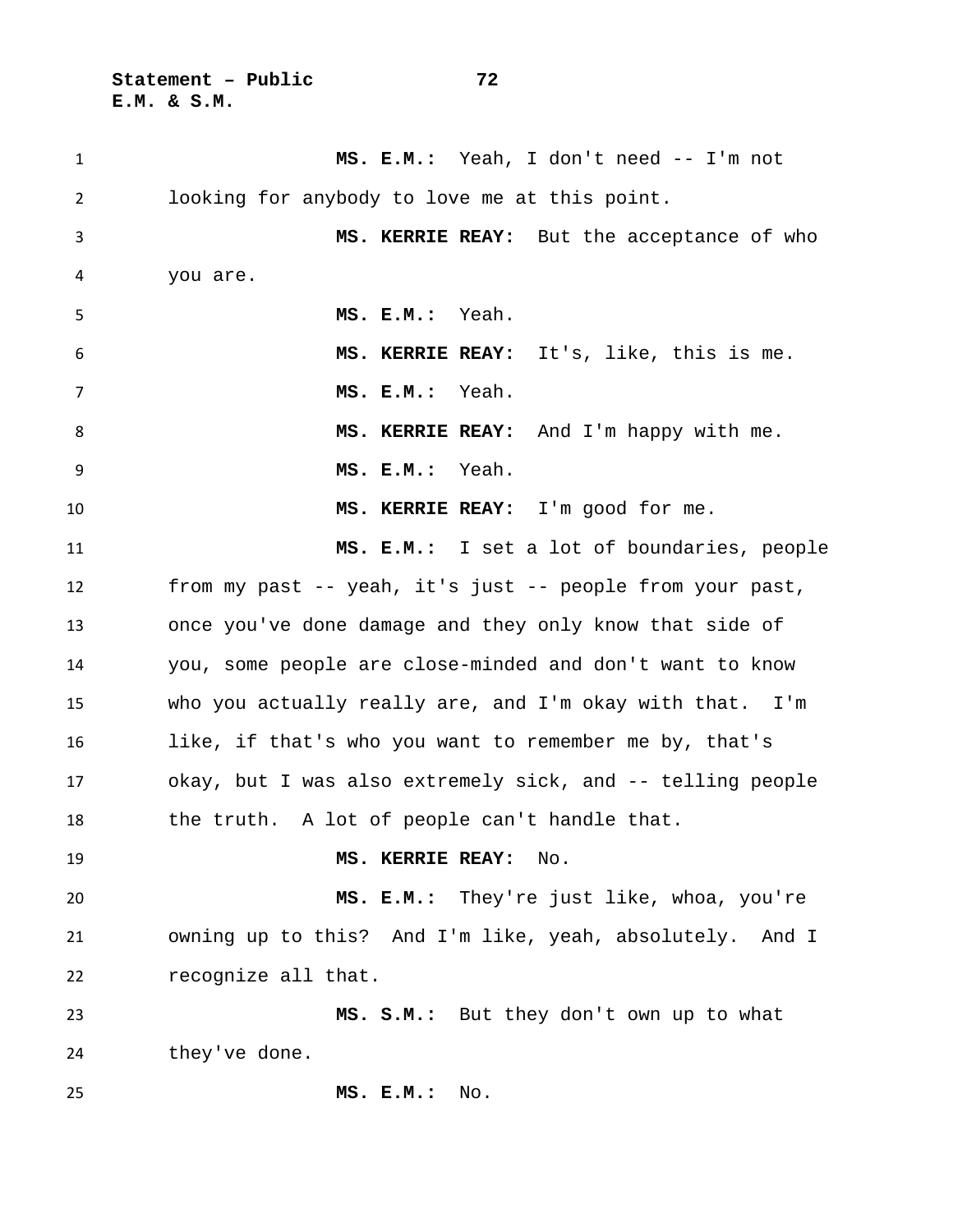**Statement – Public 73 E.M. & S.M.**

 **MS. KERRIE REAY:** Well, and -- and it's like every -- one of my favorite memes or memes, however you pronounce it, is -- so an elephant with an umbrella in the back of the elephant, and it's basically saying, everybody carries a burden. **MS. E.M.:** Yeah. **MS. KERRIE REAY:** Don't judge. **MS. E.M.:** Yeah. **MS. KERRIE REAY:** Right? Be kind. Because we don't know what experiences people have had that have got them to where they have been. **MS. E.M.:** Yeah. **MS. KERRIE REAY:** Right? And so it's -- **MS. E.M.:** I mean -- yeah, no. I -- I totally understand that. **MS. KERRIE REAY:** Yeah. **MS. E.M.:** It's -- you know, it's like, I get through the whole, like, am I fighting through the control thing? Am I trying to have the power over this conversation, relationship, absolutely anything? But, like, I really have to stand firm in every relationship that I have that I'm -- my sponsor always teaches me, you have -- tells me, you have to teach people how you want to be treated, so that's -- if I set boundaries right off the bat, then there's no room for it to be something else that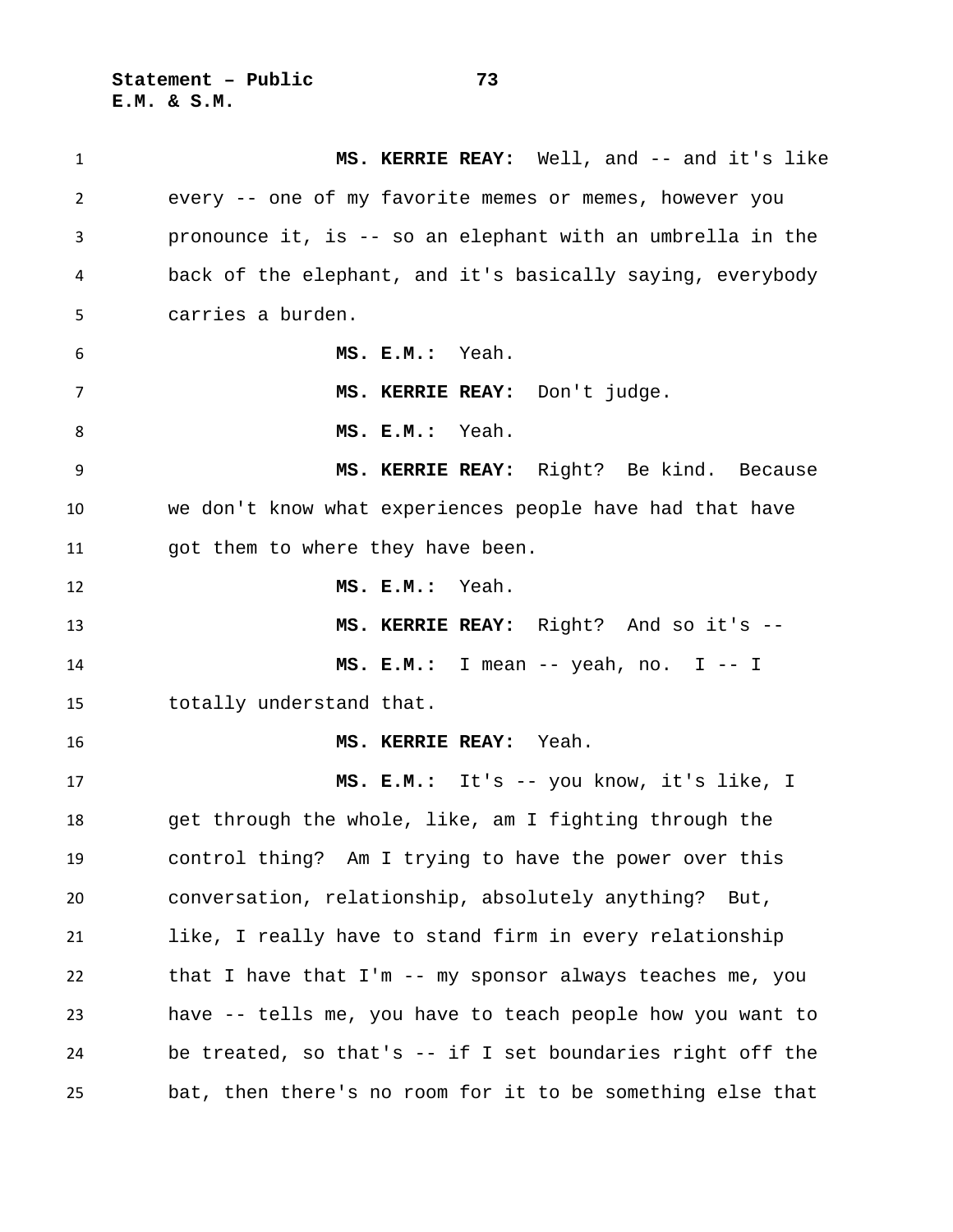**Statement – Public 74 E.M. & S.M.**

 it's actually not, because I know how easily persuade [sic] I am, so I just avoid all situations like that, and that's finding people who are okay with that. Like, to be, like, hey, I've worked in the sex industry, and if I use drugs and alcohol, this is who I'm going to become, like, that's fine. Like, if that's, like, a sexless relationship, then that's -- that's how it has to be. I'm totally fine with that. That's where I'm to at this point, because, like, looking for love from someone else is not -- I've looked my whole life for that, and now I'm just -- my main priority are my kids, my sobriety, and my school. **MS. KERRIE REAY:** Wow, you've come a long way. **MS. E.M.:** Yeah. **MS. KERRIE REAY:** And you're working hard at keeping that way. **MS. E.M.:** Absolutely. Yeah. **MS. KERRIE REAY:** Good for you. Congratulations. **MS. E.M.:** Thank you. I appreciate it. **MS. KERRIE REAY:** Yeah. **MS. E.M.:** So that's where I am, and I just hope that -- male or female, because it's so common even in males. I've met a lot of men that -- **MS. KERRIE REAY:** M'hm.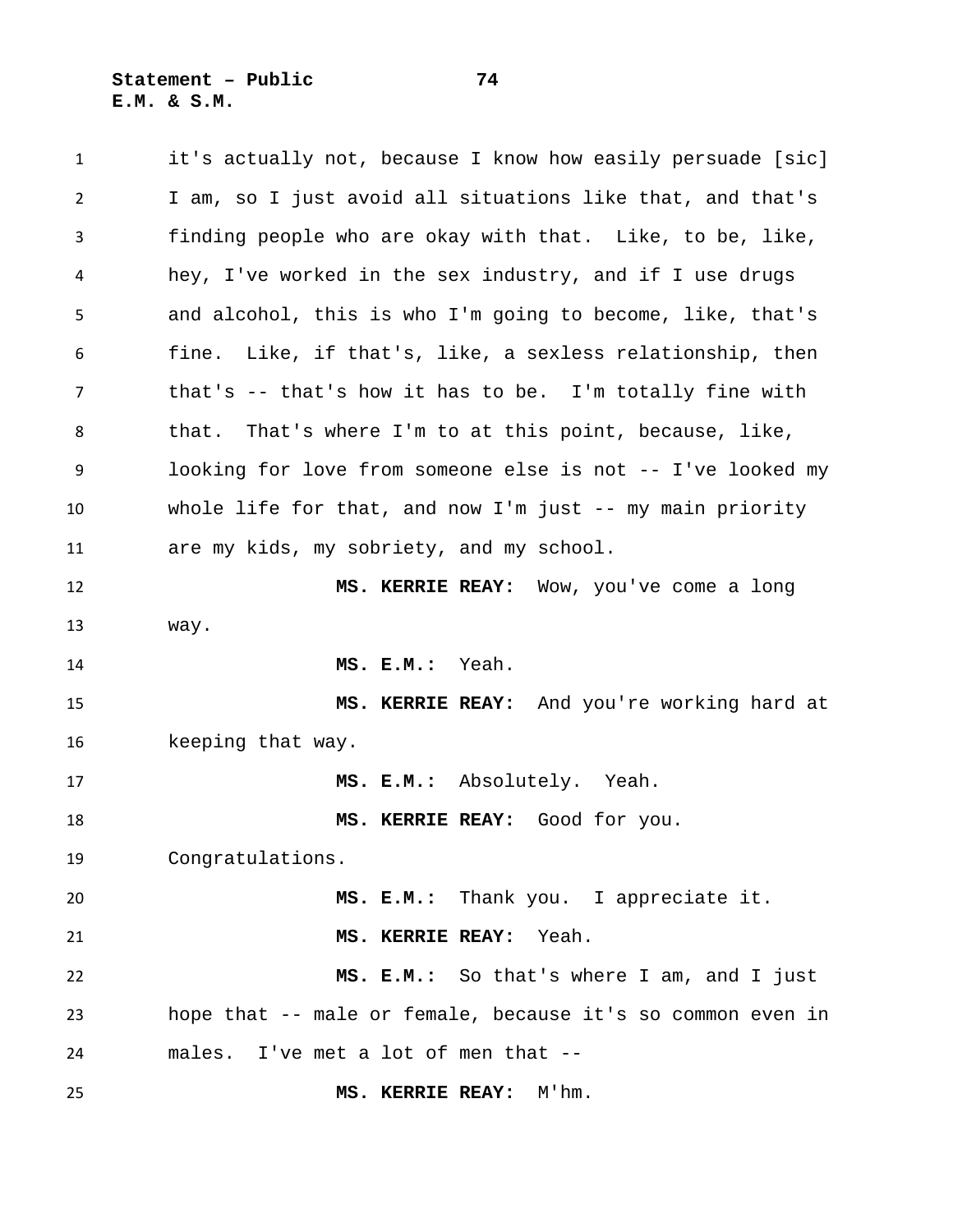**Statement – Public 75 E.M. & S.M.**

 **MS. E.M.:** -- have lived the same kind of life I have. **MS. KERRIE REAY:** I'm sure. **MS. E.M.:** Men don't -- men don't talk about it, but for some reason, once I start talking about it, like, if I share any of this -- **MS. KERRIE REAY:** M'hm. M'hm. 8 MS. E.M.: -- in a recovery centre or an AA meeting or something like that, I'm guaranteed at least one person's coming up to me afterwards and being, like, thank you. **MS. KERRIE REAY:** And even to open the door for somebody else a little bit. **MS. E.M.:** Yeah. But it's been a lot of -- I did an interview with someone from Eastern Health talking about how to treat people when you go into a hospital that have -- that are suffering from what I've lived through, and I was like, all you got to do is listen to them. Don't look at them as a number. Calling them by name would be a start, not an eye roll. You know? That's all I wanted. When I went in to ask for help, that's all I wanted, someone to take five minutes out of their day to point me in the right direction, and -- **MS. KERRIE REAY:** And listen. **MS. E.M.:** -- and listen, and I found that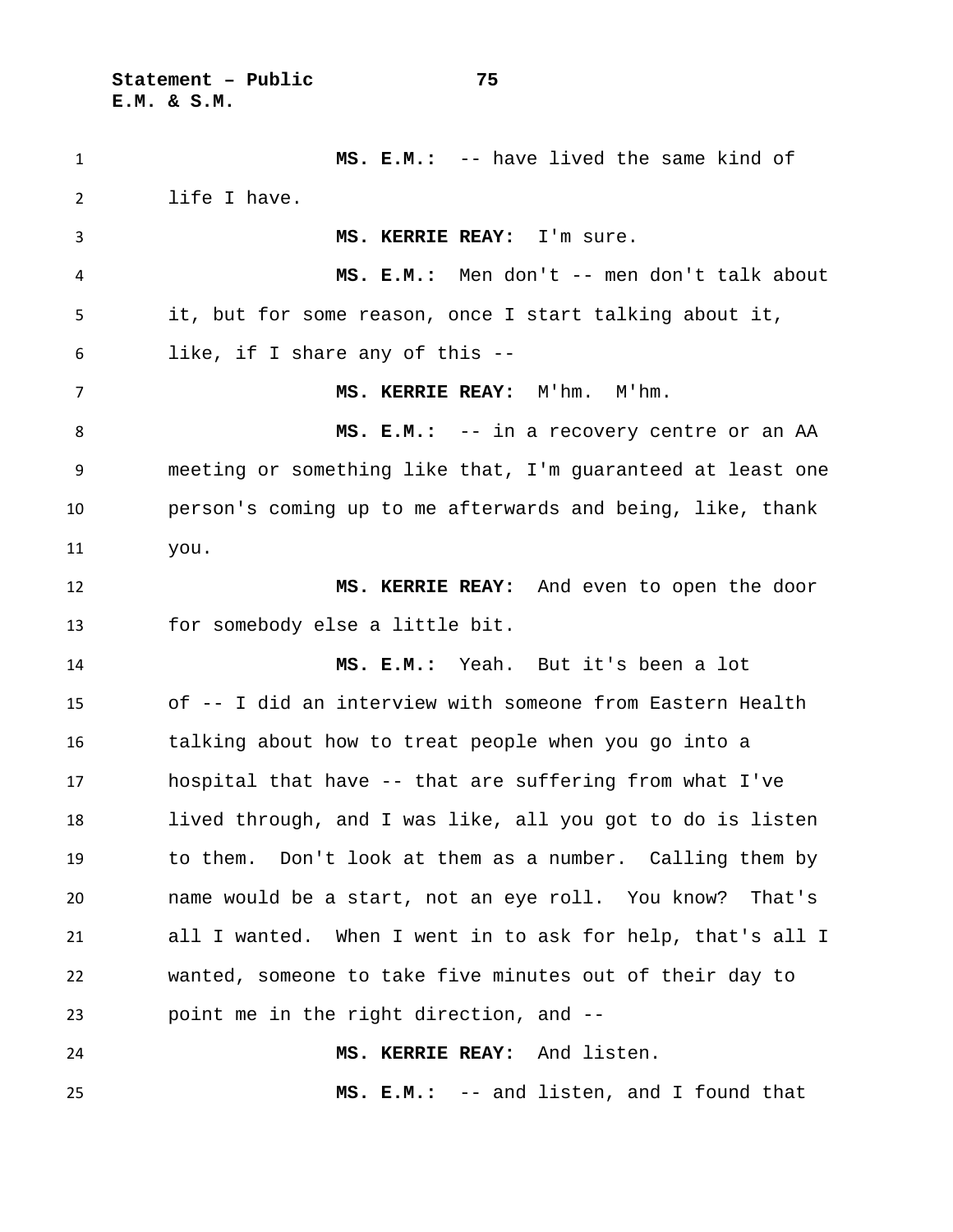in the support system that I have going on right now. **MS. KERRIE REAY:** M'hm. Well -- **MS. E.M.:** You know, like, my therapist wrote me yesterday. She was like, good luck, E.M., you know I'm here. Like, I really -- so, like, strong women in my life right now, and men. Like, I have a man sponsor because I need to develop, like, a healthy man/woman relationship, and, you know, he's -- he's teaching me that, and -- yeah. It's a learning curve. Doesn't happen overnight. **MS. KERRIE REAY:** No, and didn't take overnight to get where you got to -- **MS. E.M.:** No. **MS. KERRIE REAY:** -- either, right? And I think that's part of that. It's part of -- you talked earlier about the eating disorders. **MS. E.M.:** Yeah. **MS. KERRIE REAY:** A lot of that's about control and -- **MS. E.M.:** Oh, that's -- that's something that is on -- it was -- it was so high on my recovery list to -- to deal with that, but I go to a women's processing group, and that's -- we talk about a lot of that, and it could be, like, on a day where it's, like -- you know, all different shapes and sizes, and it depends on what kind of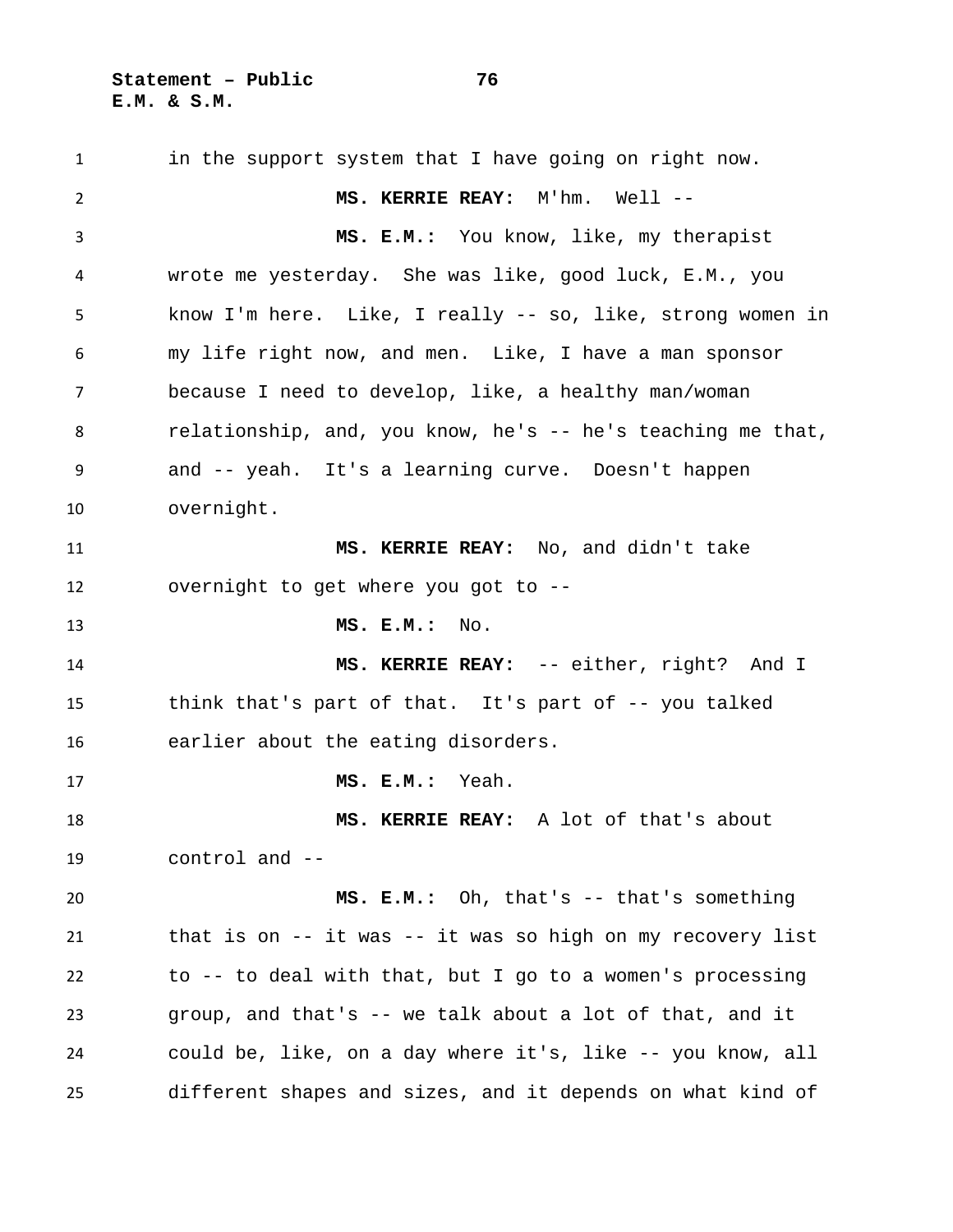**Statement – Public 77 E.M. & S.M.**

 mood everybody's in. We don't talk about scales. We don't talk about food. It's just trying to be all positive, encouraging, like -- **MS. KERRIE REAY:** Right. **MS. E.M.:** -- accepting who you are. If you're so -- the way I look at it, if you're so broken and damaged on the inside, how are you going to feel good the way that you look on the outside? **MS. KERRIE REAY:** And often, people don't really see themselves on the outside when they look in the mirror. **MS. E.M.:** Yeah, and you, like -- **MS. KERRIE REAY:** You don't. **MS. E.M.:** You bank all those negative -- **MS. KERRIE REAY:** Yeah. Yeah. **MS. E.M.:** -- comments that people -- **MS. KERRIE REAY:** File them all away. **MS. E.M.:** Oh, yeah, and they're always the first ones to come there and be, like, yeah, do you remember that one time? **MS. KERRIE REAY:** Yeah. **MS. E.M.:** Yeah. I'm working on that. **MS. KERRIE REAY:** Yeah. Well, you're working very well. **MS. E.M.:** Thank you.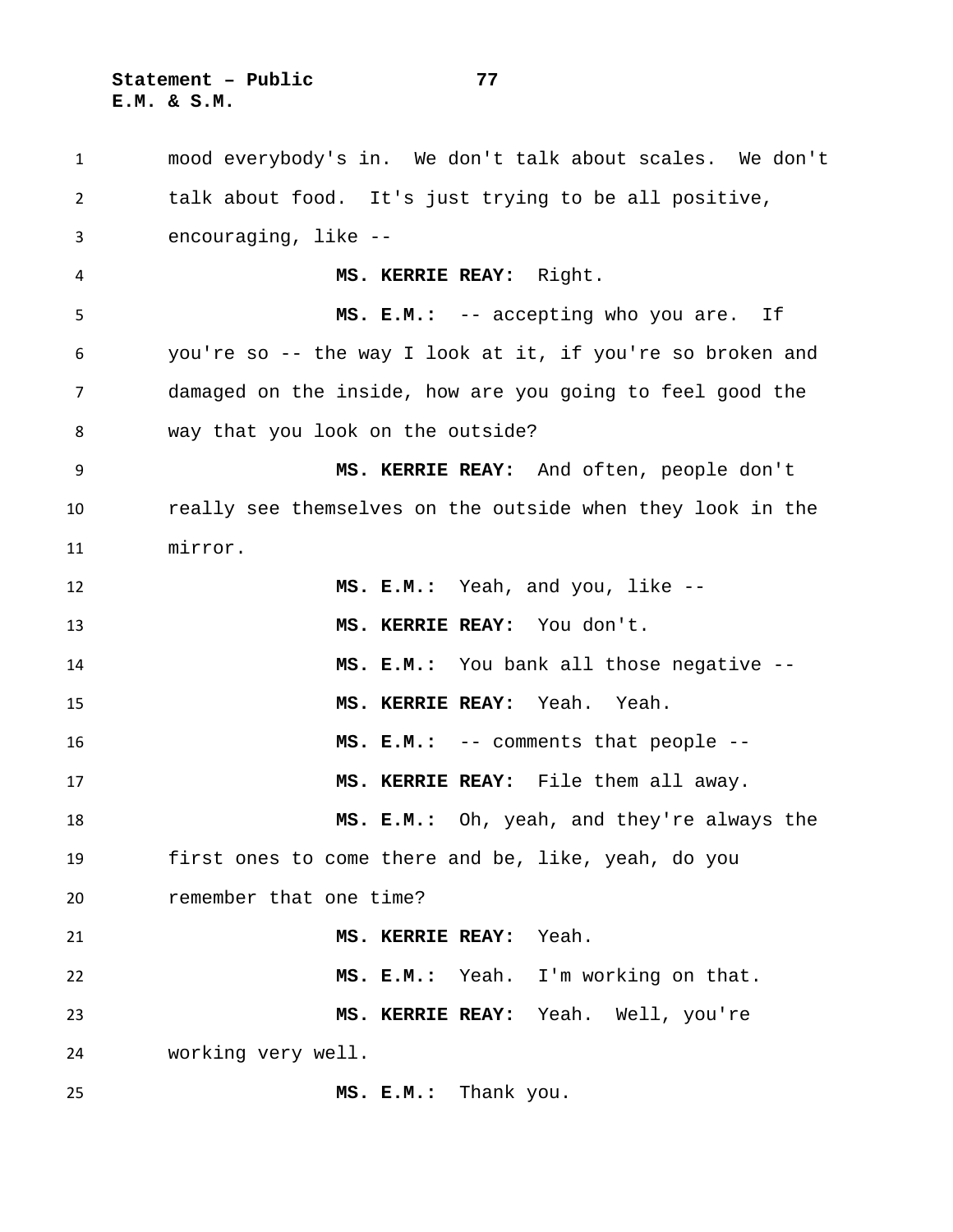**Statement – Public 78 E.M. & S.M.**

| 1  | MS. KERRIE REAY: You can -- you can hear it                   |
|----|---------------------------------------------------------------|
| 2  | in your voice, you can -- you can see it in your smile, you   |
| 3  | can see it in how you talk to your mom, and -- you know,      |
| 4  | the -- the body language is there about, yes, $I$ -- I've got |
| 5  | this, and -- and motivated by your children and your          |
| 6  | self-care, because I think that is the key, too,              |
| 7  | is -- is -- and you've said it over and over: I've got to     |
| 8  | take care of myself.                                          |
| 9  | MS. E.M.: Yeah.                                               |
| 10 | MS. KERRIE REAY: I've got to take care of                     |
| 11 | myself first if I can be -- to be there for my kids, and to   |
| 12 | take --                                                       |
| 13 | MS. E.M.: It's the only way.                                  |
| 14 | MS. KERRIE REAY: Yeah. And sometimes,                         |
| 15 | that's a hard place to find.                                  |
| 16 | $MS. E.M.: I+$ is --                                          |
| 17 | MS. KERRIE REAY: You know? You --                             |
| 18 | $MS. E.M.: --- SO SCary.$                                     |
| 19 | MS. KERRIE REAY: I bet.                                       |
| 20 | MS. E.M.: Like, I have a -- a couple of                       |
| 21 | girls that I sponsor, and that's the first thing that I say   |
| 22 | to them. I'm like, take care of you. If you're healthy        |
| 23 | and your cup is -- if your cup is full --                     |
| 24 | MS. KERRIE REAY:<br>Yeah.                                     |
| 25 | MS. E.M.: -- anything that's overflowing,                     |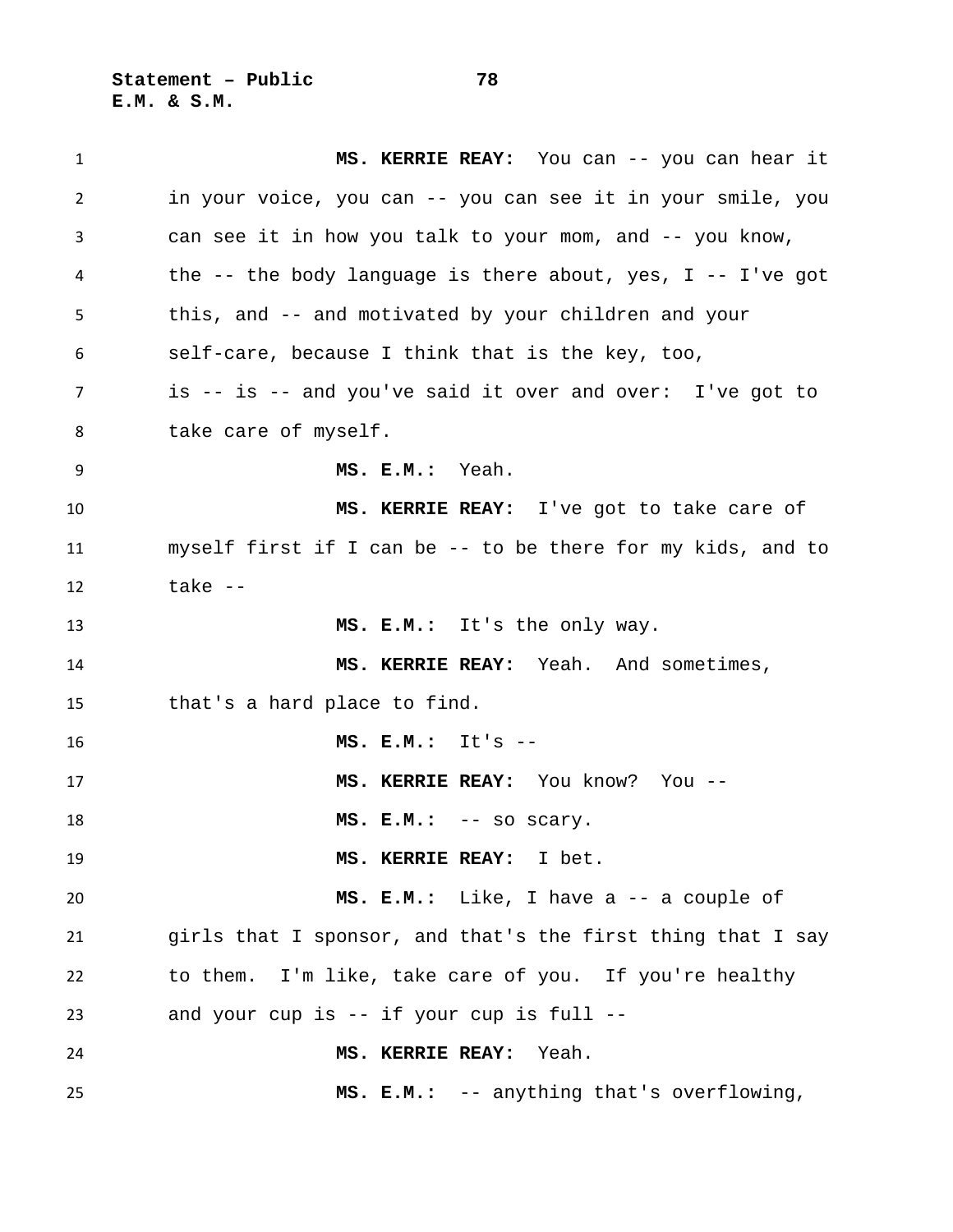**Statement – Public 79 E.M. & S.M.**

 you have to offer that to people, but you have to make sure that your cup is full, and if it's not -- if it's not full, don't even bother. Like, take -- take care of yourself. That's... **MS. KERRIE REAY:** And in terms -- can I ask, you don't have to answer. **MS. E.M.:** Yeah. **MS. KERRIE REAY:** In terms of your recovery plan, and you've -- you've identified the risks for yourself, and -- and I -- and I come back to your finding a lot of compassion in yourself and kindness to support other people. **MS. E.M.:** Yeah. **MS. KERRIE REAY:** Is that part of a risk factor for your own recovery? Have you identified that as -- as something -- when you use the word about the cup overflowing -- **MS. E.M.:** Yeah. **MS. KERRIE REAY:** -- it -- I -- I just -- I thought to myself, you're doing so well. You know, if -- if that overflowing stops -- **MS. E.M.:** It does. Yeah. It -- oh, yeah. It definitely does. **MS. KERRIE REAY:** Okay. Okay. **MS. E.M.:** I have a couple of younger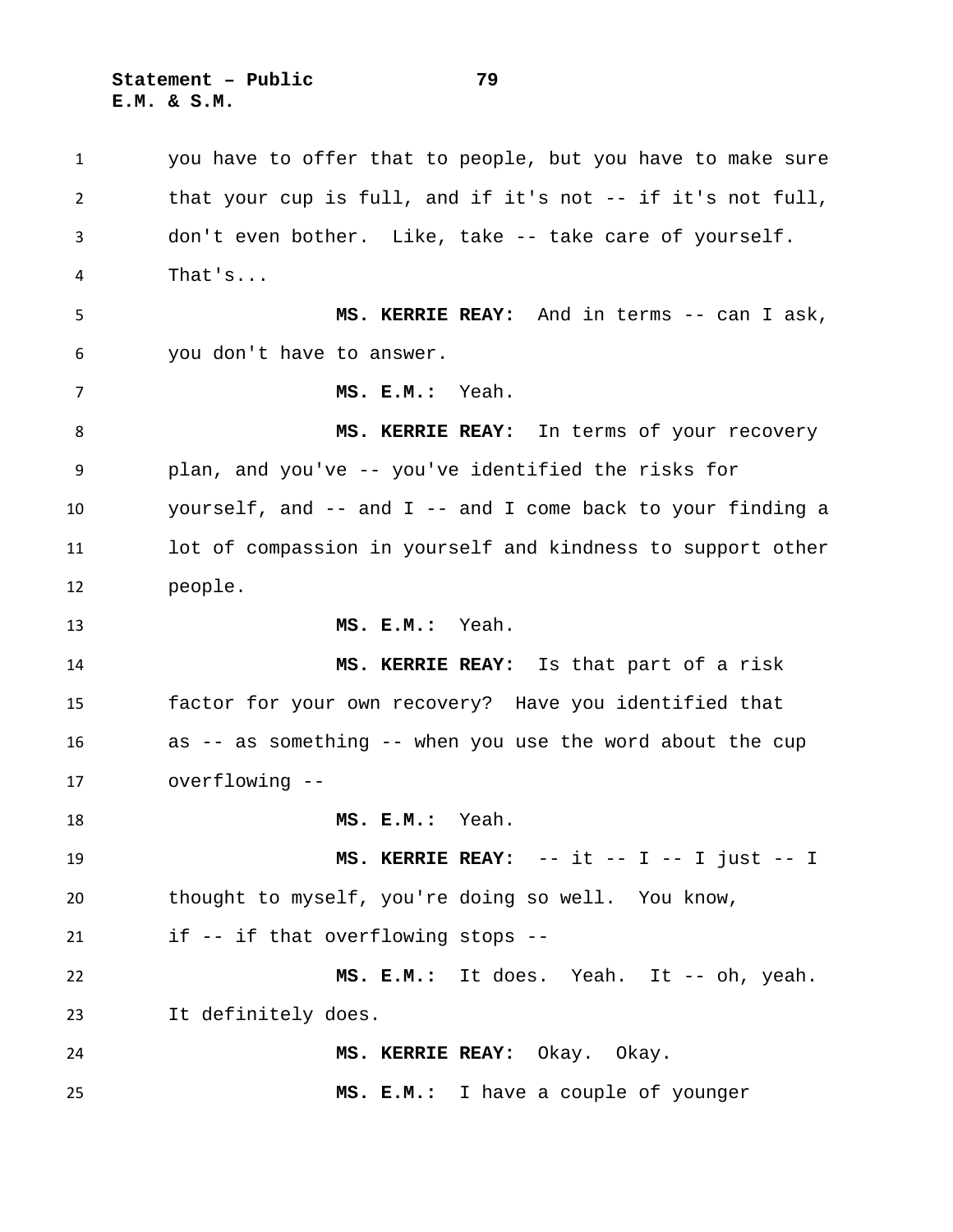**Statement – Public 80 E.M. & S.M.**

 friends. They're just starting out in recovery, and I didn't have any boundaries set with them, so, like, they're 19 and 20. They're just trying to get off, like, hard drugs. **MS. KERRIE REAY:** Uh-huh. **MS. E.M.:** I try to interact with people that don't have the same drug of choice as me. **MS. KERRIE REAY:** Okay. It's safer? **MS. E.M.:** It -- it is, because if one's going to relapse, I'm -- like, I was a cocaine and alcohol. **MS. KERRIE REAY:** Okay. **MS. E.M.:** And if these people are injecting opiates, I'm not going to go from cocaine and alcohol to shooting opiates, like, overnight. That's not how it goes. If you're, like, a drug addict, you find your way back to that drug of choice. **MS. KERRIE REAY:** Okay. **MS. E.M.:** But, yeah, these people have a hard time, and I got really emotionally connected, so when they relapsed, I took it to heart. I took it personally, but then I had to go to my sponsor and build a little plan for me to keep myself safe. **MS. KERRIE REAY:** Good. Good. **MS. E.M.:** And that's what I do, and it's nothing to them. It's just I come first, and that's what I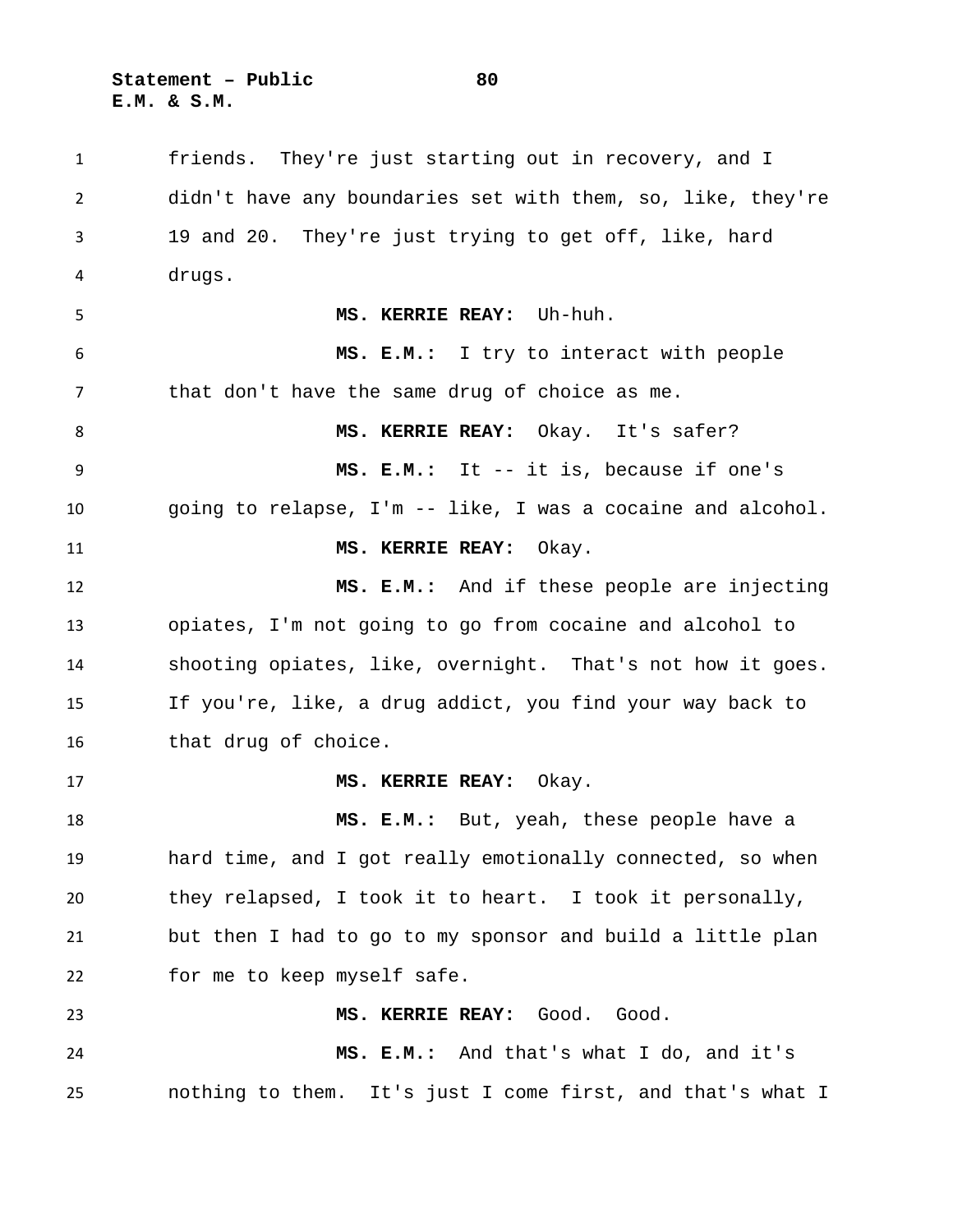**Statement – Public 81 E.M. & S.M.**

 had to say to them. I'm like, I go into these meetings and I volunteer, you know, a couple hours of my time to talk to them throughout the day, like hey, how's it going, kind of thing, but other than that, I've always been a people-pleaser, go out of my way to make other people happy. I don't -- I can't do that. **MS. KERRIE REAY:** Good for you. Good for you. **MS. E.M.:** Yeah. **MS. S.M.:** It was nice to hear her laughing this morning. **MS. KERRIE REAY:** Ah. Good. **MS. E.M.:** Yeah, we had -- I'm so excited to be here. Like, even -- **MS. KERRIE REAY:** Oh, good. **MS. E.M.:** -- this is -- while we're here, I was like -- I was saying, I haven't -- I don't remember the last time you and I have done anything like this. Maybe 10. I remember -- have a memory of being in Toronto with my mom when we were 10. **MS. S.M.:** We lost just our -- our closeness. **MS. KERRIE REAY:** M'hm. **MS. S.M.:** And it was gradually going, going, going, and even the 28th of February when she came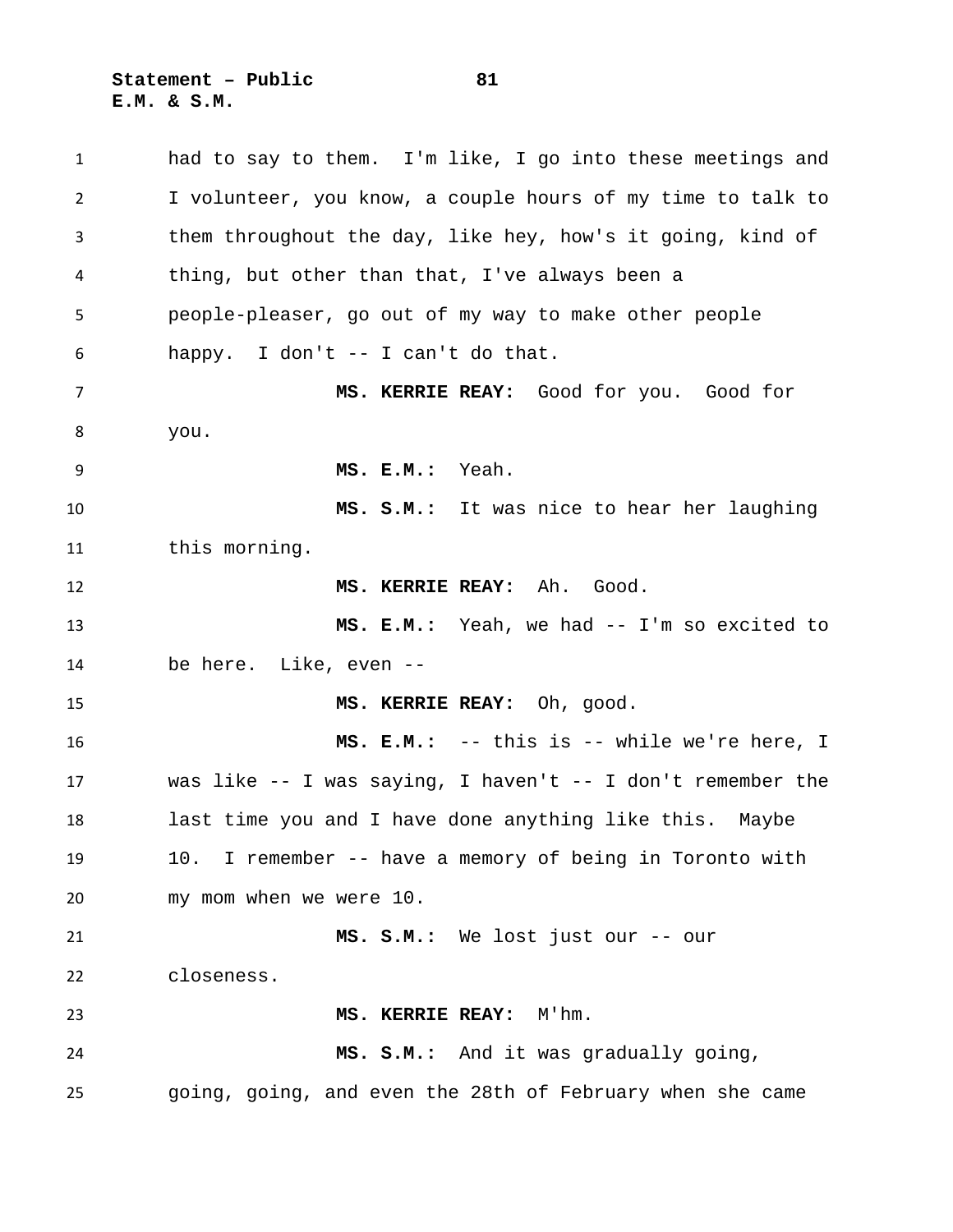**Statement – Public 82 E.M. & S.M.**

 to tell me that she was a drug addict and an alcoholic, I did everything I could, you know, that first month of March. There was disappointments with her relapsing, but when it happened the second time, two days I had her (indiscernible). **MS. E.M.:** She took action, yeah. And 7 that's the thing. Like -- **MS. S.M.:** Yeah. **MS. E.M.:** A lot of my recovery is -- you're so selfish with you're doing all of these things. You don't realize -- one addict affects 30 other people in their life, and we don't recognize that, and I mean, I can only imagine -- like, I've gone through some stuff with my son, and it affects me, but I got that strength because even though my mom -- my mom did set boundaries because she had to take care of herself after this, because I'm a grown adult. If you're not going to take action for your own life, no other can do it for you, so I understand that. I don't take any of that to heart. I truly believe, and I say it a lot, I feel -- I watch a lot of it in the past year and a half. A lot of people in recovery, if their parents are buttering their bread for them, they fail. My family were just like, you're a grown adult, we're here, we love you, kids are going to be taken care of, but you've got to take control of your own life. I honestly feel if I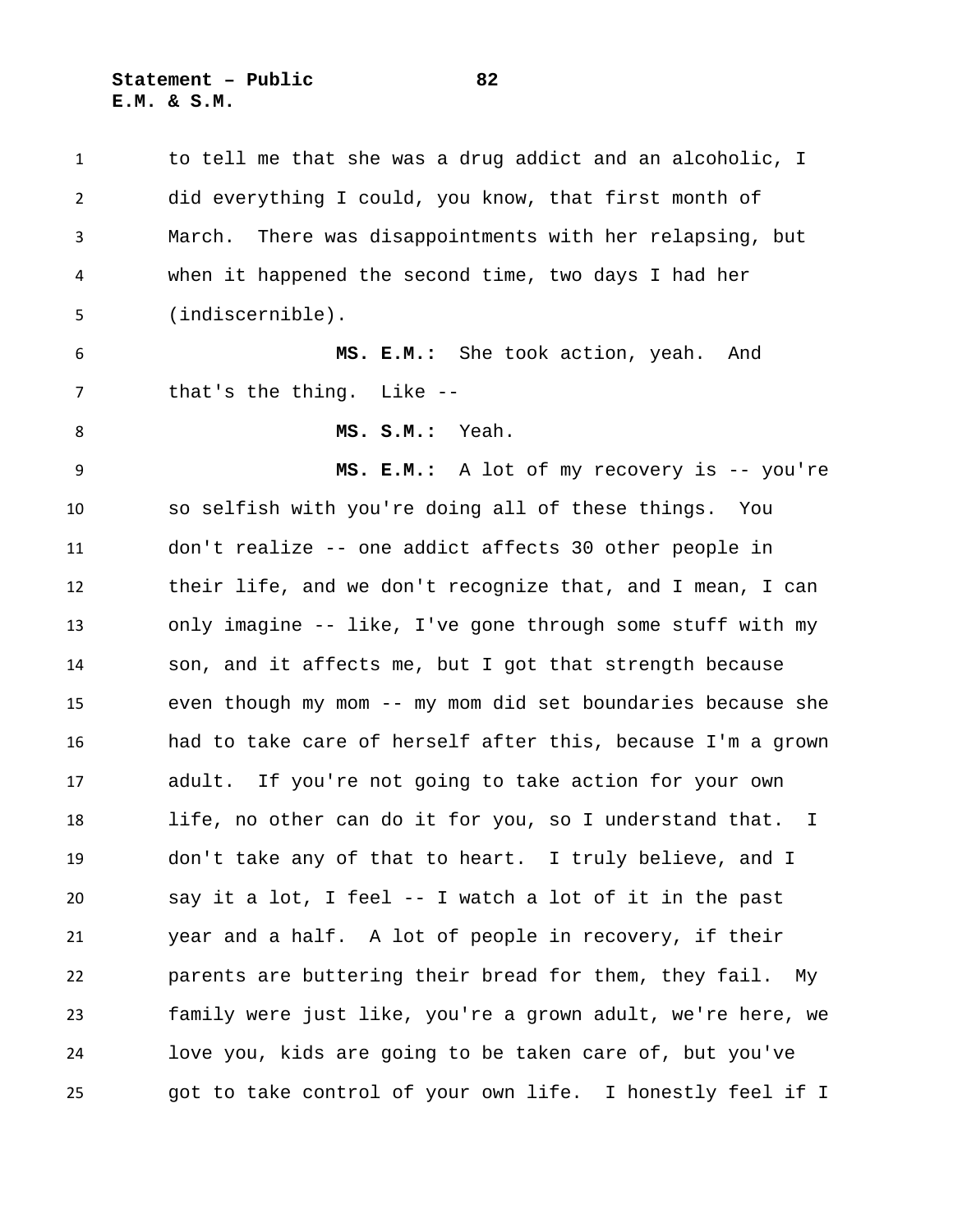**Statement – Public 83 E.M. & S.M.**

 had my family to enable me, I wouldn't be where I'm to right now. **MS. S.M.:** And it's her journey. **MS. KERRIE REAY:** Yes. And -- and with your mom who's had -- had sobriety for 18 years, there's a strength there -- **MS. E.M.:** Yeah. **MS. KERRIE REAY:** -- that helps you do what you need to do -- **MS. E.M.:** Yeah. **MS. KERRIE REAY:** -- because you know she's there. That's what I -- I'm sensing and hearing. **MS. E.M.:** Yeah. **MS. S.M.:** I've never been ashamed or embarrassed of her or her sister. **MS. E.M.:** I don't get that feeling from you. I feel -- no, not at all. I feel if anything, we come from a judgmental family; a lot of sick people on my mom's side and my dad's side, absolutely. I'm not worried about the judgment. I -- like you just said, about -- it stops -- it's stopping right here, so anything beyond right here, right now is only in their memory, honestly, and if they're going to live in that memory, that's on them, and if they're not going to see -- not a lot of parents stand by their kids and, like, would come and do this; like, me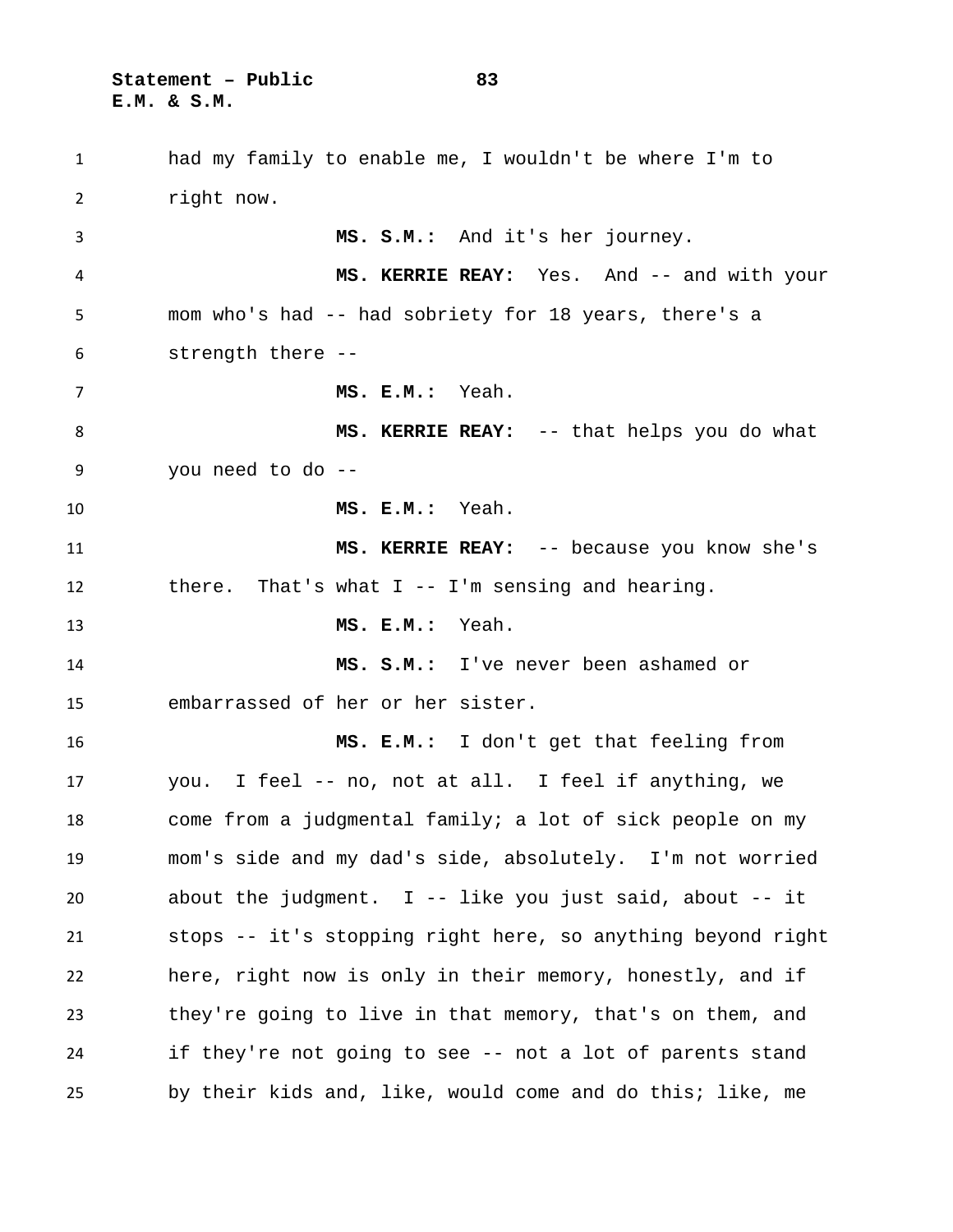**Statement – Public 84 E.M. & S.M.**

 being able to talk about this in front of my mom, it's -- it's just that freedom of not -- it not being a secret or -- you know, my ex-husband, like, he knew I was working in the sex industry, and he tried to manipulate me like it was a secret, and I said it to my social worker, I was like, there's nothing that anyone in any part of the world can tell you that I haven't already told you. It's always going to come out of my mouth first -- **MS. KERRIE REAY:** Right. **MS. E.M.:** -- before it comes out of anybody else because it's my life. It was -- **MS. KERRIE REAY:** It's your story -- **MS. E.M.:** Yeah. **MS. KERRIE REAY:** -- it's your truth, and it's your journey. **MS. E.M.:** Yeah. **MS. S.M.:** I have -- I have anger built up on -- with some of the people that she's encountered through this -- the drug journey. **MS. KERRIE REAY:** Right. **MS. S.M.:** And -- because of -- I guess not the criticism but the remarks of, well, look where you came from. **MS. E.M.:** Yeah. **MS. S.M.:** The dysfunctional family.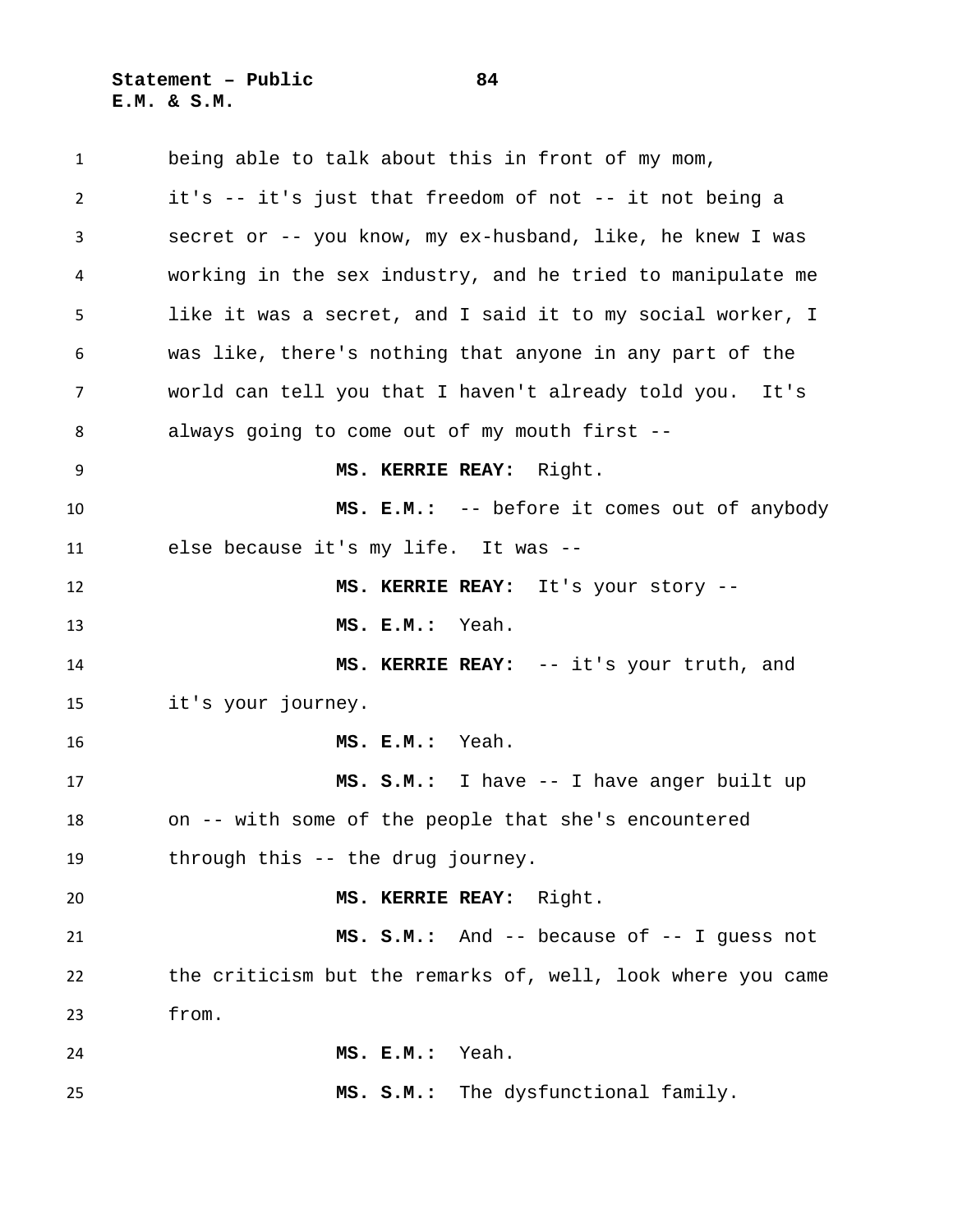**Statement – Public 85 E.M. & S.M.**

 But -- they might have thought we were dysfunctional, but I -- I was always home. **MS. E.M.:** Yeah. **MS. KERRIE REAY:** M'hm. M'hm. **MS. S.M.:** I'd get off work and home. I was never a downtown person. No matter what was written in a court paper from her father -- **MS. E.M.:** M'hm. **MS. S.M.:** -- that was put before lawyers and a judge -- **MS. KERRIE REAY:** M'hm. M'hm. **MS. S.M.:** -- which was totally all lies, and -- because I was never a downtown person. I was never -- I was home all the time. **MS. E.M.:** All the time. **MS. S.M.:** Didn't matter. **MS. KERRIE REAY:** It's always easy for people to sit in judgment, right? **MS. E.M.:** No. Yeah. But that's on them. They're taking that -- **MS. KERRIE REAY:** That's right. **MS. E.M.:** -- to the grave. **MS. KERRIE REAY:** That's their own. That's their own. **MS. E.M.:** Only we know what was --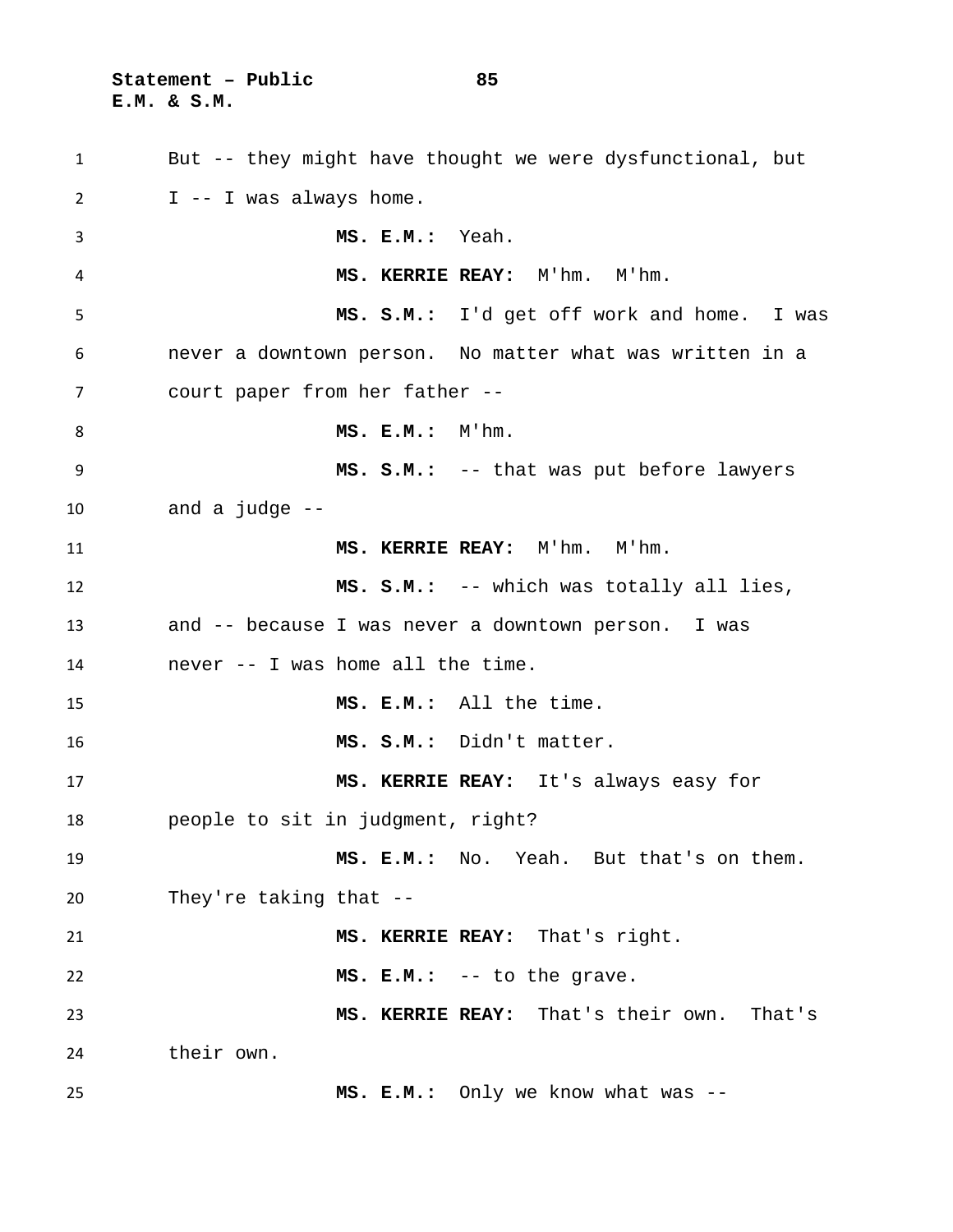**MS. KERRIE REAY:** The truth. **MS. E.M.:** You know. Yeah. **MS. S.M.:** One thing I've always said to my girls, grow -- rearing them up, even when they went away, and -- was that we'll say if they ask for something, we will say, but they didn't. Didn't -- (indiscernible) have happened the next day, but they did get what they wanted. **MS. KERRIE REAY:** And did -- one of the things that you briefly touched on at the beginning, and it's something that the -- the Commission is -- is looking at, as well, and that's the systemic -- and not just the intergenerational violence but the systemic racism and discrimination, and you briefly referenced it at the beginning, and -- is there anything you would like to say? **MS. E.M.:** I've -- you know, I've thought about that, and I have had people when they find out that, you know, I'm Mi'gmaq and stuff, they'd, like -- oh, and I'm like, what does that "oh" mean? You know? Like -- like, really, what -- what does that mean? And they're like, well, I get, you know, where you're coming from and why you turned out, like, the way that you have, and it's just, like, wow, you know what I mean? It's just like, I feel that if you live in a little tiny place, right, and you don't know any different, you don't -- you're not shown any outside hope or anything, and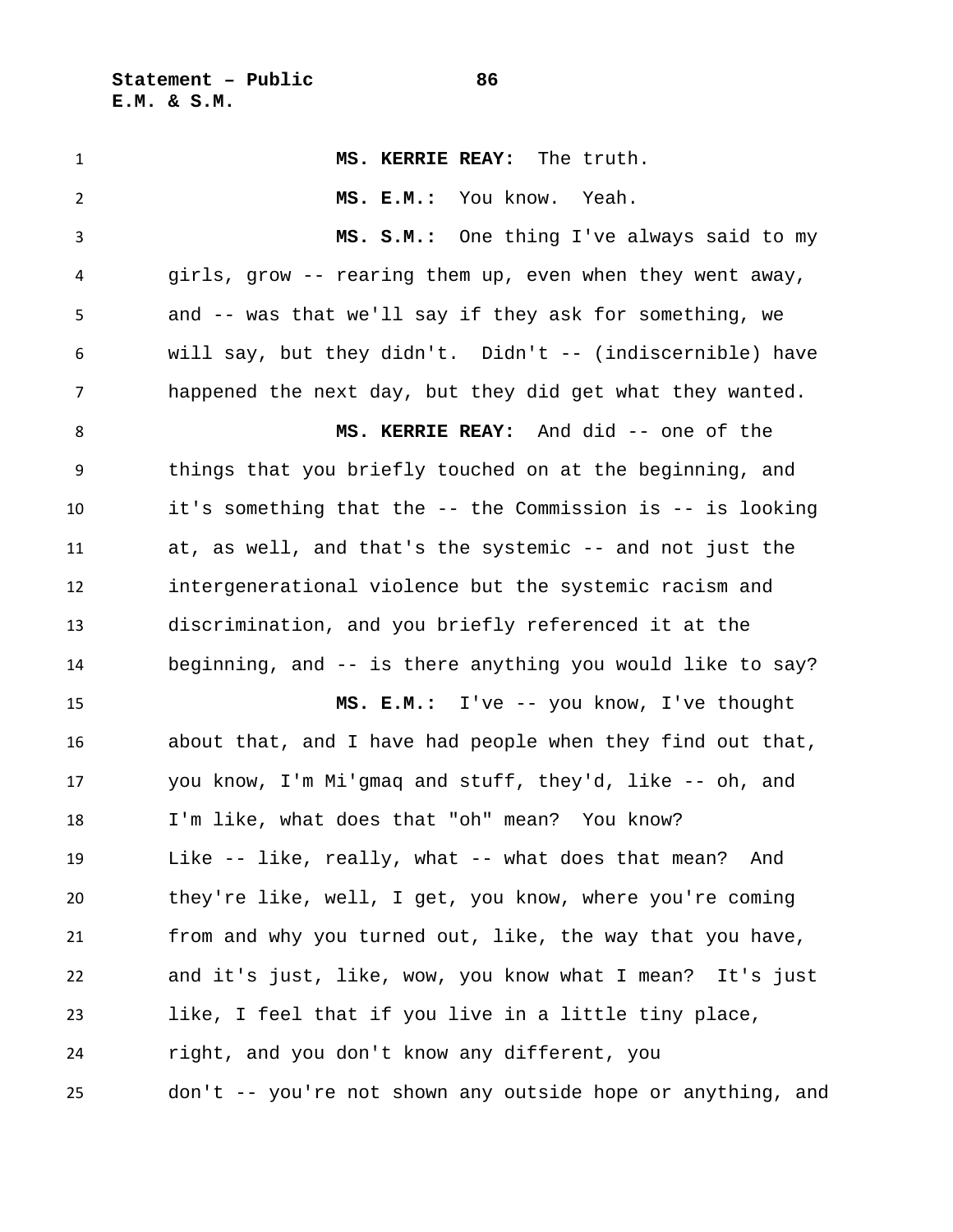**Statement – Public 87 E.M. & S.M.**

1 I can say this because I went to rehab with a -- with a beautiful woman that goes -- that lives in Nain, and it was the first time I'd ever met anyone that came from such an isolated community, and she kind of intimidated me the first time that I met her because how she looked on the outside was how I felt on the inside. She presented herself like I've been through everything, don't look at me, I'm here, I need help; and I did the complete opposite of what she would have expected. I went up, and I became -- like, latched onto her. Like, she even said it to me, when I hugged her, she was like, that is the first time that she's had -- like, that she -- if she would call me right now, she would, like, I'd love to give you a hug, and she -- how fast she, like, opened up to me, and -- you know, like, when I was in rehab, I was trying to get her to not go back to Nain and go into the city and go into the Native Friendship Centre and see what could be offered to her to give her a different way of life, you know? I was like, you don't have to settle for just -- for just that. **MS. KERRIE REAY:** You said you -- you said small community, so were you from a community outside of St. John's? **MS. E.M.:** No. No, no.

 **MS. KERRIE REAY:** Okay. Just referencing St. John's --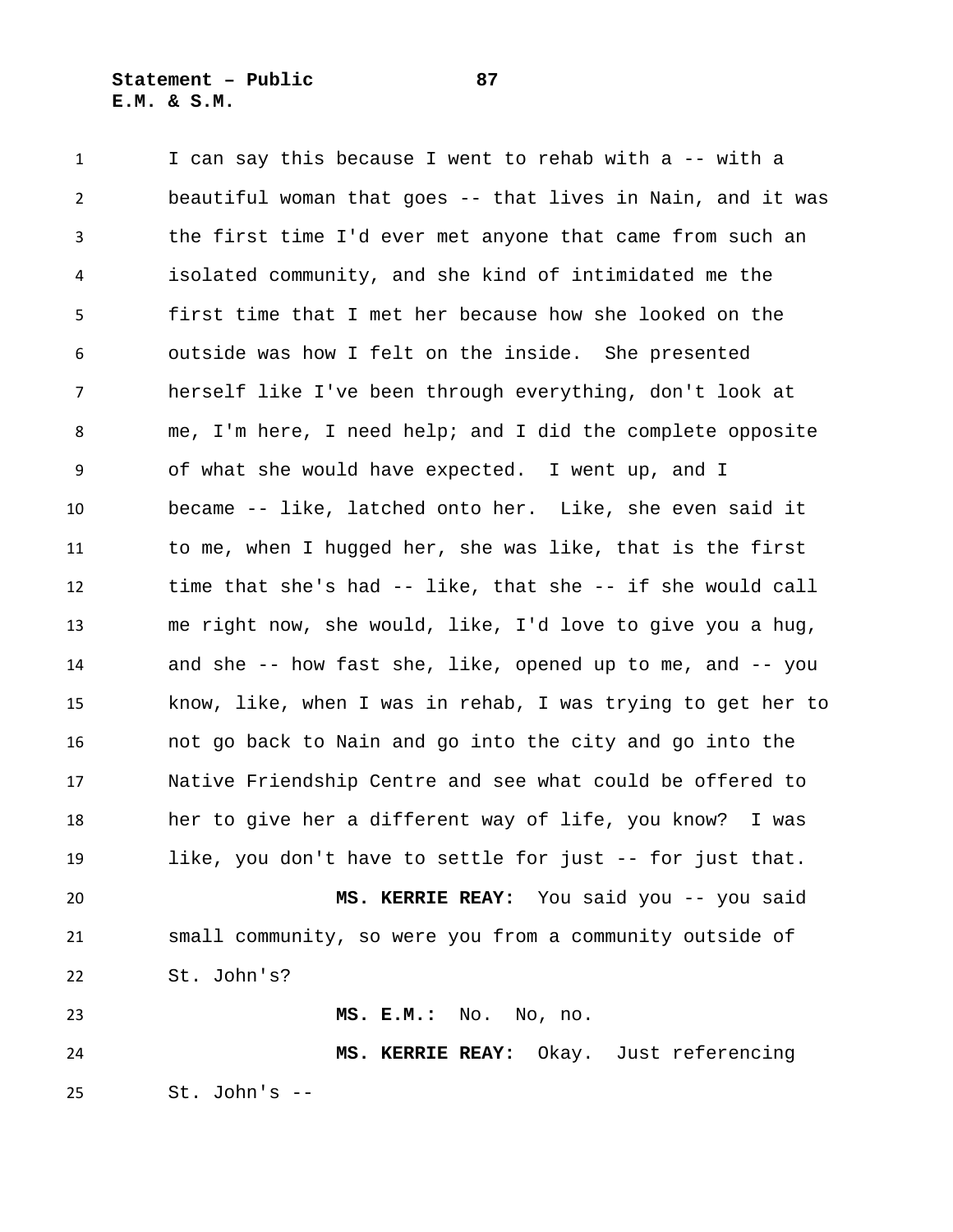**Statement – Public 88 E.M. & S.M.**

| $\mathbf{1}$ | MS. E.M.:<br>Yeah.                                          |
|--------------|-------------------------------------------------------------|
| 2            | MS. KERRIE REAY: -- is a smaller community?                 |
| 3            | MS. E.M.: Yeah.                                             |
| 4            | MS. KERRIE REAY:<br>Okay.                                   |
| 5            | MS. S.M.: I mean, when E.M. talks about                     |
| 6            | this young girl, she came and she was dressed in all men's  |
| 7            | clothes.                                                    |
| 8            | MS. E.M.: All men's clothes, yeah.                          |
| 9            | MS. S.M.: Right from the runners too big                    |
| 10           | for her.                                                    |
| 11           | MS. E.M.: Her boyfriend's pants, her                        |
| 12           | boyfriend's shoes.                                          |
| 13           | MS. KERRIE REAY: Oh, dear.                                  |
| 14           | MS. E.M.: Yeah. Actually, to tell you the                   |
| 15           | truth, we'd only took, like, little -- we had got to bring  |
| 16           | two 50-pound bags for us for our own personal stuff, but we |
| 17           | only packed backpacks, and we packed a 50-pound suitcase of |
| 18           | clothes that we had in our house that we were no longer     |
| 19           | going to have -- to use, and we called the shelter here     |
| 20           | this morning to see if we could drop it off to the women.   |
| 21           | Isn't that nice.<br><b>MS. KERRIE REAY:</b>                 |
| 22           | MS. E.M.: But they said that we had to drop                 |
| 23           | it off somewhere else because they don't specifically take  |
| 24           | donations. So yeah, we have somewhere that we're going to   |
| 25           | drop that off to before we leave.                           |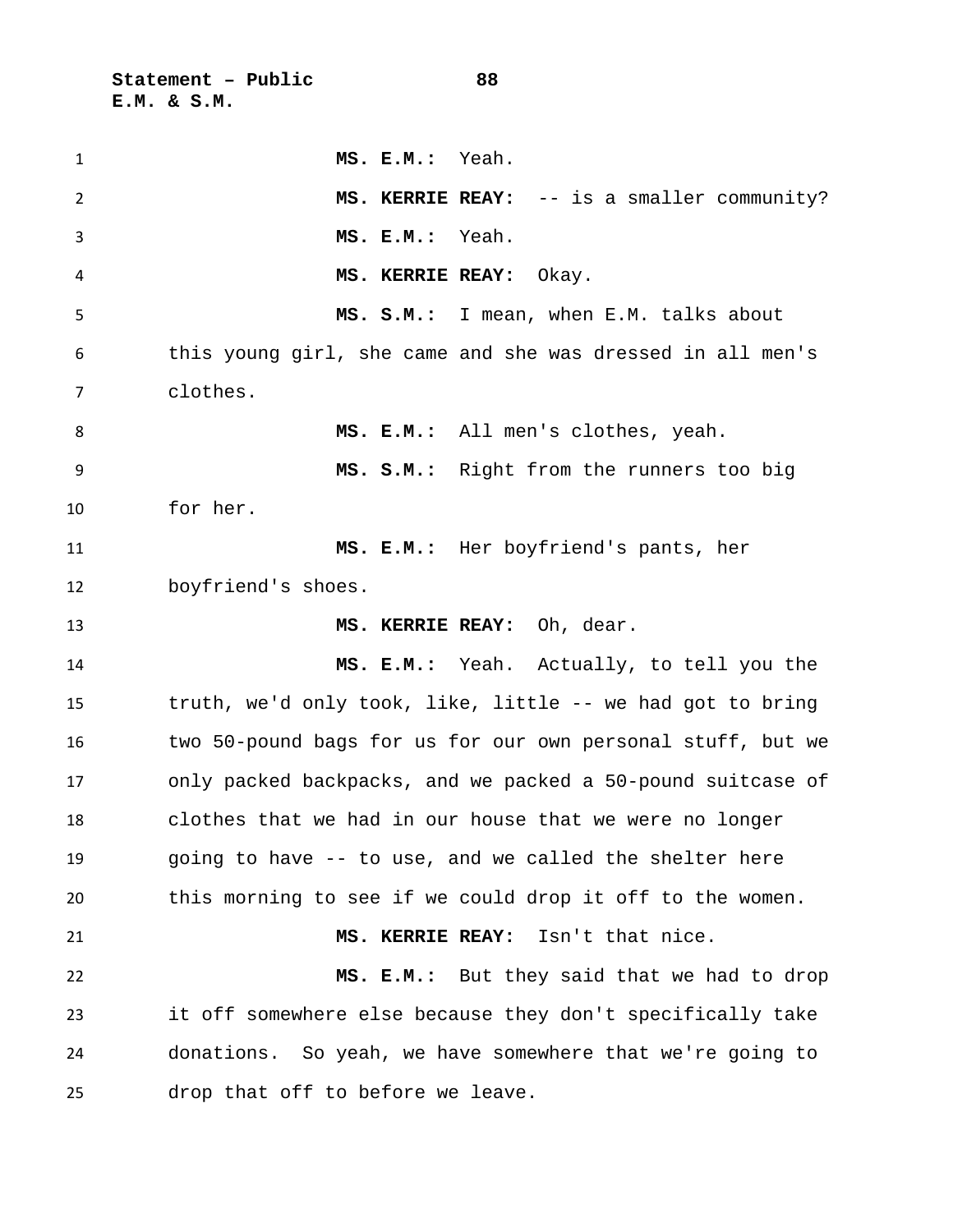**Statement – Public 89 E.M. & S.M.**

| $\mathbf{1}$ | MS. S.M.: Tomorrow.                                       |
|--------------|-----------------------------------------------------------|
| 2            | MS. KERRIE REAY: Oh, okay. That's lovely.                 |
| 3            | MS. S.M.: I want to do -- apparently,                     |
| 4            | there's a lot of homeless here as well.                   |
| 5            | MS. KERRIE REAY: Oh, okay.                                |
| 6            | MS. E.M.: Try to do something --                          |
| 7            | MS. KERRIE REAY: Oh, that's -- that's --                  |
| 8            | MS. E.M.: -- for them along the way.                      |
| 9            | MS. KERRIE REAY: Okay that's -- that's                    |
| 10           | lovely. That's very, very nice. That's the kindness,      |
| 11           | right? Kindness and the love. Yeah.                       |
| 12           | MS. S.M.: We have a lot of empathy for                    |
| 13           | other people.                                             |
| 14           | MS. KERRIE REAY: M'hm.                                    |
| 15           | MS. E.M.: Absolutely. No judgment. Like I                 |
| 16           | said to my mom in the airport, I was like, what kind of   |
| 17           | locals are we going to talk to? That's all I want to do.  |
| 18           | Like, I'm not even joking. Like, I'm excited to go to the |
| 19           | AA meeting. I'm so excited.                               |
| 20           | MS. KERRIE REAY: And what time does it                    |
| 21           | start?                                                    |
| 22           | MS. E.M.: 7:30.                                           |
| 23           | MS. KERRIE REAY: Okay. Well, we are at                    |
| 24           | 7:15.                                                     |
| 25           | Okay.<br>MS. E.M.:                                        |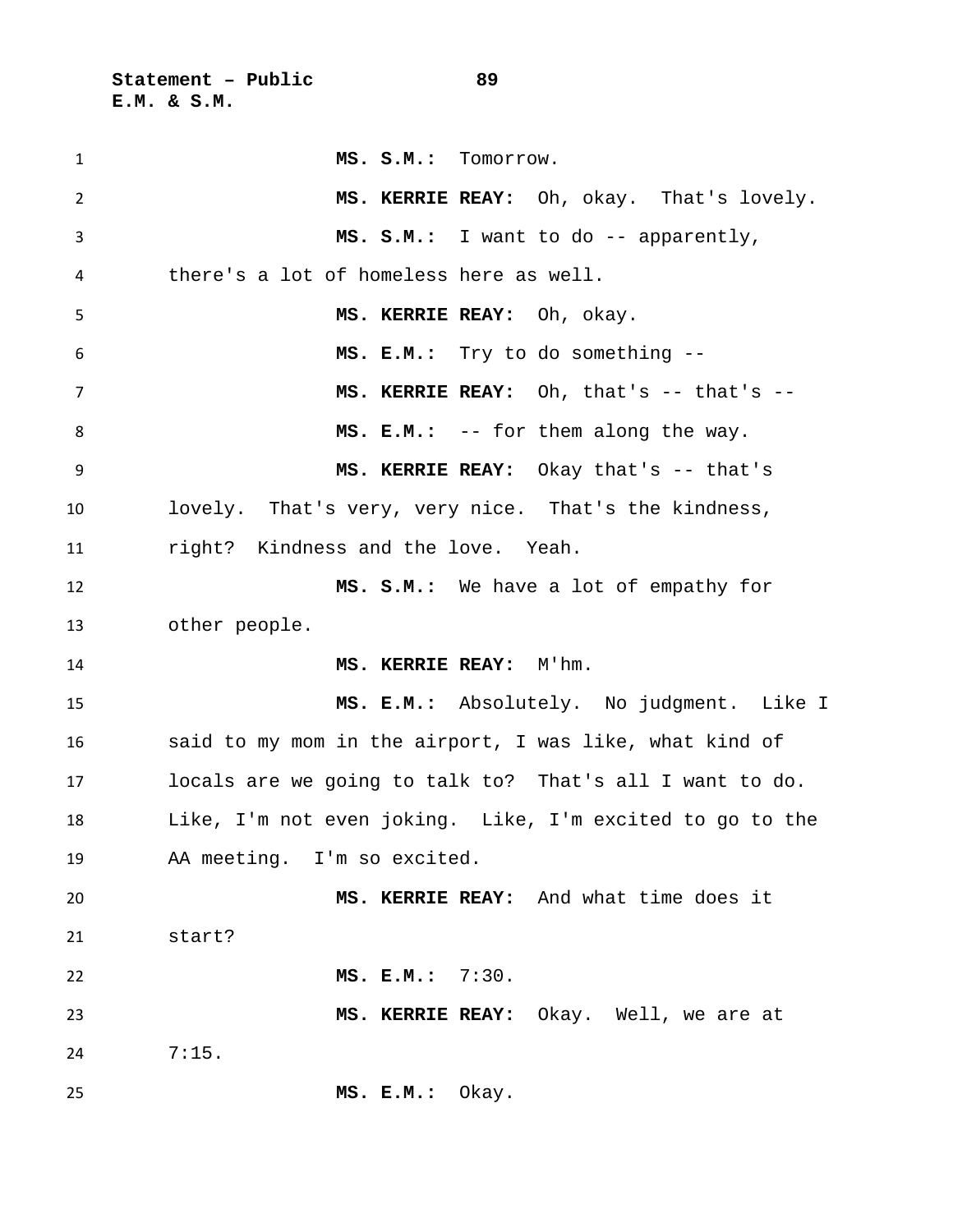**Statement – Public 90 E.M. & S.M.**

 **MS. KERRIE REAY:** So just so you know. So is there anything else that you think would be important from your experiences and your lens (indiscernible)? **MS. S.M.:** Strange that once people find out that we're Mi'gmaq, we're looked at totally different. **MS. KERRIE REAY:** Is -- is -- can I ask, is that being First Nation, or is that being Mi'gmaq? Because it's just the way you said it. I'm not quite sure. **MS. S.M.:** Well, we only got accepted into First Nations last week. **MS. KERRIE REAY:** Oh, okay. **MS. S.M.:** Right? But as of the 31st of August, we are stripped of our -- we're no longer Mi'gmaq. We're going to be considered white people. **MS. KERRIE REAY:** And -- and we had briefly -- you had briefly spoken about that before we got on the record, and you're not really sure if that's a decision of the Mi'gmaq band or if this is coming from the Federal Government? **MS. S.M.:** Yeah. One is claiming the other. **MS. KERRIE REAY:** Okay. **MS. S.M.:** But we are first-generation Mi'gmaq. **MS. KERRIE REAY:** First-generation Mi'gmaq? **MS. S.M.:** My -- my father was on the 1945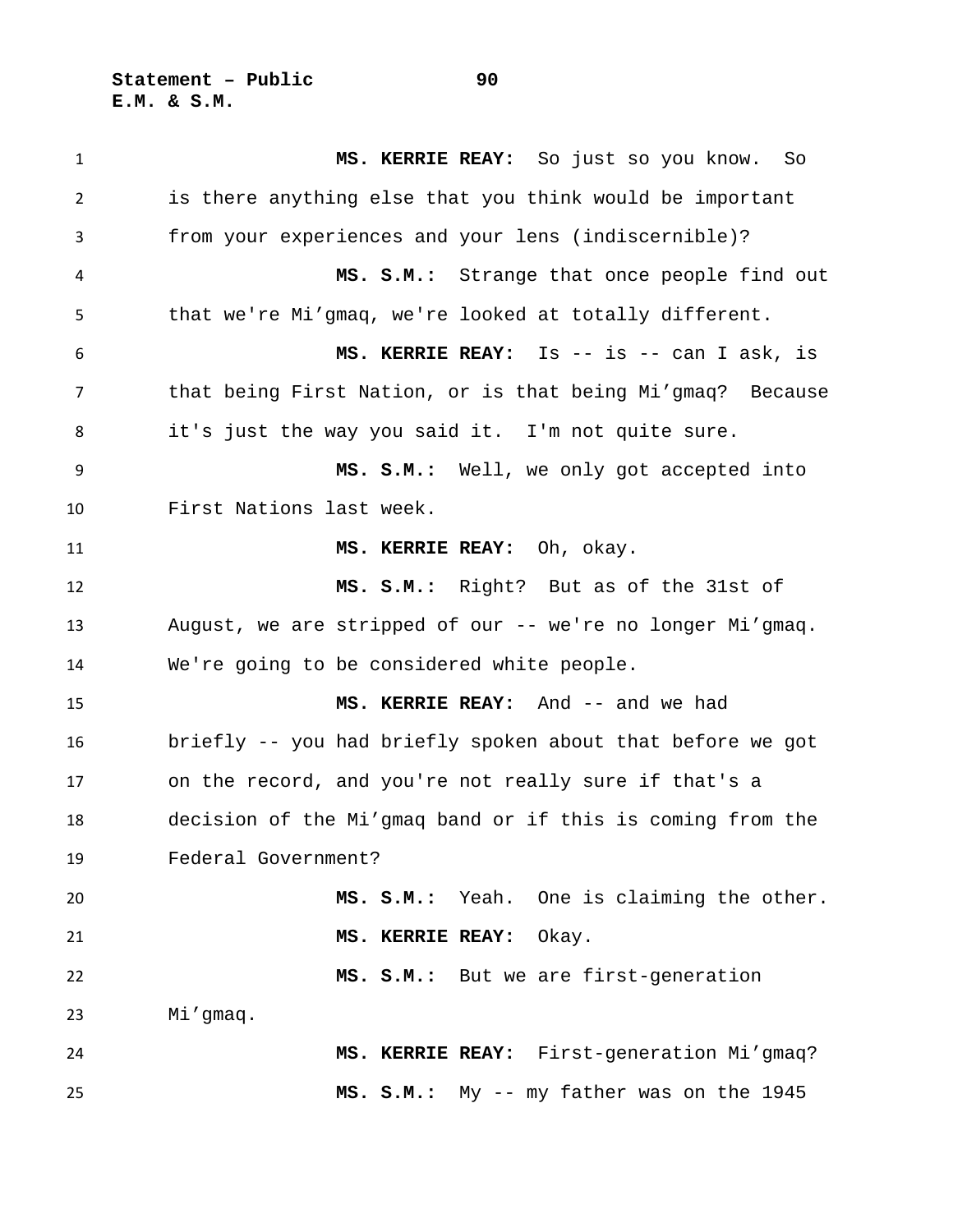**Statement – Public 91 E.M. & S.M.**

 census as a French Indian. **MS. KERRIE REAY:** Okay. **MS. S.M.:** That's what they called them back then. **MS. KERRIE REAY:** So Métis? **MS. S.M.:** No. Mi'gmaq. **MS. KERRIE REAY:** No? Oh, okay. **MS. S.M.:** That's what Mi'gmaq is. French. **MS. KERRIE REAY:** Oh, okay. **MS. S.M.:** We're -- we're Jackatar. **MS. KERRIE REAY:** Okay. I'm from the west coast, so please excuse -- **MS. S.M.:** A little different. Yeah. **MS. KERRIE REAY:** I don't -- I don't know the differences. I -- I know some, but -- **MS. S.M.:** Well, French Indian is Jackatar. **MS. KERRIE REAY:** Oh, okay. **MS. S.M.:** Yeah. **MS. KERRIE REAY:** Okay. And that's Mi'gmaq? **MS. S.M.:** Yeah. **MS. KERRIE REAY:** Okay. All right. **MS. S.M.:** But we didn't -- we got accepted, got our status. Now they're going to take our names off the register, which means I guess 1st September, we're white people instead of being...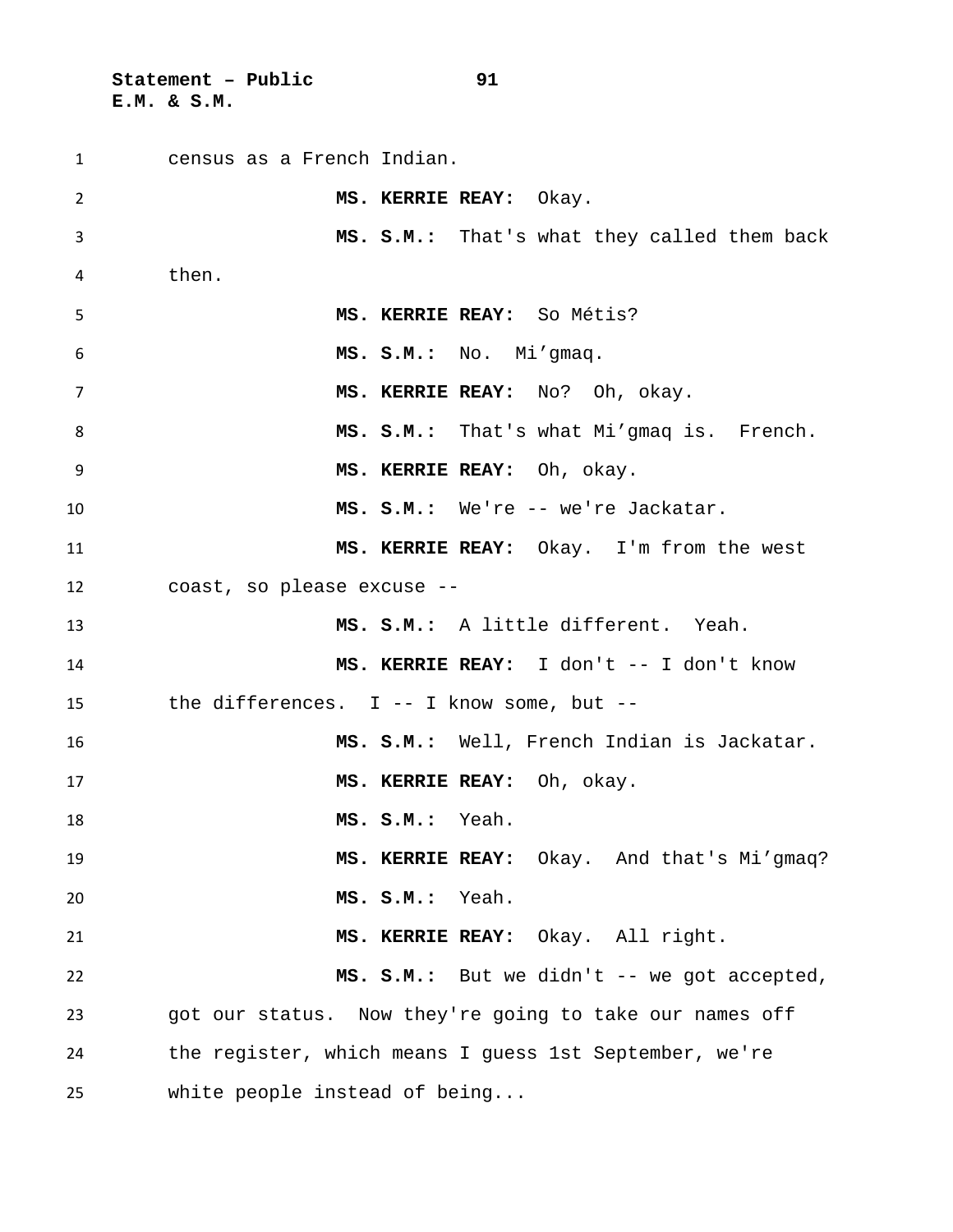**Statement – Public 92 E.M. & S.M.**

 **MS. KERRIE REAY:** Okay. Well, that doesn't really sit well, does it? **MS. S.M.:** Doesn't sit well with me. I'm broken-hearted, and -- **MS. E.M.:** You're awfully dark to be a white person. **MS. KERRIE REAY:** Yeah, I know. (LAUGHTER) **MS. S.M.:** I... **MS. KERRIE REAY:** Is there any recourse? Is there any avenues for you to -- **MS. S.M.:** No. No. They're telling us no because the Mi'gmaq of Newfoundland were never recognized. **MS. KERRIE REAY:** Oh. **MS. S.M.:** Because in 1949, Joey Smallwood at the time said there were no Mi'gmaq left in Newfoundland. **MS. KERRIE REAY:** Oh. **MS. S.M.:** That there's no -- **MS. KERRIE REAY:** And at 1949, it was confederation. Is that -- **MS. S.M.:** They joined the confederate -- **MS. KERRIE REAY:** -- is that -- is that the -- **MS. S.M.:** They joined confederation, but they took the census from 1945 for to start this band up,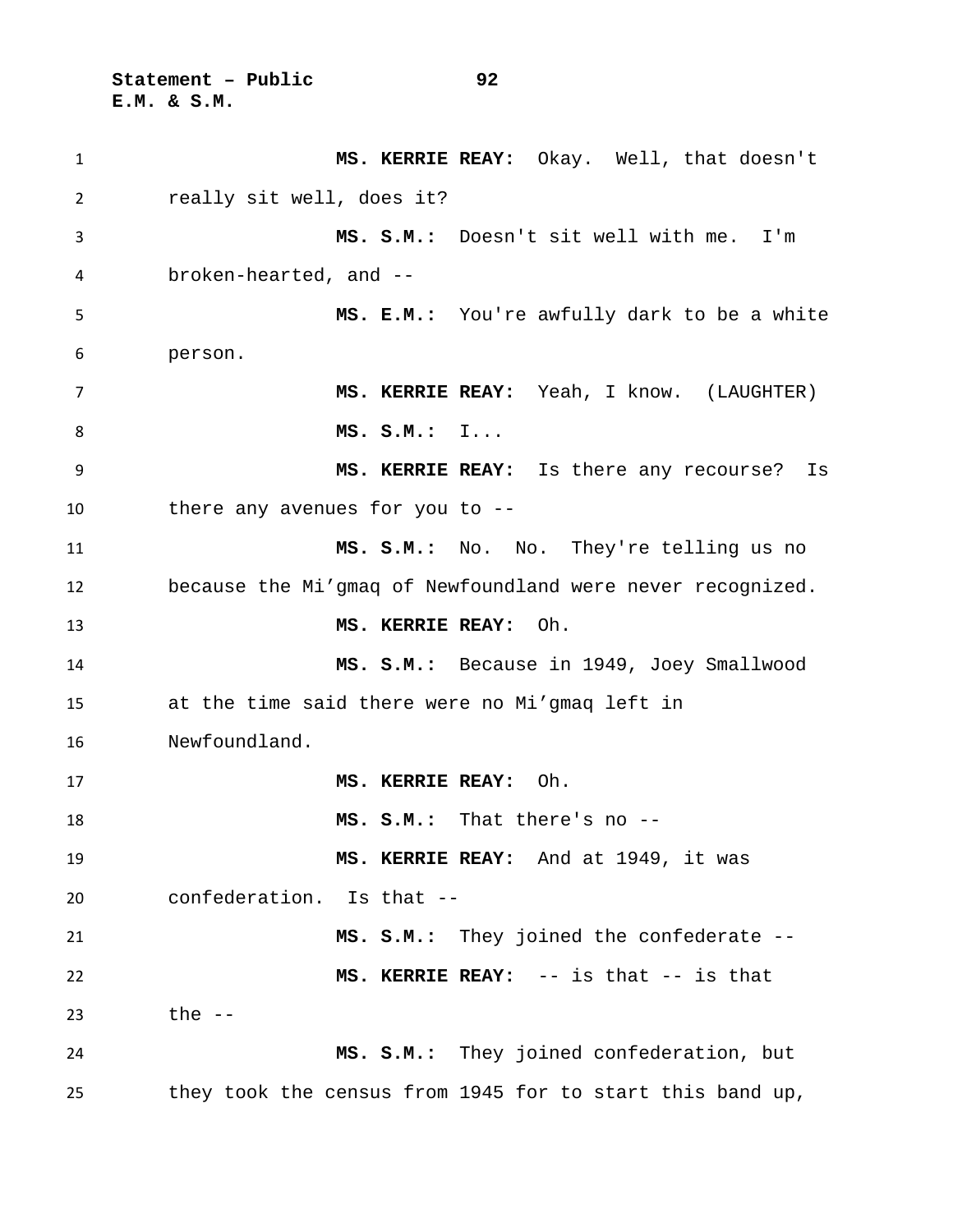**Statement – Public 93 E.M. & S.M.**

 and we proved our lineage -- **MS. KERRIE REAY:** M'hm. **MS. S.M.:** -- and now they came back and said, no, you can't be a part. **MS. KERRIE REAY:** And so the alternative would be to have to take it to a court? **MS. S.M.:** We're in court. 8 MS. KERRIE REAY: You are in court? **MS. S.M.:** Yeah. **MS. KERRIE REAY:** Okay. Well, good luck, because that just doesn't seem right. **MS. E.M.:** No. **MS. S.M.:** I think the most important part of all this is to show the injustice, the wrongdoings, the stealing, the changing of records, the using of wrong identifications on women like my great grandmother. You know, why would someone want to use my great grandmother 18 and say that -- that she's their great grandmother when... **MS. KERRIE REAY:** Oh, so there's been -- so if I'm hearing you, there's a manipulation -- **MS. S.M.:** Big. **MS. KERRIE REAY:** -- of the records -- **MS. S.M.:** Yes. **MS. KERRIE REAY:** -- is what you're saying? **MS. S.M.:** Yes.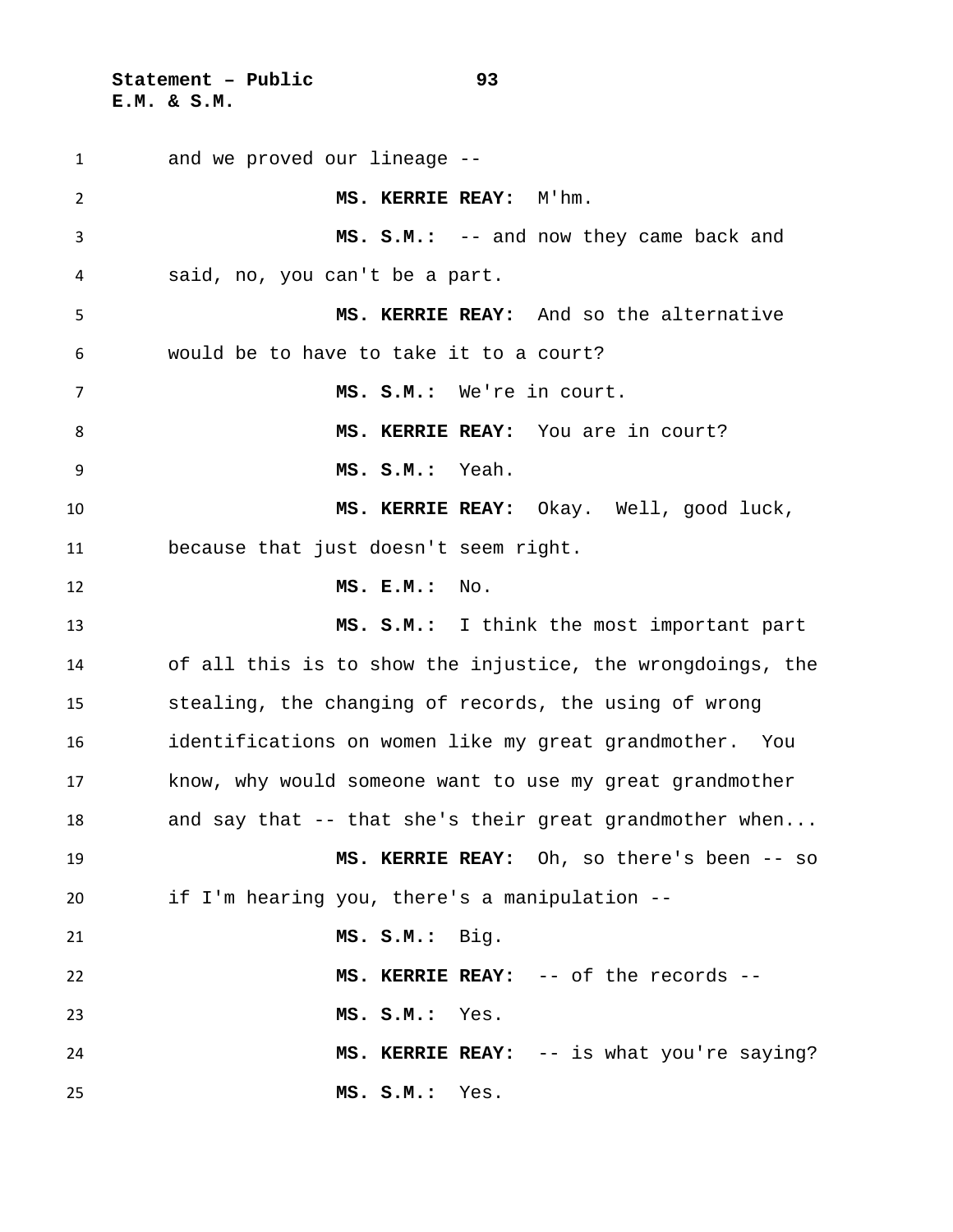**Statement – Public 94 E.M. & S.M.**

 **MS. KERRIE REAY:** Okay. **MS. S.M.:** So it's been very heart-breaking. **MS. KERRIE REAY:** Yes. Oh, dear. **MS. S.M.:** And -- you know, like, people getting awards, doctorates, the whole gamut, and they're rewriting history to fit their story. **MS. KERRIE REAY:** Okay. And when you -- just for the record, this is S.M., E.M.'s mom talking, [*one line redacted – identifying information*]? **MS. S.M.:** Yes, I did. **MS. KERRIE REAY:** [*One line redacted – identifying information*]? **MS. S.M.:** Yeah. **MS. KERRIE REAY:** [*One line redacted – identifying information*]-- **MS. S.M.:** No. [*One line redacted – identifying information*]-- **MS. KERRIE REAY:** [*One line redacted – identifying information*]. **MS. S.M.:** -- [*One line redacted – identifying information*]. **MS. KERRIE REAY:** Yeah. **MS. S.M.:** Some of my prayers that I put in front of everyone that I'm praying for my father and my grandmother and my great grandmother to have the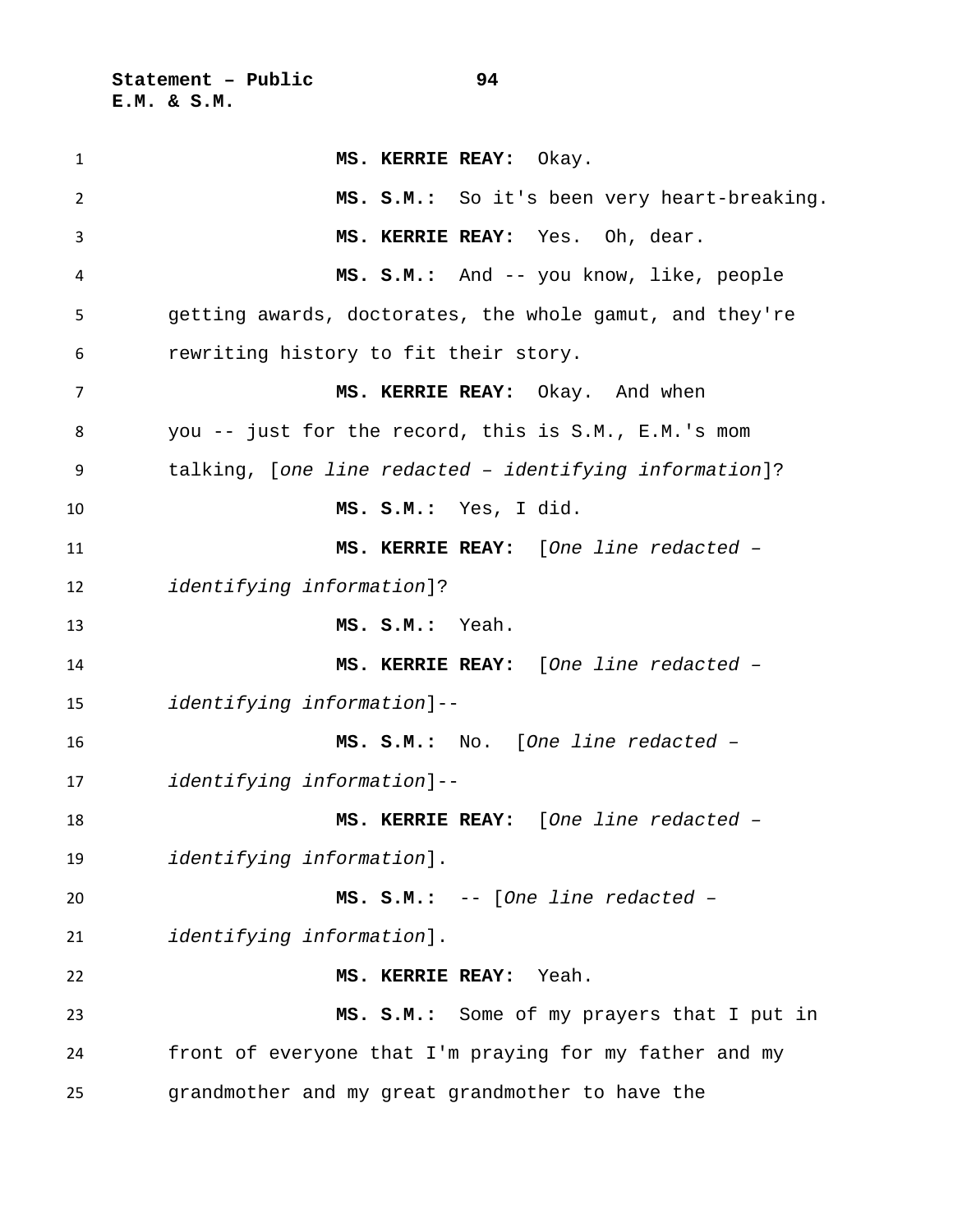**Statement – Public 95 E.M. & S.M.**

 recognition that they should have had, and we're -- and for us, myself and my daughter, my grandchildren, we are all being stripped of -- it's just like a rape. You know, like they're -- they're taking what? First time in my life that I could have something to say that it's mine, and it's gone. **MS. KERRIE REAY:** And what I'm hearing is the band, although they are the ones taking you off the registry, are laying the blame with the Canadian government. **MS. S.M.:** Yeah. **MS. KERRIE REAY:** I sense from you, though, you think it's the band. **MS. S.M.:** The Federal Government wouldn't know who S.M. is. It's the band who gives the information. **MS. KERRIE REAY:** Hm. **MS. S.M.:** It's the band who made the regulations. It's the band who made the changes. **MS. KERRIE REAY:** And the band is people who are elected officials -- **MS. S.M.:** Yes. **MS. KERRIE REAY:** -- to the -- to the band. **MS. S.M.:** Who are fifth, sixth generation, and not first -- **MS. KERRIE REAY:** Right.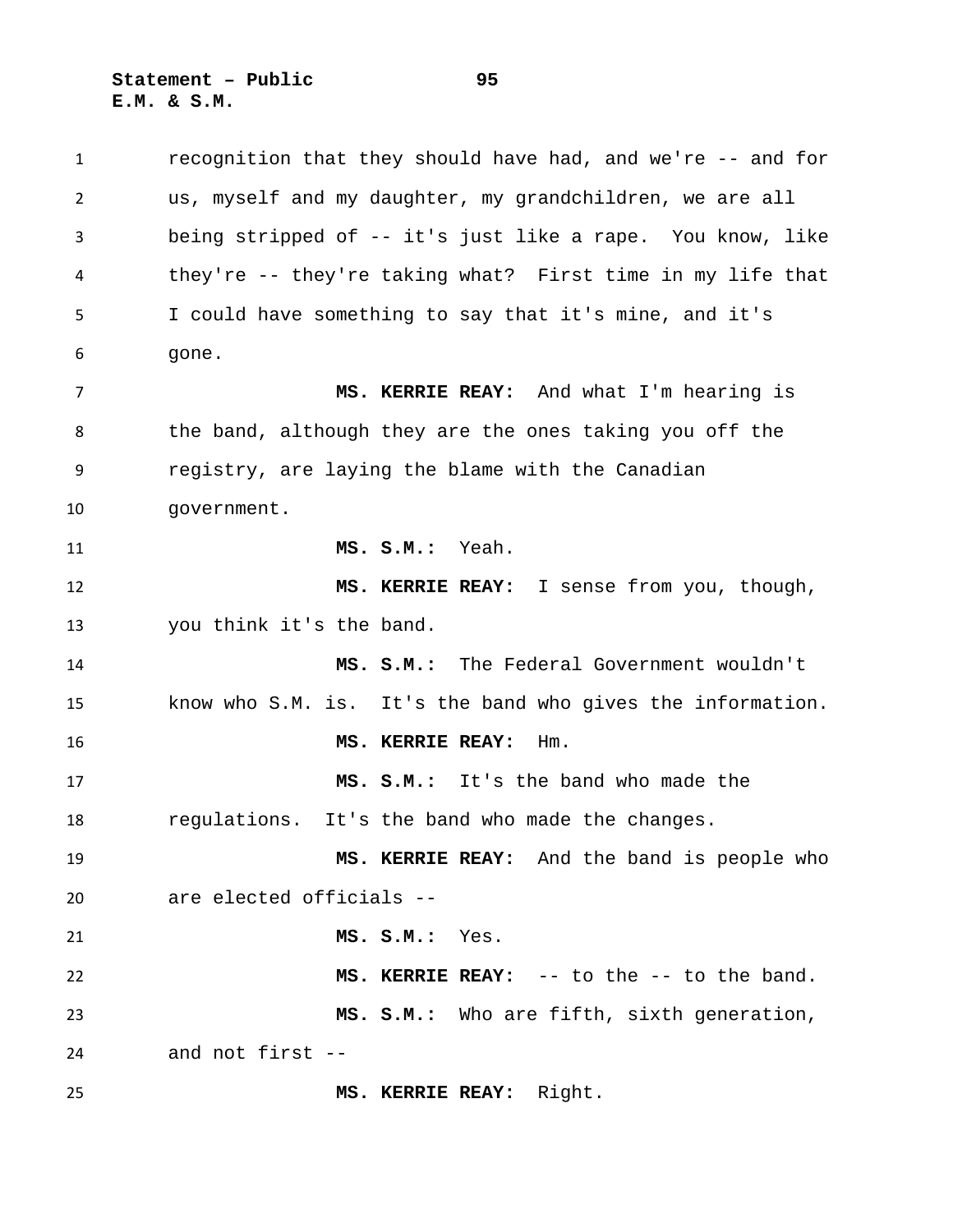**Statement – Public 96 E.M. & S.M.**

| $\mathbf{1}$ | MS. S.M.: -- generation people.                             |
|--------------|-------------------------------------------------------------|
| 2            | MS. KERRIE REAY: Okay.                                      |
| 3            | MS. S.M.: We go back seven generations.                     |
| 4            | MS. KERRIE REAY: Yes.                                       |
| 5            | MS. S.M.: And, you know, it's just -- but                   |
| 6            | it will be fought out in court, and I will be there every   |
| 7            | day.                                                        |
| 8            | MS. KERRIE REAY: Okay.                                      |
| 9            | MS. S.M.: With a cushion to sit on.                         |
| 10           | (LAUGHTER)                                                  |
| 11           | MS. KERRIE REAY: And so, E.M., just to                      |
| 12           | cycle back to the beginning, we talked about the consent.   |
| 13           | [Registrar's note: off-the-record discussion                |
| 14           | about consent omitted].                                     |
| 15           | MS. KERRIE REAY: -- that -- and that will                   |
| 16           | be public. Okay. Well, such courage to come here, and       |
| 17           | thank you on behalf of the Inquiry and the commissioners    |
| 18           | for sharing your truth. It's such an important truth, and   |
| 19           | thank you for trusting me to share, and on behalf of the    |
| 20           | Inquiry, in reciprocity, we have some white sage seeds for  |
| 21           | you to take home --                                         |
| 22           | MS. E.M.: Thank you.                                        |
| 23           | MS. KERRIE REAY: -- and to plant, and there                 |
| 24           | is also -- Petra Turcotte, who is our senior archivist with |
| 25           | the Inquiry, is interested in pictures as it grows, if you  |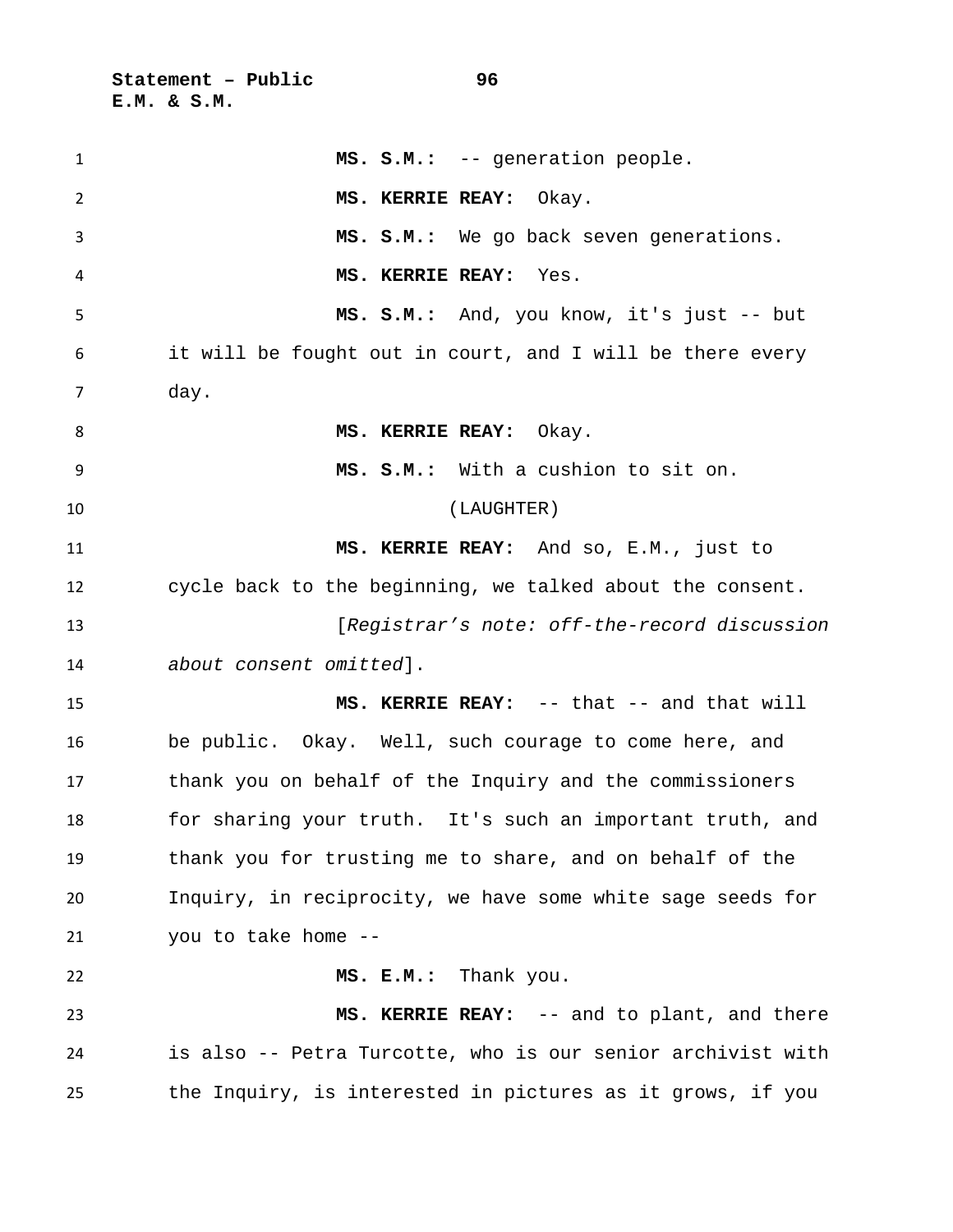**Statement – Public 97 E.M. & S.M.**

| 1              | like, so $-$                          |
|----------------|---------------------------------------|
| $\overline{2}$ | MS. E.M.: Nice. Yeah.                 |
| 3              | MS. S.M.: Oh.                         |
| 4              | (LAUGHTER)                            |
| 5              | MS. KERRIE REAY: Okay. So it is 7:25. |
| 6              | $---$ Upon adjourning at 7:25 p.m.    |